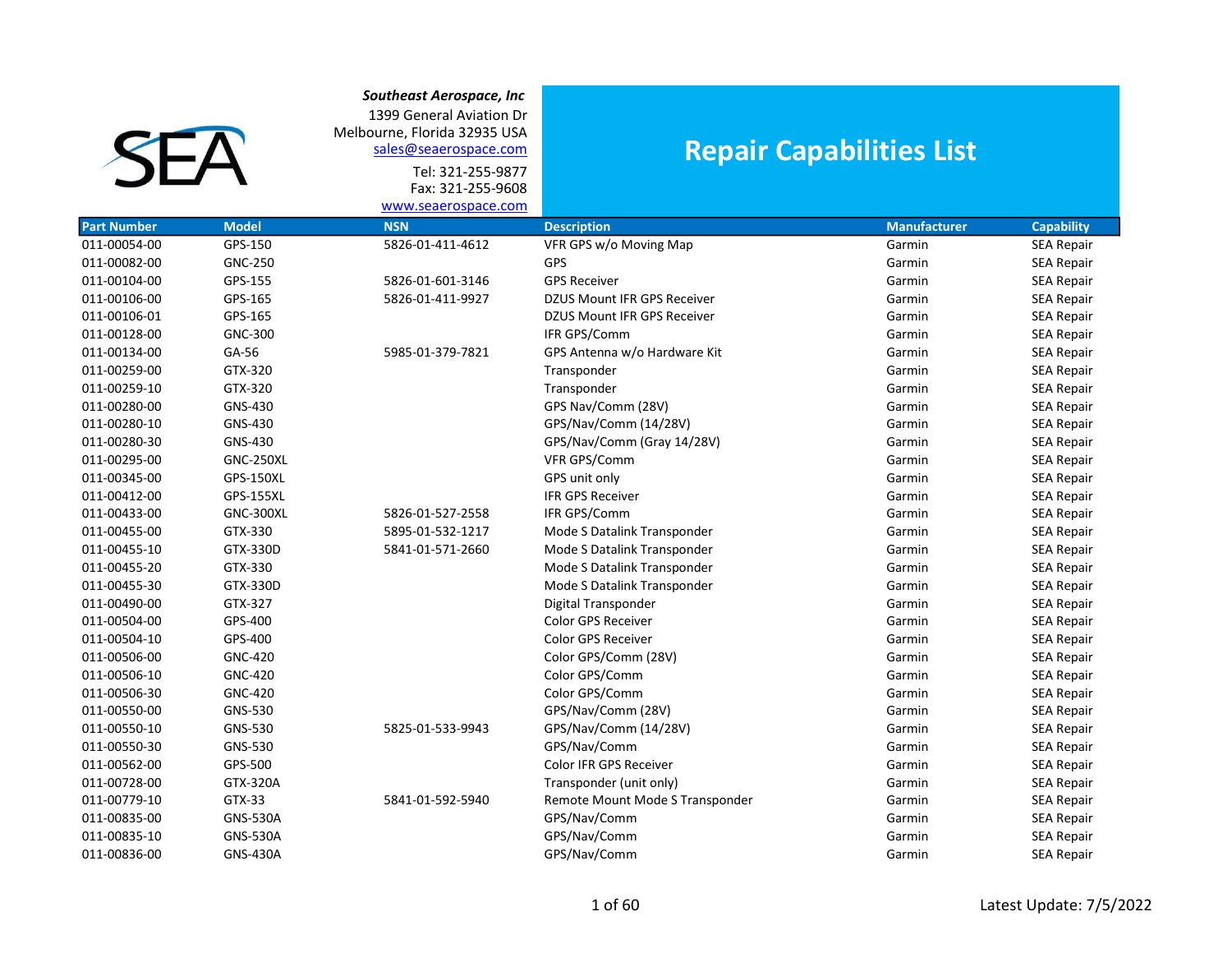| <b>Part Number</b> | <b>Model</b>     | <b>NSN</b>       | <b>Description</b>                    | <b>Manufacturer</b> | <b>Capability</b> |
|--------------------|------------------|------------------|---------------------------------------|---------------------|-------------------|
| 011-00836-10       | <b>GNS-430A</b>  |                  | GPS Nav/Comm                          | Garmin              | <b>SEA Repair</b> |
| 011-00837-00       | <b>GNC-420A</b>  |                  | Color GPS/Comm                        | Garmin              | <b>SEA Repair</b> |
| 011-00837-10       | <b>GNS-430A</b>  |                  | Color GPS/Comm                        | Garmin              | <b>SEA Repair</b> |
| 011-00864-00       | <b>GNS-530A</b>  |                  | GPS/Nav/Comm (Black - 28V - 16W Comm) | Garmin              | <b>SEA Repair</b> |
| 011-00864-01       | <b>GNS-530A</b>  |                  | GPS/Nav/Comm/TAWS (High Power)        | Garmin              | <b>SEA Repair</b> |
| 011-00864-10       | <b>GNS-530A</b>  |                  | GPS/Nav/Comm                          | Garmin              | <b>SEA Repair</b> |
| 011-00864-11       | <b>GNS-530A</b>  |                  | GPS/Nav/Comm/TAWS (High Power)        | Garmin              | <b>SEA Repair</b> |
| 011-00940-00       | GNS-530          |                  | GPS/Nav/Comm/TAWS (14/28V)            | Garmin              | <b>SEA Repair</b> |
| 011-00940-01       | GNS-530 TAWS     |                  | GPS/Nav/Comm/TAWS                     | Garmin              | <b>SEA Repair</b> |
| 011-00940-10       | GNS-530          |                  | GPS/Nav/Comm                          | Garmin              | SEA Repair        |
| 011-00940-11       | GNS-530          |                  | GPS/Nav/Comm/TAWS                     | Garmin              | <b>SEA Repair</b> |
| 011-00940-31       | GNS-530          | 6610-01-571-2661 | GPS/Nav/Comm/TAWS                     | Garmin              | SEA Repair        |
| 011-01057-00       | GPS-400W         | 5820-01-645-5152 | Color WAAS GPS Receiver               | Garmin              | SEA Repair        |
| 011-01057-10       | GPS-400W         |                  | Color IFR WAAS GPS                    | Garmin              | <b>SEA Repair</b> |
| 011-01057-40       | GPS-400W         |                  | Color WAAS GPS Receiver               | Garmin              | <b>SEA Repair</b> |
| 011-01057-50       | GPS-400W         |                  | <b>Color IFR WAAS GPS</b>             | Garmin              | <b>SEA Repair</b> |
| 011-01058-00       | <b>GNC-420W</b>  |                  | Color WAAS GPS w/Comm                 | Garmin              | <b>SEA Repair</b> |
| 011-01058-10       | <b>GNS-420W</b>  |                  | Color WAAS GPS w/Comm                 | Garmin              | SEA Repair        |
| 011-01058-40       | <b>GNC-420W</b>  |                  | Color WAAS GPS w/Comm                 | Garmin              | <b>SEA Repair</b> |
| 011-01058-50       | <b>GNC-420W</b>  |                  | Color WAAS GPS w/Comm                 | Garmin              | <b>SEA Repair</b> |
| 011-01059-00       | <b>GNC-420AW</b> |                  | WAAS GPS/Comm                         | Garmin              | <b>SEA Repair</b> |
| 011-01059-10       | <b>GNC-420AW</b> |                  | WAAS GPS/Comm                         | Garmin              | <b>SEA Repair</b> |
| 011-01059-40       | <b>GNC-420AW</b> |                  | WAAS GPS/Comm                         | Garmin              | <b>SEA Repair</b> |
| 011-01059-50       | <b>GNC-420AW</b> |                  | WAAS GPS/Comm                         | Garmin              | <b>SEA Repair</b> |
| 011-01060-00       | <b>GNS-430W</b>  | 5826-01-563-3017 | WAAS GPS/Nav/Comm (unit only)         | Garmin              | <b>SEA Repair</b> |
| 011-01060-10       | <b>GNS-430W</b>  |                  | WAAS GPS/Nav/Comm                     | Garmin              | <b>SEA Repair</b> |
| 011-01060-40       | <b>GNS-430W</b>  | 5826-01-648-1292 | WAAS GPS/Nav/Comm                     | Garmin              | <b>SEA Repair</b> |
| 011-01060-45       | <b>GNS-430W</b>  | 5826-01-563-3017 | Nav/Comm/WAAS GPS (28V)               | Garmin              | <b>SEA Repair</b> |
| 011-01060-50       | <b>GNS-430W</b>  |                  | WAAS GPS/Nav/Comm                     | Garmin              | SEA Repair        |
| 011-01061-00       | <b>GNS-430AW</b> |                  | WAAS/GPS/VOR/ILS/COM                  | Garmin              | <b>SEA Repair</b> |
| 011-01061-10       | <b>GNS-430AW</b> |                  | WAAS GPS/Nav/Comm                     | Garmin              | <b>SEA Repair</b> |
| 011-01061-40       | <b>GNS-430AW</b> |                  | WAAS/GPS/VOR/ILS/COM                  | Garmin              | <b>SEA Repair</b> |
| 011-01061-50       | <b>GNS-430AW</b> |                  | WAAS GPS/Nav/Comm                     | Garmin              | <b>SEA Repair</b> |
| 011-01062-00       | GPS-500W         | 5826-01-562-7986 | <b>WAAS GPS Receiver</b>              | Garmin              | <b>SEA Repair</b> |
| 011-01062-10       | GPS-500W         |                  | <b>WAAS GPS</b>                       | Garmin              | SEA Repair        |
| 011-01062-40       | GPS-500W         | 5826-01-562-7986 | <b>WAAS GPS</b>                       | Garmin              | <b>SEA Repair</b> |
| 011-01062-50       | GPS-500W         |                  | <b>WAAS GPS</b>                       | Garmin              | <b>SEA Repair</b> |
| 011-01063-00       | GPS-500W         |                  | WAAS GPS w/TAWS                       | Garmin              | <b>SEA Repair</b> |
| 011-01063-10       | GPS-500W w/TAWS  | 5826-01-594-5306 | WAAS GPS-w/TAWS                       | Garmin              | <b>SEA Repair</b> |
| 011-01063-40       | GPS-500W-w/TAWS  |                  | WAAS GPS w/TAWS                       | Garmin              | SEA Repair        |
| 011-01063-50       | GPS-500W-w/TAWS  |                  | WAAS GPS w/TAWS                       | Garmin              | <b>SEA Repair</b> |
| 011-01064-00       | <b>GNS-530W</b>  |                  | WAAS GPS/NAV/COMM                     | Garmin              | <b>SEA Repair</b> |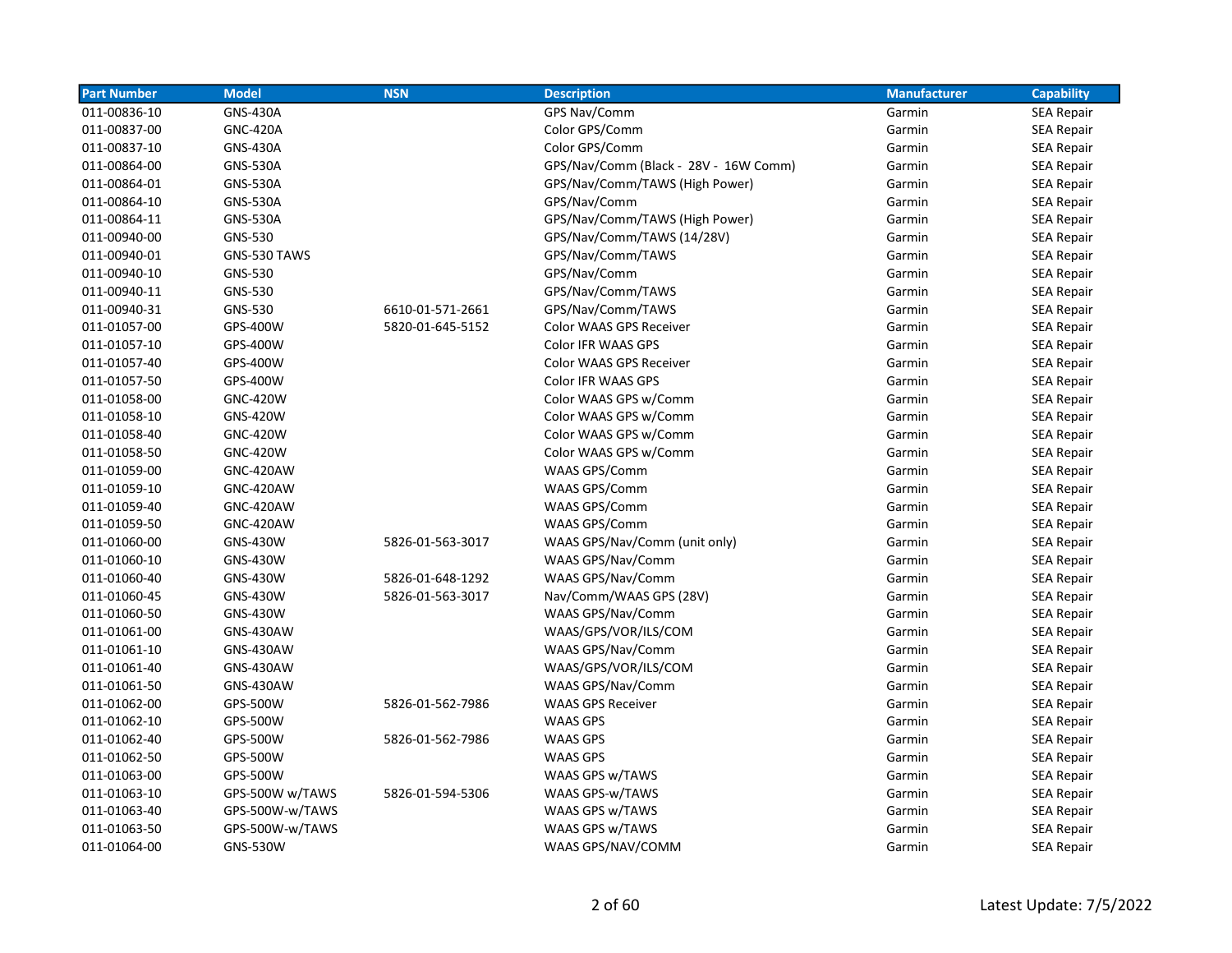| <b>Part Number</b> | <b>Model</b>     | <b>NSN</b>       | <b>Description</b>              | <b>Manufacturer</b> | <b>Capability</b> |
|--------------------|------------------|------------------|---------------------------------|---------------------|-------------------|
| 011-01064-40       | <b>GNS-530W</b>  |                  | GPS/Nav/Comm w/ WAAS (14/28V)   | Garmin              | <b>SEA Repair</b> |
| 011-01065-00       | GNS-530W-w/TAWS  |                  | GPS/Nav/Comm w/ TAWS            | Garmin              | <b>SEA Repair</b> |
| 011-01065-10       | GNS-530W-w/TAWS  |                  | WAAS GPS/Nav/Comm w/TAWS        | Garmin              | <b>SEA Repair</b> |
| 011-01065-40       | GNS-530W-w/TAWS  |                  | WAAS GPS/Nav/Comm w/TAWS        | Garmin              | <b>SEA Repair</b> |
| 011-01065-45       | GNS-530W-w/TAWS  | 6610-01-571-2661 | WAAS GPS/Nav/Comm w/TAWS        | Garmin              | <b>SEA Repair</b> |
| 011-01065-50       | GNS-530W-w/TAWS  |                  | WAAS GPS/Nav/Comm w/TAWS        | Garmin              | <b>SEA Repair</b> |
| 011-01066-00       | GNS-530AW        | 5826-01-667-5541 | WAAS GPS/Nav/Comm               | Garmin              | SEA Repair        |
| 011-01066-10       | <b>GNS-530AW</b> |                  | WAAS GPS/Nav/Comm               | Garmin              | SEA Repair        |
| 011-01066-40       | <b>GNS-530AW</b> |                  | WAAS GPS/Nav//Comm              | Garmin              | <b>SEA Repair</b> |
| 011-01066-50       | <b>GNS-530AW</b> |                  | WAAS GPS//Nav/Comm              | Garmin              | SEA Repair        |
| 011-01067-00       | GNS-530AW-w/TAWS |                  | WAAS GPS/Nav/Comm w/TAWS        | Garmin              | <b>SEA Repair</b> |
| 011-01067-10       | GNS-530AW-w/TAWS |                  | WAAS GPS//Nav/Comm w/TAWS       | Garmin              | <b>SEA Repair</b> |
| 011-01067-40       | GNS-530AW-w/TAWS |                  | WAAS GPS/Nav/Comm w/TAWS        | Garmin              | <b>SEA Repair</b> |
| 011-01067-50       | GNS-530AW-w/TAWS |                  | WAAS GPS/Nav/Comm w/TAWS        | Garmin              | <b>SEA Repair</b> |
| 011-02254-00       | GTN-625          | 5826-01-643-3479 | <b>WAAS GPS</b>                 | Garmin              | <b>SEA Repair</b> |
| 011-02255-00       | GTN-635          | 5826-01-669-1901 | WAAS GPS/Comm                   | Garmin              | <b>SEA Repair</b> |
| 011-02256-00       | GTN-650          |                  | <b>WAAS GPS Nav/Comm</b>        | Garmin              | <b>SEA Repair</b> |
| 011-02256-50       | GTN-650          |                  | WAAS GPS Nav/Comm               | Garmin              | <b>SEA Repair</b> |
| 011-02281-00       | GTN-725          |                  | WAAS GPS                        | Garmin              | <b>SEA Repair</b> |
| 011-02282-00       | GTN-750          | 5826-01-686-0294 | <b>WAAS GPS/Comm</b>            | Garmin              | <b>SEA Repair</b> |
| 011-02282-50       | GTN-750          |                  | WAAS GPS/Comm                   | Garmin              | <b>SEA Repair</b> |
| 011-04629-00       | GTN-625Xi        |                  | <b>WAAS GPS</b>                 | Garmin              | <b>SEA Repair</b> |
| 011-04630-00       | GTN-635Xi        |                  | WAAS GPS/Comm                   | Garmin              | <b>SEA Repair</b> |
| 011-04631-00       | GTN-650Xi        |                  | WAAS GPS Nav/Comm               | Garmin              | <b>SEA Repair</b> |
| 011-04631-30       | GTN-650Xi        |                  | WAAS GPS Nav/Comm               | Garmin              | <b>SEA Repair</b> |
| 011-04632-00       | GTN-725Xi        |                  | <b>WAAS GPS</b>                 | Garmin              | SEA Repair        |
| 011-04634-00       | GTN-750Xi        | 5826-01-689-7456 | <b>WAAS GPS Nav/Comm</b>        | Garmin              | <b>SEA Repair</b> |
| 011-04634-30       | <b>GTN-750Xi</b> |                  | WAAS GPS Nav/Comm               | Garmin              | SEA Repair        |
| 013-00048-01       | GI-102A          |                  | VLOC/GPS Indicator              | Garmin              | SEA Repair        |
| 013-00049-01       | GI-106A          |                  | VOR/LOC/GS/GPS Indicator        | Garmin              | SEA Repair        |
| 013-00049-11       | GI-106A          |                  | CDI with Course Datum           | Garmin              | <b>SEA Repair</b> |
| 060-0013-01        | <b>KSG-105</b>   | 6615-01-391-3501 | Directional Gyro                | BendixKing          | <b>SEA Repair</b> |
| 060-0015-00        | <b>KG-102A</b>   | 6615-01-217-6217 | Directional Gyro                | BendixKing          | <b>SEA Repair</b> |
| 060-0016-00        | Gyro Can         | 5999-01-247-2091 | Dir Gyro Can                    | BendixKing          | <b>SEA Repair</b> |
| 060-0017-00        | KI-256           | 6610-01-587-7857 | <b>Flight Command Indicator</b> | BendixKing          | SEA Repair        |
| 060-0017-01        | KI-256           | 6610-01-386-7542 | Flight Director Indicator       | BendixKing          | <b>SEA Repair</b> |
| 060-0020-01        | KG-258           | 5330-01-075-1568 | Horizon Gyro (0 deg. tilt)      | <b>BendixKing</b>   | <b>SEA Repair</b> |
| 060-0020-02        | KG-258           |                  | Horizon Gyro (8 deg. tilt)      | BendixKing          | <b>SEA Repair</b> |
| 060-0020-03        | <b>KG-258</b>    |                  | Horizon Gyro                    | BendixKing          | SEA Repair        |
| 060-0020-04        | KG-258           |                  | Attitude Gyro                   | BendixKing          | <b>SEA Repair</b> |
| 060-0020-07        | KG-258           |                  | Attitude Gyro (KAP150 - 0 deg)  | BendixKing          | <b>SEA Repair</b> |
| 060-0020-08        | KG-258           |                  | Horizon Gyro (KAP-150 - 8 deg)  | BendixKing          | <b>SEA Repair</b> |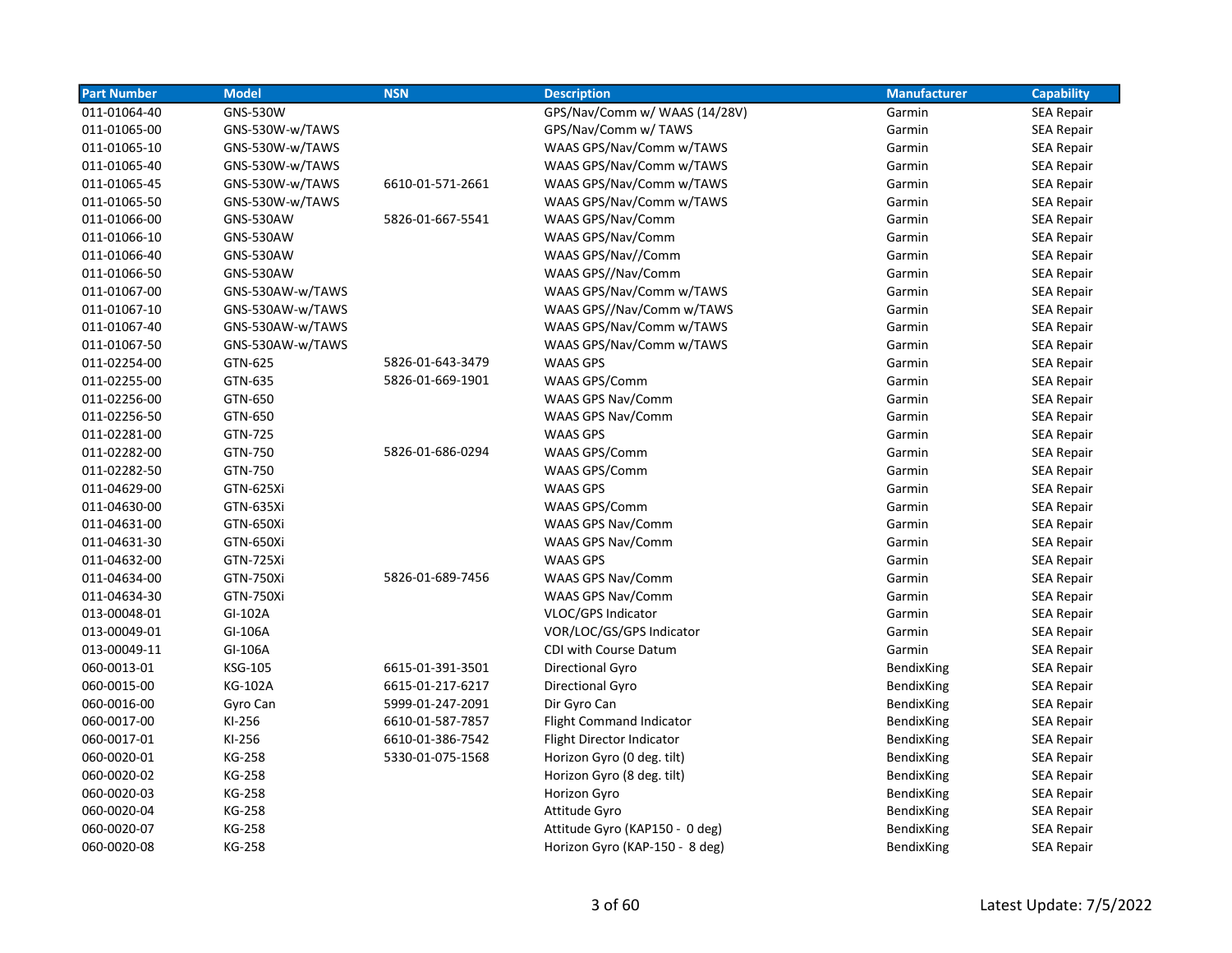| <b>Part Number</b> | <b>Model</b>    | <b>NSN</b>       | <b>Description</b>               | <b>Manufacturer</b> | <b>Capability</b> |
|--------------------|-----------------|------------------|----------------------------------|---------------------|-------------------|
| 060-0020-09        | KG-258          |                  | Horizon Gyro (KAP-100 - 0 deg)   | BendixKing          | <b>SEA Repair</b> |
| 063-1007-00        | <b>KTR-993</b>  |                  | <b>HF Transceiver</b>            | BendixKing          | <b>SEA Repair</b> |
| 064-01065-0100     | <b>KTR-909</b>  | 5821-01-432-7114 | <b>UHF Transceiver</b>           | BendixKing          | <b>SEA Repair</b> |
| 064-01076-0101     | <b>KTR-909B</b> | 5821-01-482-8431 | UHF Transceiver w/Guard          | BendixKing          | <b>SEA Repair</b> |
| 064-01084-0101     | KY-196B         | 5821-01-478-4283 | 8.33 VHF Comm                    | BendixKing          | <b>SEA Repair</b> |
| 064-01084-0201     | KY-196B         |                  | 8.33 VHF Comm (CNI5000)          | BendixKing          | <b>SEA Repair</b> |
| 064-1009-00        | <b>KTR-905</b>  |                  | <b>VHF Comm</b>                  | BendixKing          | <b>SEA Repair</b> |
| 064-1009-01        | <b>KTR-905E</b> |                  | VHF Comm R/T                     | BendixKing          | <b>SEA Repair</b> |
| 064-1009-02        | <b>KTR-905</b>  |                  | <b>VHF Comm</b>                  | BendixKing          | <b>SEA Repair</b> |
| 064-1009-03        | <b>KTR-905E</b> |                  | VHF Comm R/T                     | BendixKing          | <b>SEA Repair</b> |
| 064-1015-00        | <b>KTR-953</b>  | 5821-01-185-7700 | HF Receiver/Exciter              | BendixKing          | <b>SEA Repair</b> |
| 064-1015-01        | <b>KTR-953</b>  | 5821-01-339-2533 | HF Receiver/Exciter              | BendixKing          | <b>SEA Repair</b> |
| 064-1015-10        | <b>KTR-953</b>  |                  | HF Receiver/Exciter              | BendixKing          | <b>SEA Repair</b> |
| 064-1015-11        | <b>KTR-953</b>  | 5821-01-316-3737 | HF Receiver/Exciter              | BendixKing          | <b>SEA Repair</b> |
| 064-1015-40        | <b>KTR-953</b>  |                  | HF Receiver/Exciter              | BendixKing          | <b>SEA Repair</b> |
| 064-1015-41        | <b>KTR-953</b>  |                  | HF Receiver/ Exciter             | BendixKing          | <b>SEA Repair</b> |
| 064-1015-51        | <b>KTR-953</b>  | 5821-01-248-2112 | Receiver/Exciter                 | BendixKing          | <b>SEA Repair</b> |
| 064-1015-53        | <b>KTR-953</b>  |                  | HF Receiver/Excitier             | BendixKing          | SEA Repair        |
| 064-1016-00        | <b>KCU-951</b>  | 5821-01-185-7614 | <b>HF Control</b>                | BendixKing          | <b>SEA Repair</b> |
| 064-1016-01        | <b>KCU-951</b>  |                  | <b>HF Control</b>                | BendixKing          | <b>SEA Repair</b> |
| 064-1016-02        | <b>KCU-951</b>  |                  | <b>HF Control</b>                | BendixKing          | <b>SEA Repair</b> |
| 064-1016-03        | <b>KCU-951</b>  | 5895-01-341-1067 | <b>HF Control</b>                | BendixKing          | <b>SEA Repair</b> |
| 064-1016-04        | <b>KCU-951</b>  |                  | <b>HF Control</b>                | BendixKing          | <b>SEA Repair</b> |
| 064-1017-00        | <b>KAC-952</b>  | 5821-01-185-7531 | <b>HF Antenna Coupler</b>        | BendixKing          | <b>SEA Repair</b> |
| 064-1017-01        | <b>KAC-952</b>  |                  | <b>HF Antenna Coupler</b>        | BendixKing          | <b>SEA Repair</b> |
| 064-1017-02        | <b>KAC-952</b>  | 5821-01-185-7531 | <b>HF Antenna Coupler</b>        | BendixKing          | SEA Repair        |
| 064-1019-00        | KY-196          |                  | Panel Mount VHF Comm Transceiver | BendixKing          | <b>SEA Repair</b> |
| 064-1019-01        | KY-196E         | 5826-01-339-2990 | <b>VHF Comm</b>                  | BendixKing          | <b>SEA Repair</b> |
| 064-1019-02        | KY-196          |                  | <b>VHF Comm</b>                  | BendixKing          | <b>SEA Repair</b> |
| 064-1019-05        | KY-196          |                  | <b>VHF Comm</b>                  | BendixKing          | <b>SEA Repair</b> |
| 064-1019-06        | KY-196E         |                  | <b>VHF Comm</b>                  | BendixKing          | <b>SEA Repair</b> |
| 064-1019-07        | KY-196          |                  | <b>VHF Comm</b>                  | BendixKing          | SEA Repair        |
| 064-1019-10        | KY-196          |                  | <b>VHF Comm</b>                  | BendixKing          | <b>SEA Repair</b> |
| 064-1019-11        | KY-196E         |                  | <b>VHF Comm</b>                  | BendixKing          | <b>SEA Repair</b> |
| 064-1019-12        | KY-196          |                  | <b>VHF Comm</b>                  | BendixKing          | <b>SEA Repair</b> |
| 064-1019-20        | KY-196          |                  | <b>VHF Comm</b>                  | BendixKing          | <b>SEA Repair</b> |
| 064-1021-00        | KY-197          |                  | <b>VHF Comm</b>                  | BendixKing          | <b>SEA Repair</b> |
| 064-1021-01        | KY-197E         |                  | <b>VHF Comm</b>                  | BendixKing          | <b>SEA Repair</b> |
| 064-1021-05        | KY-197          |                  | <b>VHF Comm</b>                  | BendixKing          | SEA Repair        |
| 064-1021-10        | KY-197          |                  | <b>VHF Comm</b>                  | BendixKing          | <b>SEA Repair</b> |
| 064-1021-11        | KY-197E         |                  | <b>VHF Comm</b>                  | BendixKing          | <b>SEA Repair</b> |
| 064-1021-20        | KY-197          |                  | <b>VHF Comm</b>                  | BendixKing          | <b>SEA Repair</b> |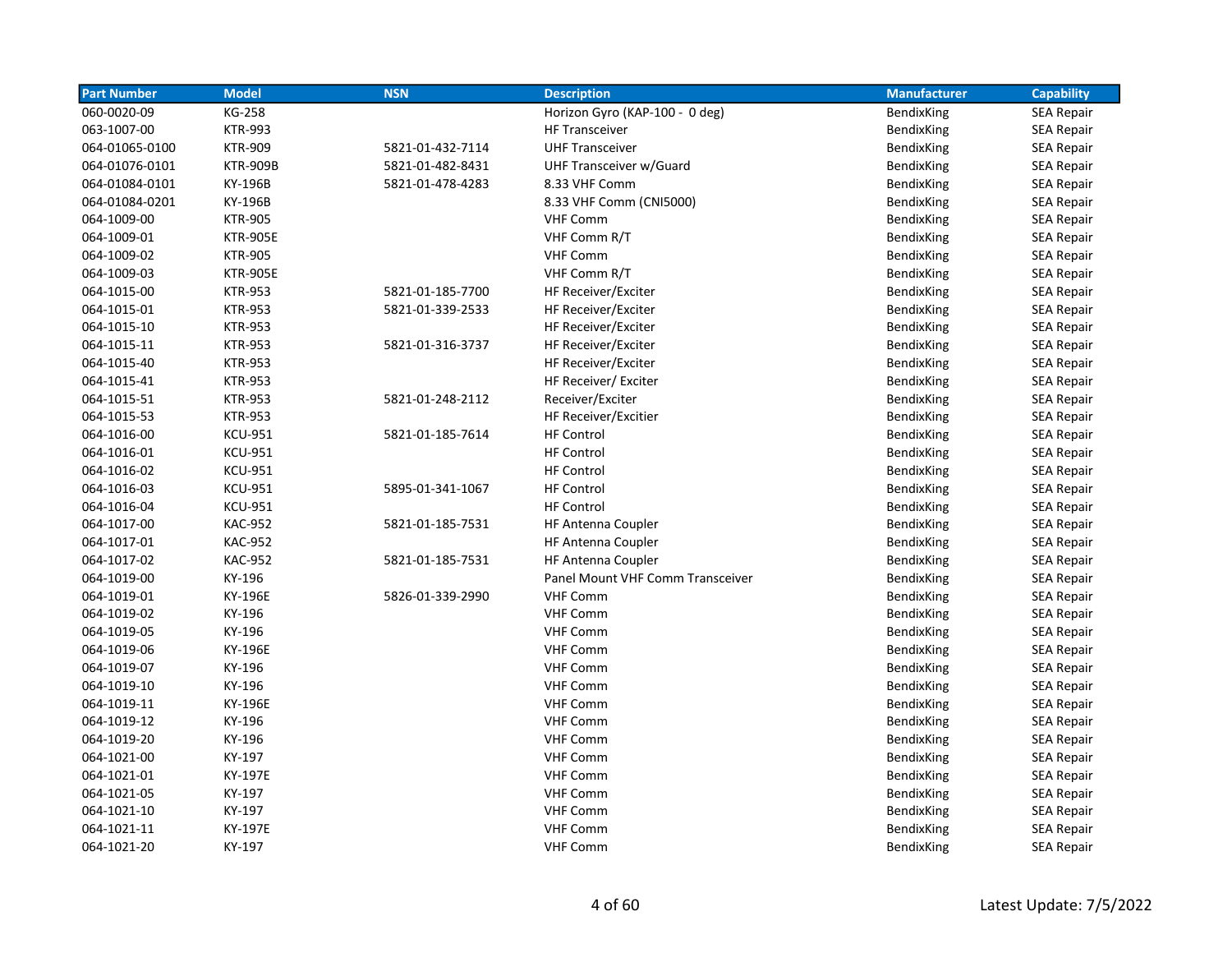| <b>Part Number</b> | <b>Model</b>   | <b>NSN</b>       | <b>Description</b>          | <b>Manufacturer</b> | <b>Capability</b> |
|--------------------|----------------|------------------|-----------------------------|---------------------|-------------------|
| 064-1023-00        | <b>KTR-908</b> | 5821-01-314-8292 | <b>VHF Comm</b>             | BendixKing          | <b>SEA Repair</b> |
| 064-1023-01        | <b>KTR-908</b> |                  | <b>VHF Comm</b>             | BendixKing          | <b>SEA Repair</b> |
| 064-1023-02        | <b>KTR-908</b> | 5821-01-419-9639 | <b>VHF Comm</b>             | BendixKing          | <b>SEA Repair</b> |
| 064-1023-03        | <b>KTR-908</b> |                  | <b>VHF Comm</b>             | BendixKing          | <b>SEA Repair</b> |
| 064-1023-04        | <b>KTR-908</b> |                  | <b>VHF Comm</b>             | BendixKing          | <b>SEA Repair</b> |
| 064-1023-05        | <b>KTR-908</b> |                  | <b>VHF Comm</b>             | BendixKing          | <b>SEA Repair</b> |
| 064-1023-06        | <b>KTR-908</b> | 5821-01-248-2111 | <b>VHF Comm</b>             | BendixKing          | <b>SEA Repair</b> |
| 064-1023-07        | <b>KTR-908</b> |                  | <b>VHF Comm</b>             | BendixKing          | <b>SEA Repair</b> |
| 064-1023-08        | <b>KTR-908</b> |                  | <b>VHF Comm</b>             | BendixKing          | <b>SEA Repair</b> |
| 064-1023-09        | <b>KTR-908</b> |                  | <b>VHF Comm</b>             | BendixKing          | SEA Repair        |
| 064-1023-10        | <b>KTR-908</b> |                  | <b>VHF Comm</b>             | BendixKing          | <b>SEA Repair</b> |
| 064-1023-11        | <b>KTR-908</b> |                  | <b>VHF Comm</b>             | BendixKing          | <b>SEA Repair</b> |
| 064-1023-12        | <b>KTR-908</b> |                  | <b>VHF Comm</b>             | BendixKing          | <b>SEA Repair</b> |
| 064-1023-13        | <b>KTR-908</b> |                  | <b>VHF Comm</b>             | BendixKing          | <b>SEA Repair</b> |
| 064-1023-14        | <b>KTR-908</b> |                  | <b>VHF Comm</b>             | BendixKing          | <b>SEA Repair</b> |
| 064-1023-15        | <b>KTR-908</b> |                  | <b>VHF Comm</b>             | BendixKing          | <b>SEA Repair</b> |
| 064-1029-00        | <b>KAC-992</b> |                  | HF Probe Antenna Coupler    | BendixKing          | <b>SEA Repair</b> |
| 064-1029-01        | <b>KAC-992</b> |                  | Antenna Coupler             | BendixKing          | <b>SEA Repair</b> |
| 064-1029-10        | <b>KAC-992</b> |                  | HF Antenna Coupler          | BendixKing          | <b>SEA Repair</b> |
| 064-1051-60        | KY-97A         |                  | <b>VHF Comm</b>             | BendixKing          | <b>SEA Repair</b> |
| 064-1051-70        | KY-97A         |                  | <b>VHF Comm Transceiver</b> | BendixKing          | <b>SEA Repair</b> |
| 064-1052-60        | KY-96A         |                  | <b>VHF Comm</b>             | BendixKing          | <b>SEA Repair</b> |
| 064-1052-70        | KY-96A         |                  | <b>VHF Comm Transceiver</b> | BendixKing          | <b>SEA Repair</b> |
| 064-1053-30        | KY-197A        |                  | <b>VHF Comm</b>             | BendixKing          | <b>SEA Repair</b> |
| 064-1053-31        | KY-197A        |                  | <b>VHF Comm</b>             | BendixKing          | <b>SEA Repair</b> |
| 064-1053-32        | <b>KY-197A</b> |                  | <b>VHF COMM</b>             | BendixKing          | <b>SEA Repair</b> |
| 064-1053-60        | KY-197A        |                  | VHF Comm (SC+)              | BendixKing          | <b>SEA Repair</b> |
| 064-1054-30        | KY-196A        | 5895-01-308-0342 | <b>VHF Comm</b>             | BendixKing          | <b>SEA Repair</b> |
| 064-1054-31        | KY-196A        |                  | <b>VHF Comm</b>             | BendixKing          | <b>SEA Repair</b> |
| 064-1054-32        | KY-196A        |                  | <b>VHF Comm</b>             | BendixKing          | <b>SEA Repair</b> |
| 064-1054-50        | KY-196A        |                  | VHF Comm (CNI5000)          | BendixKing          | <b>SEA Repair</b> |
| 064-1054-60        | KY-196A        |                  | VHF Comm Transceiver (SC+)  | BendixKing          | <b>SEA Repair</b> |
| 065-00178-0100     | <b>KS-270C</b> |                  | Servo                       | BendixKing          | SEA Repair        |
| 065-00178-2100     | <b>KS-270C</b> |                  | Pitch Servo                 | <b>BendixKing</b>   | <b>SEA Repair</b> |
| 065-00178-2200     | <b>KS-270C</b> | 6615-01-597-7831 | Pitch Servo                 | BendixKing          | SEA Repair        |
| 065-00178-2500     | <b>KS-270C</b> |                  | Pitch Servo                 | BendixKing          | <b>SEA Repair</b> |
| 065-00179-0100     | KS-271C        | 6615-01-597-7833 | Primary Servo               | BendixKing          | <b>SEA Repair</b> |
| 065-00179-0200     | KS-271C        |                  | <b>Primary Servo</b>        | BendixKing          | <b>SEA Repair</b> |
| 065-00179-0300     | KS-271C        |                  | Roll Servo                  | BendixKing          | <b>SEA Repair</b> |
| 065-00179-0500     | KS-271C        |                  | Pitch Servo                 | BendixKing          | <b>SEA Repair</b> |
| 065-00179-0600     | KS-271C        |                  | Roll/Yaw Servo              | BendixKing          | <b>SEA Repair</b> |
| 065-00180-0400     | KS-272C        |                  | Trim Servo                  | BendixKing          | <b>SEA Repair</b> |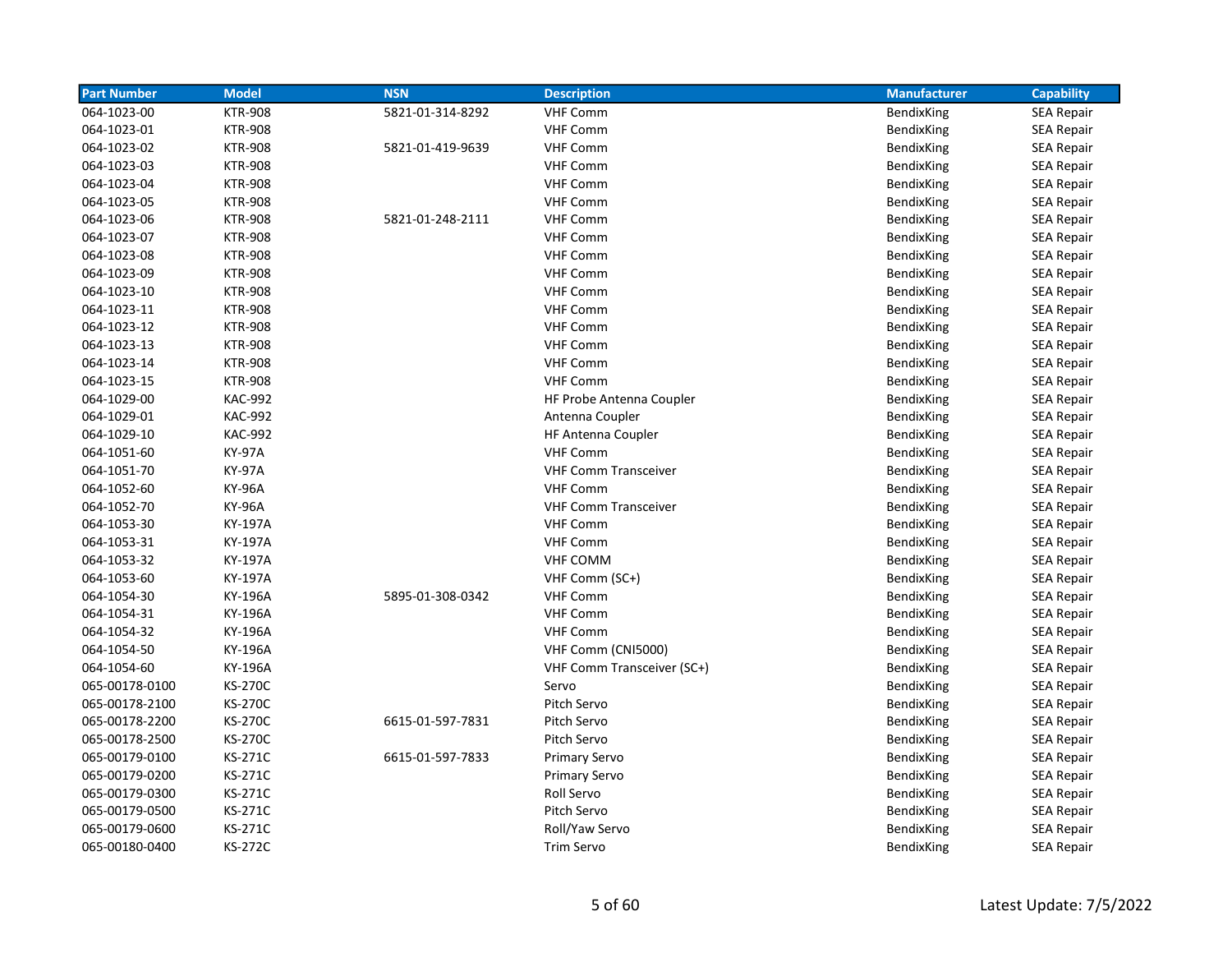| <b>Part Number</b> | <b>Model</b>   | <b>NSN</b>       | <b>Description</b>   | <b>Manufacturer</b> | <b>Capability</b> |
|--------------------|----------------|------------------|----------------------|---------------------|-------------------|
| 065-00180-0600     | <b>KS-272C</b> |                  | Trim Servo           | BendixKing          | <b>SEA Repair</b> |
| 065-00180-0800     | <b>KS-272C</b> |                  | Trim Servo           | BendixKing          | <b>SEA Repair</b> |
| 065-00180-1400     | <b>KS-272C</b> |                  | Trim Servo           | BendixKing          | <b>SEA Repair</b> |
| 065-00180-2700     | <b>KS-272C</b> | 6615-01-597-7836 | Trim Servo           | BendixKing          | <b>SEA Repair</b> |
| 065-0027-01        | KS-270         |                  | <b>Primary Servo</b> | BendixKing          | <b>SEA Repair</b> |
| 065-0027-02        | KS-270         |                  | <b>Primary Servo</b> | BendixKing          | <b>SEA Repair</b> |
| 065-0027-03        | KS-270         |                  | <b>Primary Servo</b> | <b>BendixKing</b>   | <b>SEA Repair</b> |
| 065-0027-04        | KS-270         |                  | <b>Primary Servo</b> | BendixKing          | <b>SEA Repair</b> |
| 065-0027-05        | KS-270         |                  | <b>Primary Servo</b> | BendixKing          | <b>SEA Repair</b> |
| 065-0027-06        | KS-270         |                  | <b>Primary Servo</b> | BendixKing          | <b>SEA Repair</b> |
| 065-0028-00        | KS-271         |                  | Roll/Yaw Servo       | BendixKing          | <b>SEA Repair</b> |
| 065-0028-01        | KS-271         |                  | Roll/Yaw Servo       | BendixKing          | <b>SEA Repair</b> |
| 065-0028-02        | KS-271         |                  | Roll/Yaw Servo       | BendixKing          | <b>SEA Repair</b> |
| 065-0028-03        | KS-271         |                  | Roll/Yaw Servo       | BendixKing          | <b>SEA Repair</b> |
| 065-0028-04        | KS-271         |                  | Roll/Yaw Servo       | BendixKing          | <b>SEA Repair</b> |
| 065-0028-05        | KS-271         |                  | Roll/Yaw Servo       | BendixKing          | <b>SEA Repair</b> |
| 065-0029-00        | KS-272         |                  | Trim Servo           | BendixKing          | <b>SEA Repair</b> |
| 065-0029-01        | KS-272         |                  | Trim Servo           | BendixKing          | SEA Repair        |
| 065-0029-02        | KS-272         |                  | <b>Trim Servo</b>    | BendixKing          | <b>SEA Repair</b> |
| 065-0029-03        | KS-272         |                  | Trim Servo           | BendixKing          | SEA Repair        |
| 065-0029-04        | KS-272         |                  | Trim Servo           | BendixKing          | SEA Repair        |
| 065-0029-05        | KS-272         |                  | Trim Servo           | BendixKing          | <b>SEA Repair</b> |
| 065-0029-06        | KS-272         |                  | <b>Trim Servo</b>    | BendixKing          | <b>SEA Repair</b> |
| 065-0029-07        | KS-272         |                  | Trim Servo           | BendixKing          | <b>SEA Repair</b> |
| 065-0029-08        | KS-272         |                  | <b>Trim Servo</b>    | BendixKing          | <b>SEA Repair</b> |
| 065-0029-09        | KS-272         |                  | <b>Trim Servo</b>    | <b>BendixKing</b>   | SEA Repair        |
| 065-0029-10        | KS-272         |                  | Trim Servo           | BendixKing          | <b>SEA Repair</b> |
| 065-0029-11        | KS-272         |                  | <b>Trim Servo</b>    | BendixKing          | <b>SEA Repair</b> |
| 065-0029-12        | KS-272         |                  | Trim Servo           | BendixKing          | <b>SEA Repair</b> |
| 065-0029-13        | KS-272         |                  | Trim Servo           | BendixKing          | <b>SEA Repair</b> |
| 065-0029-14        | KS-272         |                  | <b>Trim Servo</b>    | BendixKing          | <b>SEA Repair</b> |
| 065-0029-15        | KS-272         |                  | Trim Servo           | BendixKing          | <b>SEA Repair</b> |
| 065-0029-16        | KS-272         |                  | Trim Servo           | BendixKing          | <b>SEA Repair</b> |
| 065-0029-17        | KS-272         |                  | <b>Trim Servo</b>    | BendixKing          | <b>SEA Repair</b> |
| 065-0029-18        | KS-272         |                  | <b>Trim Servo</b>    | BendixKing          | <b>SEA Repair</b> |
| 065-0029-19        | KS-272         |                  | <b>Trim Servo</b>    | BendixKing          | <b>SEA Repair</b> |
| 065-0029-21        | KS-272         |                  | Trim Servo           | BendixKing          | <b>SEA Repair</b> |
| 065-0029-22        | KS-272         |                  | <b>Trim Servo</b>    | BendixKing          | <b>SEA Repair</b> |
| 065-0029-24        | KS-272         |                  | <b>Trim Servo</b>    | BendixKing          | <b>SEA Repair</b> |
| 065-0029-25        | KS-272         |                  | Trim Servo           | BendixKing          | <b>SEA Repair</b> |
| 065-0029-26        | KS-272         |                  | Trim Servo           | BendixKing          | <b>SEA Repair</b> |
| 065-0029-27        | KS-272         |                  | <b>Trim Servo</b>    | BendixKing          | <b>SEA Repair</b> |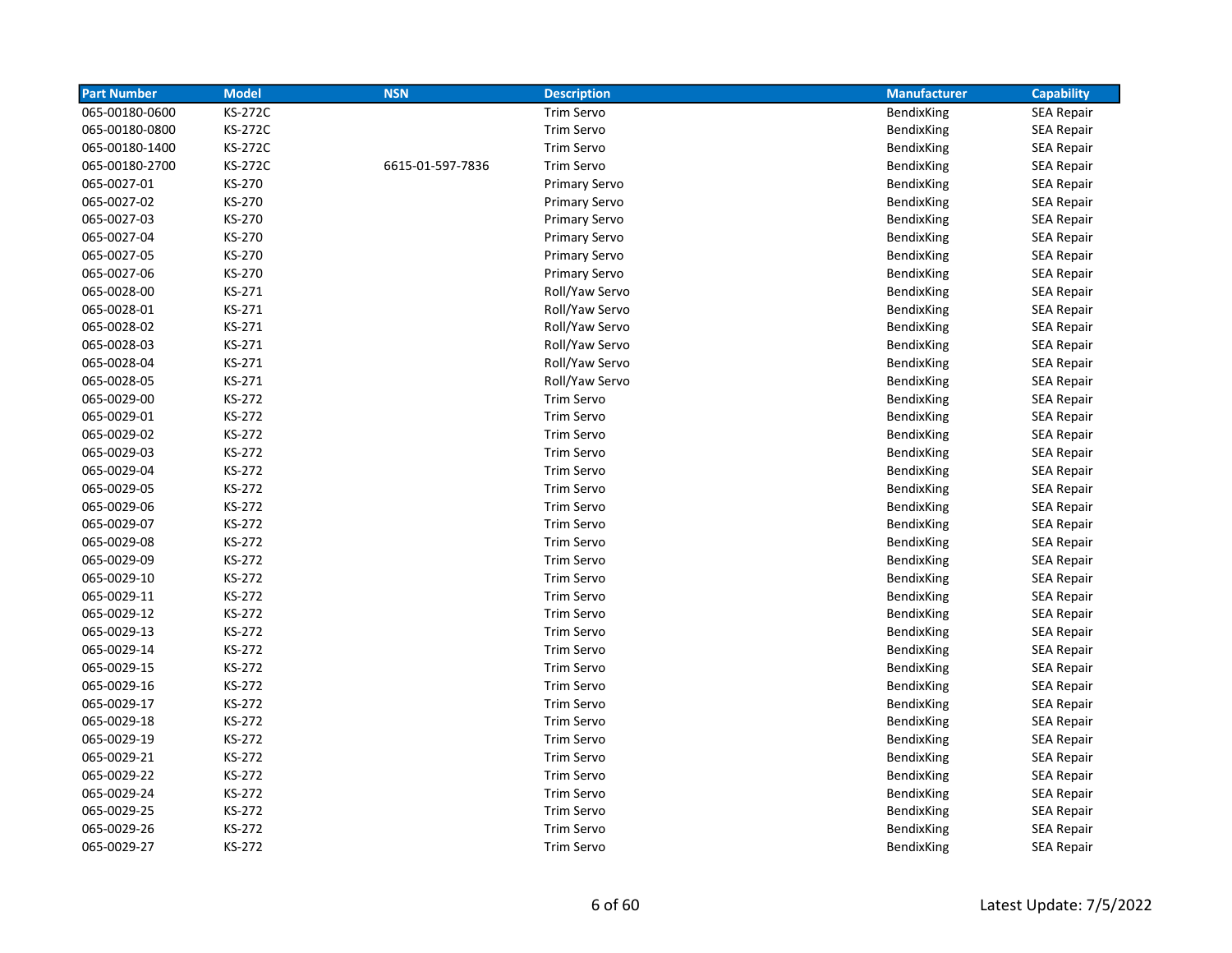| <b>Part Number</b> | <b>Model</b>   | <b>NSN</b>       | <b>Description</b>              | <b>Manufacturer</b> | <b>Capability</b> |
|--------------------|----------------|------------------|---------------------------------|---------------------|-------------------|
| 065-0029-28        | KS-272         |                  | Trim Servo                      | BendixKing          | <b>SEA Repair</b> |
| 065-0029-29        | KS-272         |                  | <b>Trim Servo</b>               | BendixKing          | <b>SEA Repair</b> |
| 065-0029-30        | KS-272         |                  | Trim Servo                      | BendixKing          | <b>SEA Repair</b> |
| 065-0029-31        | KS-272         |                  | Trim Servo                      | BendixKing          | <b>SEA Repair</b> |
| 065-0029-32        | KS-272         |                  | Trim Servo                      | BendixKing          | <b>SEA Repair</b> |
| 065-0029-33        | KS-272         |                  | Trim Servo                      | BendixKing          | <b>SEA Repair</b> |
| 065-0029-34        | KS-272         |                  | <b>Trim Servo</b>               | BendixKing          | <b>SEA Repair</b> |
| 065-0029-35        | KS-272         |                  | <b>Trim Servo</b>               | BendixKing          | <b>SEA Repair</b> |
| 065-0029-36        | KS-272         |                  | Trim Servo                      | BendixKing          | <b>SEA Repair</b> |
| 065-0029-37        | KS-272         |                  | Trim Servo                      | BendixKing          | <b>SEA Repair</b> |
| 065-0029-38        | KS-272         |                  | <b>Trim Servo</b>               | BendixKing          | <b>SEA Repair</b> |
| 065-0029-39        | KS-272         |                  | <b>Trim Servo</b>               | BendixKing          | <b>SEA Repair</b> |
| 065-0029-40        | KS-272         |                  | <b>Trim Servo</b>               | BendixKing          | <b>SEA Repair</b> |
| 065-0030-00        | KM-275         | 5340-01-392-5545 | Servo Mount                     | BendixKing          | <b>SEA Repair</b> |
| 065-0030-02        | KM-275         |                  | Servo Mount                     | BendixKing          | <b>SEA Repair</b> |
| 065-0030-20        | KM-275         |                  | Servo Mount                     | BendixKing          | <b>SEA Repair</b> |
| 065-0030-27        | KM-275         |                  | Servo Mount                     | <b>BendixKing</b>   | <b>SEA Repair</b> |
| 065-0030-35        | KM-275         |                  | Servo Mount                     | BendixKing          | <b>SEA Repair</b> |
| 065-0030-36        | KM-275         |                  | Servo Mount                     | BendixKing          | <b>SEA Repair</b> |
| 065-0030-43        | KM-275         |                  | Servo Mount                     | BendixKing          | <b>SEA Repair</b> |
| 065-0030-60        | <b>KM-275H</b> |                  | Servo Mount                     | BendixKing          | <b>SEA Repair</b> |
| 065-0032-00        | KA-285         |                  | <b>Autopilot Annunciator</b>    | BendixKing          | <b>SEA Repair</b> |
| 065-0032-01        | KA-285         |                  | <b>Annuciator Panel</b>         | BendixKing          | <b>SEA Repair</b> |
| 065-0033-00        | KC-290         |                  | Autopilot Mode Controller       | BendixKing          | <b>SEA Repair</b> |
| 065-0033-01        | KC-290         |                  | Mode Controller                 | BendixKing          | <b>SEA Repair</b> |
| 065-0034-00        | KC-295         |                  | <b>Autopilot Computer</b>       | BendixKing          | <b>SEA Repair</b> |
| 065-0034-01        | KC-295         |                  | <b>Flight Guidance Computer</b> | BendixKing          | <b>SEA Repair</b> |
| 065-0034-03        | KC-295         |                  | <b>Flight Computer</b>          | BendixKing          | <b>SEA Repair</b> |
| 065-0034-05        | KC-295         |                  | Autopilot computer              | BendixKing          | <b>SEA Repair</b> |
| 065-0034-06        | KC-295         |                  | Computer                        | BendixKing          | <b>SEA Repair</b> |
| 065-0034-09        | KC-295         |                  | Flight Computer                 | BendixKing          | <b>SEA Repair</b> |
| 065-0034-10        | KC-295         |                  | <b>Autopilot Computer</b>       | BendixKing          | <b>SEA Repair</b> |
| 065-0034-13        | KC-295         |                  | <b>Autopilot Computer</b>       | BendixKing          | SEA Repair        |
| 065-0034-14        | KC-295         |                  | <b>Flight Guidance Computer</b> | BendixKing          | <b>SEA Repair</b> |
| 065-0034-15        | KC-295         |                  | <b>Flight Computer</b>          | BendixKing          | SEA Repair        |
| 065-0034-16        | KC-295         |                  | <b>Flight Computer</b>          | BendixKing          | <b>SEA Repair</b> |
| 065-0035-01        | KC-291         |                  | Yaw Controller                  | BendixKing          | <b>SEA Repair</b> |
| 065-0036-00        | KC-296         |                  | Yaw Computer                    | BendixKing          | <b>SEA Repair</b> |
| 065-0036-01        | KC-296         |                  | Yaw Computer                    | BendixKing          | <b>SEA Repair</b> |
| 065-0036-30        | KC-296         |                  | Yaw Computer                    | BendixKing          | <b>SEA Repair</b> |
| 065-0036-31        | KC-296         |                  | Yaw Computer                    | BendixKing          | <b>SEA Repair</b> |
| 065-0042-00        | KC-192         |                  | <b>Autopilot Computer</b>       | BendixKing          | <b>SEA Repair</b> |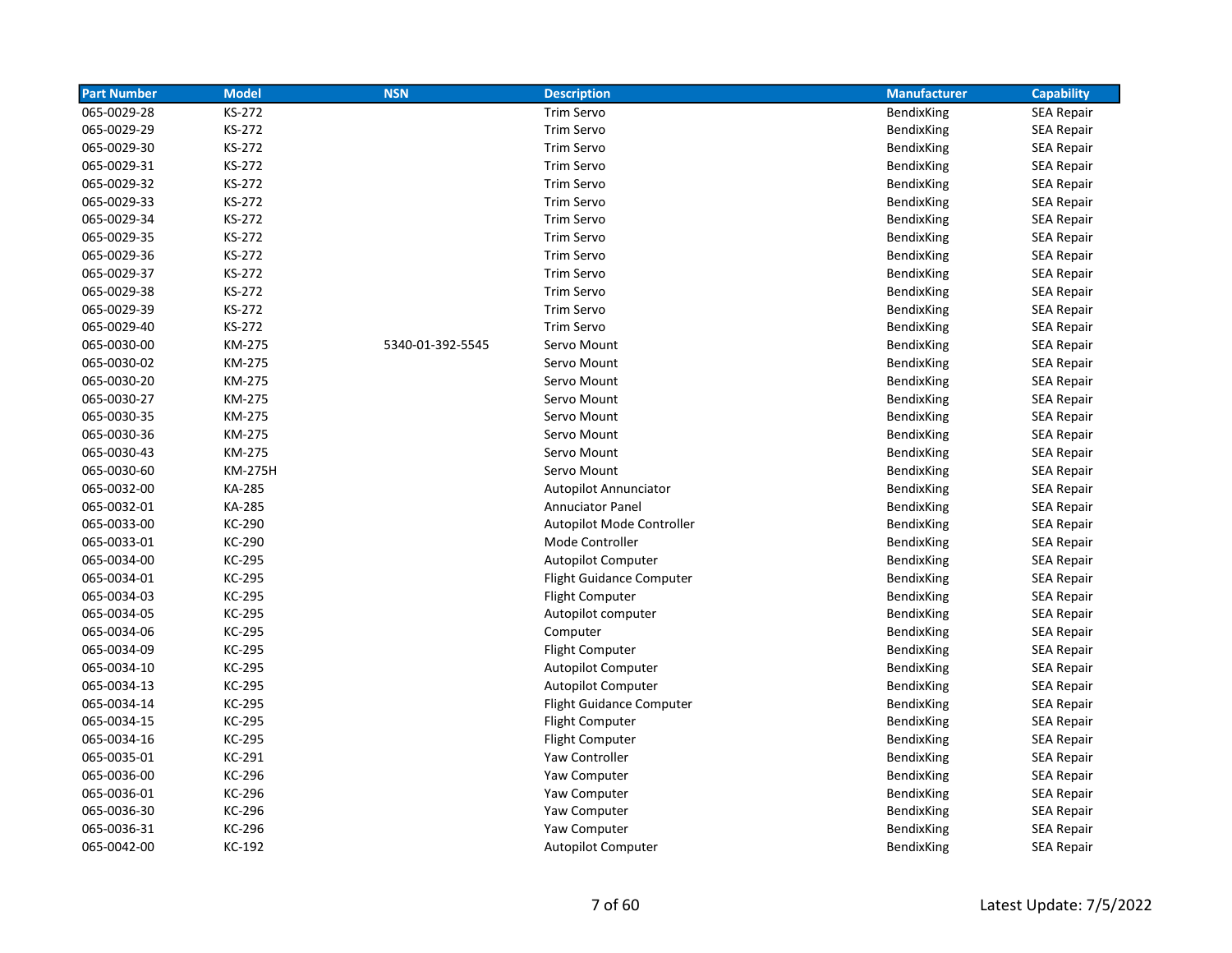| <b>Part Number</b> | <b>Model</b>    | <b>NSN</b> | <b>Description</b>             | <b>Manufacturer</b> | <b>Capability</b> |
|--------------------|-----------------|------------|--------------------------------|---------------------|-------------------|
| 065-0042-01        | KC-192          |            | <b>Autopilot Computer</b>      | BendixKing          | SEA Repair        |
| 065-0042-02        | KC-192          |            | <b>Autopilot Computer</b>      | BendixKing          | <b>SEA Repair</b> |
| 065-0042-03        | KC-192          |            | <b>Autopilot Computer</b>      | BendixKing          | <b>SEA Repair</b> |
| 065-0042-04        | KC-192          |            | <b>Autopilot Computer</b>      | BendixKing          | <b>SEA Repair</b> |
| 065-0042-05        | KC-192          |            | <b>Autopilot Computer</b>      | BendixKing          | <b>SEA Repair</b> |
| 065-0042-06        | KC-192          |            | <b>Autopilot Computer</b>      | BendixKing          | <b>SEA Repair</b> |
| 065-0042-07        | KC-192          |            | <b>Autopilot Computer</b>      | BendixKing          | <b>SEA Repair</b> |
| 065-0042-09        | KC-192          |            | <b>Autopilot Computer</b>      | BendixKing          | <b>SEA Repair</b> |
| 065-0042-12        | KC-192          |            | <b>Autopilot Computer</b>      | BendixKing          | <b>SEA Repair</b> |
| 065-0046-00        | <b>KAS-297</b>  |            | Altitude Selector              | BendixKing          | SEA Repair        |
| 065-0046-02        | <b>KAS-297</b>  |            | Altitude Preselector           | BendixKing          | <b>SEA Repair</b> |
| 065-0050-01        | KS-177          |            | Pitch Servo                    | BendixKing          | <b>SEA Repair</b> |
| 065-0050-02        | KS-177          |            | Pitch Servo                    | BendixKing          | SEA Repair        |
| 065-0050-04        | KS-177          |            | Pitch Servo                    | BendixKing          | <b>SEA Repair</b> |
| 065-0050-06        | KS-177          |            | Pitch Servo                    | BendixKing          | <b>SEA Repair</b> |
| 065-0050-07        | KS-177          |            | Pitch Servo                    | BendixKing          | <b>SEA Repair</b> |
| 065-0050-09        | KS-177          |            | Pitch Servo                    | BendixKing          | <b>SEA Repair</b> |
| 065-0050-11        | KS-177          |            | Pitch Servo                    | BendixKing          | <b>SEA Repair</b> |
| 065-0050-12        | KS-177          |            | Pitch Servo                    | BendixKing          | <b>SEA Repair</b> |
| 065-0050-60        | KS-177          |            | Pitch Servo                    | BendixKing          | <b>SEA Repair</b> |
| 065-0051-01        | KS-178          |            | Roll Servo                     | BendixKing          | <b>SEA Repair</b> |
| 065-0051-02        | KS-178          |            | Roll Servo                     | BendixKing          | <b>SEA Repair</b> |
| 065-0051-04        | KS-178          |            | Roll Servo                     | BendixKing          | <b>SEA Repair</b> |
| 065-0051-06        | KS-178          |            | Roll Servo                     | BendixKing          | <b>SEA Repair</b> |
| 065-0051-07        | KS-178          |            | Roll Servo                     | BendixKing          | <b>SEA Repair</b> |
| 065-0051-08        | KS-178          |            | Roll Servo                     | BendixKing          | <b>SEA Repair</b> |
| 065-0052-04        | KS-179          |            | <b>Trim Servo</b>              | <b>BendixKing</b>   | SEA Repair        |
| 065-0052-06        | KS-179          |            | <b>Trim Servo</b>              | BendixKing          | <b>SEA Repair</b> |
| 065-0052-07        | KS-179          |            | Trim Servo                     | BendixKing          | <b>SEA Repair</b> |
| 065-0052-10        | KS-179          |            | <b>Trim Servo</b>              | BendixKing          | <b>SEA Repair</b> |
| 065-0052-13        | KS-179          |            | Trim Servo                     | BendixKing          | <b>SEA Repair</b> |
| 065-0052-14        | KS-179          |            | Trim Servo                     | BendixKing          | <b>SEA Repair</b> |
| 065-0052-15        | KS-179          |            | Trim Servo                     | BendixKing          | <b>SEA Repair</b> |
| 065-0052-16        | KS-179          |            | Trim Servo                     | BendixKing          | <b>SEA Repair</b> |
| 065-0052-17        | KS-179          |            | <b>Trim Servo</b>              | BendixKing          | SEA Repair        |
| 065-0053-00        | <b>KAS-297A</b> |            | Altitude Preselector (KFC-300) | BendixKing          | <b>SEA Repair</b> |
| 065-0053-01        | <b>KAS-297A</b> |            | Altitude Preselector           | BendixKing          | SEA Repair        |
| 065-0053-02        | <b>KAS-297A</b> |            | Altitude Preselector (KFC-300) | BendixKing          | <b>SEA Repair</b> |
| 065-0053-03        | <b>KAS-297A</b> |            | Altitude Selector              | BendixKing          | <b>SEA Repair</b> |
| 065-0053-04        | <b>KAS-297A</b> |            | Altitude Selector              | BendixKing          | <b>SEA Repair</b> |
| 065-0053-08        | <b>KAS-297A</b> |            | Altitude Preselector           | BendixKing          | <b>SEA Repair</b> |
| 065-0054-00        | KC-191          |            | Autopilot Computer             | BendixKing          | <b>SEA Repair</b> |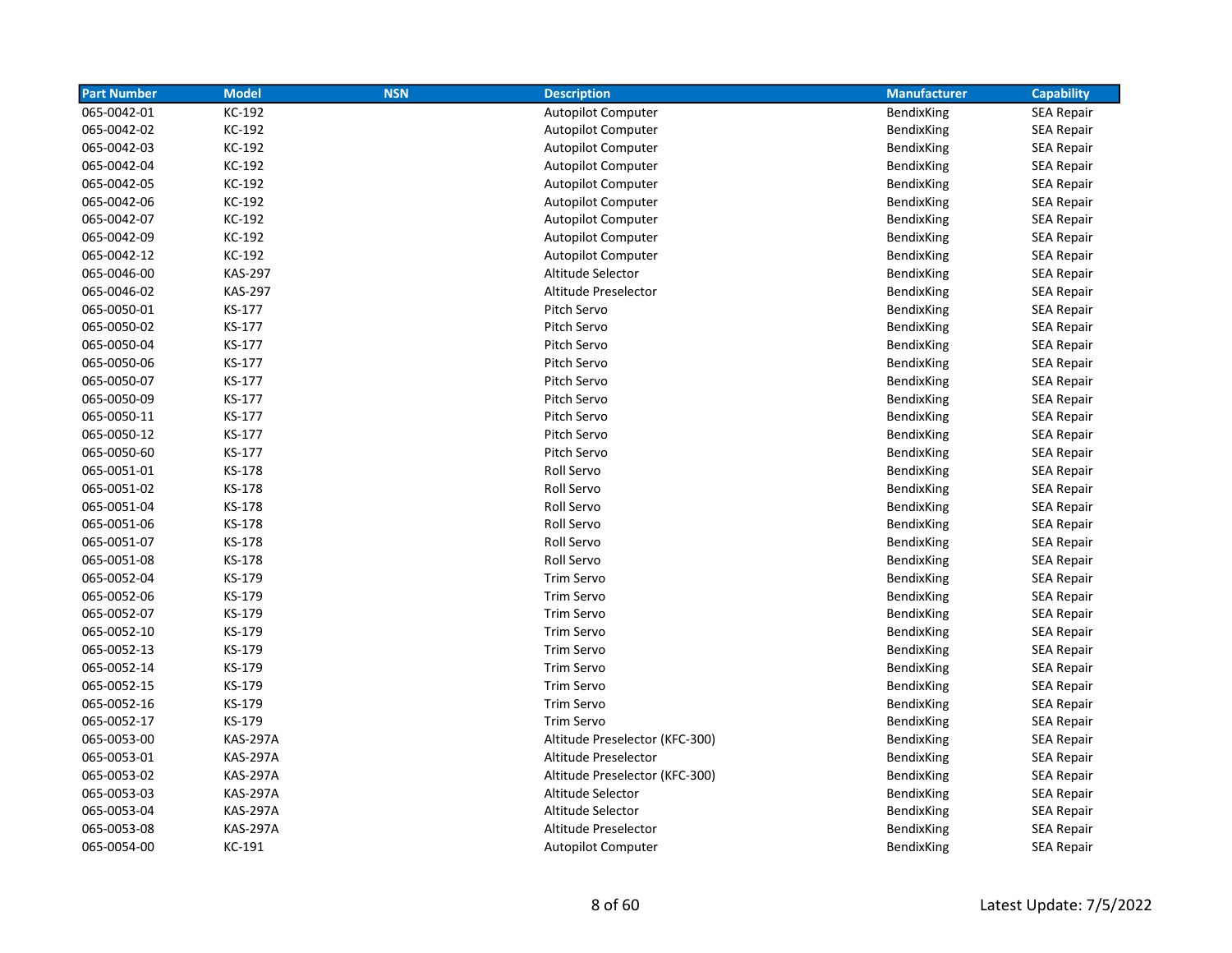| <b>Part Number</b> | <b>Model</b>   | <b>NSN</b>       | <b>Description</b>        | <b>Manufacturer</b> | <b>Capability</b> |
|--------------------|----------------|------------------|---------------------------|---------------------|-------------------|
| 065-0054-01        | KC-191         |                  | <b>Autopilot Computer</b> | BendixKing          | <b>SEA Repair</b> |
| 065-0054-02        | KC-191         |                  | <b>Autopilot Computer</b> | BendixKing          | <b>SEA Repair</b> |
| 065-0054-03        | KC-191         |                  | <b>Autopilot Computer</b> | BendixKing          | <b>SEA Repair</b> |
| 065-0054-04        | KC-191         |                  | <b>Autopilot Computer</b> | BendixKing          | <b>SEA Repair</b> |
| 065-0054-05        | KC-191         |                  | <b>Autopilot Computer</b> | BendixKing          | <b>SEA Repair</b> |
| 065-0054-06        | KC-191         |                  | <b>Autopilot Computer</b> | BendixKing          | <b>SEA Repair</b> |
| 065-0054-07        | KC-191         |                  | <b>Autopilot Computer</b> | BendixKing          | SEA Repair        |
| 065-0054-09        | KC-191         |                  | <b>Autopilot Computer</b> | BendixKing          | <b>SEA Repair</b> |
| 065-0054-12        | KC-191         |                  | <b>Autopilot Computer</b> | BendixKing          | <b>SEA Repair</b> |
| 065-0055-00        | KC-190         |                  | Autopilot Computer        | <b>BendixKing</b>   | <b>SEA Repair</b> |
| 065-0055-02        | KC-190         |                  | <b>Autopilot Computer</b> | BendixKing          | <b>SEA Repair</b> |
| 065-0058-01        | KA-185         |                  | Annunciator               | <b>BendixKing</b>   | <b>SEA Repair</b> |
| 065-0058-03        | KA-185         |                  | Annunciator               | BendixKing          | <b>SEA Repair</b> |
| 065-0059-01        | <b>KS-270A</b> |                  | Pitch Servo               | BendixKing          | SEA Repair        |
| 065-0059-02        | <b>KS-270A</b> |                  | Pitch Servo               | BendixKing          | SEA Repair        |
| 065-0059-03        | <b>KS-270A</b> |                  | Pitch Servo               | BendixKing          | <b>SEA Repair</b> |
| 065-0059-04        | <b>KS-270A</b> | 6615-01-386-6205 | Pitch Servo               | BendixKing          | <b>SEA Repair</b> |
| 065-0059-05        | <b>KS-270A</b> |                  | Pitch Servo               | BendixKing          | <b>SEA Repair</b> |
| 065-0059-06        | <b>KS-270A</b> |                  | Pitch Servo               | BendixKing          | <b>SEA Repair</b> |
| 065-0059-08        | <b>KS-270A</b> |                  | Pitch Servo               | BendixKing          | SEA Repair        |
| 065-0059-23        | <b>KS-270A</b> |                  | Pitch Servo               | BendixKing          | <b>SEA Repair</b> |
| 065-0060-00        | KS-271A        | 6615-01-379-6749 | Roll/Yaw Servo            | BendixKing          | SEA Repair        |
| 065-0060-01        | <b>KS-271A</b> | 1680-01-392-5549 | Roll/Yaw Servo            | BendixKing          | <b>SEA Repair</b> |
| 065-0060-02        | <b>KS-271A</b> |                  | Servo                     | BendixKing          | SEA Repair        |
| 065-0060-03        | <b>KS-271A</b> |                  | Roll/Yaw Servo            | BendixKing          | SEA Repair        |
| 065-0060-04        | <b>KS-271A</b> |                  | Roll/Yaw Servo            | BendixKing          | <b>SEA Repair</b> |
| 065-0060-05        | <b>KS-271A</b> |                  | Roll/Yaw Servo            | BendixKing          | <b>SEA Repair</b> |
| 065-0060-09        | KS-271A        |                  | Roll/Yaw Servo            | BendixKing          | <b>SEA Repair</b> |
| 065-0060-30        | KS-271A        |                  | Servo                     | BendixKing          | <b>SEA Repair</b> |
| 065-0060-61        | KS-271A        |                  | Roll/Yaw Servo            | BendixKing          | <b>SEA Repair</b> |
| 065-0060-62        | <b>KS-271A</b> |                  | Pitch Servo               | BendixKing          | <b>SEA Repair</b> |
| 065-0060-63        | <b>KS-271A</b> |                  | Pitch Servo               | BendixKing          | <b>SEA Repair</b> |
| 065-0061-00        | <b>KS-272A</b> |                  | Trim Servo                | BendixKing          | <b>SEA Repair</b> |
| 065-0061-01        | <b>KS-272A</b> |                  | Trim Servo                | BendixKing          | <b>SEA Repair</b> |
| 065-0061-02        | <b>KS-272A</b> |                  | Trim Servo                | BendixKing          | <b>SEA Repair</b> |
| 065-0061-03        | <b>KS-272A</b> |                  | Trim Servo                | <b>BendixKing</b>   | <b>SEA Repair</b> |
| 065-0061-04        | <b>KS-272A</b> |                  | Trim Servo                | <b>BendixKing</b>   | <b>SEA Repair</b> |
| 065-0061-05        | <b>KS-272A</b> |                  | Trim Servo                | BendixKing          | <b>SEA Repair</b> |
| 065-0061-06        | <b>KS-272A</b> |                  | Trim Servo                | BendixKing          | SEA Repair        |
| 065-0061-07        | <b>KS-272A</b> |                  | Trim Servo                | BendixKing          | <b>SEA Repair</b> |
| 065-0061-08        | <b>KS-272A</b> |                  | <b>Trim Servo</b>         | BendixKing          | <b>SEA Repair</b> |
| 065-0061-09        | <b>KS-272A</b> |                  | Trim Servo                | BendixKing          | <b>SEA Repair</b> |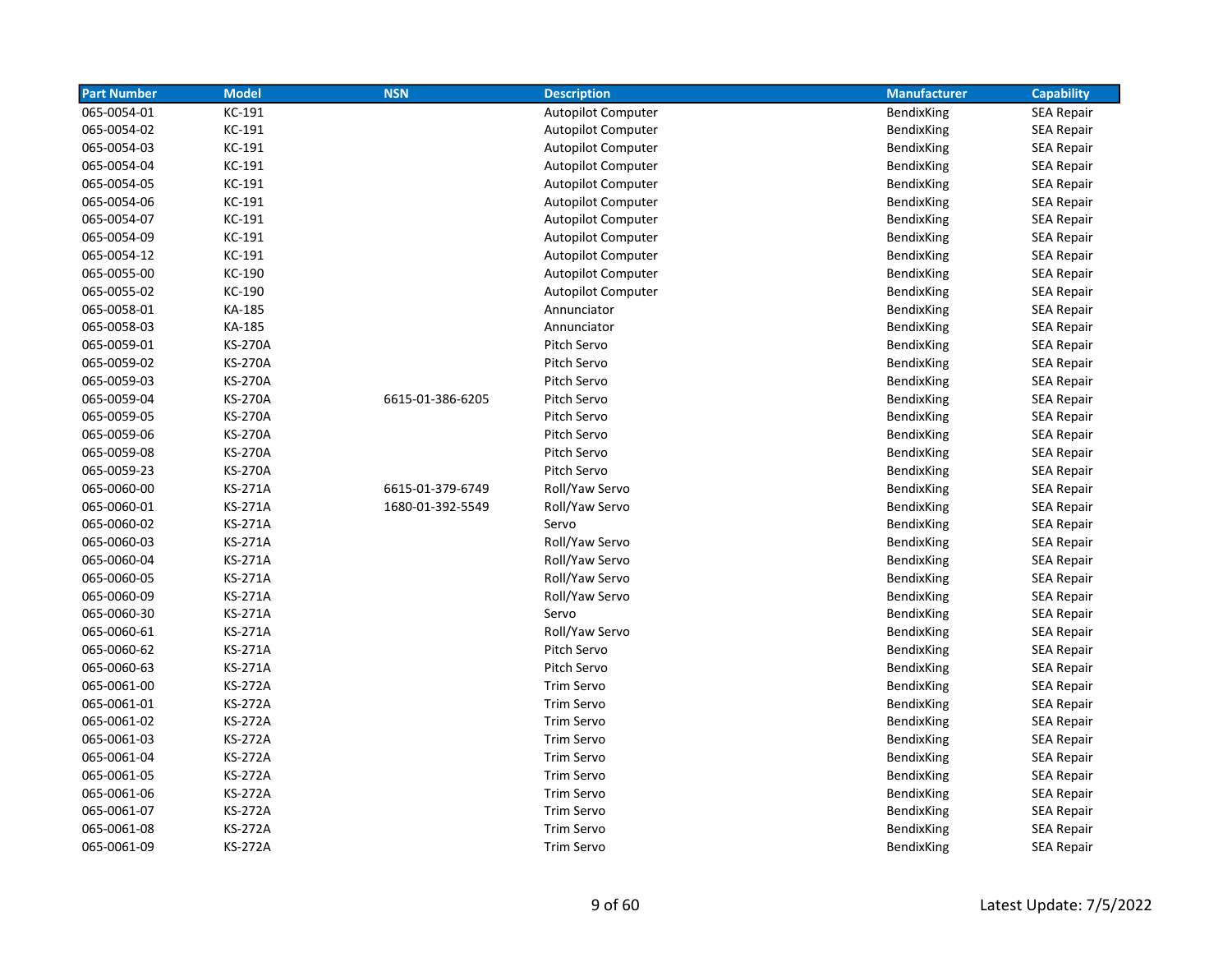| <b>Part Number</b> | <b>Model</b>    | <b>NSN</b>       | <b>Description</b>                  | <b>Manufacturer</b> | <b>Capability</b> |
|--------------------|-----------------|------------------|-------------------------------------|---------------------|-------------------|
| 065-0061-10        | <b>KS-272A</b>  |                  | <b>Trim Servo</b>                   | BendixKing          | SEA Repair        |
| 065-0061-11        | <b>KS-272A</b>  |                  | <b>Trim Servo</b>                   | BendixKing          | <b>SEA Repair</b> |
| 065-0061-12        | <b>KS-272A</b>  |                  | <b>Trim Servo</b>                   | BendixKing          | <b>SEA Repair</b> |
| 065-0061-13        | <b>KS-272A</b>  |                  | <b>Trim Servo</b>                   | BendixKing          | SEA Repair        |
| 065-0061-14        | <b>KS-272A</b>  |                  | <b>Trim Servo</b>                   | BendixKing          | <b>SEA Repair</b> |
| 065-0061-15        | <b>KS-272A</b>  |                  | <b>Trim Servo</b>                   | BendixKing          | <b>SEA Repair</b> |
| 065-0061-16        | <b>KS-272A</b>  |                  | <b>Trim Servo</b>                   | BendixKing          | SEA Repair        |
| 065-0061-17        | <b>KS-272A</b>  |                  | <b>Trim Servo</b>                   | BendixKing          | SEA Repair        |
| 065-0061-18        | <b>KS-272A</b>  |                  | <b>Trim Servo</b>                   | BendixKing          | SEA Repair        |
| 065-0061-19        | <b>KS-272A</b>  |                  | Trim Servo                          | BendixKing          | <b>SEA Repair</b> |
| 065-0061-21        | <b>KS-272A</b>  |                  | <b>Trim Servo</b>                   | BendixKing          | SEA Repair        |
| 065-0061-22        | <b>KS-272A</b>  |                  | Trim Servo                          | BendixKing          | <b>SEA Repair</b> |
| 065-0061-24        | <b>KS-272A</b>  |                  | Trim Servo                          | BendixKing          | <b>SEA Repair</b> |
| 065-0061-25        | <b>KS-272A</b>  |                  | <b>Trim Servo</b>                   | BendixKing          | SEA Repair        |
| 065-0061-26        | <b>KS-272A</b>  |                  | <b>Trim Servo</b>                   | BendixKing          | SEA Repair        |
| 065-0061-27        | <b>KS-272A</b>  |                  | Trim Servo                          | BendixKing          | SEA Repair        |
| 065-0061-28        | <b>KS-272A</b>  |                  | <b>Trim Servo</b>                   | BendixKing          | SEA Repair        |
| 065-0061-29        | <b>KS-272A</b>  |                  | <b>Trim Servo</b>                   | BendixKing          | <b>SEA Repair</b> |
| 065-0061-30        | <b>KS-272A</b>  |                  | <b>Trim Servo</b>                   | BendixKing          | <b>SEA Repair</b> |
| 065-0061-31        | <b>KS-272A</b>  |                  | <b>Trim Servo</b>                   | BendixKing          | <b>SEA Repair</b> |
| 065-0061-32        | <b>KS-272A</b>  |                  | <b>Trim Servo</b>                   | BendixKing          | <b>SEA Repair</b> |
| 065-0061-33        | <b>KS-272A</b>  |                  | <b>Trim Servo</b>                   | BendixKing          | SEA Repair        |
| 065-0061-34        | <b>KS-272A</b>  |                  | <b>Trim Servo</b>                   | BendixKing          | SEA Repair        |
| 065-0061-35        | <b>KS-272A</b>  |                  | <b>Trim Servo</b>                   | BendixKing          | SEA Repair        |
| 065-0061-36        | <b>KS-272A</b>  |                  | <b>Trim Servo</b>                   | BendixKing          | SEA Repair        |
| 065-0061-37        | <b>KS-272A</b>  |                  | <b>Trim Servo</b>                   | BendixKing          | <b>SEA Repair</b> |
| 065-0061-38        | <b>KS-272A</b>  |                  | <b>Trim Servo</b>                   | BendixKing          | <b>SEA Repair</b> |
| 065-0061-39        | <b>KS-272A</b>  |                  | <b>Trim Servo</b>                   | BendixKing          | <b>SEA Repair</b> |
| 065-0061-40        | <b>KS-272A</b>  |                  | <b>Trim Servo</b>                   | BendixKing          | <b>SEA Repair</b> |
| 065-0061-41        | <b>KS-272A</b>  |                  | <b>Trim Servo</b>                   | BendixKing          | <b>SEA Repair</b> |
| 065-0061-42        | <b>KS-272A</b>  |                  | <b>Trim Servo</b>                   | BendixKing          | SEA Repair        |
| 065-0061-44        | <b>KS-272A</b>  |                  | <b>Trim Servo</b>                   | BendixKing          | SEA Repair        |
| 065-0061-50        | <b>KS-272A</b>  | 6615-01-386-6170 | Trim Servo                          | BendixKing          | SEA Repair        |
| 065-0065-01        | <b>KAS-297B</b> |                  | Altitude/VSI Selector (KAP/KFC-150) | BendixKing          | <b>SEA Repair</b> |
| 065-5009-22        | KC-295          |                  | Circuit Card                        | BendixKing          | SEA Repair        |
| 066-01141-0101     | <b>KT-70</b>    | 5895-01-422-8159 | Mode S Transponder                  | BendixKing          | <b>SEA Repair</b> |
| 066-01141-0201     | KT-70           | 5841-01-512-6173 | Mode S Transponder (SC Plus)        | BendixKing          | <b>SEA Repair</b> |
| 066-01141-1101     | KT-70           |                  | Mode S Transponder (CNI5000)        | BendixKing          | SEA Repair        |
| 066-01141-5101     | KT-71           | 5821-01-421-6729 | Digital Transponder                 | BendixKing          | SEA Repair        |
| 066-01141-5201     | KT-71           |                  | Digital Transponder                 | BendixKing          | SEA Repair        |
| 066-01141-6101     | KT-71           |                  | Digital Transponder (CNI5000)       | BendixKing          | <b>SEA Repair</b> |
| 066-01143-0201     | MST-67A         | 5821-01-482-8862 | Mode S Transponder (Non-Diversity)  | <b>BendixKing</b>   | <b>SEA Repair</b> |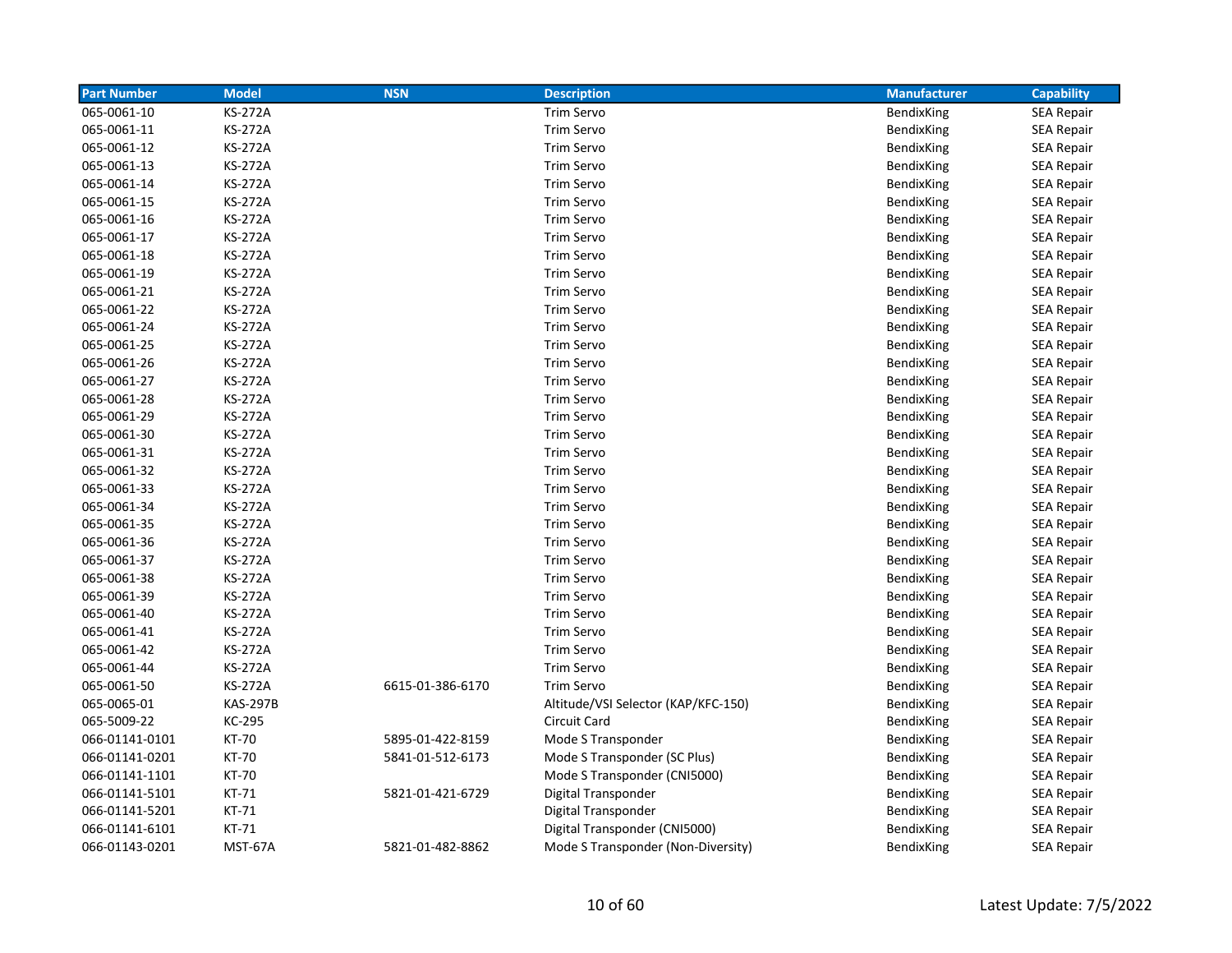| <b>Part Number</b> | <b>Model</b>    | <b>NSN</b>       | <b>Description</b>                   | <b>Manufacturer</b> | <b>Capability</b> |
|--------------------|-----------------|------------------|--------------------------------------|---------------------|-------------------|
| 066-01143-0301     | MST-67A         |                  | Mode S Transponder                   | BendixKing          | <b>SEA Repair</b> |
| 066-01143-0601     | MST-67A         | 5895-01-450-7800 | Mode S Transponder                   | BendixKing          | <b>SEA Repair</b> |
| 066-01143-1301     | MST-67A         | 5895-01-552-8116 | Mode S Transponder                   | BendixKing          | SEA Repair        |
| 066-01143-1602     | MST-67A         | 5895-01-552-8116 | Mode S Transponder                   | BendixKing          | <b>SEA Repair</b> |
| 066-01143-2001     | MST-67A         | 5841-01-561-8169 | Mode S Transponder                   | BendixKing          | SEA Repair        |
| 066-01143-2101     | MST-67A         | 5826-01-551-2080 | <b>Enhanced Mode S Transponder</b>   | BendixKing          | <b>SEA Repair</b> |
| 066-01148-0101     | KLN-89B         | 5826-01-597-7461 | <b>IFR GPS Receiver</b>              | BendixKing          | <b>SEA Repair</b> |
| 066-01148-0102     | KLN-89B         | 5826-01-597-7460 | <b>IFR GPS Receiver</b>              | BendixKing          | <b>SEA Repair</b> |
| 066-01151-0101     | KLN-35A         |                  | <b>VFR GPS Receiver</b>              | BendixKing          | <b>SEA Repair</b> |
| 066-01151-0102     | KLN-35A         |                  | <b>VFR GPS Receiver</b>              | BendixKing          | <b>SEA Repair</b> |
| 066-01151-0103     | KLN-35A         |                  | <b>VFR GPS Receiver</b>              | BendixKing          | <b>SEA Repair</b> |
| 066-01153-0101     | <b>KRA-405B</b> | 5841-01-552-8117 | Radio Altimeter R/T                  | BendixKing          | <b>SEA Repair</b> |
| 066-01153-0202     | <b>KRA-405B</b> | 5841-01-561-2819 | Radar Altimeter R/T w/ DH output     | BendixKing          | <b>SEA Repair</b> |
| 066-01153-2001     | <b>KRA-405B</b> |                  | Radio Altimeter R/T w/ Enh. Accuracy | BendixKing          | <b>SEA Repair</b> |
| 066-01156-0101     | <b>KT-76C</b>   | 5826-01-597-7997 | Digital Transponder                  | BendixKing          | <b>SEA Repair</b> |
| 066-01164-0101     | <b>KT-73</b>    | 5895-01-530-4575 | Mode S Transponder                   | BendixKing          | <b>SEA Repair</b> |
| 066-03062-0000     | <b>KEA-346</b>  |                  | <b>Encoding Altimeter</b>            | BendixKing          | <b>SEA Repair</b> |
| 066-03062-0001     | <b>KEA-346</b>  |                  | <b>Encoding Altimeter</b>            | BendixKing          | <b>SEA Repair</b> |
| 066-03062-0002     | <b>KEA-346</b>  |                  | <b>Encoding Altimeter</b>            | BendixKing          | <b>SEA Repair</b> |
| 066-03062-0003     | <b>KEA-346</b>  |                  | <b>Encoding Altimeter</b>            | BendixKing          | <b>SEA Repair</b> |
| 066-03062-0008     | <b>KEA-346</b>  | 6610-01-392-5555 | <b>Encoding Altimeter</b>            | BendixKing          | <b>SEA Repair</b> |
| 066-03062-0009     | <b>KEA-346</b>  |                  | <b>Encoding Altimeter</b>            | BendixKing          | <b>SEA Repair</b> |
| 066-03062-0010     | <b>KEA-346</b>  |                  | <b>Encoding Altimeter</b>            | BendixKing          | <b>SEA Repair</b> |
| 066-03062-0011     | <b>KEA-346</b>  |                  | <b>Encoding Altimeter</b>            | BendixKing          | <b>SEA Repair</b> |
| 066-03064-0005     | <b>KEA-130A</b> | 6610-01-392-5551 | <b>Encoding Altimeter</b>            | BendixKing          | <b>SEA Repair</b> |
| 066-04031-0101     | <b>KLN-90</b>   |                  | <b>GPS</b>                           | BendixKing          | <b>SEA Repair</b> |
| 066-04031-0111     | KLN-90A         |                  | <b>GPS</b>                           | BendixKing          | <b>SEA Repair</b> |
| 066-04031-0201     | <b>KLN-90</b>   |                  | <b>GPS</b>                           | BendixKing          | <b>SEA Repair</b> |
| 066-04031-0311     | KLN-90A         |                  | <b>GPS Receiver</b>                  | BendixKing          | SEA Repair        |
| 066-04031-0411     | KLN-90A         |                  | <b>GPS Receiver</b>                  | BendixKing          | <b>SEA Repair</b> |
| 066-04031-1121     | KLN-90B         | 5826-01-417-9563 | <b>IFR GPS Receiver</b>              | BendixKing          | <b>SEA Repair</b> |
| 066-04031-1122     | KLN-90B         | 5826-01-536-2810 | <b>IFR GPS Receiver</b>              | BendixKing          | <b>SEA Repair</b> |
| 066-04031-1221     | KLN-90B         |                  | <b>IFR GPS Receiver</b>              | BendixKing          | SEA Repair        |
| 066-04031-1321     | KLN-90B         |                  | <b>GPS Receiver</b>                  | BendixKing          | <b>SEA Repair</b> |
| 066-04031-1322     | KLN-90B         |                  | <b>IFR GPS Receiver</b>              | BendixKing          | <b>SEA Repair</b> |
| 066-04031-1421     | KLN-90B         |                  | <b>GPS Receiver</b>                  | BendixKing          | <b>SEA Repair</b> |
| 066-04031-1422     | KLN-90B         |                  | <b>IFR GPS Receiver</b>              | BendixKing          | <b>SEA Repair</b> |
| 066-04031-1622     | KLN-90B         |                  | IFR GPS Receiver (NVG)               | BendixKing          | <b>SEA Repair</b> |
| 066-04031-2121     | KLN-90B         |                  | <b>IFR GPS Receiver</b>              | BendixKing          | <b>SEA Repair</b> |
| 066-04031-2122     | KLN-90B         |                  | <b>IFR GPS Receiver</b>              | BendixKing          | <b>SEA Repair</b> |
| 066-04031-2221     | KLN-90B         |                  | <b>IFR GPS Receiver</b>              | BendixKing          | <b>SEA Repair</b> |
| 066-04031-2222     | KLN-90B         |                  | <b>GPS Receiver</b>                  | BendixKing          | <b>SEA Repair</b> |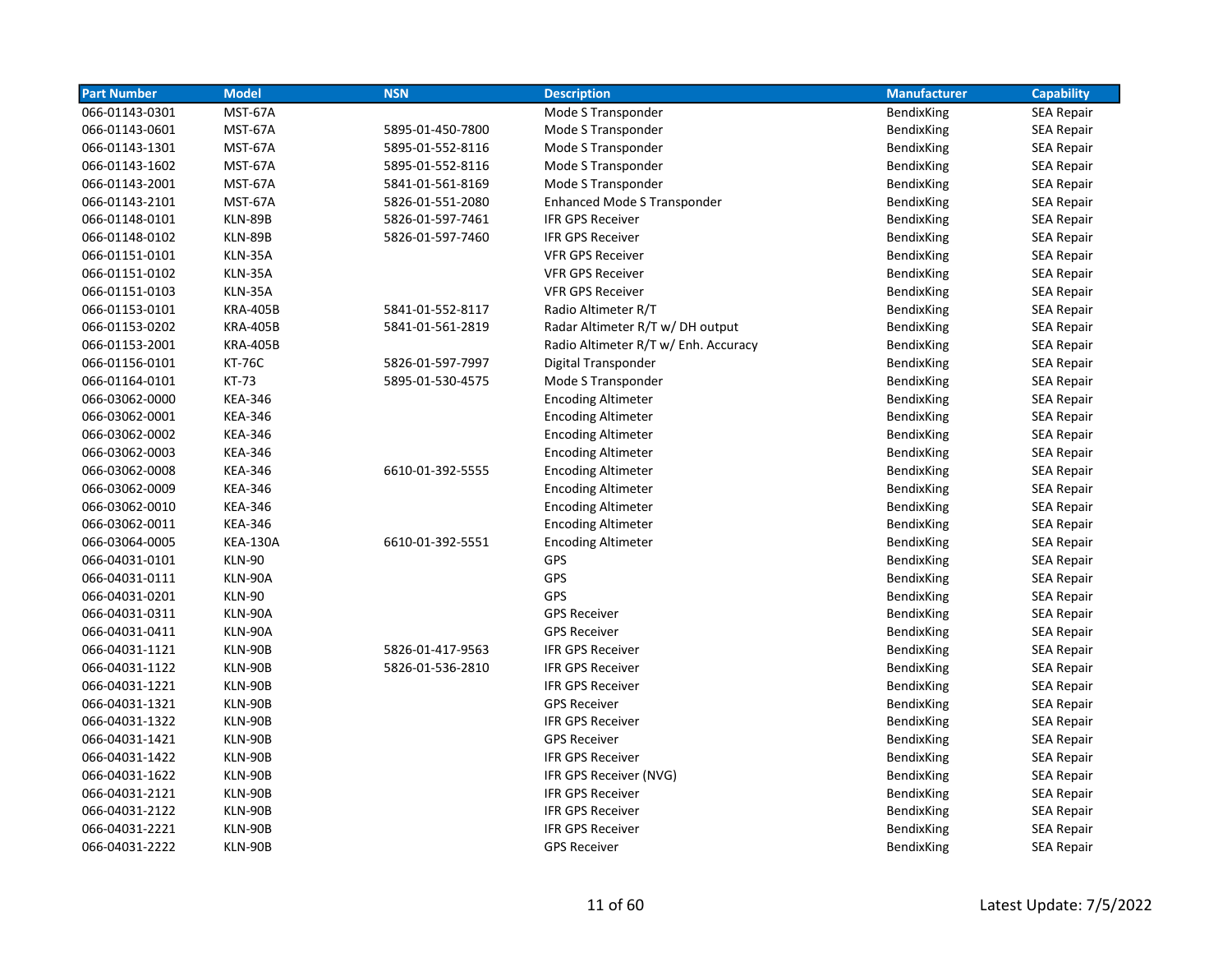| <b>Part Number</b> | <b>Model</b>   | <b>NSN</b>       | <b>Description</b>                   | <b>Manufacturer</b> | <b>Capability</b> |
|--------------------|----------------|------------------|--------------------------------------|---------------------|-------------------|
| 066-04031-2321     | KLN-90B        |                  | <b>GPS Receiver</b>                  | BendixKing          | <b>SEA Repair</b> |
| 066-04031-2322     | KLN-90B        |                  | <b>GPS Receiver</b>                  | BendixKing          | <b>SEA Repair</b> |
| 066-04031-2421     | KLN-90B        |                  | <b>GPS Receiver</b>                  | BendixKing          | <b>SEA Repair</b> |
| 066-04031-2422     | KLN-90B        |                  | <b>IFR GPS Receiver</b>              | BendixKing          | <b>SEA Repair</b> |
| 066-04034-0101     | <b>KLN-900</b> |                  | <b>DZUS Mount GPS</b>                | BendixKing          | <b>SEA Repair</b> |
| 066-04034-0102     | <b>KLN-900</b> | 5826-01-482-8855 | <b>DZUS Mount GPS</b>                | BendixKing          | <b>SEA Repair</b> |
| 066-04034-0104     | <b>KLN-900</b> | 5826-01-541-8900 | DZUS Mount GPS                       | BendixKing          | <b>SEA Repair</b> |
| 066-04034-0201     | <b>KLN-900</b> |                  | <b>DZUS Mount GPS</b>                | BendixKing          | <b>SEA Repair</b> |
| 066-04034-0202     | <b>KLN-900</b> |                  | <b>DZUS Mount GPS</b>                | BendixKing          | <b>SEA Repair</b> |
| 066-04034-0204     | <b>KLN-900</b> |                  | <b>DZUS Mount GPS</b>                | BendixKing          | SEA Repair        |
| 066-04035-0101     | <b>KMD-540</b> |                  | <b>Multifunction Display (Black)</b> | BendixKing          | <b>SEA Repair</b> |
| 066-04035-0201     | <b>KMD-540</b> |                  | Multifunction Display (Gray)         | BendixKing          | SEA Repair        |
| 066-04035-0301     | <b>KMD-540</b> |                  | MFD (Silver Crown Bezel)             | BendixKing          | <b>SEA Repair</b> |
| 066-04035-1101     | <b>KMD-540</b> | 5841-01-552-0485 | Multifunction Display (unit only)    | BendixKing          | <b>SEA Repair</b> |
| 066-04035-1201     | <b>KMD-540</b> |                  | Multifunction Display (unit only)    | BendixKing          | <b>SEA Repair</b> |
| 066-04035-1301     | <b>KMD-540</b> |                  | Multifunction Display (unit only)    | BendixKing          | <b>SEA Repair</b> |
| 066-1021-00        | <b>KR-21</b>   |                  | Marker Beacon Receiver               | BendixKing          | <b>SEA Repair</b> |
| 066-1021-01        | <b>KR-21</b>   | 5895-01-265-1090 | Marker Receiver                      | BendixKing          | <b>SEA Repair</b> |
| 066-1021-02        | <b>KR-21</b>   |                  | Marker Beacon Receiver               | BendixKing          | <b>SEA Repair</b> |
| 066-1033-00        | <b>KN-73</b>   | 2920-00-085-3589 | Glideslope Receiver                  | BendixKing          | <b>SEA Repair</b> |
| 066-1035-00        | KGM-691        |                  | Glideslope/Marker Receiver           | BendixKing          | <b>SEA Repair</b> |
| 066-1035-01        | KGM-691        |                  | Glideslope/Marker Receiver           | BendixKing          | SEA Repair        |
| 066-1035-02        | <b>KGM-691</b> |                  | Glideslope/Marker Receiver           | BendixKing          | <b>SEA Repair</b> |
| 066-1041-00        | <b>KXP-755</b> |                  | Transponder                          | BendixKing          | SEA Repair        |
| 066-1044-00        | <b>KMR-675</b> | 5821-01-061-0604 | Marker Receiver                      | BendixKing          | <b>SEA Repair</b> |
| 066-1044-01        | <b>KMR-675</b> |                  | Marker Beacon Receiver               | BendixKing          | <b>SEA Repair</b> |
| 066-1047-00        | <b>KDF-805</b> |                  | <b>ADF Receiver</b>                  | BendixKing          | <b>SEA Repair</b> |
| 066-1047-01        | <b>KDF-805</b> | 5826-01-061-1238 | <b>ADF Receiver</b>                  | BendixKing          | SEA Repair        |
| 066-1048-00        | <b>KRA-405</b> | 5841-01-229-5970 | Radio Altimeter R/T                  | BendixKing          | <b>SEA Repair</b> |
| 066-1048-02        | <b>KRA-405</b> | 5841-01-555-5497 | Radio Altimeter R/T                  | BendixKing          | <b>SEA Repair</b> |
| 066-1053-00        | <b>KT-79</b>   | 5895-01-265-1091 | Digital Transponder                  | BendixKing          | <b>SEA Repair</b> |
| 066-1055-00        | <b>KMA-24</b>  |                  | Audio/Marker Panel                   | BendixKing          | <b>SEA Repair</b> |
| 066-1055-01        | <b>KMA-24</b>  |                  | Audio/Marker Panel                   | BendixKing          | <b>SEA Repair</b> |
| 066-1055-02        | <b>KMA-24</b>  |                  | Audio/Marker Panel                   | BendixKing          | <b>SEA Repair</b> |
| 066-1055-03        | <b>KMA-24</b>  |                  | Audio/Marker Panel                   | BendixKing          | SEA Repair        |
| 066-1055-50        | KMA-24H        |                  | <b>Audio Panel</b>                   | BendixKing          | <b>SEA Repair</b> |
| 066-1055-51        | KMA-24H        |                  | <b>Audio Panel</b>                   | BendixKing          | <b>SEA Repair</b> |
| 066-1055-52        | KMA-24H        | 5821-01-381-8894 | Audio Panel w/ Intercom              | BendixKing          | <b>SEA Repair</b> |
| 066-1055-53        | KMA-24H        | 5895-01-393-5442 | <b>Audio Panel</b>                   | BendixKing          | <b>SEA Repair</b> |
| 066-1055-70        | KMA-24H        | 5821-01-432-7181 | Audio Panel w/ Intercom              | BendixKing          | <b>SEA Repair</b> |
| 066-1055-71        | KMA-24H        | 5821-01-326-6139 | Audio Panel w/ Intercom              | BendixKing          | <b>SEA Repair</b> |
| 066-1061-00        | <b>KRA-10</b>  |                  | Radar Altimeter Receiver             | <b>BendixKing</b>   | <b>SEA Repair</b> |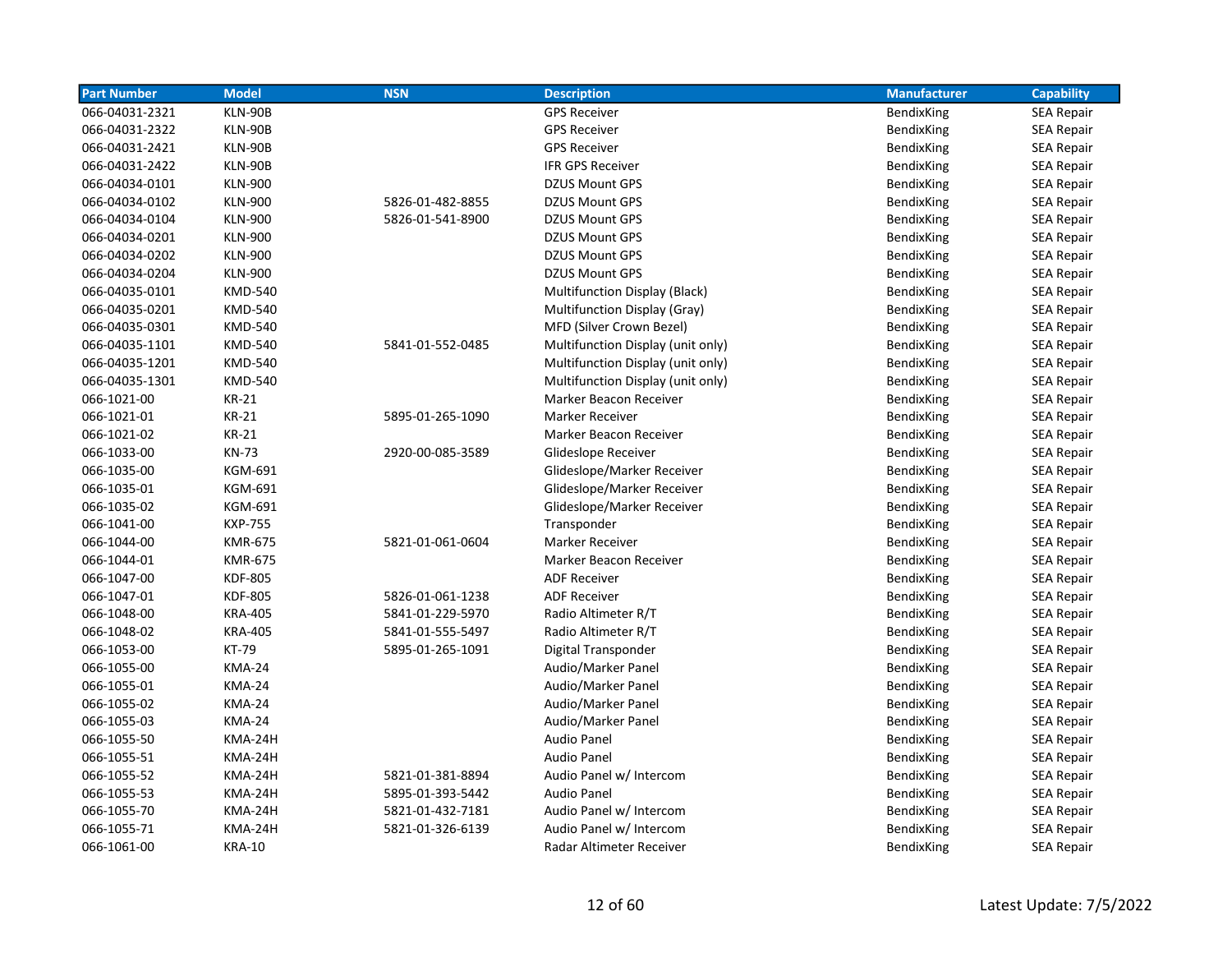| <b>Part Number</b> | <b>Model</b>    | <b>NSN</b>       | <b>Description</b>                  | <b>Manufacturer</b> | <b>Capability</b> |
|--------------------|-----------------|------------------|-------------------------------------|---------------------|-------------------|
| 066-1061-03        | KRA-10A         | 5821-01-392-4585 | Radio Altimeter R/T                 | BendixKing          | <b>SEA Repair</b> |
| 066-1062-00        | <b>KT-76A</b>   | 5895-01-269-4441 | Transponder                         | BendixKing          | <b>SEA Repair</b> |
| 066-1062-01        | <b>KT-78A</b>   |                  | Transponder                         | BendixKing          | <b>SEA Repair</b> |
| 066-1062-02        | <b>KT-76A</b>   |                  | Transponder                         | BendixKing          | <b>SEA Repair</b> |
| 066-1062-10        | <b>KT-76A</b>   |                  | Transponder (Crown Series)          | BendixKing          | <b>SEA Repair</b> |
| 066-1063-00        | <b>KN-75</b>    |                  | Glideslope Receiver                 | BendixKing          | <b>SEA Repair</b> |
| 066-1064-00        | KN-62           |                  | <b>Panel Mount DME</b>              | BendixKing          | <b>SEA Repair</b> |
| 066-1065-00        | <b>KR-22</b>    | 5895-01-428-6785 | <b>Marker Receiver</b>              | BendixKing          | <b>SEA Repair</b> |
| 066-1066-00        | <b>KDM-706</b>  |                  | <b>DME Transceiver</b>              | <b>BendixKing</b>   | <b>SEA Repair</b> |
| 066-1066-01        | <b>KDM-706</b>  | 5821-01-620-5243 | <b>DME</b>                          | BendixKing          | SEA Repair        |
| 066-1066-02        | <b>KDM-706</b>  | 5895-01-276-4237 | <b>DME Transceiver</b>              | BendixKing          | <b>SEA Repair</b> |
| 066-1066-11        | <b>KDM-706A</b> |                  | DME R/T                             | BendixKing          | SEA Repair        |
| 066-1066-20        | <b>KDM-706A</b> |                  | DME R/T                             | BendixKing          | <b>SEA Repair</b> |
| 066-1066-21        | <b>KDM-706A</b> |                  | DME R/T                             | BendixKing          | <b>SEA Repair</b> |
| 066-1066-22        | <b>KDM-706A</b> | 5895-01-308-0341 | <b>DME Transceiver</b>              | BendixKing          | <b>SEA Repair</b> |
| 066-1066-23        | <b>KDM-706A</b> | 5895-01-249-7739 | DME R/T                             | BendixKing          | <b>SEA Repair</b> |
| 066-1066-24        | <b>KDM-706A</b> |                  | <b>DME Transceiver</b>              | BendixKing          | <b>SEA Repair</b> |
| 066-1066-25        | <b>KDM-706A</b> |                  | <b>DME</b> Transceiver              | BendixKing          | <b>SEA Repair</b> |
| 066-1066-41        | <b>KDM-706</b>  |                  | DME R/T                             | BendixKing          | <b>SEA Repair</b> |
| 066-1067-00        | <b>KN-53</b>    | 5826-01-340-3043 | Nav Receiver w/ GS                  | BendixKing          | <b>SEA Repair</b> |
| 066-1067-01        | <b>KN-53</b>    | 5826-01-356-0988 | Nav Receiver w/o GS                 | BendixKing          | <b>SEA Repair</b> |
| 066-1067-02        | <b>KN-53</b>    |                  | Nav Receiver                        | BendixKing          | <b>SEA Repair</b> |
| 066-1067-03        | <b>KN-53</b>    |                  | Nav Receiver                        | BendixKing          | <b>SEA Repair</b> |
| 066-1067-04        | <b>KN-53</b>    |                  | Nav Receiver w/ GS (CNI5000)        | BendixKing          | <b>SEA Repair</b> |
| 066-1067-05        | <b>KN-53</b>    |                  | Nav Receiver                        | BendixKing          | <b>SEA Repair</b> |
| 066-1067-10        | <b>KN-53</b>    |                  | Nav Receiver (SC+)                  | BendixKing          | <b>SEA Repair</b> |
| 066-1068-00        | <b>KN-62A</b>   |                  | Panel Mount DME                     | BendixKing          | <b>SEA Repair</b> |
| 066-1068-01        | <b>KN-62A</b>   | 5895-01-265-0975 | Panel Mount DME                     | BendixKing          | <b>SEA Repair</b> |
| 066-1068-04        | <b>KN-62A</b>   |                  | Panel Mount DME                     | BendixKing          | <b>SEA Repair</b> |
| 066-1069-00        | <b>KDI-572</b>  | 5826-01-309-5719 | <b>DME</b> Indicator                | BendixKing          | <b>SEA Repair</b> |
| 066-1069-01        | <b>KDI-572</b>  | 5895-01-276-3170 | <b>DME</b> Indicator                | BendixKing          | <b>SEA Repair</b> |
| 066-1069-02        | <b>KDI-573</b>  | 5895-01-276-3171 | Slave DME Indicator                 | BendixKing          | <b>SEA Repair</b> |
| 066-1069-03        | <b>KDI-573</b>  |                  | <b>DME</b> Indicator                | BendixKing          | <b>SEA Repair</b> |
| 066-1069-04        | <b>KDI-574</b>  | 6605-01-494-6566 | <b>DME</b> Indicator                | <b>BendixKing</b>   | <b>SEA Repair</b> |
| 066-1069-05        | <b>KDI-574</b>  | 6605-01-494-6567 | <b>DME</b> Indicator                | BendixKing          | <b>SEA Repair</b> |
| 066-1070-00        | KN-63           |                  | <b>DME Transceiver</b>              | BendixKing          | <b>SEA Repair</b> |
| 066-1070-01        | KN-63           | 5826-01-356-1743 | <b>DME Transceiver</b>              | BendixKing          | <b>SEA Repair</b> |
| 066-1071-00        | <b>KXP-756</b>  |                  | ATC Transponder                     | BendixKing          | <b>SEA Repair</b> |
| 066-1072-00        | <b>KR-87</b>    | 5895-01-287-3705 | <b>ADF Receiver</b>                 | BendixKing          | <b>SEA Repair</b> |
| 066-1072-01        | <b>KR-87</b>    |                  | <b>ADF Receiver</b>                 | BendixKing          | <b>SEA Repair</b> |
| 066-1072-02        | <b>KR-87</b>    |                  | ADF Receiver (Dual Ind. Capability) | BendixKing          | <b>SEA Repair</b> |
| 066-1072-03        | <b>KR-87</b>    |                  | <b>ADF Receiver</b>                 | BendixKing          | <b>SEA Repair</b> |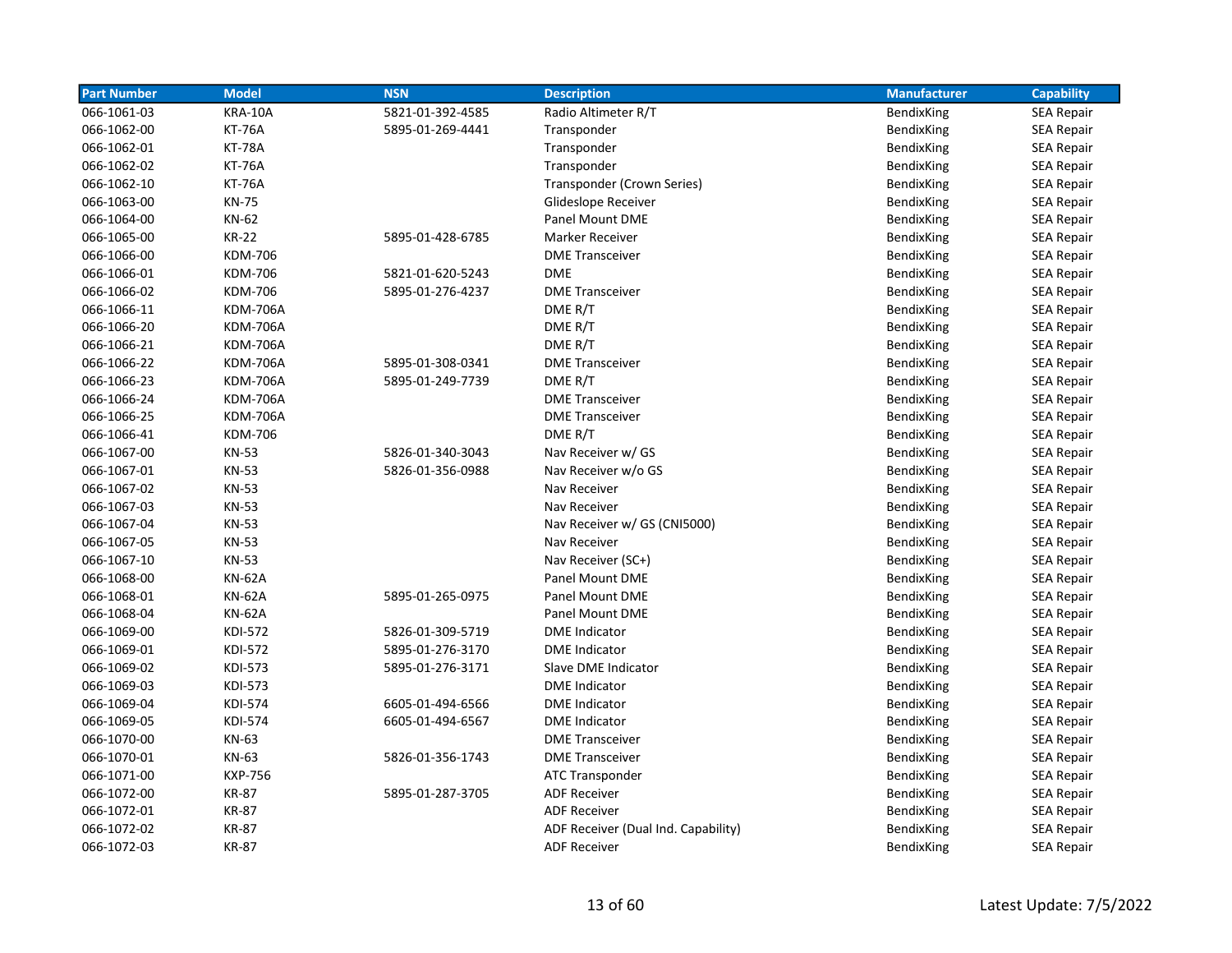| <b>Part Number</b> | <b>Model</b>    | <b>NSN</b>       | <b>Description</b>            | <b>Manufacturer</b> | <b>Capability</b> |
|--------------------|-----------------|------------------|-------------------------------|---------------------|-------------------|
| 066-1072-04        | <b>KR-87</b>    | 5826-01-421-1135 | <b>ADF Receiver</b>           | BendixKing          | <b>SEA Repair</b> |
| 066-1072-05        | <b>KR-87</b>    |                  | ADF Receiver (28V - Dual Ind) | BendixKing          | <b>SEA Repair</b> |
| 066-1072-06        | <b>KR-87</b>    |                  | <b>ADF Receiver</b>           | BendixKing          | <b>SEA Repair</b> |
| 066-1072-07        | <b>KR-87</b>    |                  | <b>ADF Receiver</b>           | BendixKing          | <b>SEA Repair</b> |
| 066-1072-14        | <b>KR-87</b>    | 1680-01-597-7850 | <b>ADF Receiver</b>           | BendixKing          | <b>SEA Repair</b> |
| 066-1074-00        | <b>KTU-709</b>  |                  | <b>TACAN Receiver</b>         | BendixKing          | <b>SEA Repair</b> |
| 066-1074-01        | <b>KTU-709</b>  | 5826-01-248-2114 | <b>TACAN Receiver</b>         | BendixKing          | <b>SEA Repair</b> |
| 066-1074-02        | <b>KTU-709</b>  | 5895-01-449-9133 | <b>TACAN Receiver</b>         | BendixKing          | <b>SEA Repair</b> |
| 066-1077-00        | <b>KDF-806</b>  | 5895-01-276-4233 | <b>ADF Receiver</b>           | BendixKing          | <b>SEA Repair</b> |
| 066-1077-01        | <b>KDF-806</b>  | 5821-01-411-8512 | <b>ADF Receiver</b>           | BendixKing          | <b>SEA Repair</b> |
| 066-1078-00        | <b>KNR-634</b>  | 5895-01-276-4234 | Nav Receiver                  | BendixKing          | <b>SEA Repair</b> |
| 066-1078-01        | <b>KNR-634</b>  |                  | <b>NAV Receiver</b>           | BendixKing          | <b>SEA Repair</b> |
| 066-1078-02        | <b>KNR-634</b>  |                  | Nav Receiver                  | BendixKing          | <b>SEA Repair</b> |
| 066-1078-03        | <b>KNR-634</b>  |                  | Nav Receiver                  | BendixKing          | <b>SEA Repair</b> |
| 066-1078-04        | <b>KNR-634</b>  | 5820-01-667-0939 | Nav Receiver                  | BendixKing          | <b>SEA Repair</b> |
| 066-1078-05        | <b>KNR-634</b>  |                  | Nav Receiver                  | BendixKing          | <b>SEA Repair</b> |
| 066-1078-06        | <b>KNR-634</b>  |                  | Nav Receiver                  | BendixKing          | <b>SEA Repair</b> |
| 066-1078-07        | <b>KNR-634</b>  |                  | Nav Receiver                  | BendixKing          | SEA Repair        |
| 066-1078-08        | <b>KNR-634</b>  |                  | Nav Receiver                  | BendixKing          | <b>SEA Repair</b> |
| 066-1078-10        | <b>KNR-634A</b> | 5826-01-320-0540 | Nav Receiver                  | BendixKing          | <b>SEA Repair</b> |
| 066-1078-11        | <b>KNR-634A</b> |                  | Nav Receiver                  | BendixKing          | <b>SEA Repair</b> |
| 066-1078-12        | <b>KNR-634A</b> |                  | Nav Receiver                  | BendixKing          | <b>SEA Repair</b> |
| 066-1078-13        | <b>KNR-634A</b> |                  | Nav Receiver                  | BendixKing          | <b>SEA Repair</b> |
| 066-1078-14        | <b>KNR-634A</b> |                  | Nav Receiver                  | BendixKing          | <b>SEA Repair</b> |
| 066-1078-15        | <b>KNR-634A</b> |                  | Nav Receiver                  | BendixKing          | <b>SEA Repair</b> |
| 066-1078-16        | <b>KNR-634A</b> |                  | Nav Receiver                  | BendixKing          | <b>SEA Repair</b> |
| 066-1078-17        | <b>KNR-634A</b> |                  | Nav Receiver                  | BendixKing          | <b>SEA Repair</b> |
| 066-1088-00        | KN-64           | 5820-01-382-9738 | Panel Mount DME               | BendixKing          | <b>SEA Repair</b> |
| 066-1088-01        | KN-64           |                  | Panel Mount DME (SC+)         | BendixKing          | <b>SEA Repair</b> |
| 066-1089-00        | KA-120          |                  | DME/GS Adapter                | BendixKing          | <b>SEA Repair</b> |
| 066-3011-01        | <b>KNI-520</b>  |                  | Navigation Indicator          | BendixKing          | <b>SEA Repair</b> |
| 066-3011-04        | <b>KNI-520</b>  |                  | Nav Indicator                 | BendixKing          | <b>SEA Repair</b> |
| 066-3012-00        | KA-35           |                  | Marker Beacon Lights          | BendixKing          | <b>SEA Repair</b> |
| 066-3012-01        | <b>KA-35A</b>   | 6210-01-251-7395 | Marker Beacon Lights          | BendixKing          | <b>SEA Repair</b> |
| 066-3031-00        | <b>KNI-415</b>  |                  | Radio Altimeter Indicator     | BendixKing          | SEA Repair        |
| 066-3031-01        | <b>KNI-415</b>  | 5826-01-244-5575 | Radio Altimeter Indicator     | BendixKing          | <b>SEA Repair</b> |
| 066-3031-02        | <b>KNI-415</b>  |                  | Radio Altimeter Indicator     | BendixKing          | <b>SEA Repair</b> |
| 066-3031-03        | <b>KNI-415</b>  |                  | Radio Altimeter Indicator     | BendixKing          | <b>SEA Repair</b> |
| 066-3034-00        | KI-203          | 5210-01-356-1012 | VOR/LOC Indicator             | BendixKing          | SEA Repair        |
| 066-3034-01        | KI-203          |                  | VOR/ILS Indicator             | BendixKing          | SEA Repair        |
| 066-3034-02        | KI-204          | 5826-01-380-8638 | VOR/LOC/GS Indicator          | BendixKing          | <b>SEA Repair</b> |
| 066-3034-03        | KI-204          |                  | VOR/GS Indicator              | <b>BendixKing</b>   | <b>SEA Repair</b> |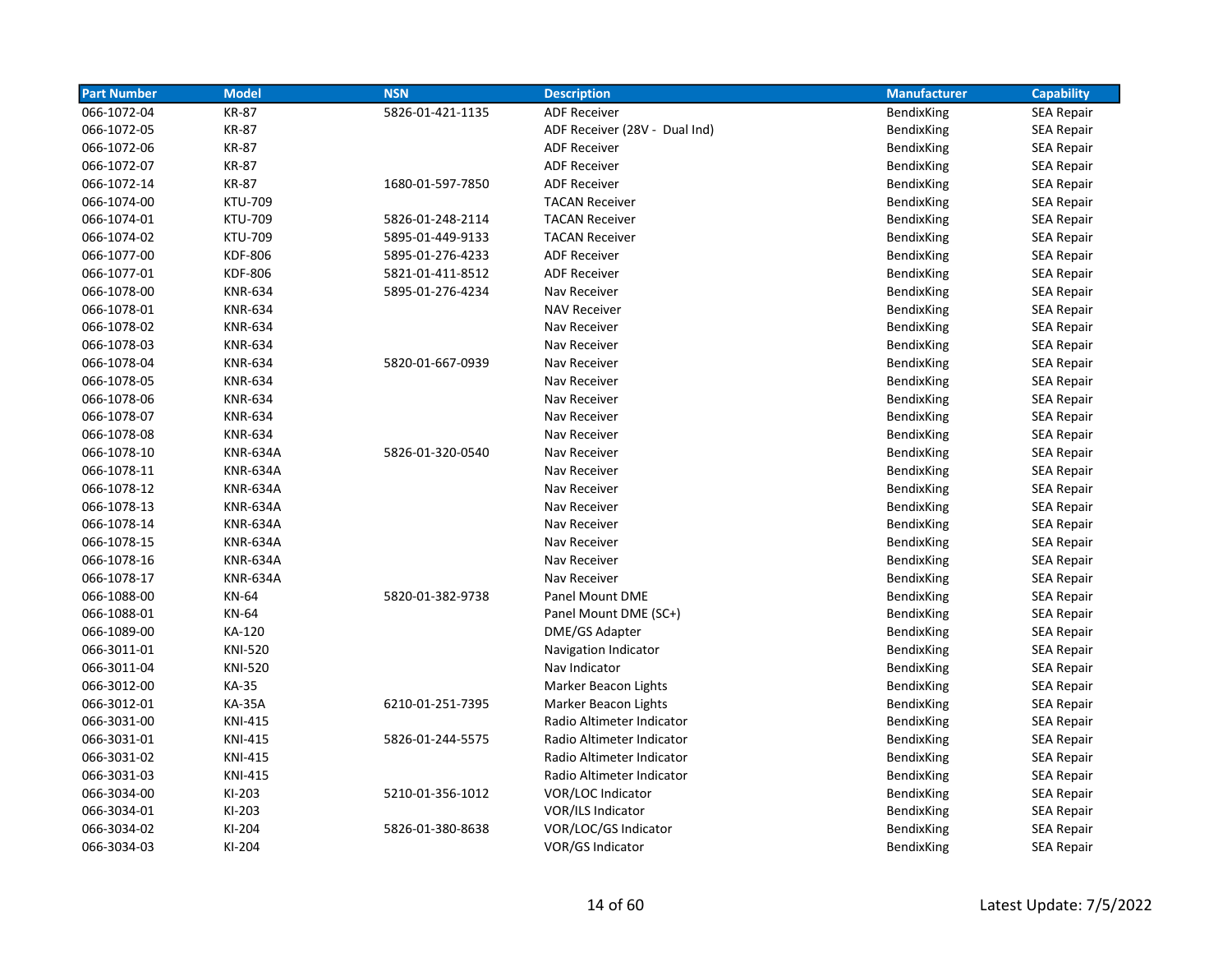| <b>Part Number</b> | <b>Model</b>   | <b>NSN</b>       | <b>Description</b>                   | <b>Manufacturer</b> | <b>Capability</b> |
|--------------------|----------------|------------------|--------------------------------------|---------------------|-------------------|
| 066-3034-04        | KI-206         | 6605-01-414-4726 | VOR/GS Indicator                     | BendixKing          | <b>SEA Repair</b> |
| 066-3034-05        | KI-206         | 5826-01-381-4673 | VOR/LOC/GS Indicator w/ Course Datum | BendixKing          | <b>SEA Repair</b> |
| 066-3034-06        | KI-207         | 5826-01-344-9269 | VOR/LOC/GS Ind. (no OBS)             | BendixKing          | <b>SEA Repair</b> |
| 066-3034-07        | KI-202         |                  | VOR/LOC Indicator                    | BendixKing          | <b>SEA Repair</b> |
| 066-3034-08        | KI-202         |                  | <b>VOR Indicator</b>                 | BendixKing          | <b>SEA Repair</b> |
| 066-3034-09        | KI-202         |                  | <b>VOR Indicator</b>                 | <b>BendixKing</b>   | <b>SEA Repair</b> |
| 066-3034-10        | KI-206         |                  | VOR/GS Indicator w/ Synchro          | BendixKing          | <b>SEA Repair</b> |
| 066-3034-11        | KI-202         |                  | Nav Indicator                        | BendixKing          | <b>SEA Repair</b> |
| 066-3034-12        | KI-206         | 5826-01-523-2843 | VOR/GS Indicator (400Hz resolver)    | BendixKing          | SEA Repair        |
| 066-3034-13        | KI-206         |                  | VOR/GS Indicator                     | BendixKing          | <b>SEA Repair</b> |
| 066-3034-14        | KI-206         |                  | VOR/GS Indicator                     | BendixKing          | <b>SEA Repair</b> |
| 066-3034-15        | KI-206         |                  | VOR/GS Indicator                     | BendixKing          | <b>SEA Repair</b> |
| 066-3034-16        | KI-206         |                  | VOR/GS Indicator                     | BendixKing          | <b>SEA Repair</b> |
| 066-3034-17        | KI-207         |                  | <b>VOR Indicator</b>                 | BendixKing          | SEA Repair        |
| 066-3034-18        | KI-204         |                  | VOR/GS Indicator                     | BendixKing          | <b>SEA Repair</b> |
| 066-3034-22        | KI-204         |                  | VOR/GS Indicator                     | BendixKing          | <b>SEA Repair</b> |
| 066-3034-24        | KI-206         |                  | VOR/GS Indicator                     | BendixKing          | <b>SEA Repair</b> |
| 066-3034-25        | KI-207         |                  | VOR/GS Repeater Indicator            | BendixKing          | SEA Repair        |
| 066-3038-00        | KI-229         | 5826-01-309-5690 | RMI                                  | BendixKing          | <b>SEA Repair</b> |
| 066-3038-01        | KI-229         |                  | RMI                                  | BendixKing          | SEA Repair        |
| 066-3042-00        | <b>KNI-581</b> |                  | RMI                                  | BendixKing          | SEA Repair        |
| 066-3042-01        | <b>KNI-581</b> |                  | RMI                                  | BendixKing          | <b>SEA Repair</b> |
| 066-3042-02        | <b>KNI-581</b> |                  | RMI                                  | BendixKing          | <b>SEA Repair</b> |
| 066-3042-03        | <b>KNI-581</b> |                  | RMI                                  | BendixKing          | <b>SEA Repair</b> |
| 066-3042-04        | <b>KNI-581</b> |                  | RMI                                  | BendixKing          | <b>SEA Repair</b> |
| 066-3044-00        | <b>KNI-416</b> |                  | Radio Altimeter Indicator            | BendixKing          | <b>SEA Repair</b> |
| 066-3044-01        | <b>KNI-416</b> |                  | Radio Altimeter Indicator            | BendixKing          | <b>SEA Repair</b> |
| 066-3044-02        | <b>KNI-416</b> |                  | Radio Altimeter Indicator            | BendixKing          | <b>SEA Repair</b> |
| 066-3044-03        | <b>KNI-416</b> |                  | Radio Altimeter Indicator            | BendixKing          | <b>SEA Repair</b> |
| 066-3044-04        | KNI-416        |                  | Radio Altimeter Indicator (NVG)      | BendixKing          | <b>SEA Repair</b> |
| 066-3046-00        | KI-525A        |                  | <b>HSI</b>                           | BendixKing          | <b>SEA Repair</b> |
| 066-3046-01        | KI-525A        | 6695-01-217-6219 | HSI                                  | BendixKing          | <b>SEA Repair</b> |
| 066-3046-02        | KI-525A        |                  | HSI                                  | BendixKing          | <b>SEA Repair</b> |
| 066-3046-03        | KI-525A        |                  | <b>HSI</b>                           | BendixKing          | <b>SEA Repair</b> |
| 066-3046-04        | KI-525A        |                  | <b>HSI</b>                           | BendixKing          | <b>SEA Repair</b> |
| 066-3046-05        | KI-525A        | 6615-01-217-6219 | <b>HSI</b>                           | BendixKing          | <b>SEA Repair</b> |
| 066-3046-06        | KI-525A        |                  | <b>HSI</b>                           | BendixKing          | <b>SEA Repair</b> |
| 066-3046-07        | KI-525A        | 6695-01-413-1146 | <b>HSI</b>                           | BendixKing          | <b>SEA Repair</b> |
| 066-3046-08        | KI-525A        |                  | HSI                                  | BendixKing          | SEA Repair        |
| 066-3046-09        | KI-525A        |                  | <b>HSI</b>                           | BendixKing          | <b>SEA Repair</b> |
| 066-3046-10        | KI-525A        |                  | <b>HSI</b>                           | BendixKing          | <b>SEA Repair</b> |
| 066-3046-11        | KI-525A        |                  | <b>HSI</b>                           | BendixKing          | <b>SEA Repair</b> |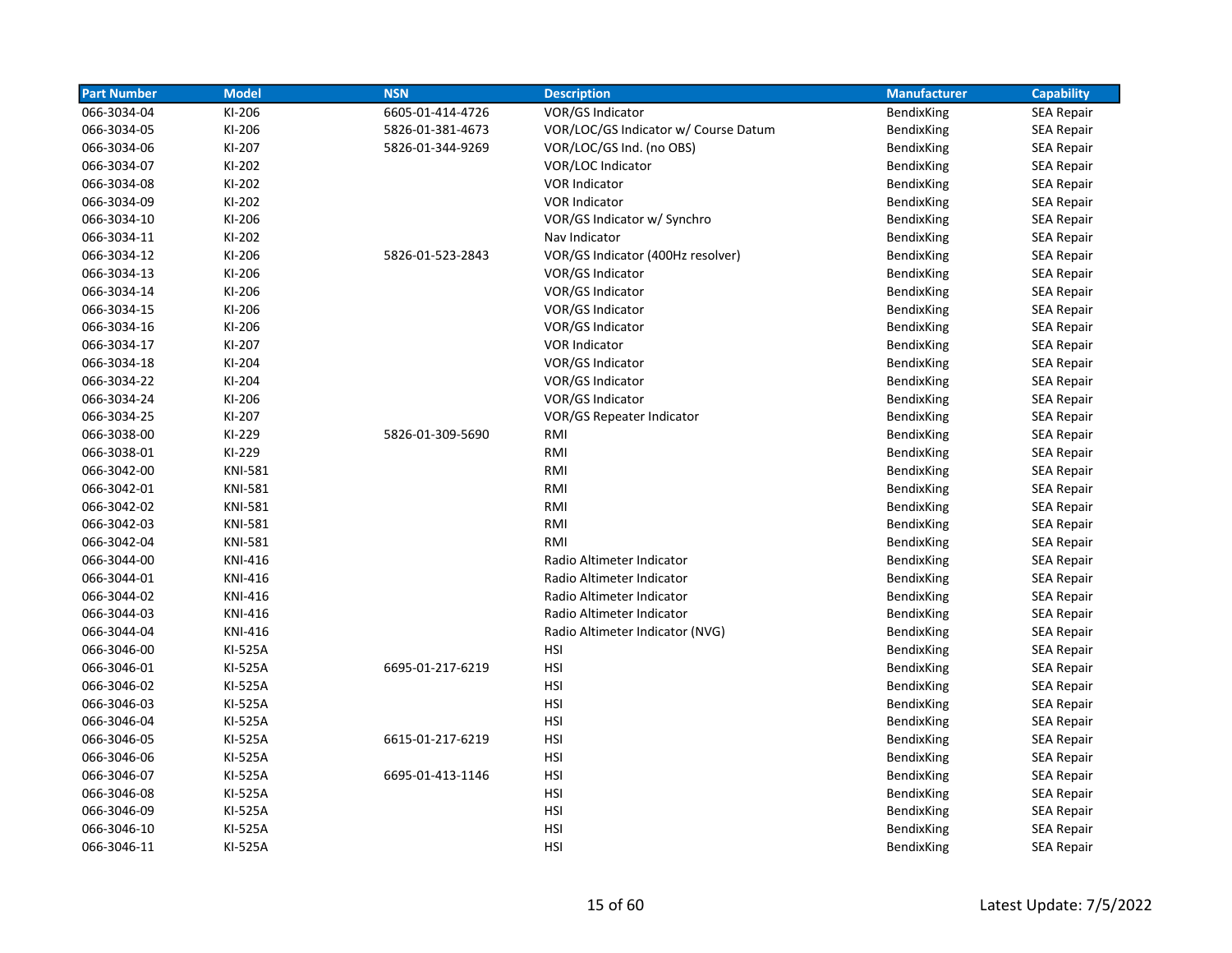| <b>Part Number</b> | <b>Model</b>    | <b>NSN</b>       | <b>Description</b>               | <b>Manufacturer</b> | <b>Capability</b> |
|--------------------|-----------------|------------------|----------------------------------|---------------------|-------------------|
| 066-3046-12        | KI-525A         |                  | HSI                              | BendixKing          | <b>SEA Repair</b> |
| 066-3046-13        | KI-525A         |                  | <b>HSI</b>                       | BendixKing          | <b>SEA Repair</b> |
| 066-3054-00        | KI-250          |                  | Radar Altimeter Indicator        | BendixKing          | <b>SEA Repair</b> |
| 066-3054-01        | KI-250          | 5821-01-356-0861 | Radio Altimeter Indicator        | BendixKing          | <b>SEA Repair</b> |
| 066-3054-02        | KI-250          |                  | Radar Altimeter Indicator        | BendixKing          | <b>SEA Repair</b> |
| 066-3054-03        | KI-250          |                  | Radar Altimeter Indicator        | BendixKing          | <b>SEA Repair</b> |
| 066-3054-04        | KI-250          |                  | Radar Altimeter Indicator        | BendixKing          | <b>SEA Repair</b> |
| 066-3054-05        | KI-250          |                  | Radar Altimeter Indicator        | BendixKing          | <b>SEA Repair</b> |
| 066-3056-00        | KI-208          |                  | VOR/LOC Indicator                | BendixKing          | <b>SEA Repair</b> |
| 066-3056-01        | KI-209          |                  | VOR/ILS/GS Indicator             | BendixKing          | SEA Repair        |
| 066-3056-02        | KI-208          |                  | VOR/LOC Indicator (Anti-Refl)    | BendixKing          | <b>SEA Repair</b> |
| 066-3056-03        | KI-209          |                  | VOR/LOC/GS Indicator (Anti-Refl) | BendixKing          | SEA Repair        |
| 066-3056-10        | KI-208A         |                  | VOR/LOC/GPS Indicator            | BendixKing          | <b>SEA Repair</b> |
| 066-3056-11        | KI-209A         |                  | VOR/LOC/GS/GPS Indicator         | BendixKing          | <b>SEA Repair</b> |
| 066-3059-00        | KI-228          |                  | Dual ADF Indicator               | BendixKing          | <b>SEA Repair</b> |
| 066-3059-01        | KI-228          |                  | Dual ADF Indicator               | BendixKing          | <b>SEA Repair</b> |
| 066-3060-00        | <b>KNI-582</b>  |                  | Nav Indicator                    | BendixKing          | <b>SEA Repair</b> |
| 066-3060-01        | <b>KNI-582</b>  | 5826-01-540-2156 | Nav Indicator                    | BendixKing          | <b>SEA Repair</b> |
| 066-3060-02        | <b>KNI-582</b>  |                  | Nav Indicator                    | BendixKing          | <b>SEA Repair</b> |
| 066-3060-03        | <b>KNI-582</b>  |                  | Nav Indicator                    | BendixKing          | <b>SEA Repair</b> |
| 066-3060-04        | <b>KNI-582</b>  |                  | Nav Indicator (TACAN version)    | BendixKing          | <b>SEA Repair</b> |
| 066-3060-05        | <b>KNI-582</b>  |                  | Nav Indicator                    | BendixKing          | SEA Repair        |
| 066-3060-06        | <b>KNI-582</b>  |                  | Nav Indicator NVG                | BendixKing          | <b>SEA Repair</b> |
| 066-3062-00        | <b>KEA-346</b>  |                  | <b>Encoding Altimeter</b>        | BendixKing          | SEA Repair        |
| 066-3062-01        | <b>KEA-346</b>  |                  | <b>Encoding Altimeter</b>        | BendixKing          | <b>SEA Repair</b> |
| 066-3062-02        | <b>KEA-346</b>  |                  | <b>Encoding Altimeter</b>        | BendixKing          | <b>SEA Repair</b> |
| 066-3062-03        | <b>KEA-346</b>  |                  | <b>Encoding Altimeter</b>        | BendixKing          | <b>SEA Repair</b> |
| 066-3062-08        | <b>KEA-346</b>  | 6610-01-392-5555 | <b>Encoding Altimeter</b>        | BendixKing          | SEA Repair        |
| 066-3062-09        | <b>KEA-346</b>  |                  | <b>Encoding Altimeter</b>        | BendixKing          | <b>SEA Repair</b> |
| 066-3062-10        | <b>KEA-346</b>  |                  | <b>Encoding Altimeter</b>        | BendixKing          | SEA Repair        |
| 066-3062-11        | <b>KEA-346</b>  |                  | <b>Encoding Altimeter</b>        | BendixKing          | <b>SEA Repair</b> |
| 066-3063-00        | KI-227          | 6605-01-268-8665 | <b>ADF Indicator</b>             | BendixKing          | <b>SEA Repair</b> |
| 066-3063-01        | KI-227          | 5210-01-354-6942 | <b>ADF Indicator</b>             | BendixKing          | <b>SEA Repair</b> |
| 066-3064-02        | <b>KEA-130</b>  |                  | <b>Encoding Altimeter</b>        | BendixKing          | <b>SEA Repair</b> |
| 066-3064-03        | <b>KEA-130</b>  | 6610-01-382-7894 | <b>Encoding Altimeter</b>        | BendixKing          | <b>SEA Repair</b> |
| 066-3064-05        | <b>KEA-130A</b> |                  | <b>Encoding Altimeter</b>        | BendixKing          | <b>SEA Repair</b> |
| 066-3084-00        | <b>IN-182A</b>  |                  | Radar Indicator                  | BendixKing          | SEA Repair        |
| 066-3084-01        | <b>IN-182A</b>  |                  | Radar Indicator                  | BendixKing          | <b>SEA Repair</b> |
| 066-3084-02        | <b>IN-182A</b>  |                  | Radar Indicator                  | BendixKing          | <b>SEA Repair</b> |
| 066-3084-03        | <b>IN-182A</b>  |                  | Radar Indicator                  | BendixKing          | <b>SEA Repair</b> |
| 066-3084-30        | <b>IN-182A</b>  |                  | Radar Indicator                  | BendixKing          | <b>SEA Repair</b> |
| 066-3084-32        | <b>IN-182A</b>  |                  | Radar Indicator                  | <b>BendixKing</b>   | <b>SEA Repair</b> |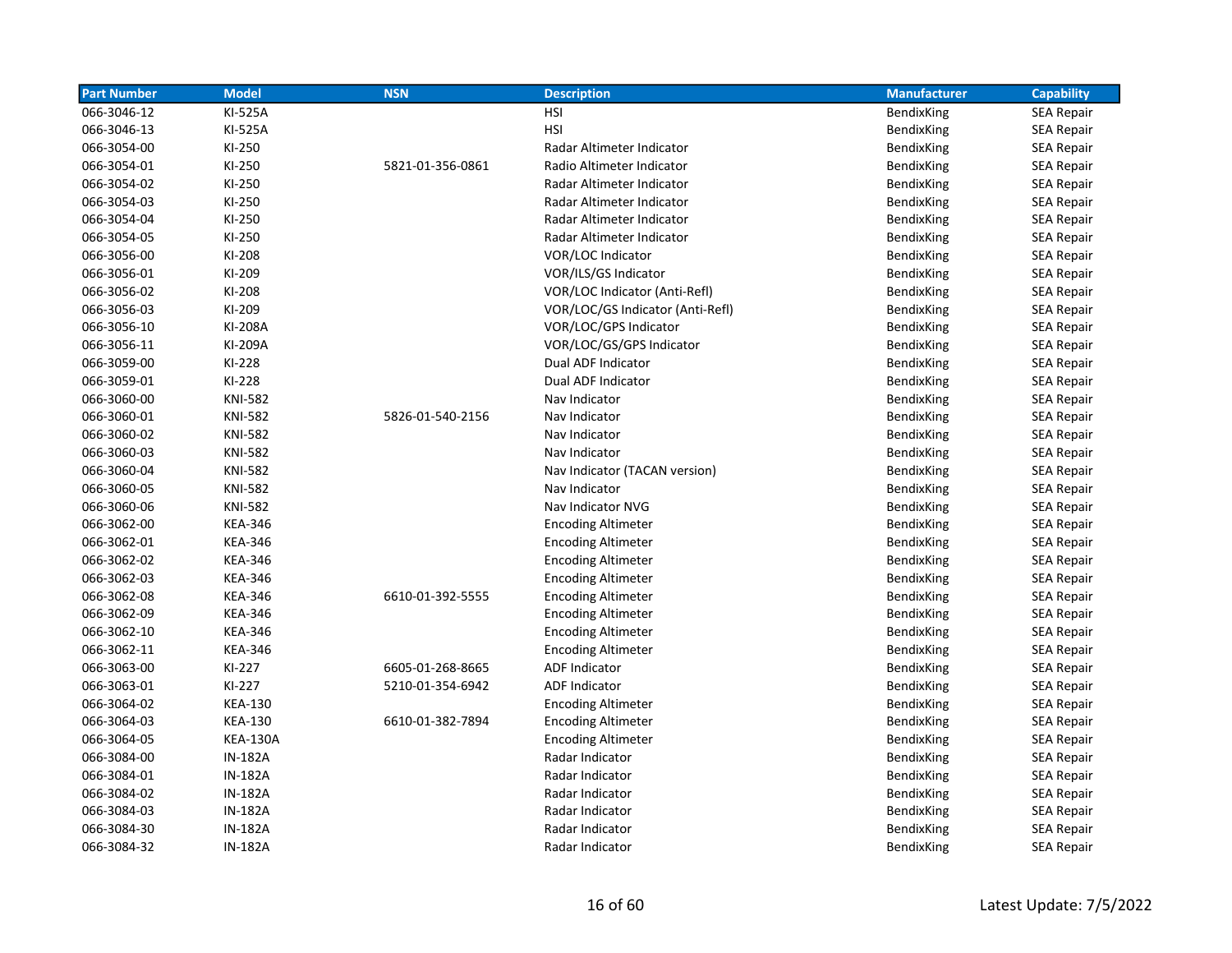| <b>Part Number</b> | <b>Model</b>    | <b>NSN</b>       | <b>Description</b>           | <b>Manufacturer</b> | <b>Capability</b> |
|--------------------|-----------------|------------------|------------------------------|---------------------|-------------------|
| 066-3084-33        | <b>IN-182A</b>  |                  | Radar Indicator              | BendixKing          | <b>SEA Repair</b> |
| 066-3085-00        | <b>IN-842A</b>  | 5895-01-315-6088 | Radar Indicator              | BendixKing          | <b>SEA Repair</b> |
| 066-3085-10        | <b>IN-842A</b>  |                  | Radar Indicator              | BendixKing          | <b>SEA Repair</b> |
| 066-3085-11        | <b>IN-842A</b>  |                  | Radar Indicator              | BendixKing          | <b>SEA Repair</b> |
| 066-3085-30        | <b>IN-842A</b>  |                  | Radar Indicator              | BendixKing          | <b>SEA Repair</b> |
| 066-3085-31        | <b>IN-842A</b>  |                  | Radar Indicator              | BendixKing          | <b>SEA Repair</b> |
| 066-3086-00        | <b>IN-862A</b>  |                  | Radar Indicator              | <b>BendixKing</b>   | <b>SEA Repair</b> |
| 066-3086-01        | <b>IN-862A</b>  |                  | Radar Indicator              | BendixKing          | <b>SEA Repair</b> |
| 066-3086-10        | <b>IN-862A</b>  |                  | Radar Indicator              | BendixKing          | <b>SEA Repair</b> |
| 066-3086-11        | <b>IN-862A</b>  |                  | Radar Indicator              | BendixKing          | <b>SEA Repair</b> |
| 066-3086-30        | <b>IN-862A</b>  |                  | Radar Indicator              | BendixKing          | <b>SEA Repair</b> |
| 066-3086-31        | <b>IN-862A</b>  |                  | Radar Indicator              | BendixKing          | <b>SEA Repair</b> |
| 066-3114-00        | <b>IN-812A</b>  | 5841-01-326-6141 | Radar Indicator              | BendixKing          | <b>SEA Repair</b> |
| 066-3114-01        | <b>IN-812A</b>  |                  | Radar Indicator              | BendixKing          | <b>SEA Repair</b> |
| 066-4004-00        | <b>KN-77</b>    |                  | VOR/LOC Converter            | BendixKing          | <b>SEA Repair</b> |
| 066-4007-00        | <b>KNR-630</b>  | 5895-01-061-0590 | Nav Receiver                 | BendixKing          | <b>SEA Repair</b> |
| 066-4007-01        | <b>KNR-631</b>  |                  | Nav Receiver                 | BendixKing          | <b>SEA Repair</b> |
| 066-4007-02        | <b>KNR-632</b>  |                  | Nav Receiver                 | BendixKing          | SEA Repair        |
| 066-4007-03        | <b>KNR-633</b>  |                  | <b>VOR Converter</b>         | BendixKing          | <b>SEA Repair</b> |
| 066-4008-00        | <b>KNS-80</b>   | 6605-01-414-6158 | Nav System                   | BendixKing          | <b>SEA Repair</b> |
| 066-4008-01        | <b>KNS-80</b>   |                  | Nav System                   | BendixKing          | <b>SEA Repair</b> |
| 066-4009-00        | <b>KN-72</b>    | 5841-01-372-7886 | VOR/LOC Converter            | BendixKing          | <b>SEA Repair</b> |
| 066-4010-00        | <b>KNS-81</b>   | 5820-01-309-5773 | Panel Mount Nav System       | BendixKing          | <b>SEA Repair</b> |
| 066-4010-01        | <b>KNS-81</b>   |                  | Panel Mount Nav System       | BendixKing          | <b>SEA Repair</b> |
| 066-4010-03        | <b>KNS-81</b>   |                  | Panel Mount Nav System       | BendixKing          | <b>SEA Repair</b> |
| 066-4010-04        | <b>KNS-81</b>   |                  | Panel Mount Nav System       | <b>BendixKing</b>   | SEA Repair        |
| 066-4010-10        | <b>KNS-81</b>   | 5826-01-356-0989 | Panel Mount Nav System       | BendixKing          | <b>SEA Repair</b> |
| 066-4010-11        | <b>KNS-81</b>   |                  | Panel Mount Nav System       | BendixKing          | <b>SEA Repair</b> |
| 066-4010-12        | <b>KNS-81</b>   |                  | Panel Mount Nav System       | BendixKing          | <b>SEA Repair</b> |
| 066-4010-13        | <b>KNS-81</b>   |                  | Panel Mount Nav System       | BendixKing          | <b>SEA Repair</b> |
| 066-4010-18        | <b>KNS-81</b>   |                  | Panel Mount Nav System       | BendixKing          | <b>SEA Repair</b> |
| 066-4010-19        | <b>KNS-81</b>   |                  | Panel Mount Nav System       | BendixKing          | <b>SEA Repair</b> |
| 066-4010-30        | <b>KNS-81</b>   |                  | Panel Mount Nav System       | BendixKing          | <b>SEA Repair</b> |
| 066-4010-32        | <b>KNS-81</b>   |                  | Panel Mount Nav System       | BendixKing          | <b>SEA Repair</b> |
| 066-4010-40        | <b>KNS-81</b>   |                  | Panel Mount Nav System       | BendixKing          | <b>SEA Repair</b> |
| 066-4010-62        | <b>KNS-81</b>   |                  | Panel Mount Nav System       | BendixKing          | <b>SEA Repair</b> |
| 069-01028-0101     | KX-125          |                  | LCD Nav/Comm                 | BendixKing          | <b>SEA Repair</b> |
| 069-01028-1101     | KX-125          |                  | LCD Nav/Comm                 | BendixKing          | <b>SEA Repair</b> |
| 069-01029-0701     | <b>KLX-135A</b> |                  | VFR GPS/Comm Atlantic        | BendixKing          | <b>SEA Repair</b> |
| 069-01029-0702     | <b>KLX-135A</b> |                  | VFR GPS/Comm Pacific         | BendixKing          | <b>SEA Repair</b> |
| 069-01029-0703     | <b>KLX-135A</b> |                  | VFR GPS/Comm                 | BendixKing          | <b>SEA Repair</b> |
| 069-01032-0101     | KX-155A         | 1680-01-597-7848 | Nav/Comm w/ Glideslope (28V) | <b>BendixKing</b>   | <b>SEA Repair</b> |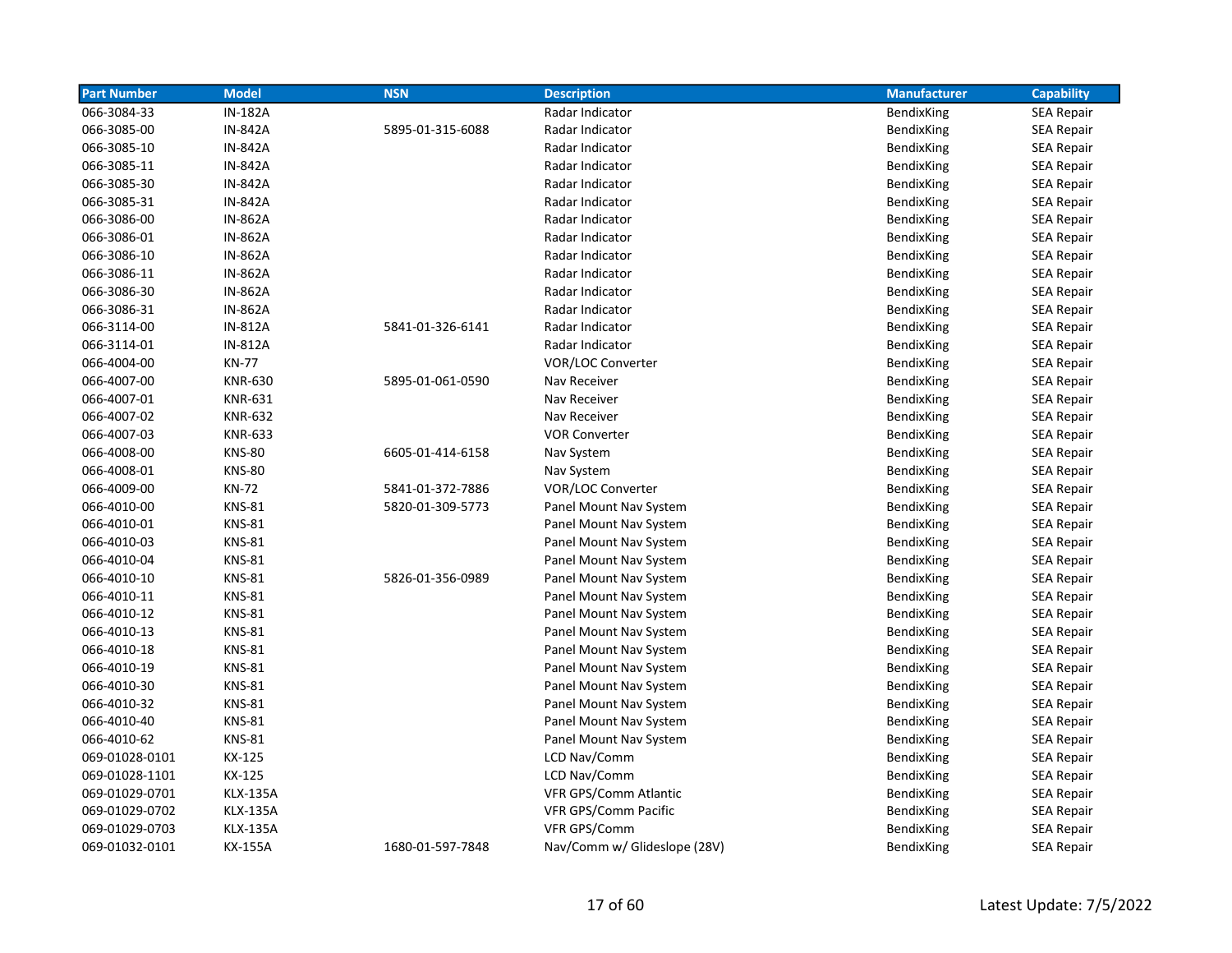| <b>Part Number</b> | <b>Model</b>   | <b>NSN</b>       | <b>Description</b>      | <b>Manufacturer</b> | <b>Capability</b> |
|--------------------|----------------|------------------|-------------------------|---------------------|-------------------|
| 069-01032-0201     | <b>KX-155A</b> | 1680-01-597-7852 | Nav/Comm w/o GS (28V)   | BendixKing          | <b>SEA Repair</b> |
| 069-01033-0101     | KX-165A        | 5821-01-504-8823 | Nav/Comm                | BendixKing          | <b>SEA Repair</b> |
| 069-01033-0201     | KX-165A        | 5821-01-643-1070 | Nav/Comm (8.33)         | BendixKing          | <b>SEA Repair</b> |
| 069-01034-0101     | KLN-94         | 5826-01-597-7463 | Color IFR GPS Receiver  | BendixKing          | <b>SEA Repair</b> |
| 069-01034-0102     | <b>KLN-94</b>  | 5826-01-581-8673 | Color IFR GPS Receiver  | BendixKing          | <b>SEA Repair</b> |
| 069-1024-00        | KX-155         |                  | Nav/Comm w/o GS         | BendixKing          | <b>SEA Repair</b> |
| 069-1024-01        | KX-155         |                  | Nav/Comm w/GS           | BendixKing          | <b>SEA Repair</b> |
| 069-1024-02        | KX-155         |                  | Nav/Comm                | BendixKing          | <b>SEA Repair</b> |
| 069-1024-03        | KX-155         |                  | Nav/Comm                | BendixKing          | <b>SEA Repair</b> |
| 069-1024-04        | KX-155         |                  | Nav/Comm w/o GS/28V     | BendixKing          | SEA Repair        |
| 069-1024-05        | KX-155         |                  | Nav/Comm w/ GS (28V)    | BendixKing          | <b>SEA Repair</b> |
| 069-1024-06        | KX-155         |                  | Nav/Comm                | BendixKing          | <b>SEA Repair</b> |
| 069-1024-07        | KX-155         |                  | Nav/Comm                | BendixKing          | <b>SEA Repair</b> |
| 069-1024-08        | KX-155         |                  | Nav/Comm w/o GS (14V)   | BendixKing          | <b>SEA Repair</b> |
| 069-1024-09        | KX-155         |                  | Nav/Comm                | BendixKing          | <b>SEA Repair</b> |
| 069-1024-10        | KX-155         |                  | Nav/Comm                | BendixKing          | <b>SEA Repair</b> |
| 069-1024-11        | KX-155         |                  | Nav / Comm w/o GS / 28v | BendixKing          | <b>SEA Repair</b> |
| 069-1024-12        | KX-155         |                  | Nav / Comm w/GS / 14v   | BendixKing          | <b>SEA Repair</b> |
| 069-1024-13        | KX-155         |                  | Nav / Comm w/GS / 28v   | BendixKing          | <b>SEA Repair</b> |
| 069-1024-30        | KX-155         |                  | Nav/Comm w/o GS/14V     | BendixKing          | <b>SEA Repair</b> |
| 069-1024-31        | KX-155         |                  | Nav/Comm w/ GS / 14v    | BendixKing          | <b>SEA Repair</b> |
| 069-1024-32        | KX-155         |                  | Nav / Comm w/o GS / 14v | BendixKing          | SEA Repair        |
| 069-1024-33        | KX-155         |                  | Nav / Comm w/GS / 14v   | BendixKing          | <b>SEA Repair</b> |
| 069-1024-34        | KX-155         |                  | Nav/Comm w/o GS (28V)   | BendixKing          | SEA Repair        |
| 069-1024-35        | KX-155         |                  | Nav/Comm w/ GS (28V)    | BendixKing          | <b>SEA Repair</b> |
| 069-1024-36        | KX-155         |                  | Nav / Comm w/o GS / 28v | BendixKing          | <b>SEA Repair</b> |
| 069-1024-37        | KX-155         |                  | Nav / Comm w/GS / 28v   | BendixKing          | <b>SEA Repair</b> |
| 069-1024-38        | KX-155         |                  | Nav/Comm w/o GS (14V)   | BendixKing          | <b>SEA Repair</b> |
| 069-1024-39        | KX-155         |                  | Nav/Comm w/o GS (28V)   | BendixKing          | SEA Repair        |
| 069-1024-40        | KX-155         |                  | Nav/Comm / No GS / 14v  | BendixKing          | SEA Repair        |
| 069-1024-41        | KX-155         |                  | Nav/Comm / No GS / 28v  | BendixKing          | <b>SEA Repair</b> |
| 069-1024-42        | KX-155         |                  | Nav/Comm w/ GS (14V)    | BendixKing          | <b>SEA Repair</b> |
| 069-1024-43        | KX-155         |                  | Nav/Comm w/ GS (28V)    | BendixKing          | <b>SEA Repair</b> |
| 069-1025-00        | KX-165         |                  | Nav/Comm w/o GS         | BendixKing          | <b>SEA Repair</b> |
| 069-1025-01        | KX-165         | 5895-01-268-1467 | Nav/Comm w/ GS (14V)    | BendixKing          | SEA Repair        |
| 069-1025-02        | KX-165         |                  | Nav/Comm                | BendixKing          | <b>SEA Repair</b> |
| 069-1025-03        | KX-165         |                  | Nav/Comm w/ GS (14V)    | BendixKing          | <b>SEA Repair</b> |
| 069-1025-04        | KX-165         |                  | Nav/Comm                | BendixKing          | <b>SEA Repair</b> |
| 069-1025-05        | KX-165         |                  | Nav/Comm w/ GS          | BendixKing          | <b>SEA Repair</b> |
| 069-1025-06        | KX-165         |                  | Nav/Comm                | BendixKing          | <b>SEA Repair</b> |
| 069-1025-07        | KX-165         |                  | Nav/Comm                | BendixKing          | <b>SEA Repair</b> |
| 069-1025-20        | KX-165         |                  | Nav/Comm                | BendixKing          | <b>SEA Repair</b> |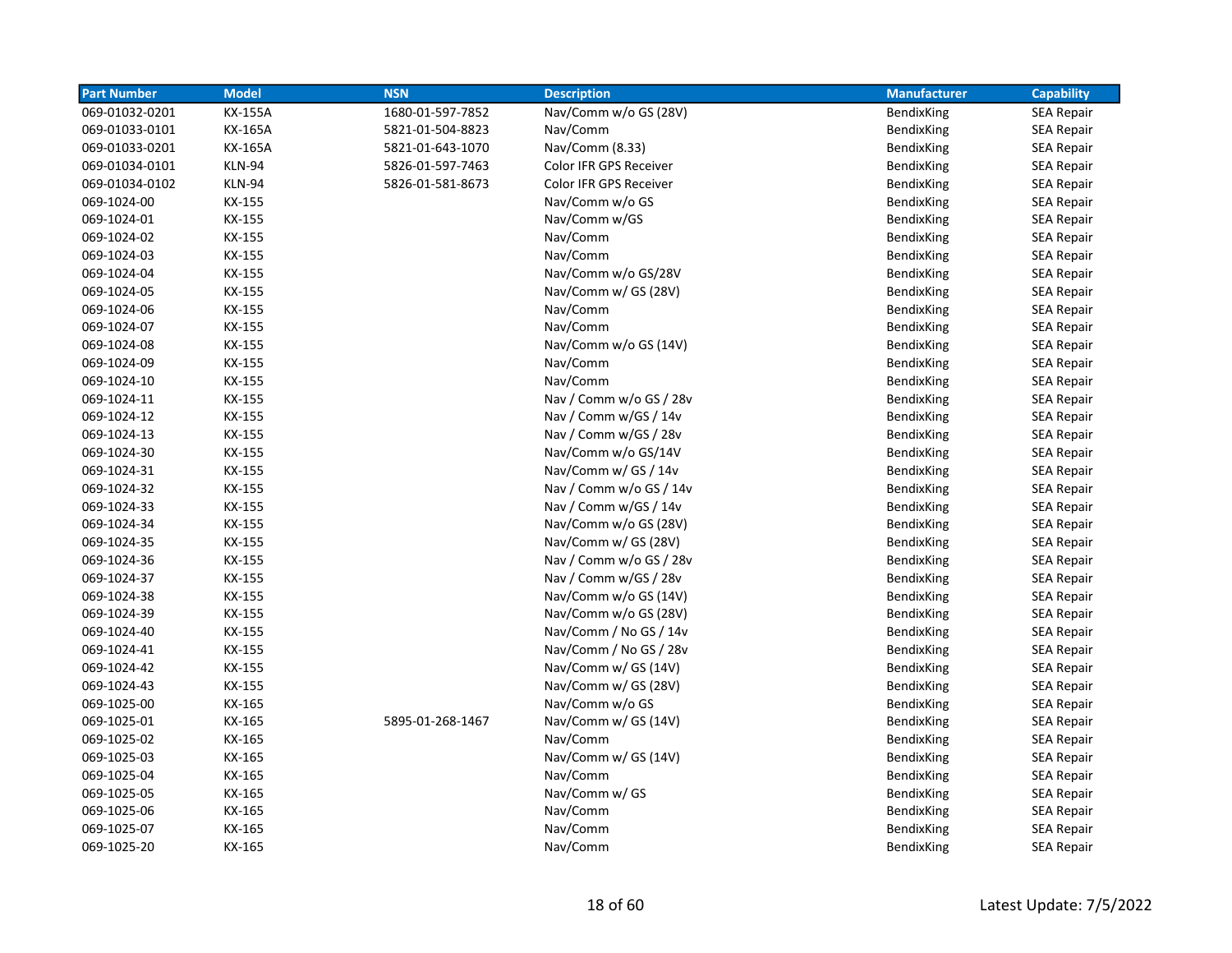| <b>Part Number</b> | <b>Model</b>    | <b>NSN</b>       | <b>Description</b>          | <b>Manufacturer</b> | <b>Capability</b> |
|--------------------|-----------------|------------------|-----------------------------|---------------------|-------------------|
| 069-1025-21        | KX-165          |                  | Nav/Comm w/ GS (14V)        | BendixKing          | <b>SEA Repair</b> |
| 069-1025-22        | KX-165          |                  | Nav/Comm                    | BendixKing          | <b>SEA Repair</b> |
| 069-1025-23        | KX-165          |                  | Nav/Comm                    | BendixKing          | <b>SEA Repair</b> |
| 069-1025-24        | KX-165          |                  | Nav/Comm w/o GS             | BendixKing          | <b>SEA Repair</b> |
| 069-1025-25        | KX-165          | 5821-01-392-4589 | Nav/Comm w/ GS (28V)        | BendixKing          | <b>SEA Repair</b> |
| 069-1025-26        | KX-165          |                  | Nav/Comm w/ GS              | BendixKing          | <b>SEA Repair</b> |
| 069-1025-27        | KX-165          |                  | Nav/Comm                    | BendixKing          | <b>SEA Repair</b> |
| 070-01029-0010     | <b>KLX-135A</b> |                  | KLX0135A GPS/Com 14 V       | BendixKing          | <b>SEA Repair</b> |
| 070-01029-0012     | <b>KLX-135A</b> |                  | VFR GPS/Comm                | BendixKing          | <b>SEA Repair</b> |
| 071-0003-00        | <b>KA-40</b>    | 6210-01-380-4956 | Marker Lights               | BendixKing          | <b>SEA Repair</b> |
| 071-00097-0100     | CM-2000         | 5963-01-467-8073 | <b>Configuration Module</b> | BendixKing          | <b>SEA Repair</b> |
| 071-00158-0211     | <b>KAC-502</b>  | 5841-01-552-0489 | <b>EGPWS Module</b>         | BendixKing          | <b>SEA Repair</b> |
| 071-00159-0111     | <b>KAC-501</b>  | 5841-01-552-0486 | <b>Weather Radar Module</b> | BendixKing          | <b>SEA Repair</b> |
| 071-00166-0411     | <b>KAC-504</b>  | 5841-01-552-0490 | <b>Traffic Module</b>       | BendixKing          | SEA Repair        |
| 071-00168-0311     | <b>KAC-503</b>  |                  | <b>FIS Module</b>           | BendixKing          | <b>SEA Repair</b> |
| 071-0017-00        | KA-57           |                  | <b>Autopilot Adapter</b>    | BendixKing          | <b>SEA Repair</b> |
| 071-0019-00        | KA-158          |                  | <b>Bridging Amplifier</b>   | BendixKing          | <b>SEA Repair</b> |
| 071-01438-0101     | CP-466A         |                  | <b>EFIS Control</b>         | BendixKing          | <b>SEA Repair</b> |
| 071-01438-0102     | CP-466A         |                  | <b>EFIS Control</b>         | BendixKing          | <b>SEA Repair</b> |
| 071-01438-0201     | CP-466A         |                  | <b>EFIS Control</b>         | BendixKing          | <b>SEA Repair</b> |
| 071-01438-0202     | CP-466A         |                  | <b>EFIS Control</b>         | BendixKing          | <b>SEA Repair</b> |
| 071-01438-0301     | CP-466A         |                  | <b>EFIS Control</b>         | BendixKing          | SEA Repair        |
| 071-01438-0302     | CP-466A         |                  | <b>EFIS Control</b>         | BendixKing          | <b>SEA Repair</b> |
| 071-01438-0401     | CP-466A         |                  | <b>EFIS Control</b>         | BendixKing          | SEA Repair        |
| 071-01438-0402     | CP-466A         |                  | <b>EFIS Control</b>         | BendixKing          | SEA Repair        |
| 071-01438-0502     | CP-466A         |                  | <b>EFIS Control</b>         | BendixKing          | <b>SEA Repair</b> |
| 071-01438-0602     | CP-466A         |                  | <b>EFIS Control</b>         | BendixKing          | <b>SEA Repair</b> |
| 071-01438-0702     | CP-466A         |                  | <b>EFIS Control</b>         | BendixKing          | <b>SEA Repair</b> |
| 071-01438-0802     | CP-466A         |                  | <b>EFIS Control</b>         | BendixKing          | <b>SEA Repair</b> |
| 071-01438-0902     | CP-466A         |                  | <b>EFIS Control</b>         | BendixKing          | <b>SEA Repair</b> |
| 071-01438-1002     | CP-466A         |                  | <b>EFIS Control</b>         | BendixKing          | <b>SEA Repair</b> |
| 071-01438-1102     | CP-466A         |                  | <b>EFIS Control</b>         | BendixKing          | <b>SEA Repair</b> |
| 071-01438-1202     | CP-466A         |                  | <b>EFIS Control</b>         | BendixKing          | <b>SEA Repair</b> |
| 071-01493-0101     | CP-466B         |                  | <b>EFIS Control</b>         | BendixKing          | <b>SEA Repair</b> |
| 071-01493-0102     | CP-466B         |                  | <b>EFIS Control</b>         | BendixKing          | <b>SEA Repair</b> |
| 071-01493-0202     | CP-466B         |                  | <b>EFIS Control</b>         | BendixKing          | <b>SEA Repair</b> |
| 071-01493-0302     | CP-466B         |                  | <b>EFIS Control</b>         | BendixKing          | <b>SEA Repair</b> |
| 071-01493-0401     | CP-466B         |                  | <b>EFIS Control</b>         | BendixKing          | <b>SEA Repair</b> |
| 071-01493-0402     | CP-466B         |                  | <b>EFIS Control</b>         | BendixKing          | <b>SEA Repair</b> |
| 071-01493-0502     | CP-466B         |                  | <b>EFIS Control</b>         | BendixKing          | <b>SEA Repair</b> |
| 071-01493-0602     | CP-466B         |                  | <b>EFIS Control</b>         | BendixKing          | <b>SEA Repair</b> |
| 071-01493-0702     | CP-466B         |                  | <b>EFIS Control</b>         | BendixKing          | <b>SEA Repair</b> |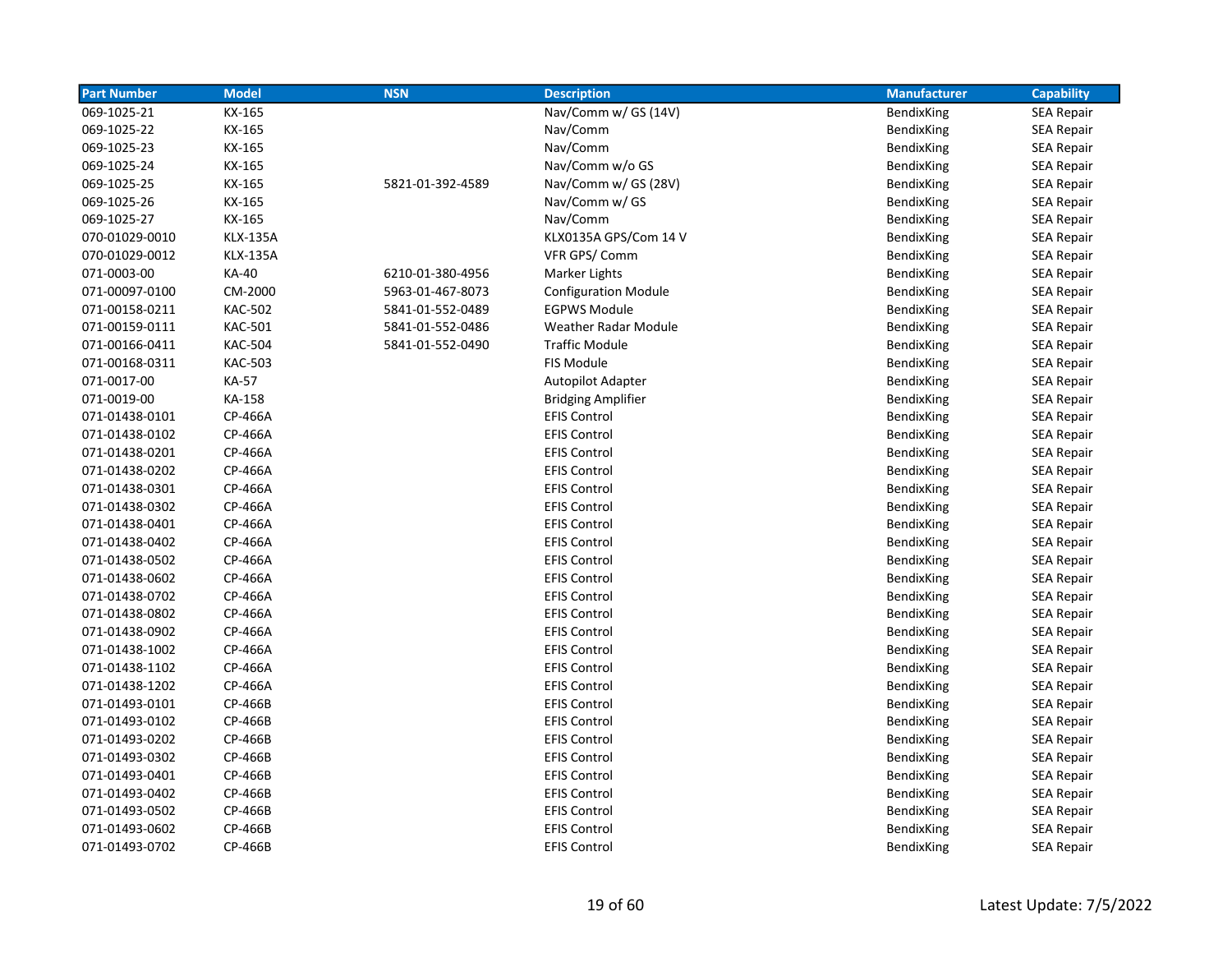| <b>Part Number</b> | <b>Model</b>     | <b>NSN</b>       | <b>Description</b>              | <b>Manufacturer</b> | <b>Capability</b> |
|--------------------|------------------|------------------|---------------------------------|---------------------|-------------------|
| 071-01493-0802     | CP-466B          |                  | <b>EFIS Control</b>             | BendixKing          | <b>SEA Repair</b> |
| 071-01493-0902     | CP-466B          |                  | <b>EFIS Control</b>             | BendixKing          | <b>SEA Repair</b> |
| 071-01493-1002     | CP-466B          |                  | <b>EFIS Control</b>             | BendixKing          | <b>SEA Repair</b> |
| 071-01493-1102     | CP-466B          |                  | <b>EFIS Control</b>             | BendixKing          | SEA Repair        |
| 071-01493-1202     | CP-466B          |                  | <b>EFIS Control</b>             | BendixKing          | <b>SEA Repair</b> |
| 071-01501-0000     | <b>KA-54A</b>    | 5985-01-453-5289 | Radio Altimeter Antenna (White) | BendixKing          | <b>SEA Repair</b> |
| 071-01501-0100     | <b>KA-54A</b>    |                  | Radio Altimeter Antenna (Black) | BendixKing          | <b>SEA Repair</b> |
| 071-01507-0901     | <b>KFS-578A</b>  |                  | <b>Transponder Control</b>      | BendixKing          | <b>SEA Repair</b> |
| 071-01507-1001     | <b>KFS-578A</b>  |                  | <b>Transponder Control</b>      | BendixKing          | <b>SEA Repair</b> |
| 071-01507-1101     | <b>KFS-578A</b>  |                  | <b>Transponder Control</b>      | BendixKing          | SEA Repair        |
| 071-01507-1201     | <b>KFS-578A</b>  |                  | <b>Transponder Control</b>      | BendixKing          | SEA Repair        |
| 071-01507-1301     | <b>KFS-578A</b>  | 5895-01-657-4840 | <b>Transponder Control</b>      | BendixKing          | SEA Repair        |
| 071-01507-1401     | <b>KFS-578-A</b> |                  | <b>Transponder Control</b>      | BendixKing          | <b>SEA Repair</b> |
| 071-01507-1501     | <b>KFS-578A</b>  |                  | <b>Transponder Control</b>      | BendixKing          | <b>SEA Repair</b> |
| 071-01507-1601     | <b>KFS-578A</b>  |                  | <b>Transponder Control</b>      | BendixKing          | SEA Repair        |
| 071-01507-1701     | <b>KFS-578A</b>  |                  | <b>TCAS/Transponder Control</b> | <b>BendixKing</b>   | <b>SEA Repair</b> |
| 071-01507-1801     | <b>KFS-578A</b>  |                  | <b>TCAS/Transponder Control</b> | BendixKing          | <b>SEA Repair</b> |
| 071-01507-1901     | <b>KFS-578A</b>  |                  | <b>TCAS/Transponder Control</b> | BendixKing          | SEA Repair        |
| 071-01507-2001     | <b>KFS-578A</b>  |                  | <b>TCAS/Transponder Control</b> | BendixKing          | <b>SEA Repair</b> |
| 071-01507-2201     | <b>KFS-578A</b>  |                  | <b>TCAS/Transponder Control</b> | BendixKing          | <b>SEA Repair</b> |
| 071-01507-2301     | <b>KFS-578A</b>  |                  | <b>TCAS/Transponder Control</b> | BendixKing          | <b>SEA Repair</b> |
| 071-01507-2501     | <b>KFS-578A</b>  |                  | <b>TCAS/Transponder Control</b> | BendixKing          | SEA Repair        |
| 071-01507-2901     | <b>KFS-578A</b>  |                  | <b>TCAS/Transponder Control</b> | <b>BendixKing</b>   | <b>SEA Repair</b> |
| 071-01507-3201     | <b>KFS-578A</b>  |                  | <b>TCAS/Transponder Control</b> | BendixKing          | SEA Repair        |
| 071-01507-3303     | <b>KFS-578A</b>  | 5895-01-657-9769 | <b>TCAS/Transponder Control</b> | BendixKing          | <b>SEA Repair</b> |
| 071-01507-3403     | <b>KFS-578A</b>  |                  | <b>TCAS/Transponder Control</b> | BendixKing          | <b>SEA Repair</b> |
| 071-01507-3502     | <b>KFS-578A</b>  |                  | <b>TCAS/Transponder Control</b> | BendixKing          | <b>SEA Repair</b> |
| 071-01507-3503     | <b>KFS-578A</b>  |                  | <b>TCAS/Transponder Control</b> | BendixKing          | SEA Repair        |
| 071-01507-3603     | <b>KFS-578A</b>  |                  | <b>TCAS/Transponder Control</b> | BendixKing          | <b>SEA Repair</b> |
| 071-01507-4102     | <b>KFS-578A</b>  |                  | <b>TCAS/Transponder Control</b> | BendixKing          | <b>SEA Repair</b> |
| 071-01507-4202     | <b>KFS-578A</b>  |                  | <b>TCAS/Transponder Control</b> | BendixKing          | <b>SEA Repair</b> |
| 071-01507-4302     | <b>KFS-578A</b>  |                  | <b>TCAS/Transponder Control</b> | BendixKing          | <b>SEA Repair</b> |
| 071-01507-4304     | <b>KFS-578A</b>  |                  | <b>TCAS/Transponder Control</b> | BendixKing          | <b>SEA Repair</b> |
| 071-01507-4402     | <b>KFS-578A</b>  |                  | <b>TCAS/Transponder Control</b> | BendixKing          | <b>SEA Repair</b> |
| 071-01507-4404     | <b>KFS-578A</b>  |                  | <b>TCAS/Transponder Control</b> | BendixKing          | SEA Repair        |
| 071-01507-4902     | <b>KFS-578A</b>  | 5895-01-566-6242 | <b>TCAS/Transponder Control</b> | BendixKing          | <b>SEA Repair</b> |
| 071-01507-4903     | <b>KFS-578A</b>  |                  | <b>TCAS/Transponder Control</b> | BendixKing          | <b>SEA Repair</b> |
| 071-01507-5002     | <b>KFS-578A</b>  |                  | <b>TCAS/Transponder Control</b> | BendixKing          | <b>SEA Repair</b> |
| 071-01507-5003     | <b>KFS-578A</b>  |                  | <b>TCAS/Transponder Control</b> | BendixKing          | SEA Repair        |
| 071-01507-5102     | <b>KFS-578A</b>  |                  | <b>TCAS/Transponder Control</b> | BendixKing          | <b>SEA Repair</b> |
| 071-01507-5103     | <b>KFS-578A</b>  |                  | <b>TCAS/Transponder Control</b> | <b>BendixKing</b>   | <b>SEA Repair</b> |
| 071-01507-5202     | <b>KFS-578A</b>  |                  | <b>TCAS/Transponder Control</b> | BendixKing          | <b>SEA Repair</b> |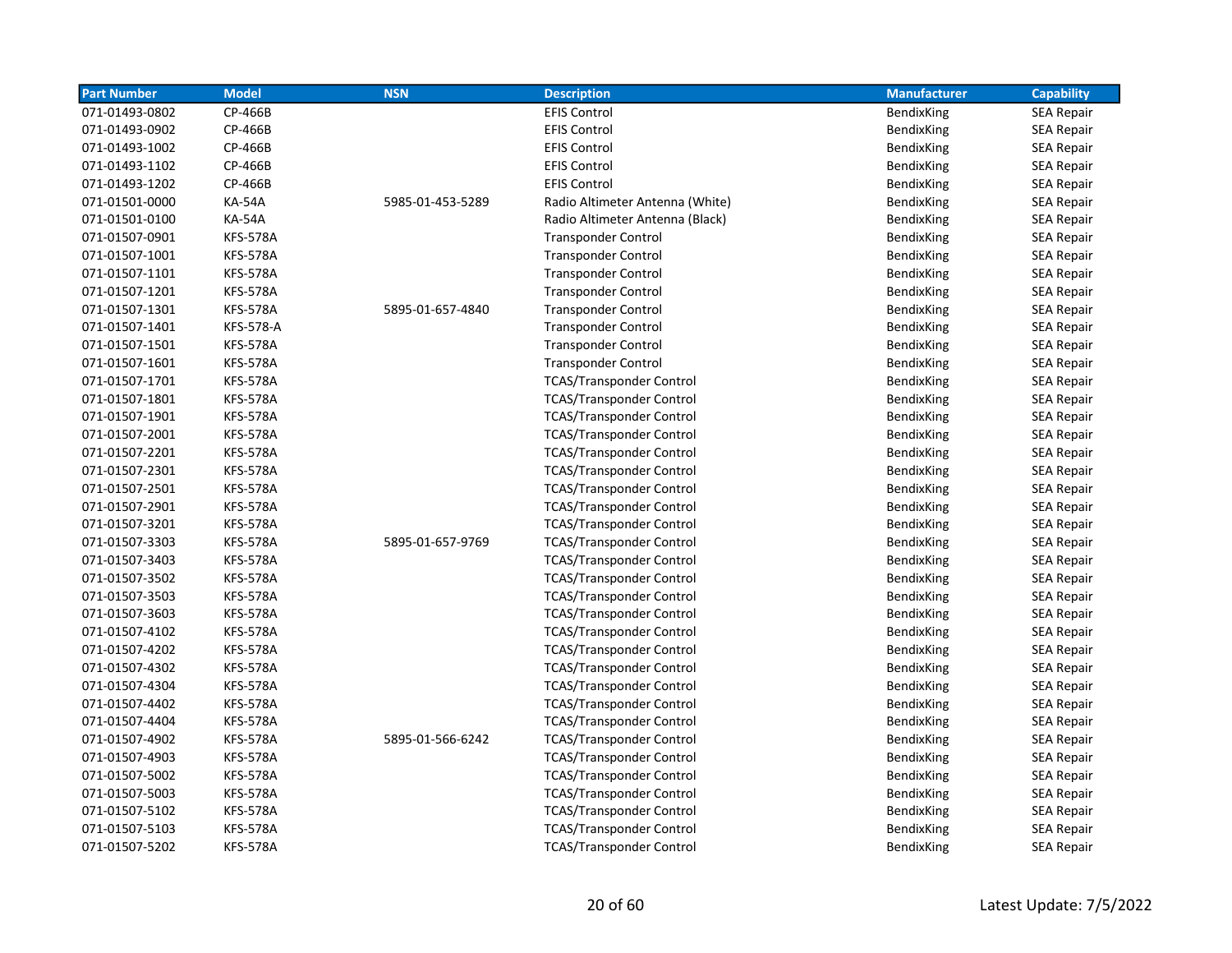| <b>Part Number</b> | <b>Model</b>    | <b>NSN</b>       | <b>Description</b>                      | <b>Manufacturer</b> | <b>Capability</b> |
|--------------------|-----------------|------------------|-----------------------------------------|---------------------|-------------------|
| 071-01507-5203     | <b>KFS-578A</b> |                  | <b>TCAS/Transponder Control</b>         | BendixKing          | <b>SEA Repair</b> |
| 071-01507-5503     | <b>KFS-578A</b> |                  | <b>TCAS/Transponder Control</b>         | BendixKing          | <b>SEA Repair</b> |
| 071-01507-6503     | <b>KFS-578A</b> |                  | <b>TCAS/Transponder Control</b>         | BendixKing          | <b>SEA Repair</b> |
| 071-01507-6603     | <b>KFS-578A</b> |                  | <b>TCAS/Transponder Control</b>         | BendixKing          | <b>SEA Repair</b> |
| 071-01507-6703     | <b>KFS-578A</b> |                  | <b>TCAS/Transponder Control</b>         | BendixKing          | <b>SEA Repair</b> |
| 071-01507-6803     | <b>KFS-578A</b> |                  | <b>TCAS/Transponder Control</b>         | BendixKing          | <b>SEA Repair</b> |
| 071-01507-7504     | <b>KFS-578A</b> |                  | <b>TCAS/Transponder Control</b>         | BendixKing          | <b>SEA Repair</b> |
| 071-01507-7604     | <b>KFS-578A</b> |                  | <b>TCAS/Transponder Control</b>         | BendixKing          | <b>SEA Repair</b> |
| 071-01507-8103     | <b>KFS-578A</b> |                  | <b>TCAS/Transponder Control</b>         | BendixKing          | <b>SEA Repair</b> |
| 071-01507-8203     | <b>KFS-578A</b> |                  | <b>TCAS/Transponder Control</b>         | BendixKing          | <b>SEA Repair</b> |
| 071-01507-8303     | <b>KFS-578A</b> |                  | <b>TCAS/Transponder Control</b>         | BendixKing          | <b>SEA Repair</b> |
| 071-01507-8403     | <b>KFS-578A</b> |                  | <b>TCAS/Transponder Control</b>         | BendixKing          | <b>SEA Repair</b> |
| 071-01519-0101     | ART-2000        | 5841-01-538-8074 | <b>Radar Transceiver</b>                | BendixKing          | <b>SEA Repair</b> |
| 071-01528-0100     | AA-2010H        |                  | Antenna Array (Horizontal Polarization) | BendixKing          | <b>SEA Repair</b> |
| 071-01528-0200     | AA-2012H        |                  | Radar Antenna Array                     | BendixKing          | <b>SEA Repair</b> |
| 071-01539-0101     | <b>KFS-599A</b> |                  | <b>UHF Comm Control - NVG</b>           | BendixKing          | <b>SEA Repair</b> |
| 071-01546-0101     | <b>KFS-599A</b> | 5821-01-432-7183 | <b>UHF Comm Control</b>                 | BendixKing          | <b>SEA Repair</b> |
| 071-01546-0202     | <b>KFS-599A</b> |                  | <b>UHF Comm Control</b>                 | BendixKing          | SEA Repair        |
| 071-01546-0401     | <b>KFS-599A</b> |                  | <b>UHF Comm Control</b>                 | BendixKing          | <b>SEA Repair</b> |
| 071-01549-0100     | AA-2010V        | 5985-01-552-2505 | Radar Antenna Array (10")               | BendixKing          | SEA Repair        |
| 071-01549-0200     | AA-2012V        | 5985-01-467-8072 | Radar Antenna Array (12")               | BendixKing          | <b>SEA Repair</b> |
| 071-01550-0101     | ART-2100        | 5985-01-468-0004 | Radar Sensor                            | BendixKing          | <b>SEA Repair</b> |
| 071-01550-0201     | <b>RDR-2060</b> |                  | Radar Sensor                            |                     |                   |
| 071-01553-0200     | KA-92           | 5985-01-417-9558 | <b>GPS Antenna</b>                      | BendixKing          | <b>SEA Repair</b> |
| 071-1012-09        | <b>KFS-590A</b> |                  | Comm Control                            | BendixKing          | <b>SEA Repair</b> |
| 071-1012-10        | <b>KFS-590A</b> |                  | Comm Control                            | BendixKing          | <b>SEA Repair</b> |
| 071-1012-11        | <b>KFS-590A</b> |                  | Comm Control                            | BendixKing          | <b>SEA Repair</b> |
| 071-1012-12        | <b>KFS-590B</b> |                  | Comm Control                            | BendixKing          | <b>SEA Repair</b> |
| 071-1012-13        | <b>KFS-590B</b> |                  | Comm Control                            | BendixKing          | <b>SEA Repair</b> |
| 071-1012-14        | <b>KFS-590B</b> |                  | Comm Control                            | BendixKing          | <b>SEA Repair</b> |
| 071-1012-15        | <b>KFS-590B</b> |                  | Comm Control                            | BendixKing          | <b>SEA Repair</b> |
| 071-1012-17        | <b>KFS-590B</b> |                  | Comm Control                            | BendixKing          | <b>SEA Repair</b> |
| 071-1041-00        | KA-39           |                  | <b>Voltage Converter</b>                | BendixKing          | <b>SEA Repair</b> |
| 071-1041-01        | KA-39           | 5826-01-479-5739 | <b>Voltage Converter</b>                | BendixKing          | <b>SEA Repair</b> |
| 071-1043-02        | <b>KFS-570B</b> |                  | <b>Transponder Control</b>              | BendixKing          | <b>SEA Repair</b> |
| 071-1052-00        | KMT-112         | 4820-01-217-6151 | Flux Detector                           | BendixKing          | <b>SEA Repair</b> |
| 071-1054-02        | <b>KFS-560B</b> | 5895-01-061-7257 | Nav Control                             | BendixKing          | <b>SEA Repair</b> |
| 071-1054-04        | <b>KFS-560B</b> |                  | Nav Control                             | BendixKing          | <b>SEA Repair</b> |
| 071-1054-05        | <b>KFS-560B</b> |                  | Nav Control                             | BendixKing          | SEA Repair        |
| 071-1055-00        | <b>KA-52</b>    |                  | <b>Autopilot Adapter</b>                | BendixKing          | <b>SEA Repair</b> |
| 071-1059-00        | <b>KA-54</b>    |                  | Radio Altimeter Antenna                 | BendixKing          | <b>SEA Repair</b> |
| 071-1066-00        | <b>KFS-580B</b> | 5826-01-061-1239 | <b>ADF Control</b>                      | BendixKing          | <b>SEA Repair</b> |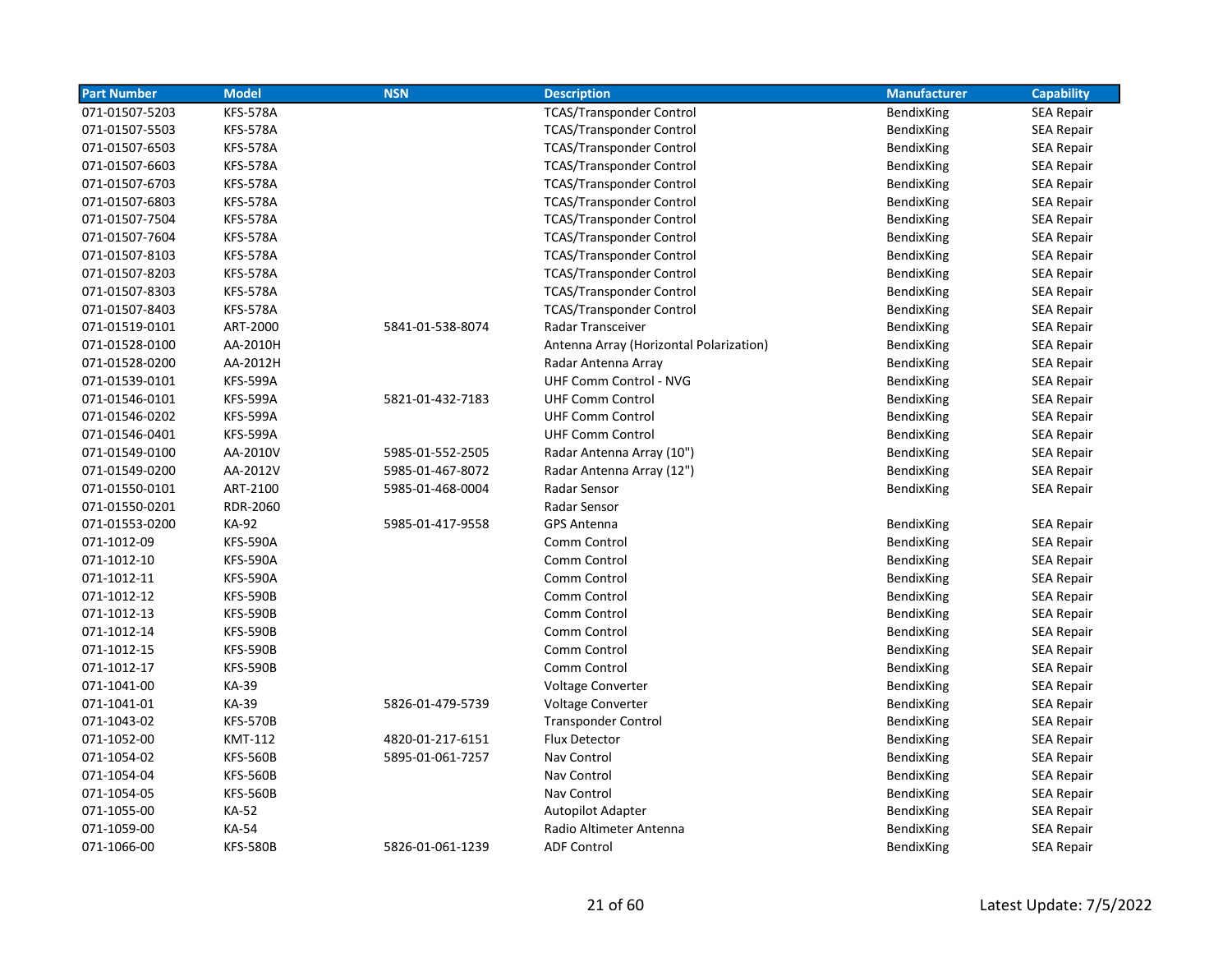| <b>Part Number</b> | <b>Model</b>   | <b>NSN</b>       | <b>Description</b>           | <b>Manufacturer</b> | <b>Capability</b> |
|--------------------|----------------|------------------|------------------------------|---------------------|-------------------|
| 071-1076-00        | <b>KDA-697</b> | 5999-01-266-9419 | RMI Adapter                  | BendixKing          | <b>SEA Repair</b> |
| 071-1095-00        | KA-118         |                  | <b>Heading Error Adapter</b> | BendixKing          | <b>SEA Repair</b> |
| 071-1095-01        | KA-118         |                  | <b>Heading Error Adapter</b> | BendixKing          | <b>SEA Repair</b> |
| 071-1114-00        | KA-131         | 5985-01-356-0653 | Radio Altimeter Antenna      | BendixKing          | <b>SEA Repair</b> |
| 071-1114-01        | KA-131         |                  | Radio Altimeter Antenna      | BendixKing          | <b>SEA Repair</b> |
| 071-1133-00        | <b>KA-42B</b>  |                  | <b>ADF Antenna</b>           | <b>BendixKing</b>   | <b>SEA Repair</b> |
| 071-1192-00        | <b>KFS-576</b> |                  | <b>Transponder Control</b>   | BendixKing          | <b>SEA Repair</b> |
| 071-1192-01        | <b>KFS-576</b> |                  | <b>Transponder Control</b>   | BendixKing          | <b>SEA Repair</b> |
| 071-1192-02        | <b>KFS-576</b> |                  | <b>Transponder Control</b>   | BendixKing          | <b>SEA Repair</b> |
| 071-1192-03        | <b>KFS-576</b> |                  | <b>Transponder Control</b>   | BendixKing          | <b>SEA Repair</b> |
| 071-1192-04        | <b>KFS-576</b> |                  | <b>Transponder Control</b>   | BendixKing          | SEA Repair        |
| 071-1192-05        | <b>KFS-576</b> |                  | <b>Transponder Control</b>   | <b>BendixKing</b>   | <b>SEA Repair</b> |
| 071-1192-06        | <b>KFS-576</b> |                  | <b>Transponder Control</b>   | BendixKing          | <b>SEA Repair</b> |
| 071-1192-07        | <b>KFS-576</b> |                  | <b>Transponder Control</b>   | BendixKing          | <b>SEA Repair</b> |
| 071-1192-08        | <b>KFS-576</b> |                  | <b>Transponder Control</b>   | BendixKing          | <b>SEA Repair</b> |
| 071-1192-09        | <b>KFS-576</b> |                  | <b>Transponder Control</b>   | BendixKing          | <b>SEA Repair</b> |
| 071-1192-10        | <b>KFS-576</b> |                  | <b>Transponder Control</b>   | BendixKing          | <b>SEA Repair</b> |
| 071-1192-11        | <b>KFS-576</b> |                  | <b>Transponder Control</b>   | BendixKing          | SEA Repair        |
| 071-1192-13        | <b>KFS-576</b> | 5895-01-670-7388 | <b>Transponder Control</b>   | <b>BendixKing</b>   | <b>SEA Repair</b> |
| 071-1192-14        | <b>KFS-576</b> |                  | <b>Transponder Control</b>   | <b>BendixKing</b>   | <b>SEA Repair</b> |
| 071-1192-15        | <b>KFS-576</b> |                  | <b>Transponder Control</b>   | BendixKing          | <b>SEA Repair</b> |
| 071-1192-16        | <b>KFS-576</b> |                  | <b>Transponder Control</b>   | BendixKing          | <b>SEA Repair</b> |
| 071-1192-18        | <b>KFS-576</b> |                  | <b>Transponder Control</b>   | BendixKing          | <b>SEA Repair</b> |
| 071-1192-22        | <b>KFS-576</b> | 5895-01-397-4460 | <b>Transponder Control</b>   | BendixKing          | <b>SEA Repair</b> |
| 071-1192-26        | <b>KFS-576</b> |                  | <b>Transponder Control</b>   | BendixKing          | <b>SEA Repair</b> |
| 071-1196-00        | KA-44          | 5985-01-354-6713 | <b>ADF Antenna</b>           | <b>BendixKing</b>   | <b>SEA Repair</b> |
| 071-1210-04        | <b>KFS-586</b> |                  | <b>ADF Control</b>           | BendixKing          | <b>SEA Repair</b> |
| 071-1210-05        | <b>KFS-586</b> |                  | <b>ADF Control</b>           | BendixKing          | <b>SEA Repair</b> |
| 071-1210-06        | <b>KFS-586</b> |                  | <b>ADF Control</b>           | BendixKing          | <b>SEA Repair</b> |
| 071-1210-07        | <b>KFS-586</b> |                  | <b>ADF Control</b>           | BendixKing          | <b>SEA Repair</b> |
| 071-1210-08        | <b>KFS-586</b> |                  | <b>ADF Control</b>           | BendixKing          | <b>SEA Repair</b> |
| 071-1210-09        | <b>KFS-586</b> | 5895-01-276-3172 | <b>ADF Control</b>           | BendixKing          | <b>SEA Repair</b> |
| 071-1210-10        | <b>KFS-586</b> |                  | <b>ADF Control</b>           | BendixKing          | <b>SEA Repair</b> |
| 071-1210-11        | <b>KFS-586</b> |                  | <b>ADF Control</b>           | BendixKing          | <b>SEA Repair</b> |
| 071-1210-12        | <b>KFS-586</b> |                  | <b>ADF Control</b>           | BendixKing          | <b>SEA Repair</b> |
| 071-1210-13        | <b>KFS-586</b> |                  | <b>ADF Control</b>           | BendixKing          | <b>SEA Repair</b> |
| 071-1210-14        | <b>KFS-586</b> |                  | <b>ADF Control</b>           | BendixKing          | <b>SEA Repair</b> |
| 071-1210-15        | <b>KFS-586</b> |                  | <b>ADF Control</b>           | BendixKing          | <b>SEA Repair</b> |
| 071-1210-16        | <b>KFS-586</b> |                  | <b>ADF Control</b>           | BendixKing          | SEA Repair        |
| 071-1210-17        | <b>KFS-586</b> | 5826-01-339-2913 | <b>ADF Control</b>           | BendixKing          | <b>SEA Repair</b> |
| 071-1215-24        | <b>KFS-598</b> |                  | Comm Control                 | BendixKing          | <b>SEA Repair</b> |
| 071-1215-25        | <b>KFS-598</b> |                  | Comm Control                 | <b>BendixKing</b>   | <b>SEA Repair</b> |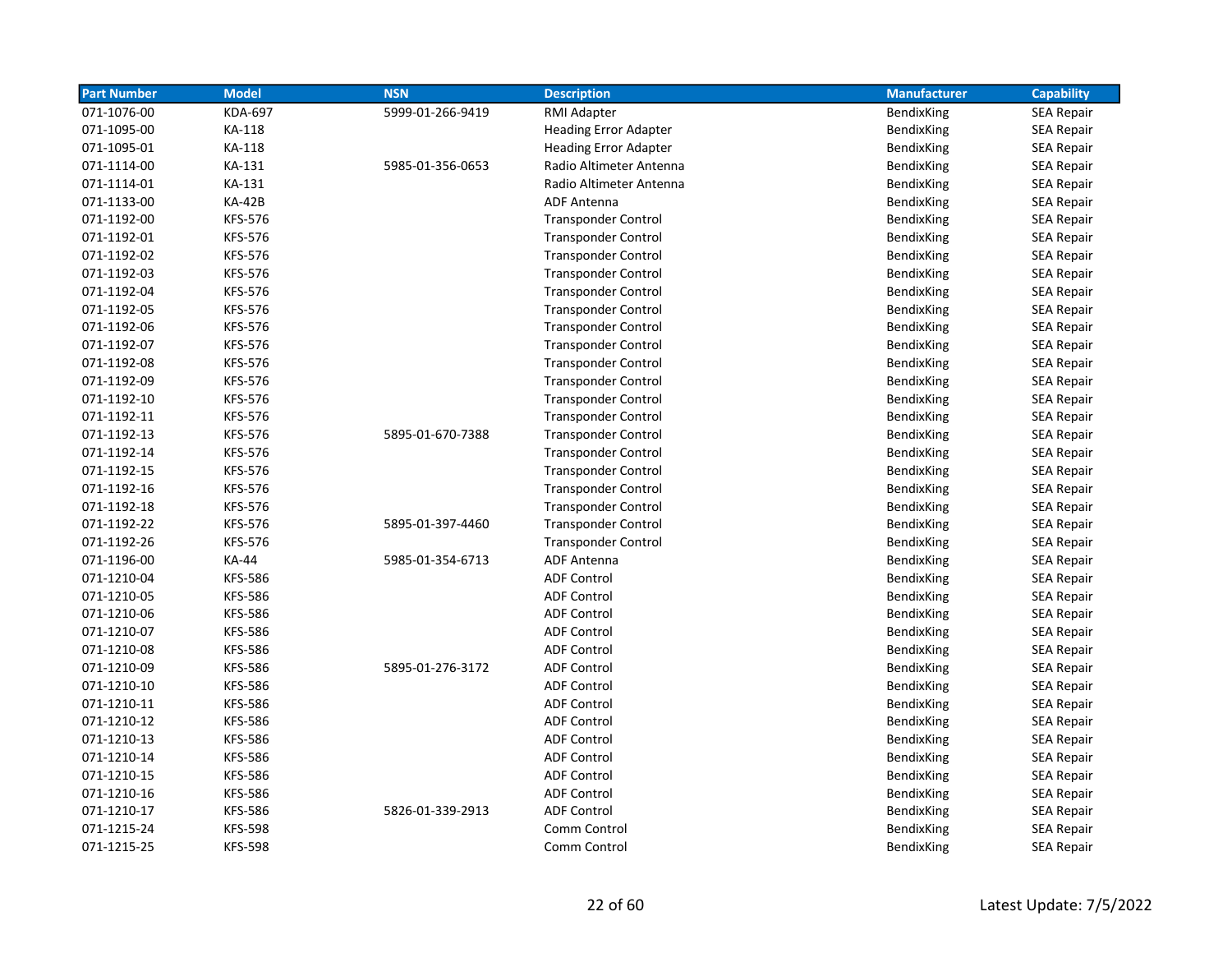| <b>Part Number</b> | <b>Model</b>   | <b>NSN</b>       | <b>Description</b> | <b>Manufacturer</b> | <b>Capability</b> |
|--------------------|----------------|------------------|--------------------|---------------------|-------------------|
| 071-1215-26        | <b>KFS-598</b> |                  | Comm Control       | BendixKing          | <b>SEA Repair</b> |
| 071-1215-27        | <b>KFS-598</b> |                  | Comm Control       | BendixKing          | <b>SEA Repair</b> |
| 071-1215-29        | <b>KFS-598</b> |                  | Comm Control       | BendixKing          | <b>SEA Repair</b> |
| 071-1215-30        | <b>KFS-598</b> |                  | Comm Control       | BendixKing          | <b>SEA Repair</b> |
| 071-1215-31        | <b>KFS-598</b> | 5895-01-339-2914 | Comm Control       | BendixKing          | <b>SEA Repair</b> |
| 071-1215-32        | <b>KFS-598</b> |                  | Comm Control       | BendixKing          | <b>SEA Repair</b> |
| 071-1215-34        | <b>KFS-598</b> |                  | Comm Control       | BendixKing          | <b>SEA Repair</b> |
| 071-1215-35        | <b>KFS-598</b> | 5821-01-641-7946 | Comm Control       | BendixKing          | <b>SEA Repair</b> |
| 071-1215-36        | <b>KFS-598</b> |                  | Comm Control       | BendixKing          | <b>SEA Repair</b> |
| 071-1215-37        | <b>KFS-598</b> |                  | Comm Control       | BendixKing          | <b>SEA Repair</b> |
| 071-1215-38        | <b>KFS-598</b> |                  | Comm Control       | BendixKing          | <b>SEA Repair</b> |
| 071-1215-39        | <b>KFS-598</b> |                  | Comm Control       | BendixKing          | <b>SEA Repair</b> |
| 071-1215-40        | <b>KFS-598</b> |                  | Comm Control       | BendixKing          | <b>SEA Repair</b> |
| 071-1215-41        | <b>KFS-598</b> |                  | Comm Control       | BendixKing          | SEA Repair        |
| 071-1215-42        | <b>KFS-598</b> |                  | Comm Control       | BendixKing          | <b>SEA Repair</b> |
| 071-1215-43        | <b>KFS-598</b> |                  | Comm Control       | BendixKing          | SEA Repair        |
| 071-1215-44        | <b>KFS-598</b> |                  | Comm Control       | BendixKing          | SEA Repair        |
| 071-1215-54        | <b>KFS-598</b> |                  | Comm Control       | BendixKing          | <b>SEA Repair</b> |
| 071-1215-55        | <b>KFS-598</b> | 5821-01-595-1546 | Comm Control       | BendixKing          | <b>SEA Repair</b> |
| 071-1215-56        | <b>KFS-598</b> |                  | Comm Control       | BendixKing          | <b>SEA Repair</b> |
| 071-1215-57        | <b>KFS-598</b> |                  | Comm Control       | BendixKing          | <b>SEA Repair</b> |
| 071-1215-59        | <b>KFS-598</b> |                  | Comm Control       | BendixKing          | SEA Repair        |
| 071-1215-60        | <b>KFS-598</b> |                  | Comm Control       | BendixKing          | <b>SEA Repair</b> |
| 071-1215-61        | <b>KFS-598</b> |                  | Comm Control       | BendixKing          | SEA Repair        |
| 071-1215-62        | <b>KFS-598</b> |                  | Comm Control       | BendixKing          | <b>SEA Repair</b> |
| 071-1215-64        | <b>KFS-598</b> |                  | Comm Control       | BendixKing          | <b>SEA Repair</b> |
| 071-1215-65        | <b>KFS-598</b> |                  | Comm Control       | BendixKing          | <b>SEA Repair</b> |
| 071-1215-66        | <b>KFS-598</b> |                  | Comm Control       | BendixKing          | <b>SEA Repair</b> |
| 071-1215-67        | <b>KFS-598</b> |                  | Comm Control       | BendixKing          | <b>SEA Repair</b> |
| 071-1215-70        | <b>KFS-598</b> |                  | Comm Control       | BendixKing          | <b>SEA Repair</b> |
| 071-1215-71        | <b>KFS-598</b> |                  | Comm Control       | BendixKing          | <b>SEA Repair</b> |
| 071-1216-12        | <b>KFS-564</b> |                  | Nav Control        | BendixKing          | <b>SEA Repair</b> |
| 071-1216-13        | <b>KFS-564</b> |                  | Nav Control        | BendixKing          | <b>SEA Repair</b> |
| 071-1216-15        | <b>KFS-564</b> |                  | Nav Control        | BendixKing          | <b>SEA Repair</b> |
| 071-1216-16        | <b>KFS-564</b> |                  | Nav Control        | BendixKing          | <b>SEA Repair</b> |
| 071-1216-17        | <b>KFS-564</b> |                  | Nav Control        | BendixKing          | <b>SEA Repair</b> |
| 071-1216-18        | <b>KFS-564</b> |                  | Nav Control        | BendixKing          | <b>SEA Repair</b> |
| 071-1216-20        | <b>KFS-564</b> |                  | Nav Control        | BendixKing          | <b>SEA Repair</b> |
| 071-1216-21        | <b>KFS-564</b> |                  | Nav Control        | BendixKing          | <b>SEA Repair</b> |
| 071-1216-22        | <b>KFS-564</b> |                  | Nav Control        | BendixKing          | SEA Repair        |
| 071-1216-23        | <b>KFS-564</b> |                  | Nav Control        | BendixKing          | <b>SEA Repair</b> |
| 071-1216-25        | <b>KFS-564</b> |                  | Nav Control        | BendixKing          | <b>SEA Repair</b> |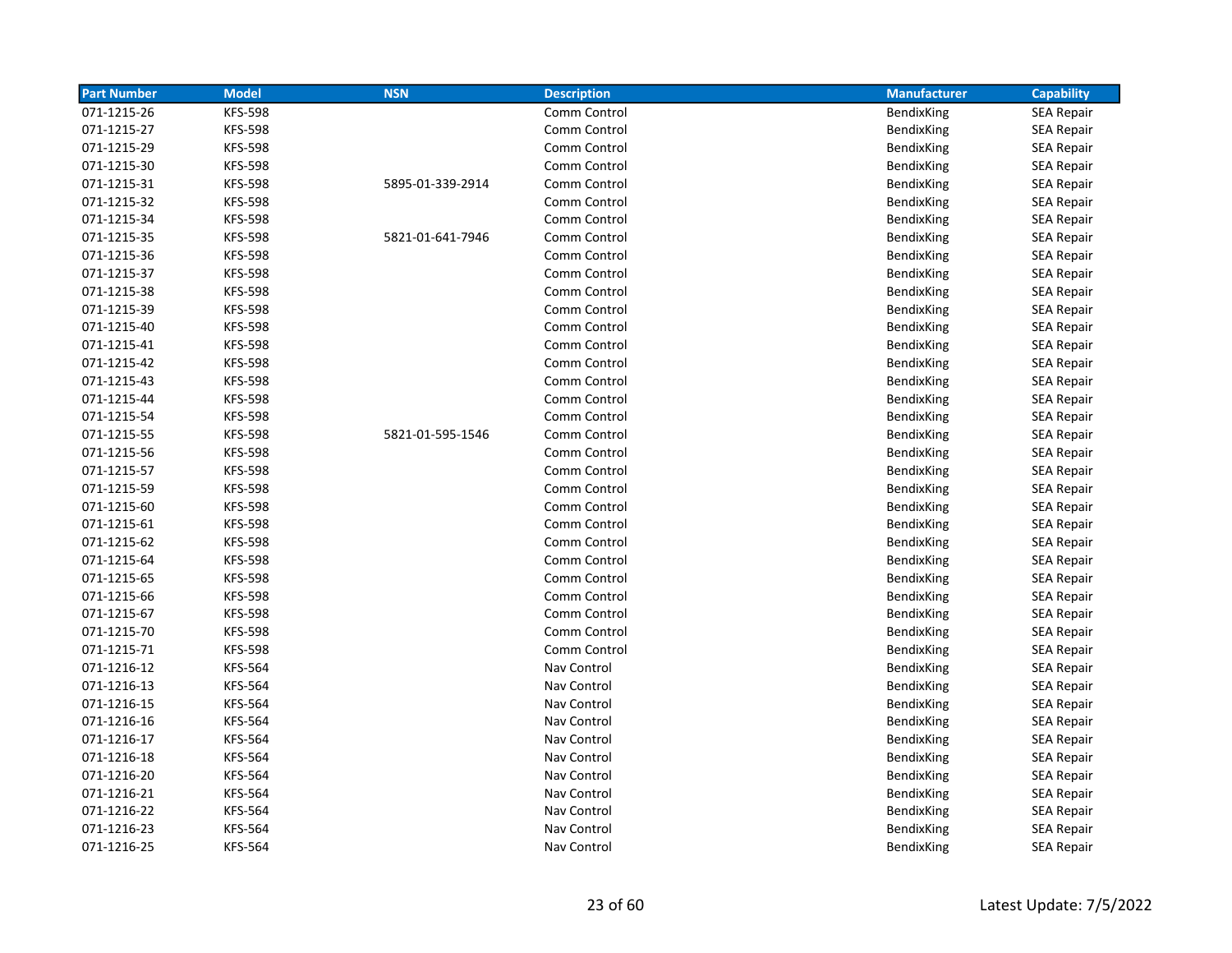| <b>Part Number</b> | <b>Model</b>    | <b>NSN</b>       | <b>Description</b>         | <b>Manufacturer</b> | <b>Capability</b> |
|--------------------|-----------------|------------------|----------------------------|---------------------|-------------------|
| 071-1216-26        | <b>KFS-564</b>  | 5895-01-339-2915 | Nav Control                | BendixKing          | <b>SEA Repair</b> |
| 071-1216-27        | <b>KFS-564</b>  | 5895-01-276-4235 | Nav Control                | BendixKing          | <b>SEA Repair</b> |
| 071-1217-00        | KDA-692         |                  | <b>ADF Adapter</b>         | BendixKing          | SEA Repair        |
| 071-1217-01        | <b>KDA-692</b>  | 5999-01-286-6360 | ADF Adapter                | BendixKing          | <b>SEA Repair</b> |
| 071-1232-00        | <b>KDA-688</b>  |                  | Dual Superflag Adapter     | BendixKing          | <b>SEA Repair</b> |
| 071-1234-00        | <b>KA-44B</b>   | 5985-01-287-3742 | ADF Antenna                | BendixKing          | <b>SEA Repair</b> |
| 071-1234-01        | <b>KA-44B</b>   |                  | <b>ADF Antenna</b>         | BendixKing          | <b>SEA Repair</b> |
| 071-1234-02        | <b>KA-44B</b>   |                  | ADF Antenna                | BendixKing          | <b>SEA Repair</b> |
| 071-1242-00        | <b>KA-51B</b>   |                  | <b>Slaving Control</b>     | BendixKing          | <b>SEA Repair</b> |
| 071-1242-01        | <b>KA-51B</b>   | 5930-01-389-7149 | <b>Slaving Control</b>     | BendixKing          | <b>SEA Repair</b> |
| 071-1242-02        | <b>KA-51B</b>   |                  | <b>Slaving Control</b>     | BendixKing          | <b>SEA Repair</b> |
| 071-1242-03        | KA-51B          |                  | <b>Slaving Control</b>     | BendixKing          | <b>SEA Repair</b> |
| 071-1242-04        | <b>KA-51B</b>   |                  | <b>Slaving Control</b>     | BendixKing          | <b>SEA Repair</b> |
| 071-1242-05        | <b>KA-51B</b>   |                  | <b>Slaving Control</b>     | BendixKing          | <b>SEA Repair</b> |
| 071-1242-06        | <b>KA-51B</b>   | 1680-01-597-7856 | <b>Slaving Control</b>     | BendixKing          | <b>SEA Repair</b> |
| 071-1242-07        | <b>KA-51B</b>   |                  | <b>Slaving Control</b>     | BendixKing          | <b>SEA Repair</b> |
| 071-1242-08        | <b>KA-51B</b>   |                  | <b>Slaving Control</b>     | BendixKing          | <b>SEA Repair</b> |
| 071-1242-09        | <b>KA-51B</b>   |                  | <b>Slaving Control</b>     | BendixKing          | <b>SEA Repair</b> |
| 071-1242-11        | <b>KA-51B</b>   |                  | <b>Slaving Control</b>     | BendixKing          | <b>SEA Repair</b> |
| 071-1242-12        | <b>KA-51B</b>   |                  | <b>Slaving Control</b>     | BendixKing          | <b>SEA Repair</b> |
| 071-1251-00        | KA-138          | 5945-01-422-8160 | Relay                      | BendixKing          | <b>SEA Repair</b> |
| 071-1268-00        | KA-594          |                  | <b>HF Control Adapter</b>  | BendixKing          | <b>SEA Repair</b> |
| 071-1268-01        | KA-594          | 5895-01-419-3191 | <b>HF Control Adapter</b>  | BendixKing          | <b>SEA Repair</b> |
| 071-1269-00        | KA-160          |                  | Dual HF Antenna Adapter    | BendixKing          | <b>SEA Repair</b> |
| 071-1269-01        | KA-160          |                  | Dual HF Antenna Adapter    | BendixKing          | SEA Repair        |
| 071-1269-02        | KA-160          |                  | Dual HF Antenna Adapter    | BendixKing          | <b>SEA Repair</b> |
| 071-1270-01        | KA-162          |                  | Dual HF External Capacitor | <b>BendixKing</b>   | <b>SEA Repair</b> |
| 071-1270-02        | KA-162          |                  | Dual HF External Capacitor | BendixKing          | <b>SEA Repair</b> |
| 071-1274-00        | <b>KFS-594</b>  |                  | <b>HF Control</b>          | BendixKing          | SEA Repair        |
| 071-1274-01        | <b>KFS-594</b>  | 5821-01-322-3287 | <b>HF Control</b>          | BendixKing          | <b>SEA Repair</b> |
| 071-1274-02        | <b>KFS-594</b>  | 5826-01-263-8942 | <b>HF Control</b>          | BendixKing          | <b>SEA Repair</b> |
| 071-1274-03        | <b>KFS-594</b>  |                  | <b>HF Control</b>          | BendixKing          | SEA Repair        |
| 071-1274-04        | <b>KFS-594</b>  |                  | <b>HF Control</b>          | BendixKing          | <b>SEA Repair</b> |
| 071-1276-08        | <b>KFS-576A</b> |                  | <b>Transponder Control</b> | BendixKing          | <b>SEA Repair</b> |
| 071-1276-09        | <b>KFS-576A</b> |                  | <b>Transponder Control</b> | BendixKing          | <b>SEA Repair</b> |
| 071-1276-10        | <b>KFS-576A</b> |                  | <b>Transponder Control</b> | BendixKing          | <b>SEA Repair</b> |
| 071-1276-11        | <b>KFS-576A</b> |                  | <b>Transponder Control</b> | BendixKing          | <b>SEA Repair</b> |
| 071-1276-13        | <b>KFS-576A</b> |                  | <b>Transponder Control</b> | BendixKing          | <b>SEA Repair</b> |
| 071-1276-14        | <b>KFS-576A</b> |                  | <b>Transponder Control</b> | BendixKing          | <b>SEA Repair</b> |
| 071-1276-15        | <b>KFS-576A</b> |                  | <b>Transponder Control</b> | BendixKing          | <b>SEA Repair</b> |
| 071-1276-16        | <b>KFS-576A</b> |                  | <b>Transponder Control</b> | BendixKing          | <b>SEA Repair</b> |
| 071-1276-18        | <b>KFS-576A</b> |                  | <b>Transponder Control</b> | BendixKing          | <b>SEA Repair</b> |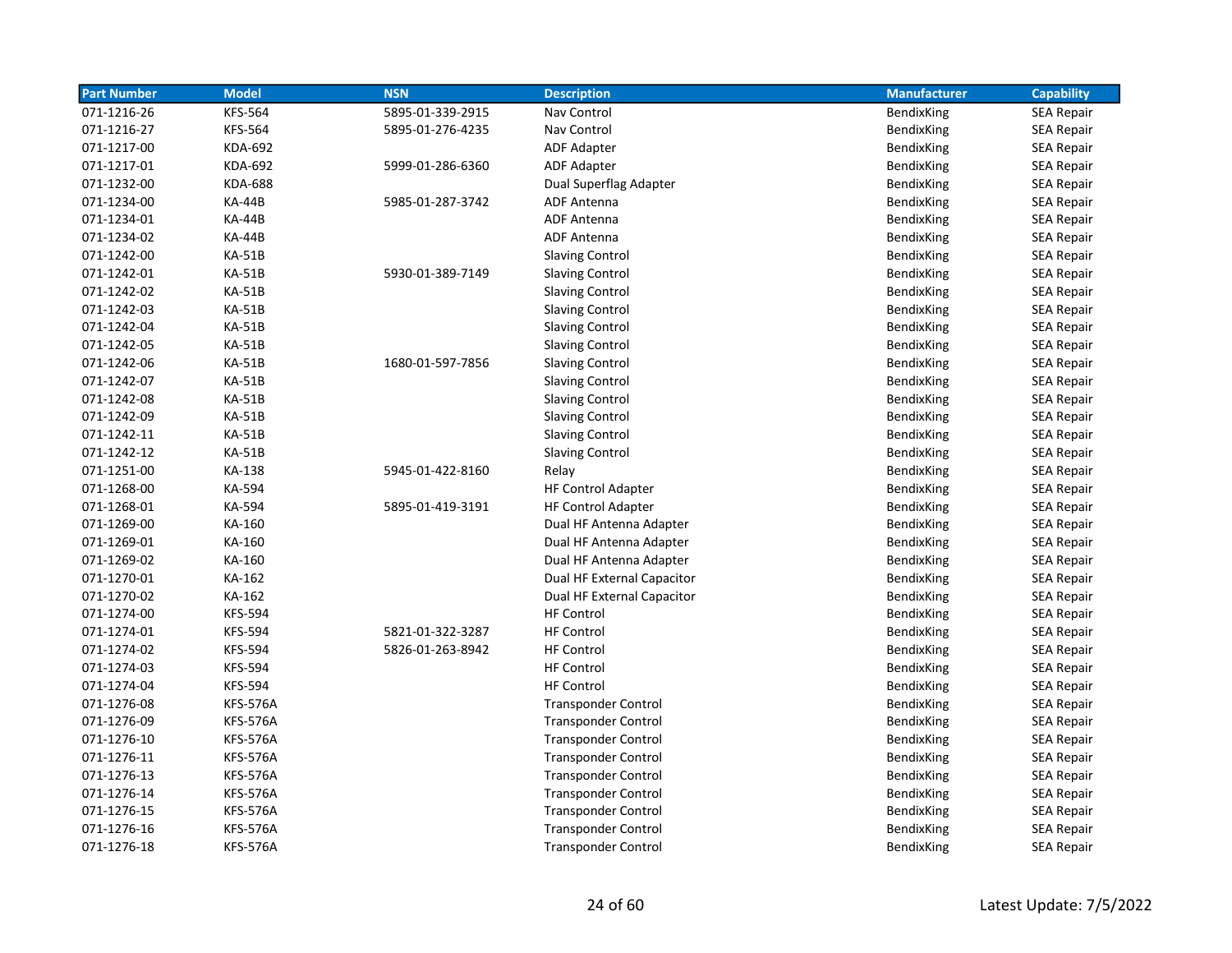| <b>Part Number</b> | <b>Model</b>    | <b>NSN</b>       | <b>Description</b>         | <b>Manufacturer</b> | <b>Capability</b> |
|--------------------|-----------------|------------------|----------------------------|---------------------|-------------------|
| 071-1276-19        | <b>KFS-576A</b> |                  | <b>Transponder Control</b> | BendixKing          | <b>SEA Repair</b> |
| 071-1276-20        | <b>KFS-576A</b> |                  | <b>Transponder Control</b> | BendixKing          | <b>SEA Repair</b> |
| 071-1276-21        | <b>KFS-576A</b> |                  | <b>Transponder Control</b> | BendixKing          | <b>SEA Repair</b> |
| 071-1276-22        | <b>KFS-576A</b> |                  | <b>Transponder Control</b> | BendixKing          | <b>SEA Repair</b> |
| 071-1276-23        | <b>KFS-576A</b> |                  | <b>Transponder Control</b> | BendixKing          | <b>SEA Repair</b> |
| 071-1276-24        | <b>KFS-576A</b> |                  | <b>Transponder Control</b> | BendixKing          | <b>SEA Repair</b> |
| 071-1276-25        | <b>KFS-576A</b> |                  | <b>Transponder Control</b> | BendixKing          | <b>SEA Repair</b> |
| 071-1276-26        | <b>KFS-576A</b> | 5826-01-248-2076 | <b>Transponder Control</b> | BendixKing          | <b>SEA Repair</b> |
| 071-1276-27        | <b>KFS-576A</b> |                  | Transponder Control (NVG)  | BendixKing          | <b>SEA Repair</b> |
| 071-1281-15        | <b>KFS-579A</b> | 5826-01-436-2840 | <b>TACAN Control</b>       | BendixKing          | <b>SEA Repair</b> |
| 071-1282-24        | <b>KFS-598A</b> |                  | Comm Control               | BendixKing          | <b>SEA Repair</b> |
| 071-1282-25        | <b>KFS-598A</b> |                  | Comm Control               | BendixKing          | <b>SEA Repair</b> |
| 071-1282-26        | <b>KFS-598A</b> |                  | Comm Control               | BendixKing          | <b>SEA Repair</b> |
| 071-1282-27        | <b>KFS-598A</b> |                  | Comm Control               | BendixKing          | <b>SEA Repair</b> |
| 071-1282-30        | <b>KFS-598A</b> |                  | Comm Control               | BendixKing          | <b>SEA Repair</b> |
| 071-1282-31        | <b>KFS-598A</b> | 5895-01-248-2134 | Comm Control               | BendixKing          | <b>SEA Repair</b> |
| 071-1282-34        | <b>KFS-598A</b> |                  | Comm Control               | BendixKing          | <b>SEA Repair</b> |
| 071-1282-35        | <b>KFS-598A</b> |                  | Comm Control               | BendixKing          | <b>SEA Repair</b> |
| 071-1282-36        | <b>KFS-598A</b> |                  | Comm Control               | BendixKing          | <b>SEA Repair</b> |
| 071-1282-37        | <b>KFS-598A</b> |                  | Comm Control               | BendixKing          | <b>SEA Repair</b> |
| 071-1282-38        | <b>KFS-598A</b> |                  | Comm Control               | BendixKing          | <b>SEA Repair</b> |
| 071-1282-39        | <b>KFS-598A</b> | 5895-01-540-2158 | Comm Control               | BendixKing          | <b>SEA Repair</b> |
| 071-1282-40        | <b>KFS-598A</b> |                  | Comm Control               | BendixKing          | <b>SEA Repair</b> |
| 071-1282-41        | <b>KFS-598A</b> |                  | Comm Control               | BendixKing          | <b>SEA Repair</b> |
| 071-1282-43        | <b>KFS-598A</b> |                  | Comm Control               | BendixKing          | <b>SEA Repair</b> |
| 071-1282-44        | <b>KFS-598A</b> |                  | Comm Control               | BendixKing          | <b>SEA Repair</b> |
| 071-1282-46        | <b>KFS-598A</b> |                  | Comm Control (115VAC NVG)  | BendixKing          | <b>SEA Repair</b> |
| 071-1282-47        | <b>KFS-598A</b> |                  | Comm Control NVG           | BendixKing          | <b>SEA Repair</b> |
| 071-1282-64        | <b>KFS-598A</b> | 5821-01-437-9025 | Comm Control               | BendixKing          | <b>SEA Repair</b> |
| 071-1282-65        | <b>KFS-598A</b> |                  | Comm Control (28V Black)   | BendixKing          | <b>SEA Repair</b> |
| 071-1282-66        | <b>KFS-598A</b> |                  | Comm Control               | <b>BendixKing</b>   | <b>SEA Repair</b> |
| 071-1282-67        | <b>KFS-598A</b> |                  | Comm Control               | BendixKing          | <b>SEA Repair</b> |
| 071-1282-70        | <b>KFS-598A</b> |                  | Comm Control               | BendixKing          | <b>SEA Repair</b> |
| 071-1282-71        | <b>KFS-598A</b> |                  | Comm Control               | BendixKing          | <b>SEA Repair</b> |
| 071-1282-74        | <b>KFS-598A</b> |                  | Comm Control               | BendixKing          | <b>SEA Repair</b> |
| 071-1282-75        | <b>KFS-598A</b> |                  | Comm Control               | BendixKing          | <b>SEA Repair</b> |
| 071-1282-76        | <b>KFS-598A</b> |                  | Comm Control               | BendixKing          | <b>SEA Repair</b> |
| 071-1282-77        | <b>KFS-598A</b> |                  | Comm Control               | BendixKing          | <b>SEA Repair</b> |
| 071-1282-80        | <b>KFS-598A</b> |                  | Comm Control               | BendixKing          | SEA Repair        |
| 071-1282-81        | <b>KFS-598A</b> |                  | Comm Control               | BendixKing          | <b>SEA Repair</b> |
| 071-1282-86        | <b>KFS-598A</b> | 5895-01-561-8249 | Comm Control NVG           | <b>BendixKing</b>   | <b>SEA Repair</b> |
| 071-1283-12        | <b>KFS-564A</b> | 5825-01-428-6779 | Nav Control                | BendixKing          | <b>SEA Repair</b> |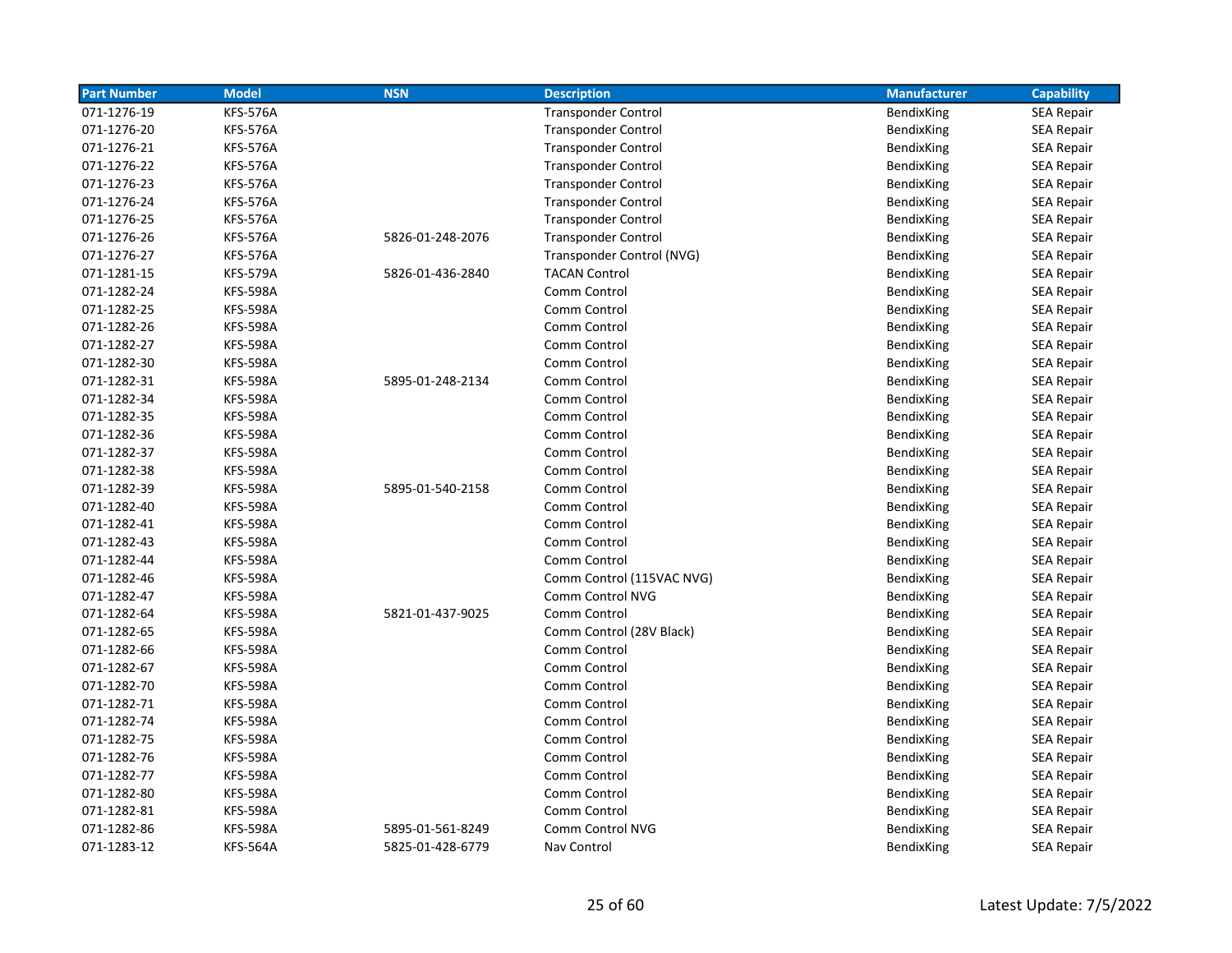| <b>Part Number</b> | <b>Model</b>    | <b>NSN</b>       | <b>Description</b>            | <b>Manufacturer</b> | <b>Capability</b> |
|--------------------|-----------------|------------------|-------------------------------|---------------------|-------------------|
| 071-1283-13        | <b>KFS-564A</b> |                  | Nav Control                   | BendixKing          | SEA Repair        |
| 071-1283-15        | <b>KFS-564A</b> | 1680-01-415-5778 | Nav Control                   | BendixKing          | <b>SEA Repair</b> |
| 071-1283-16        | <b>KFS-564A</b> |                  | NAV Control (Gray)            | BendixKing          | <b>SEA Repair</b> |
| 071-1283-17        | <b>KFS-564A</b> |                  | Nav Control                   | BendixKing          | SEA Repair        |
| 071-1283-18        | <b>KFS-564A</b> |                  | Nav Control                   | BendixKing          | <b>SEA Repair</b> |
| 071-1283-20        | <b>KFS-564A</b> |                  | Nav Control                   | BendixKing          | <b>SEA Repair</b> |
| 071-1283-21        | <b>KFS-564A</b> |                  | Nav Control                   | BendixKing          | SEA Repair        |
| 071-1283-22        | <b>KFS-564A</b> |                  | Nav Control                   | BendixKing          | SEA Repair        |
| 071-1283-23        | <b>KFS-564A</b> |                  | Nav Control                   | BendixKing          | SEA Repair        |
| 071-1283-25        | <b>KFS-564A</b> |                  | Nav Control                   | BendixKing          | <b>SEA Repair</b> |
| 071-1283-26        | <b>KFS-564A</b> | 5826-01-248-2075 | Nav Control                   | BendixKing          | SEA Repair        |
| 071-1283-27        | <b>KFS-564A</b> |                  | Nav Control                   | BendixKing          | <b>SEA Repair</b> |
| 071-1283-28        | <b>KFS-564A</b> |                  | Nav Control (NVG)             | BendixKing          | <b>SEA Repair</b> |
| 071-1283-29        | <b>KFS-564A</b> |                  | Nav Control (NVG)             | BendixKing          | SEA Repair        |
| 071-1283-30        | <b>KFS-564A</b> |                  | Nav Control (NVG)             | BendixKing          | SEA Repair        |
| 071-1283-31        | <b>KFS-564A</b> |                  | Nav Control (NVG)             | BendixKing          | SEA Repair        |
| 071-1283-32        | <b>KFS-564A</b> |                  | Nav Control (NVG)             | BendixKing          | SEA Repair        |
| 071-1283-33        | <b>KFS-564A</b> |                  | Nav Control (NVG)             | BendixKing          | <b>SEA Repair</b> |
| 071-1283-38        | <b>KFS-564A</b> | 5825-01-561-8250 | Nav Control (NVG)             | BendixKing          | <b>SEA Repair</b> |
| 071-1283-39        | <b>KFS-564A</b> |                  | Nav Control (NVG)             | BendixKing          | <b>SEA Repair</b> |
| 071-1283-40        | <b>KFS-564A</b> |                  | Nav Control (NVG)             | BendixKing          | <b>SEA Repair</b> |
| 071-1283-41        | <b>KFS-564A</b> |                  | Nav Control (NVG)             | BendixKing          | SEA Repair        |
| 071-1283-42        | <b>KFS-564A</b> |                  | Nav Control (NVG)             | BendixKing          | <b>SEA Repair</b> |
| 071-1283-43        | <b>KFS-564A</b> |                  | Nav Control (NVG)             | BendixKing          | SEA Repair        |
| 071-1284-04        | <b>KFS-586A</b> |                  | <b>ADF Control</b>            | BendixKing          | SEA Repair        |
| 071-1284-05        | <b>KFS-586A</b> | 5826-01-540-2159 | <b>ADF Control</b>            | BendixKing          | <b>SEA Repair</b> |
| 071-1284-06        | <b>KFS-586A</b> |                  | <b>ADF Control</b>            | BendixKing          | <b>SEA Repair</b> |
| 071-1284-07        | <b>KFS-586A</b> |                  | <b>ADF Control</b>            | BendixKing          | <b>SEA Repair</b> |
| 071-1284-08        | <b>KFS-586A</b> |                  | <b>ADF Control</b>            | BendixKing          | <b>SEA Repair</b> |
| 071-1284-09        | <b>KFS-586A</b> |                  | <b>ADF Control</b>            | BendixKing          | <b>SEA Repair</b> |
| 071-1284-10        | <b>KFS-586A</b> |                  | <b>ADF Control</b>            | BendixKing          | <b>SEA Repair</b> |
| 071-1284-11        | <b>KFS-586A</b> |                  | <b>ADF Control</b>            | BendixKing          | SEA Repair        |
| 071-1284-12        | <b>KFS-586A</b> |                  | <b>ADF Control</b>            | BendixKing          | SEA Repair        |
| 071-1284-13        | <b>KFS-586A</b> |                  | <b>ADF Control</b>            | BendixKing          | <b>SEA Repair</b> |
| 071-1284-14        | <b>KFS-586A</b> |                  | <b>ADF Control</b>            | BendixKing          | <b>SEA Repair</b> |
| 071-1284-15        | <b>KFS-586A</b> |                  | <b>ADF Control</b>            | BendixKing          | <b>SEA Repair</b> |
| 071-1284-16        | <b>KFS-586A</b> |                  | <b>ADF Control</b>            | <b>BendixKing</b>   | <b>SEA Repair</b> |
| 071-1284-17        | <b>KFS-586A</b> | 5826-01-248-2073 | <b>ADF Control</b>            | BendixKing          | SEA Repair        |
| 071-1284-18        | <b>KFS-586A</b> |                  | <b>ADF Control</b>            | BendixKing          | SEA Repair        |
| 071-1284-19        | <b>KFS-586A</b> |                  | ADF Control (115 NVG 2 Layer) | BendixKing          | SEA Repair        |
| 071-1284-20        | <b>KFS-586A</b> |                  | <b>ADF Control</b>            | BendixKing          | <b>SEA Repair</b> |
| 071-1284-21        | <b>KFS-586A</b> |                  | <b>ADF Control</b>            | <b>BendixKing</b>   | <b>SEA Repair</b> |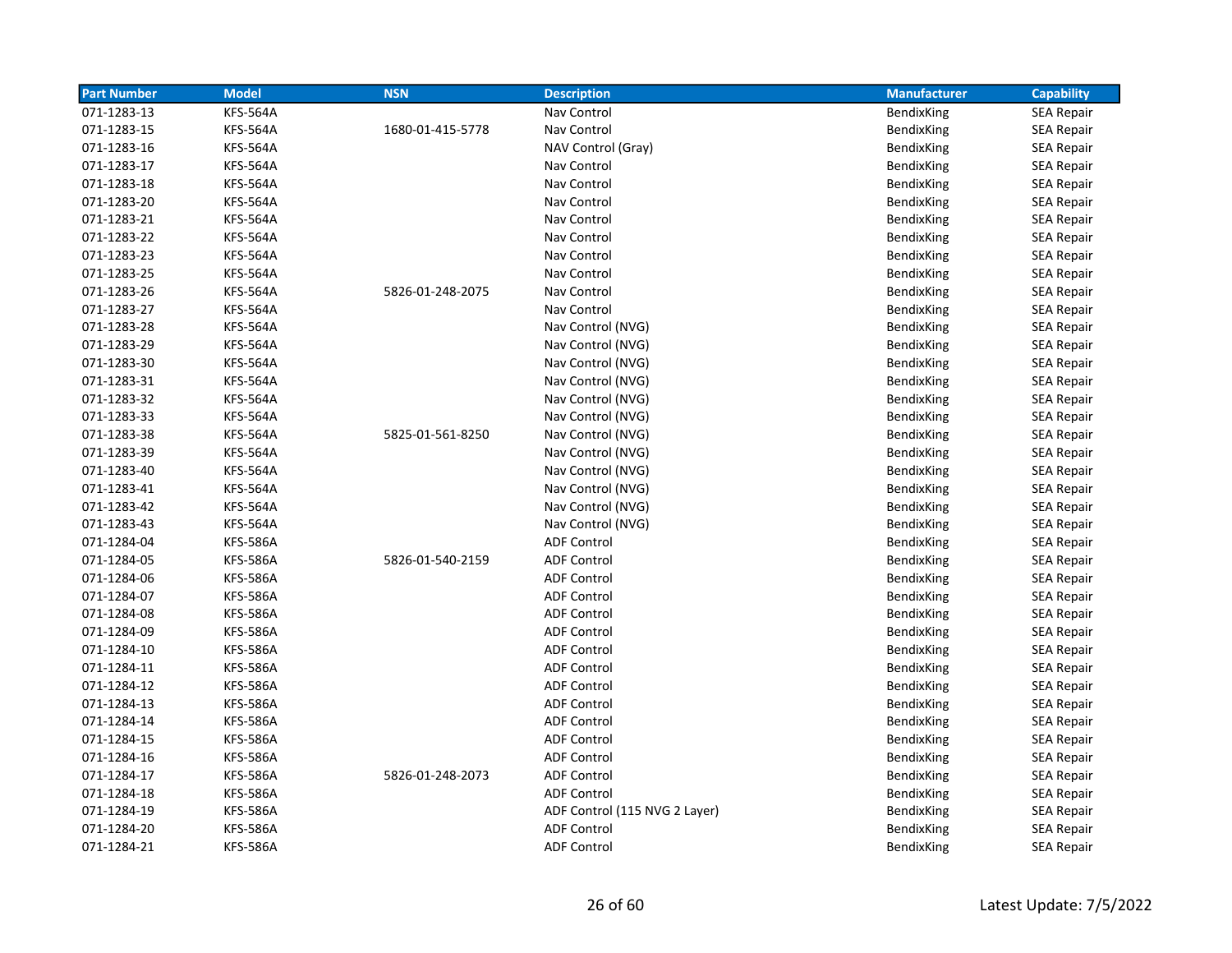| <b>Part Number</b> | <b>Model</b>    | <b>NSN</b>       | <b>Description</b>         | <b>Manufacturer</b> | <b>Capability</b> |
|--------------------|-----------------|------------------|----------------------------|---------------------|-------------------|
| 071-1284-22        | <b>KFS-586A</b> |                  | <b>ADF Control</b>         | BendixKing          | <b>SEA Repair</b> |
| 071-1284-23        | <b>KFS-564A</b> |                  | Nav Control                | BendixKing          | <b>SEA Repair</b> |
| 071-1284-24        | <b>KFS-586A</b> |                  | <b>ADF Control</b>         | BendixKing          | <b>SEA Repair</b> |
| 071-1284-29        | <b>KFS-586A</b> |                  | <b>ADF Control</b>         | BendixKing          | SEA Repair        |
| 071-1315-00        | RS-181A         |                  | Radar Sensor               | BendixKing          | <b>SEA Repair</b> |
| 071-1315-10        | <b>RS-181A</b>  |                  | Radar Transceiver          | BendixKing          | <b>SEA Repair</b> |
| 071-1315-30        | <b>RS-181A</b>  |                  | Radar Transceiver          | BendixKing          | <b>SEA Repair</b> |
| 071-1316-00        | AA-5510B        |                  | 10 inch Antenna Array      | BendixKing          | <b>SEA Repair</b> |
| 071-1317-00        | AA-5512B        |                  | Antenna Array              | BendixKing          | <b>SEA Repair</b> |
| 071-1318-00        | RS-841A         | 5841-01-315-6090 | Radar Sensor               | BendixKing          | <b>SEA Repair</b> |
| 071-1318-10        | RS-841A         |                  | Radar Sensor               | BendixKing          | <b>SEA Repair</b> |
| 071-1318-30        | RS-841A         |                  | Radar Sensor               | BendixKing          | <b>SEA Repair</b> |
| 071-1319-00        | RS-861A         |                  | Radar Sensor               | <b>BendixKing</b>   | <b>SEA Repair</b> |
| 071-1319-30        | RS-861A         |                  | Radar Sensor w/ VP         | BendixKing          | <b>SEA Repair</b> |
| 071-1378-00        | RS-811A         | 5985-01-326-5878 | Radar Sensor               | BendixKing          | <b>SEA Repair</b> |
| 071-2008-00        | <b>KA-25A</b>   | 6615-01-386-6328 | ISO Amp                    | BendixKing          | <b>SEA Repair</b> |
| 10-622-4531-113    | CTL-31          |                  | Nav Control                | Collins             | <b>SEA Repair</b> |
| 2587193-3          | $C-14$          | 6615-00-433-0340 | Directional Gyro           | Honeywell           | <b>SEA Repair</b> |
| 2587193-23         | $C-14$          | 6615-01-029-0025 | Directional Gyro           | Honeywell           | <b>SEA Repair</b> |
| 2587193-33         | $C-14$          | 6615-01-020-7535 | <b>Directional Gyro</b>    | Honeywell           | <b>SEA Repair</b> |
| 2587193-42         | $C-14A$         |                  | <b>Directional Gyro</b>    | Honeywell           | <b>SEA Repair</b> |
| 2587193-43         | $C-14A$         | 6615-01-020-7531 | Directional Gyro           | Honeywell           | <b>SEA Repair</b> |
| 2594484            | FX-220          | 6605-01-025-1271 | <b>Flux Valve</b>          | Honeywell           | <b>SEA Repair</b> |
| 270-2436-010       | 613L-3          |                  | <b>Transponder Control</b> | Collins             | <b>SEA Repair</b> |
| 270-2436-020       | 613L-3          | 5895-01-360-4183 | <b>Transponder Control</b> | Collins             | <b>SEA Repair</b> |
| 270-2436-030       | 613L-3          |                  | <b>Transponder Control</b> | Collins             | <b>SEA Repair</b> |
| 270-2436-040       | 613L-3          | 5895-01-213-0806 | <b>Transponder Control</b> | Collins             | <b>SEA Repair</b> |
| 270-2436-050       | 613L-3          | 5895-01-641-7782 | <b>Transponder Control</b> | Collins             | <b>SEA Repair</b> |
| 270-2436-060       | 613L-3          | 5895-01-530-1803 | <b>Transponder Control</b> | Collins             | <b>SEA Repair</b> |
| 270-2436-070       | 613L-3          |                  | <b>Transponder Control</b> | Collins             | <b>SEA Repair</b> |
| 270-2436-080       | 613L-3          |                  | <b>Transponder Control</b> | Collins             | <b>SEA Repair</b> |
| 270-2436-090       | 613L-3          |                  | <b>Transponder Control</b> | Collins             | <b>SEA Repair</b> |
| 341C-1             | 341C-1          |                  | RMI Servo Amp              | Collins             | <b>SEA Repair</b> |
| 3614077-8101       | <b>RS-181A</b>  |                  | Radar Transceiver          | BendixKing          | <b>SEA Repair</b> |
| 3614078-8201       | IN-182A         |                  | Radar Indicator            | BendixKing          | SEA Repair        |
| 3614078-8202       | <b>IN-182A</b>  |                  | Radar Indicator            | BendixKing          | <b>SEA Repair</b> |
| 3614165-5510       | AA-5510B        | 5985-01-315-5917 | 10 inch Flat Plate         | BendixKing          | <b>SEA Repair</b> |
| 3614165-5512       | AA-5512B        | 5840-01-302-4383 | 12 inch Flat Plate         | BendixKing          | <b>SEA Repair</b> |
| 3614475-8601       | RS-861A         |                  | Radar Sensor               | BendixKing          | SEA Repair        |
| 3614475-8631       | RS-861A         |                  | Radar Sensor               | BendixKing          | <b>SEA Repair</b> |
| 3614477-8601       | <b>IN-862A</b>  |                  | Radar Indicator            | <b>BendixKing</b>   | <b>SEA Repair</b> |
| 3614477-8602       | <b>IN-862A</b>  |                  | Radar Indicator            | BendixKing          | <b>SEA Repair</b> |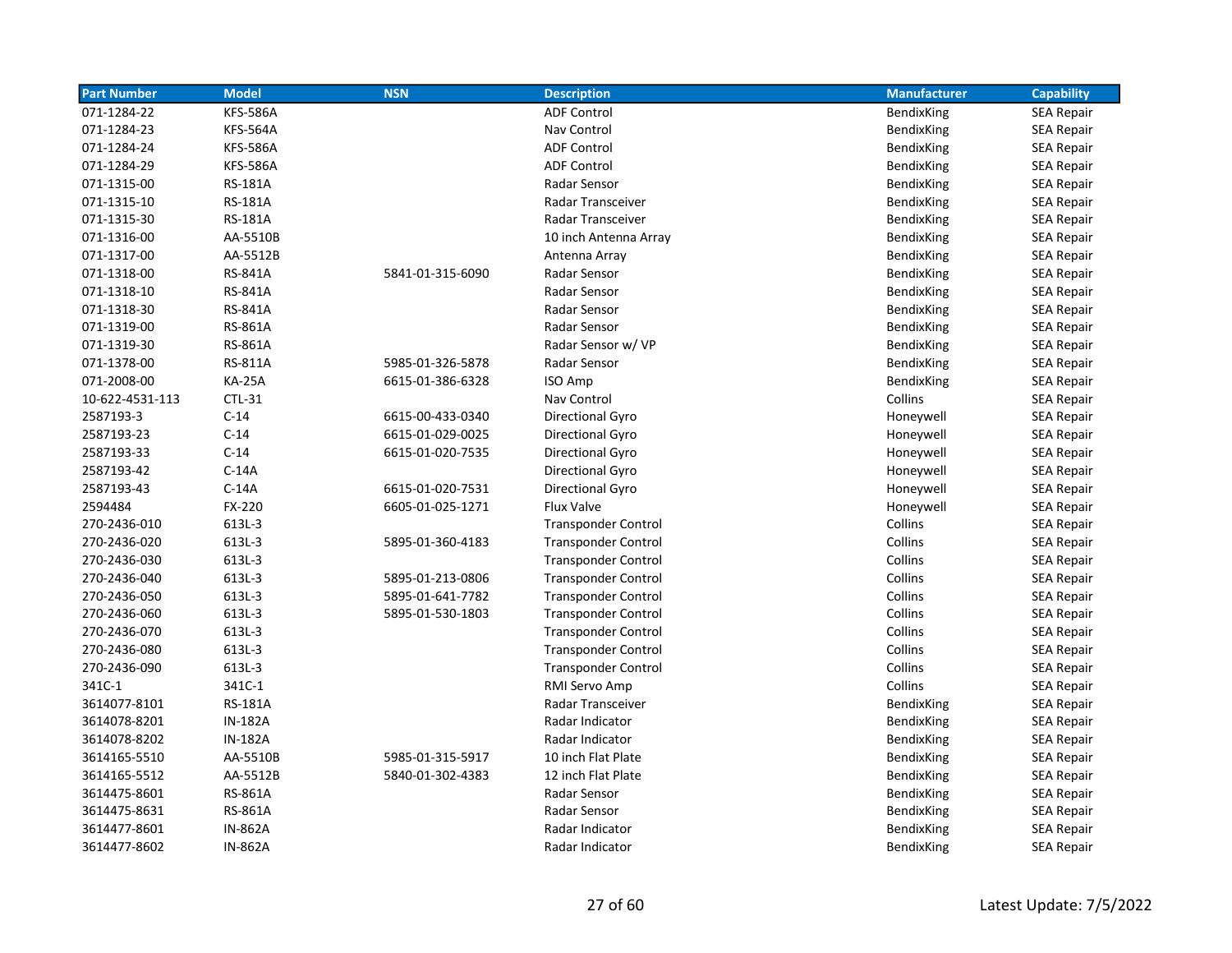| <b>Part Number</b> | <b>Model</b>   | <b>NSN</b>       | <b>Description</b>         | <b>Manufacturer</b> | <b>Capability</b> |
|--------------------|----------------|------------------|----------------------------|---------------------|-------------------|
| 3614477-8611       | <b>IN-862A</b> |                  | Radar Indicator            | BendixKing          | <b>SEA Repair</b> |
| 3614477-8612       | <b>IN-862A</b> |                  | Radar Indicator            | BendixKing          | <b>SEA Repair</b> |
| 4000502-0101       | RT-1201A       | 5841-01-007-2213 | Radar Transceiver          | Honeywell           | <b>SEA Repair</b> |
| 4000503-0201       | IN-1202A       | 5895-01-01-3518  | Radar Indicator            | Honeywell           | <b>SEA Repair</b> |
| 4000503-0203       | IN-1202A       | 5841-01-381-4565 | Radar Indicator            | Honeywell           | <b>SEA Repair</b> |
| 4000503-0204       | IN-1202A       |                  | Radar Indicator            | Honeywell           | <b>SEA Repair</b> |
| 4000503-0205       | IN-1202A       |                  | Radar Indicator            | Honeywell           | <b>SEA Repair</b> |
| 4000503-0241       | IN-1202A       |                  | Radar Indicator            | Honeywell           | <b>SEA Repair</b> |
| 4000503-0251       | IN-1202A       |                  | Radar Indicator            | Honeywell           | <b>SEA Repair</b> |
| 4000503-0253       | IN-1202A       |                  | Radar Indicator            | Honeywell           | <b>SEA Repair</b> |
| 4000504-0301       | DA-1203A       | 5985-01-009-2872 | Radar Antenna              | Honeywell           | <b>SEA Repair</b> |
| 4000504-0302       | DA-1203A       |                  | Radar Antenna              | Honeywell           | <b>SEA Repair</b> |
| 4000504-0303       | DA-1203A       | 5985-01-369-4387 | Antenna Drive              | Honeywell           | <b>SEA Repair</b> |
| 4000504-0306       | DA-1203A       |                  | Radar Antenna              | Honeywell           | <b>SEA Repair</b> |
| 4000525-1210       | AA-1210A       |                  | 10 inch Antenna Array      | Honeywell           | <b>SEA Repair</b> |
| 4000525-1212       | AA-1212A       | 5985-01-007-1964 | Antenna Array              | Honeywell           | <b>SEA Repair</b> |
| 4000525-1218       | AA-1218A       | 5841-01-125-4807 | Antenna Array              | Honeywell           | <b>SEA Repair</b> |
| 4000525-4510       | AA-4510        | 5985-01-360-7467 | Antenna Array              | Honeywell           | <b>SEA Repair</b> |
| 4000525-4512       | AA-4512A       | 5985-01-007-1964 | Antenna Array              | Honeywell           | <b>SEA Repair</b> |
| 4000525-4518       | AA-4518        |                  | Radar Antenna              | Honeywell           | <b>SEA Repair</b> |
| 4000525-5510       | AA-5510        |                  | Radar Antenna Array        | Honeywell           | <b>SEA Repair</b> |
| 4000525-5512       | AA-5512A       |                  | Antenna Array              | Honeywell           | <b>SEA Repair</b> |
| 4000763-3101       | RT-131A        | 5841-01-544-8431 | Radar Receiver/Transmitter | Honeywell           | <b>SEA Repair</b> |
| 4000764-3201       | <b>IN-132A</b> |                  | Radar Indicator            | Honeywell           | <b>SEA Repair</b> |
| 4000790-4401       | DA-144A        |                  | Radar Antenna              | Honeywell           | <b>SEA Repair</b> |
| 4000790-4402       | DA-144A        |                  | Radar Antenna              | Honeywell           | SEA Repair        |
| 4000790-4405       | DA-144A        |                  | Radar Antenna              | Honeywell           | <b>SEA Repair</b> |
| 4000790-4406       | DA-144A        |                  | Radar Antenna              | Honeywell           | <b>SEA Repair</b> |
| 4000831-0101       | RT-1401A       |                  | Radar Receiver/Transmitter | Honeywell           | <b>SEA Repair</b> |
| 4000831-0102       | RT-1401B       |                  | Radar Transceiver          | Honeywell           | <b>SEA Repair</b> |
| 4000831-0103       | RT-1401B       | 5821-01-268-3821 | <b>Radar Transceiver</b>   | Honeywell           | <b>SEA Repair</b> |
| 4000831-0105       | RT-1401B       | 3040-01-357-9005 | Radar Transceiver          | Honeywell           | <b>SEA Repair</b> |
| 4000831-0106       | RT-1401B       | 5841-01-363-2767 | Radar Transceiver          | Telephonics         | <b>SEA Repair</b> |
| 4000833-0201       | IN-1402A       |                  | Radar Indicator            | Honeywell           | <b>SEA Repair</b> |
| 4000833-0207       | IN-1402B       |                  | Radar Indicator            | Honeywell           | <b>SEA Repair</b> |
| 4000833-0208       | IN-1402B       |                  | Radar Indicator            | Honeywell           | <b>SEA Repair</b> |
| 4000833-0209       | IN-1402B       |                  | Radar Indicator            | Honeywell           | <b>SEA Repair</b> |
| 4000833-0210       | IN-1402B       |                  | Radar Indicator            | Honeywell           | <b>SEA Repair</b> |
| 4000833-0211       | IN-1402B       |                  | Radar Indicator            | Collins             | <b>SEA Repair</b> |
| 4000833-0212       | IN-1402B       |                  | Radar Indicator            | Collins             | <b>SEA Repair</b> |
| 4000946-5201       | <b>IN-152A</b> | 5826-01-141-9962 | Monochrome Radar Indicator | Honeywell           | <b>SEA Repair</b> |
| 4000946-5202       | <b>IN-152A</b> |                  | Monochrome Radar Indicator | Honeywell           | <b>SEA Repair</b> |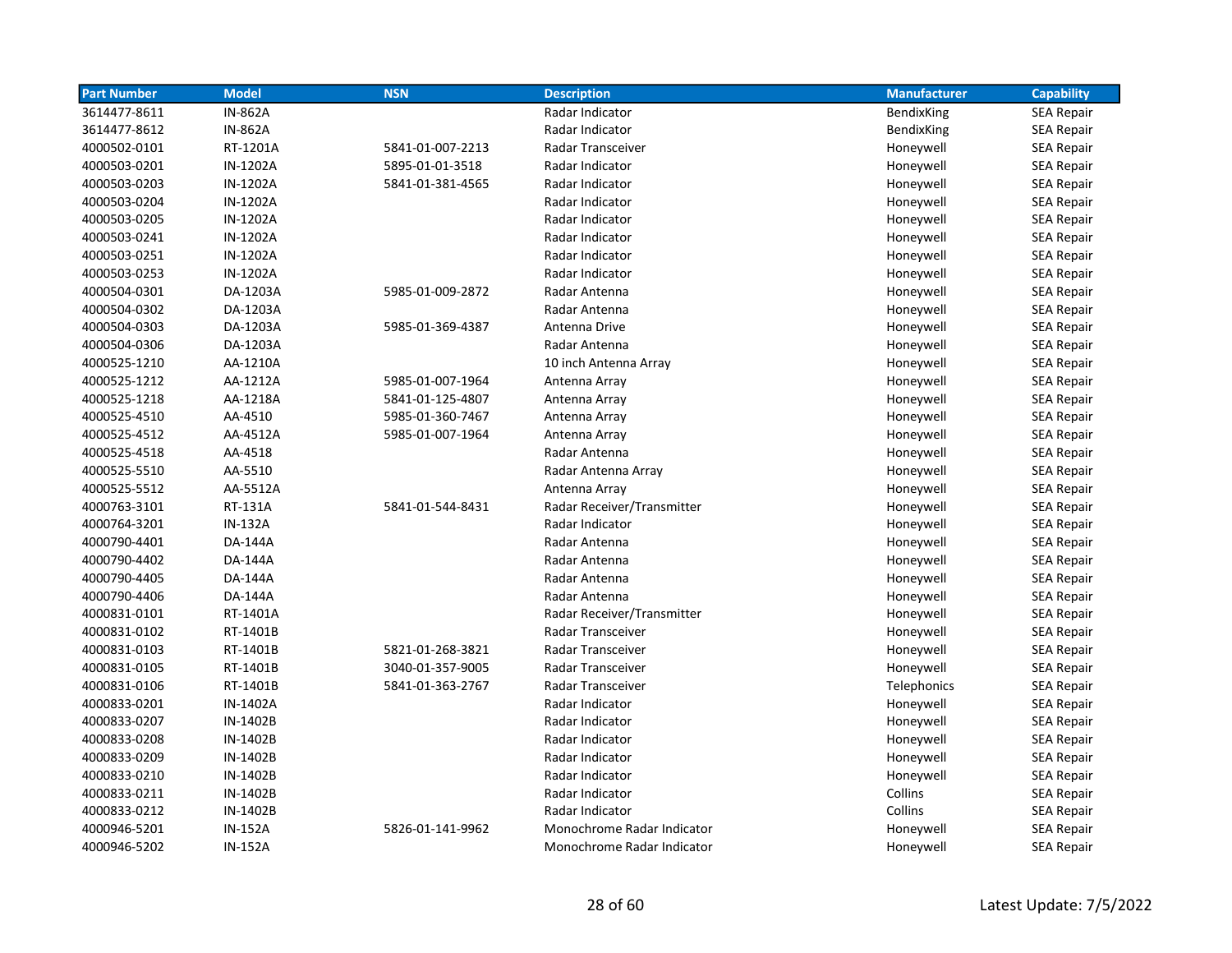| <b>Part Number</b> | <b>Model</b>    | <b>NSN</b>       | <b>Description</b>           | <b>Manufacturer</b> | <b>Capability</b> |
|--------------------|-----------------|------------------|------------------------------|---------------------|-------------------|
| 4000964-0201       | IN-1102A        |                  | Monochrome Radar Indicator   | Honeywell           | <b>SEA Repair</b> |
| 4000965-0201       | IN-1302A        |                  | Monochrome Radar Ind.        | Honeywell           | <b>SEA Repair</b> |
| 4000965-0202       | IN-1302A        |                  | Radar Indicator              | Honeywell           | <b>SEA Repair</b> |
| 4000965-0203       | IN-1302A        |                  | Radar Indicator              | Honeywell           | <b>SEA Repair</b> |
| 4000965-0207       | IN-1302A        |                  | Radar Indicator              | Honeywell           | <b>SEA Repair</b> |
| 4000966-0101       | RT-1301A        |                  | Radar Transceiver            | Honeywell           | <b>SEA Repair</b> |
| 4000966-0103       | RT-1301B        |                  | Radar Receiver/Transmitter   | Honeywell           | <b>SEA Repair</b> |
| 4000966-0109       | RT-1301B        |                  | Radar Transceiver            | Honeywell           | <b>SEA Repair</b> |
| 4001018-6101       | <b>ART-161A</b> |                  | Radar Tranceiver             | Honeywell           | <b>SEA Repair</b> |
| 4001018-6102       | <b>ART-161A</b> |                  | Radar Tranceiver             | Honeywell           | <b>SEA Repair</b> |
| 4001018-6103       | <b>ART-161A</b> |                  | Radar Transceiver            | Honeywell           | <b>SEA Repair</b> |
| 4001018-6104       | <b>ART-161A</b> |                  | Radar Antenna/RT             | Honeywell           | <b>SEA Repair</b> |
| 4001018-6105       | <b>ART-161A</b> |                  | Radar Transceiver            | Honeywell           | <b>SEA Repair</b> |
| 4001018-6106       | <b>ART-161A</b> |                  | <b>Radar Transceiver</b>     | Honeywell           | <b>SEA Repair</b> |
| 4001018-6107       | <b>ART-161A</b> |                  | <b>Radar Transceiver</b>     | Honeywell           | <b>SEA Repair</b> |
| 4001018-6108       | <b>ART-161A</b> |                  | <b>Radar Transceiver</b>     | Honeywell           | <b>SEA Repair</b> |
| 4001098-0201       | IN-1202B        |                  | Monochrome Radar Indicator   | Honeywell           | <b>SEA Repair</b> |
| 4001098-0203       | IN-1202B        |                  | Monochrome Radar Indicator   | Honeywell           | <b>SEA Repair</b> |
| 4001098-0204       | IN-1202B        |                  | Monochrome Radar Indicator   | Honeywell           | <b>SEA Repair</b> |
| 4001098-0205       | IN-1202B        |                  | Radar Indicator              | Honeywell           | <b>SEA Repair</b> |
| 4001291-2101       | IN-2021A        |                  | Color Radar Indicator        | Honeywell           | <b>SEA Repair</b> |
| 4001291-2102       | IN-2021A        |                  | Color Radar Indicator        | Honeywell           | <b>SEA Repair</b> |
| 4001291-2103       | IN-2021A        |                  | Color Radar Indicator        | Honeywell           | <b>SEA Repair</b> |
| 4001291-2104       | IN-2021A        |                  | Color Radar Indicator        | Honeywell           | <b>SEA Repair</b> |
| 4001294-2601       | IN-2026A        |                  | Color Radar Indicator        | Honeywell           | <b>SEA Repair</b> |
| 4001294-2602       | IN-2026A        |                  | <b>Color Radar Indicator</b> | Telephonics         | <b>SEA Repair</b> |
| 4001294-2604       | <b>IN-2026A</b> |                  | <b>Color Radar Indicator</b> | Honeywell           | <b>SEA Repair</b> |
| 4001295-2701       | IN-2027A        |                  | <b>Color Radar Indicator</b> | Honeywell           | <b>SEA Repair</b> |
| 4001295-2702       | IN-2027A        |                  | <b>Color Radar Indicator</b> | Honeywell           | <b>SEA Repair</b> |
| 4001295-2703       | <b>IN-2027A</b> |                  | <b>Color Radar Indicator</b> | Honeywell           | SEA Repair        |
| 4001295-2704       | <b>IN-2027A</b> |                  | <b>Color Radar Indicator</b> | Honeywell           | <b>SEA Repair</b> |
| 4001295-2705       | IN-2027A        |                  | Color Radar Indicator        | Honeywell           | <b>SEA Repair</b> |
| 4001295-2706       | IN-2027A        |                  | Color Radar Indicator        | Honeywell           | <b>SEA Repair</b> |
| 4001295-2707       | IN-2027A        |                  | Color Radar Indicator        | Honeywell           | <b>SEA Repair</b> |
| 4001295-2708       | IN-2027A        |                  | <b>Color Radar Indicator</b> | Honeywell           | <b>SEA Repair</b> |
| 4001373-2201       | IN-2022A        |                  | Color Radar Indicator        | Honeywell           | <b>SEA Repair</b> |
| 4001373-2203       | IN-2022A        |                  | Color Radar Indicator        | Honeywell           | <b>SEA Repair</b> |
| 4001373-2204       | IN-2022A        |                  | Color Radar Indicator        | Honeywell           | <b>SEA Repair</b> |
| 4001373-2205       | IN-2022A        |                  | Color Radar Indicator        | Honeywell           | <b>SEA Repair</b> |
| 4001670-2501       | IN-2025A        | 6625-01-411-1222 | Color Radar Indicator        | Honeywell           | SEA Repair        |
| 4001670-2502       | IN-2025A        |                  | <b>Color Radar Indicator</b> | Telephonics         | SEA Repair        |
| 4001670-2503       | <b>IN-2025A</b> | 5841-01-367-7122 | <b>Color Radar Indicator</b> | Honeywell           | <b>SEA Repair</b> |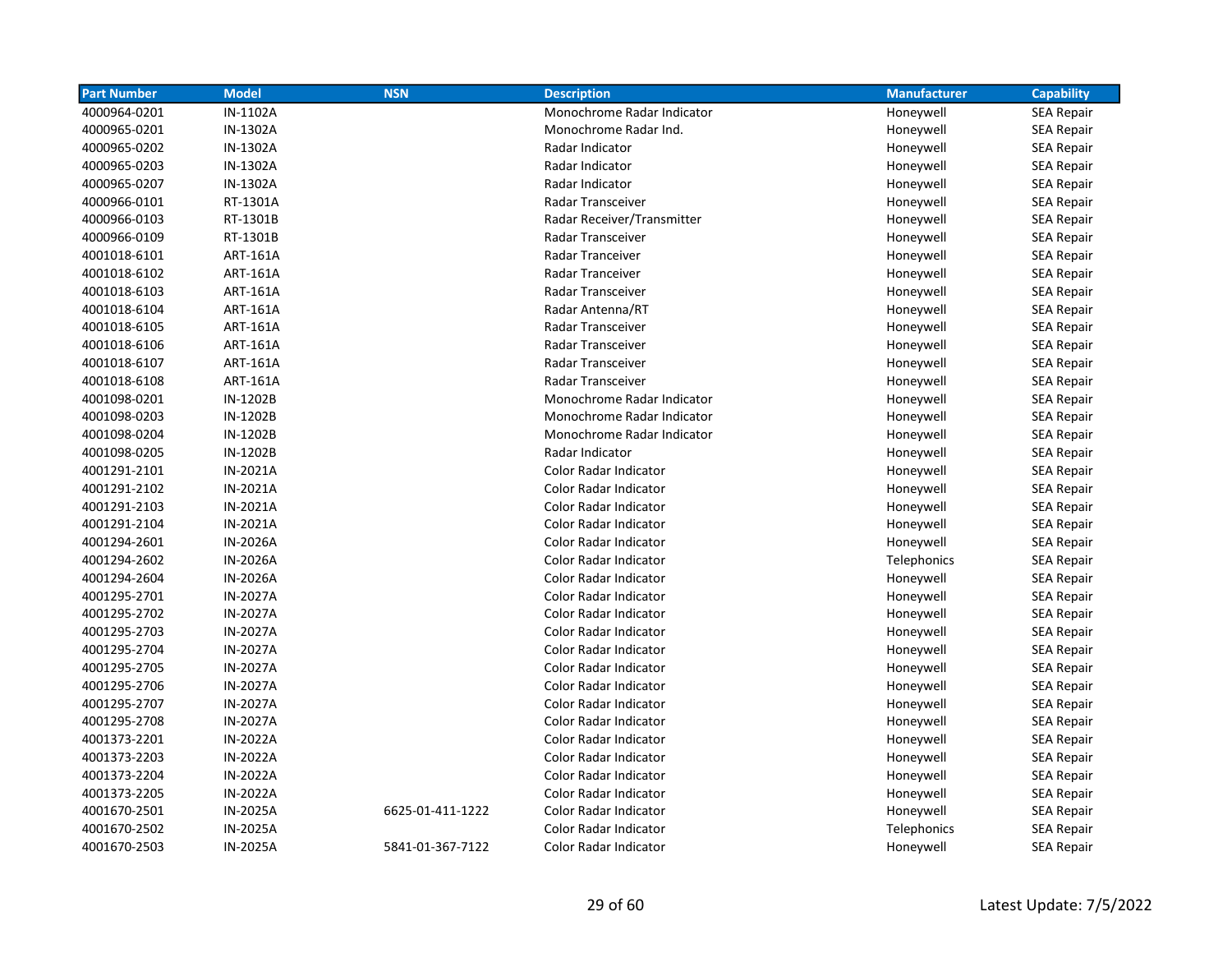| <b>Part Number</b> | <b>Model</b>    | <b>NSN</b>       | <b>Description</b>                    | <b>Manufacturer</b> | <b>Capability</b> |
|--------------------|-----------------|------------------|---------------------------------------|---------------------|-------------------|
| 4001670-2504       | IN-2025A        |                  | Color Radar Indicator                 | Honeywell           | <b>SEA Repair</b> |
| 4001670-2511       | IN-2025B        | 5841-01-267-5932 | Color Radar Indicator                 | Honeywell           | <b>SEA Repair</b> |
| 4001670-2512       | IN-2025B        |                  | <b>Color Radar Indicator</b>          | Honeywell           | <b>SEA Repair</b> |
| 4001670-2513       | IN-2025B        | 5841-01-544-8436 | <b>Color Radar Indicator</b>          | Honeywell           | <b>SEA Repair</b> |
| 4001670-2514       | IN-2025B        | 1270-01-325-4781 | <b>Color Radar Indicator</b>          | Honeywell           | <b>SEA Repair</b> |
| 4001846-3201       | <b>IN-232A</b>  | 5895-01-428-6776 | Color Radar Indicator                 | Honeywell           | <b>SEA Repair</b> |
| 4001846-3203       | <b>IN-232A</b>  |                  | Radar Indicator                       | Honeywell           | <b>SEA Repair</b> |
| 4001846-3205       | <b>IN-232A</b>  |                  | Radar Indicator                       | Honeywell           | <b>SEA Repair</b> |
| 4001921-5101       | RT-1151A        |                  | Radar Transceiver                     | Honeywell           | <b>SEA Repair</b> |
| 4004437-901        | RT-220          | 5841-01-003-1964 | Radio Altimeter R/T                   | Honeywell           | <b>SEA Repair</b> |
| 4004437-902        | RT-221          |                  | Radio Altimeter                       | Honeywell           | <b>SEA Repair</b> |
| 4004437-903        | <b>RT-220H</b>  |                  | Rad. Alt. R/T                         | Honeywell           | <b>SEA Repair</b> |
| 4004444-901        | RA-210          |                  | Radio Altimeter Indicator             | Honeywell           | <b>SEA Repair</b> |
| 4014267-901        | RA-215          |                  | Radio Altimeter Indicator             | Honeywell           | <b>SEA Repair</b> |
| 430-6100-800-002   | <b>GNS-480</b>  | 5999-01-604-0881 | GPS/WAAS/NAV/COM                      | Garmin              | <b>SEA Repair</b> |
| 453-5000           | C406-2          | 5821-01-458-4894 | ELT (Transmitter Only)                | Artex               | <b>SEA Repair</b> |
| 453-5001           | C406-2HM        | 5826-01-561-2911 | ELT (Transmitter Only)                | Artex               | <b>SEA Repair</b> |
| 453-5003           | C406-1HM        |                  | ELT (Transmitter Only)                | Artex               | SEA Repair        |
| 453-5004           | B406-4          | 5821-01-579-2726 | ELT (Transmitter Only)                | Artex               | <b>SEA Repair</b> |
| 453-5004-999       | B406-4          |                  | ELT (Transmitter Only) - User Program | Artex               | <b>SEA Repair</b> |
| 453-5100           | G406-1          |                  | <b>ELT Transmitter</b>                | Artex               | <b>SEA Repair</b> |
| 453-6500           | 453-6500        | 5821-01-561-2912 | <b>ELT to Nav Interface</b>           | Artex               | <b>SEA Repair</b> |
| 453-6603           | ME406           |                  | <b>Emergency Locator Transmitter</b>  | Artex               | <b>SEA Repair</b> |
| 453-6604           | <b>ME-406HM</b> |                  | <b>ELT Main Assembly</b>              | Artex               | SEA Repair        |
| 453-6611           | <b>ME406P</b>   | 5820-01-631-4791 | <b>ELT Main Assembly</b>              | Artex               | <b>SEA Repair</b> |
| 501-1228-03        | <b>PS-835C</b>  | 6130-01-554-3168 | <b>Emergency Power Supply</b>         | L3 Communications   | <b>SEA Repair</b> |
| 501-1228-04        | PS-835D         | 6130-01-219-8285 | <b>Emergency Power Supply</b>         | L3 Communications   | <b>SEA Repair</b> |
| 501-1712-01        | <b>PS-855A</b>  | 6130-01-663-0061 | Emergency Power Supply - 2.5 Amp      | L3 Communications   | <b>SEA Repair</b> |
| 501-1712-02        | <b>PS-855B</b>  | 6130-01-482-8530 | Emergency Power Supply - 5.0 Amp      | L3 Communications   | <b>SEA Repair</b> |
| 501-1712-03        | <b>PS-855C</b>  | 6130-01-506-2360 | Emergency Power Supply - 2.5 Amp      | L3 Communications   | <b>SEA Repair</b> |
| 501-1712-04        | <b>PS-855D</b>  |                  | Emergency Power Supply - 5.0 Amp      | L3 Communications   | <b>SEA Repair</b> |
| 501-1719-01        | <b>PS-850A</b>  |                  | Emergency Power Supply - 2.5 Amp      | L3 Communications   | <b>SEA Repair</b> |
| 501-1719-02        | <b>PS-850B</b>  |                  | Emergency Power Supply - 5.0 Amp      | L3 Communications   | <b>SEA Repair</b> |
| 504-5612-003       | 37P-2           |                  | Glideslope Antenna                    | Collins             | <b>SEA Repair</b> |
| 505-0010-901       | 200DC(BELL)     |                  | DIRECTIONAL GYRO                      | AIM                 | <b>SEA Repair</b> |
| 505-0010-902       | 200DCL(28)      |                  | DIRECTIONAL GYRO                      | AIM                 | <b>SEA Repair</b> |
| 505-0010-904       | 200DCFM         |                  | DIRECTIONAL GYRO                      | AIM                 | <b>SEA Repair</b> |
| 506-0003-902       | <b>P-20A</b>    |                  | Inverter (28VDC to 26/115VAC)         | L3 Communications   | <b>SEA Repair</b> |
| 506-0004-901       | $P-21$          |                  | Inverter (14VDC to 26/115VAC)         | L3 Communications   | <b>SEA Repair</b> |
| 522-0027-003       | 37P-3           |                  | Glideslope Antenna                    | Collins             | <b>SEA Repair</b> |
| 522-0027-113       | 37P-3           |                  | Glideslope Antenna                    | Collins             | <b>SEA Repair</b> |
| 522-0688-003       | 37P-4           | 5826-00-539-7458 | Glideslope Antenna                    | Collins             | <b>SEA Repair</b> |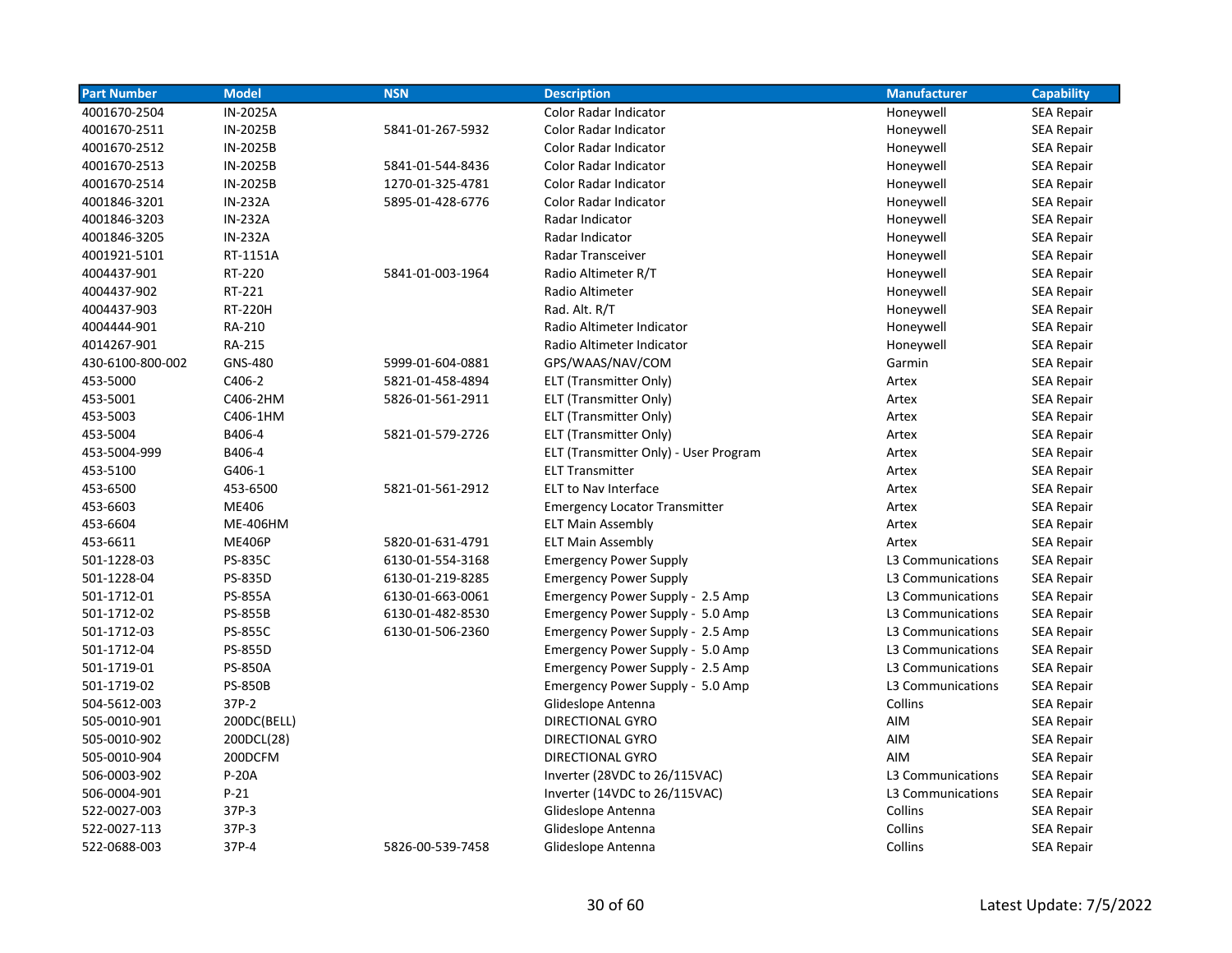| <b>Part Number</b> | <b>Model</b> | <b>NSN</b>       | <b>Description</b>      | <b>Manufacturer</b> | <b>Capability</b> |
|--------------------|--------------|------------------|-------------------------|---------------------|-------------------|
| 522-0688-013       | 37P-4        | 5985-00-495-4876 | Glideslope Antenna      | Collins             | <b>SEA Repair</b> |
| 522-0688-063       | 37P-4        | 5985-00-688-8586 | Glideslope Antenna      | Collins             | <b>SEA Repair</b> |
| 522-0688-103       | 37P-4        |                  | Glideslope Antenna      | Collins             | <b>SEA Repair</b> |
| 522-0688-123       | 37P-4        |                  | Glideslope Antenna      | Collins             | <b>SEA Repair</b> |
| 522-0688-133       | 37P-4        |                  | Glideslope Antenna      | Collins             | <b>SEA Repair</b> |
| 522-0688-163       | 37P-4        |                  | Glideslope Antenna      | Collins             | <b>SEA Repair</b> |
| 522-0688-183       | 37P-4        |                  | Glideslope Antenna      | Collins             | <b>SEA Repair</b> |
| 522-0688-186       | 37P-4        |                  | Glideslope Antenna      | Collins             | <b>SEA Repair</b> |
| 522-0700-003       | 37P-5        | 5826-00-861-8984 | Glideslope Antenna      | Collins             | SEA Repair        |
| 522-0700-023       | 37P-5        | 5826-00-861-8984 | Glideslope Antenna      | Collins             | <b>SEA Repair</b> |
| 522-0700-043       | 37P-5        |                  | Glideslope Antenna      | Collins             | <b>SEA Repair</b> |
| 522-0854-003       | 37X-2        | 5985-00-523-1044 | Marker Beacon Antenna   | Collins             | <b>SEA Repair</b> |
| 522-0854-013       | $37X-2$      |                  | Marker Beacon Antenna   | Collins             | <b>SEA Repair</b> |
| 522-0854-023       | $37X-2$      |                  | Marker Beacon Antenna   | Collins             | <b>SEA Repair</b> |
| 522-0854-043       | $37X-2$      |                  | Marker Beacon Antenna   | Collins             | <b>SEA Repair</b> |
| 522-0854-053       | $37X-2$      |                  | Marker Beacon Antenna   | Collins             | <b>SEA Repair</b> |
| 522-0854-063       | $37X-2$      |                  | Marker Beacon Antenna   | Collins             | <b>SEA Repair</b> |
| 522-0854-064       | 37X-2        |                  | Marker Beacon Antenna   | Collins             | <b>SEA Repair</b> |
| 522-0854-065       | 37X-2        |                  | Marker Beacon Antenna   | Collins             | <b>SEA Repair</b> |
| 522-0854-066       | 37X-2        |                  | Marker Beacon Antenna   | Collins             | <b>SEA Repair</b> |
| 522-0854-067       | $37X-2$      |                  | Marker Beacon Antenna   | Collins             | <b>SEA Repair</b> |
| 522-0854-068       | $37X-2$      |                  | Marker Beacon Antenna   | Collins             | <b>SEA Repair</b> |
| 522-1135-011       | 37R-2        |                  | <b>VHF Comm Antenna</b> | Collins             | <b>SEA Repair</b> |
| 522-1135-012       | 37R-2        | 5985-01-080-8452 | <b>VHF Comm Antenna</b> | Collins             | <b>SEA Repair</b> |
| 522-1136-011       | 137X-1       | 5985-00-801-4671 | Nav/Comm Antenna        | Collins             | <b>SEA Repair</b> |
| 522-1400-00        | 341C-1       | 6110-00-482-0552 | RMI Servo Amp           | Collins             | <b>SEA Repair</b> |
| 522-1400-000       | 341C-1       |                  | RMI Servo Amp           | Collins             | <b>SEA Repair</b> |
| 522-2447-205       | 313N-2       |                  | Nav/Comm Control        | Collins             | <b>SEA Repair</b> |
| 522-2447-215       | 313N-2       | 5826-01-077-7047 | Nav Control             | Collins             | SEA Repair        |
| 522-2447-235       | 313N-2D      |                  | Control                 | Collins             | SEA Repair        |
| 522-2447-250       | 313N-2D      | 5825-01-044-1407 | Nav/Comm Control        | Collins             | SEA Repair        |
| 522-2447-251       | 313N-2D      | 5821-01-090-2847 | Nav Control             | Collins             | <b>SEA Repair</b> |
| 522-2447-252       | 313N-2       | 5895-01-099-8589 | Nav Control             | Collins             | <b>SEA Repair</b> |
| 522-2447-256       | 313N-2D      | 5895-01-416-2525 | Nav/Comm Control        | Collins             | <b>SEA Repair</b> |
| 522-2447-260       | 313N-2D      |                  | Nav/Comm Control        | Collins             | <b>SEA Repair</b> |
| 522-2447-262       | 313N-2       | 5821-01-503-5826 | Control                 | Collins             | <b>SEA Repair</b> |
| 522-2447-264       | 313N-2D      | 5895-01-416-2524 | Radio Set Control       | Collins             | <b>SEA Repair</b> |
| 522-2447-563       | 313N-2D      | 5895-01-220-0603 | Nav/Com Control         | Collins             | <b>SEA Repair</b> |
| 522-2447-564       | 313N-2D      | 5825-01-416-0163 | Radio Set Control       | Collins             | <b>SEA Repair</b> |
| 522-2448-015       | 313N-3       |                  | Nav/Comm Control        | Collins             | <b>SEA Repair</b> |
| 522-2448-025       | 313N-3D      |                  | Nav/Comm Control        | Collins             | <b>SEA Repair</b> |
| 522-2448-035       | 313N-3       |                  | Nav/Comm Control        | Collins             | <b>SEA Repair</b> |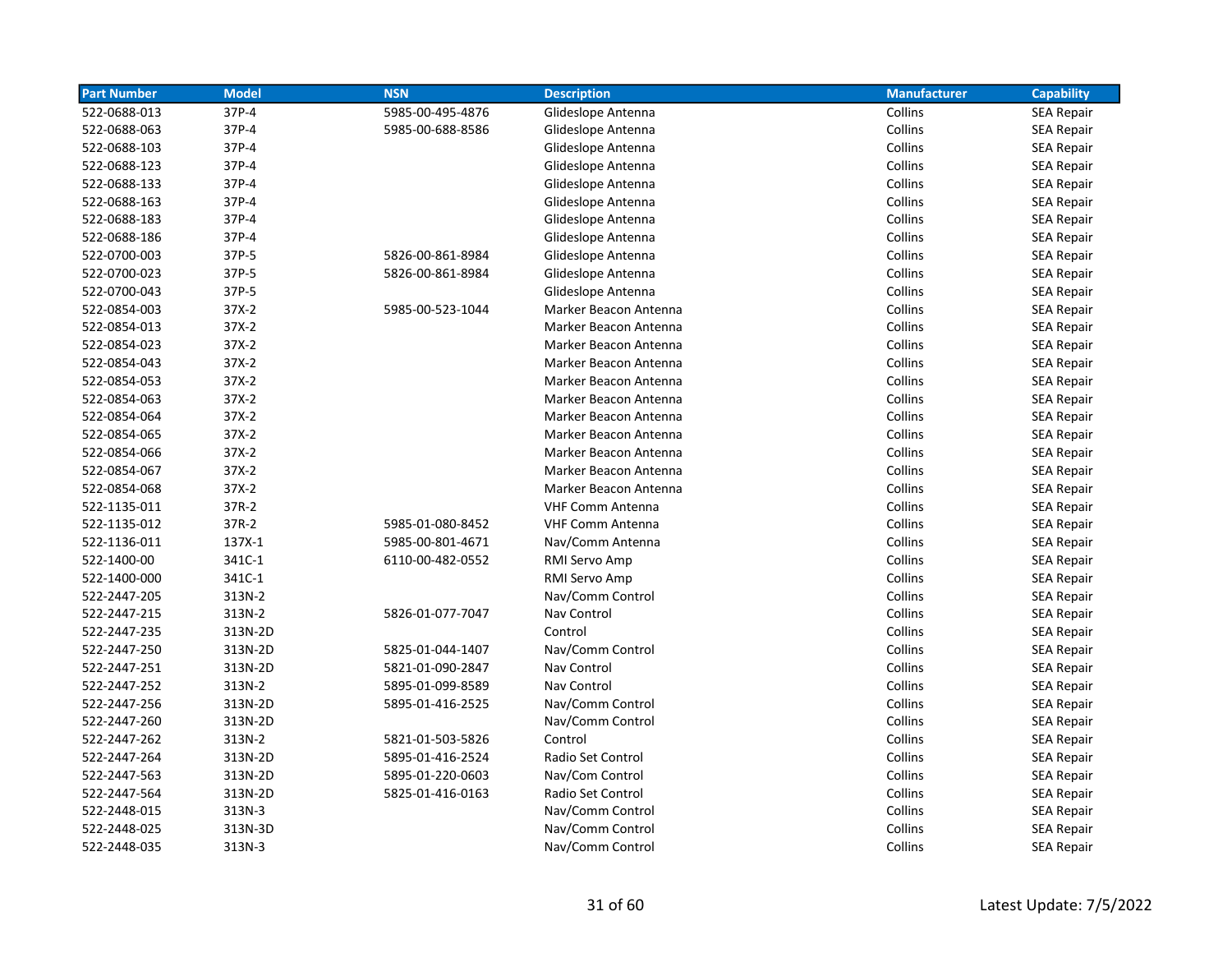| <b>Part Number</b> | <b>Model</b> | <b>NSN</b>       | <b>Description</b>      | <b>Manufacturer</b> | <b>Capability</b> |
|--------------------|--------------|------------------|-------------------------|---------------------|-------------------|
| 522-2448-045       | 313N-3       | 6615-00-413-1354 | Nav/Comm Control        | Collins             | <b>SEA Repair</b> |
| 522-2448-055       | 313N-3D      |                  | Nav/Comm Control        | Collins             | <b>SEA Repair</b> |
| 522-2448-056       | 313N-3       |                  | Nav/Comm Control        | Collins             | <b>SEA Repair</b> |
| 522-2448-057       | 313N-3D      |                  | Nav/Comm Control        | Collins             | <b>SEA Repair</b> |
| 522-2448-059       | 313N-3D      |                  | Nav/Comm Control        | Collins             | <b>SEA Repair</b> |
| 522-2448-060       | 313N-3       |                  | Nav/Comm Control        | Collins             | <b>SEA Repair</b> |
| 522-2448-061       | 313N-3D      |                  | Nav/Comm Control        | Collins             | <b>SEA Repair</b> |
| 522-2448-063       | 313N-3D      |                  | Nav/Comm Control        | Collins             | <b>SEA Repair</b> |
| 522-2448-065       | 313N-3       |                  | Nav/Comm Control        | Collins             | <b>SEA Repair</b> |
| 522-2448-066       | 313N-3D      |                  | Nav/Comm Control        | Collins             | <b>SEA Repair</b> |
| 522-2448-067       | 313N-3D      |                  | Nav/Comm Control        | Collins             | <b>SEA Repair</b> |
| 522-2448-069       | 313N-3       | 5826-00-404-0244 | Nav/Comm Control        | Collins             | <b>SEA Repair</b> |
| 522-2448-072       | 313N-3       | 5826-00-134-5967 | Nav/Comm Control        | Collins             | <b>SEA Repair</b> |
| 522-2448-073       | 313N-3       |                  | Nav/Comm Control        | Collins             | SEA Repair        |
| 522-2448-074       | 313N-3D      |                  | Nav/Comm Control        | Collins             | <b>SEA Repair</b> |
| 522-2448-075       | 313N-3D      |                  | Nav/Comm Control        | Collins             | <b>SEA Repair</b> |
| 522-2448-205       | 313N-3       |                  | Nav/Comm Control        | Collins             | <b>SEA Repair</b> |
| 522-2448-215       | 313N-3       |                  | Nav/Comm Control        | Collins             | <b>SEA Repair</b> |
| 522-2448-235       | 313N-3       |                  | Nav/Comm Control        | Collins             | <b>SEA Repair</b> |
| 522-2448-245       | 313N-3       | 5826-01-548-2213 | Nav/Comm Control        | Collins             | <b>SEA Repair</b> |
| 522-2448-255       | 313N-3D      |                  | Nav/Comm Control        | Collins             | <b>SEA Repair</b> |
| 522-2448-256       | 313N-3       |                  | Nav/Comm Control        | Collins             | <b>SEA Repair</b> |
| 522-2448-258       | 313N-3D      |                  | Nav/Comm Control        | Collins             | <b>SEA Repair</b> |
| 522-2448-259       | 313N-3D      |                  | Nav/Comm Control        | Collins             | <b>SEA Repair</b> |
| 522-2448-260       | 313N-3       |                  | Nav/Comm Control        | Collins             | <b>SEA Repair</b> |
| 522-2448-261       | 313N-3D      |                  | Nav/Comm Control        | Collins             | <b>SEA Repair</b> |
| 522-2448-263       | 313N-3       |                  | Nav/Comm Control        | Collins             | <b>SEA Repair</b> |
| 522-2448-265       | 313N-3D      |                  | Nav/Comm Control        | Collins             | <b>SEA Repair</b> |
| 522-2448-266       | 313N-3       |                  | Nav/Comm Control        | Collins             | <b>SEA Repair</b> |
| 522-2448-267       | 313N-3D      | 4920-01-302-0988 | Nav/Comm Control        | Collins             | <b>SEA Repair</b> |
| 522-2448-269       | 313N-3       |                  | Nav/Comm Control        | Collins             | <b>SEA Repair</b> |
| 522-2448-272       | 313N-3       | 5826-01-351-2143 | Nav/Comm Control        | Collins             | <b>SEA Repair</b> |
| 522-2448-274       | 313N-3D      |                  | Nav/Comm Control        | Collins             | <b>SEA Repair</b> |
| 522-2448-276       | 313N-3D      | 5826-01-126-5643 | Nav/Comm Control        | Collins             | <b>SEA Repair</b> |
| 522-2572-002       | 37R-2U       | 5985-00-892-0895 | UHF/VHF Antenna         | Collins             | <b>SEA Repair</b> |
| 522-2599-000       | 313N-5       |                  | <b>VHF Comm Control</b> | Collins             | SEA Repair        |
| 522-2599-001       | 313N-5       | 5820-00-480-3247 | <b>VHF Comm Control</b> | Collins             | <b>SEA Repair</b> |
| 522-2599-002       | 313N-5       | 5826-01-136-7854 | <b>VHF Comm Control</b> | Collins             | <b>SEA Repair</b> |
| 522-2599-003       | 313N-5       |                  | <b>VHF Comm Control</b> | Collins             | <b>SEA Repair</b> |
| 522-2599-004       | 313N-5       |                  | <b>VHF Comm Control</b> | Collins             | <b>SEA Repair</b> |
| 522-2599-500       | 313N-5       | 5826-01-548-2167 | <b>VHF Comm Control</b> | Collins             | <b>SEA Repair</b> |
| 522-2599-501       | 313N-5       | 5820-01-293-4170 | <b>VHF Comm Control</b> | Collins             | <b>SEA Repair</b> |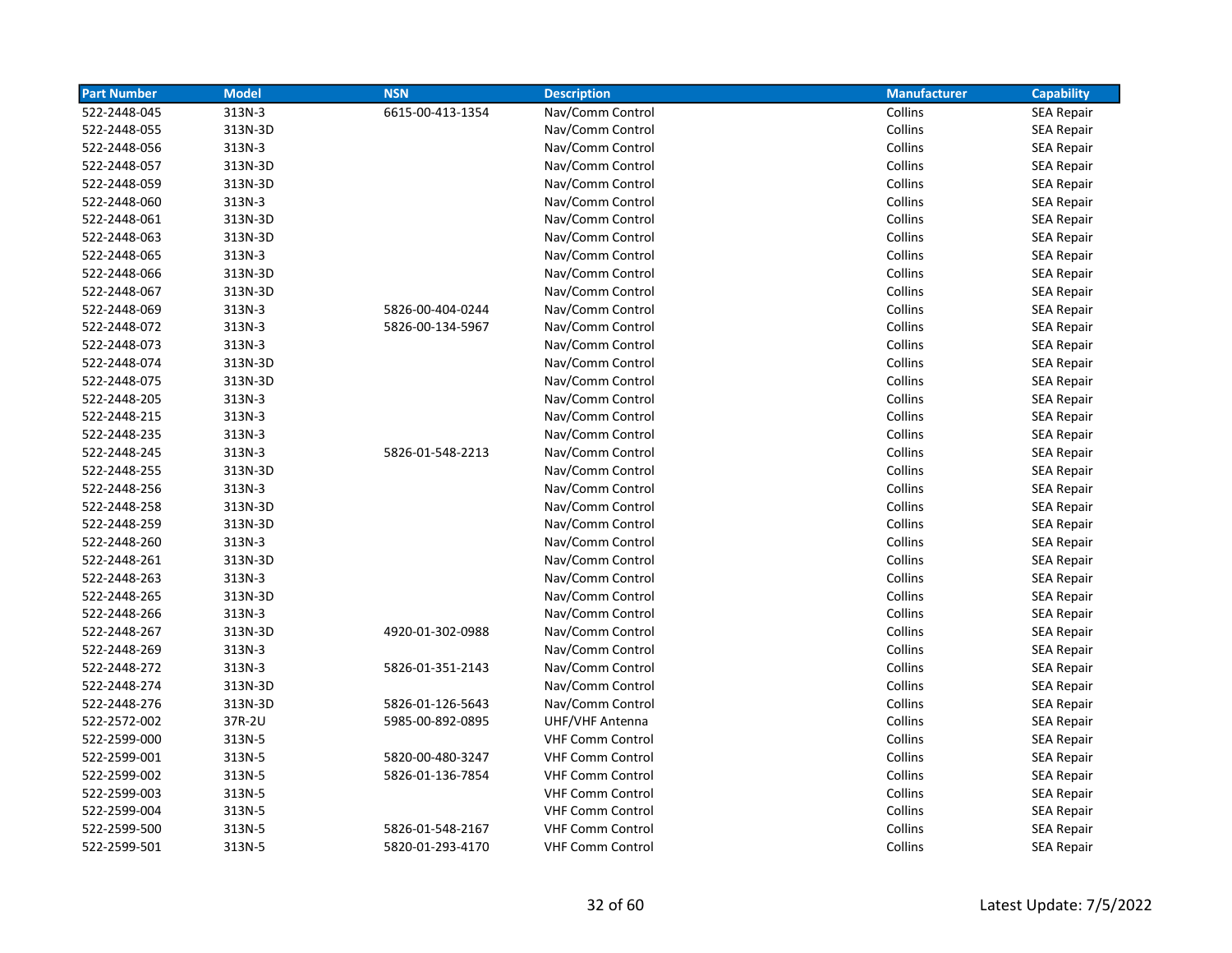| <b>Part Number</b> | <b>Model</b> | <b>NSN</b>       | <b>Description</b>         | <b>Manufacturer</b> | <b>Capability</b> |
|--------------------|--------------|------------------|----------------------------|---------------------|-------------------|
| 522-2599-502       | 313N-5       | 5826-01-170-8326 | <b>VHF Comm Control</b>    | Collins             | <b>SEA Repair</b> |
| 522-2599-503       | 313N-5       | 5821-21-881-6436 | <b>VHF Comm Control</b>    | Collins             | <b>SEA Repair</b> |
| 522-2599-504       | 313N-5       |                  | <b>VHF Comm Control</b>    | Collins             | <b>SEA Repair</b> |
| 522-2638-000       | 331A-3G      |                  | Flight Control System      | Collins             | <b>SEA Repair</b> |
| 522-2638-001       | 331A-3G      | 6610-01-100-8063 | HSI                        | Collins             | <b>SEA Repair</b> |
| 522-2638-002       | 331A-3G      |                  | Flight Control System      | Collins             | <b>SEA Repair</b> |
| 522-2638-003       | 331A-3G      |                  | <b>HSI</b>                 | Collins             | <b>SEA Repair</b> |
| 522-2638-005       | 331A-3G      |                  | Flight Control System      | Collins             | <b>SEA Repair</b> |
| 522-2638-006       | 331A-3G      | 5826-01-013-0734 | <b>HSI</b>                 | Collins             | <b>SEA Repair</b> |
| 522-2638-007       | 331A-3G      |                  | <b>HSI</b>                 | Collins             | <b>SEA Repair</b> |
| 522-2638-008       | 331A-3G      |                  | <b>HSI</b>                 | Collins             | <b>SEA Repair</b> |
| 522-2638-009       | 331A-3G      |                  | HSI                        | Collins             | SEA Repair        |
| 522-2638-010       | 331A-3G      |                  | <b>HSI</b>                 | Collins             | <b>SEA Repair</b> |
| 522-2644-001       | 328A-3G      |                  | <b>Slaving Accessory</b>   | Collins             | SEA Repair        |
| 522-2644-011       | 328A-3G      | 6605-01-360-2983 | <b>Slaving Amp</b>         | Collins             | <b>SEA Repair</b> |
| 522-2644-013       | 328A-3G      |                  | Slaving Accessory/Amp      | Collins             | <b>SEA Repair</b> |
| 522-2646-000       | 37R-2A       |                  | <b>VHF Comm Antenna</b>    | Collins             | SEA Repair        |
| 522-2646-014       | 37R-2A       |                  | <b>VHF Comm Antenna</b>    | Collins             | SEA Repair        |
| 522-2866-00        | 356C-4       | 5895-00-811-6818 | <b>Isolation Amplifier</b> | Collins             | <b>SEA Repair</b> |
| 522-2866-000       | 356C-4       | 5996-00-876-3164 | <b>Isolation Amplifier</b> | Collins             | <b>SEA Repair</b> |
| 522-2867-00        | 356F-3       |                  | Amplifier                  | Collins             | <b>SEA Repair</b> |
| 522-2867-000       | 356F-3       | 5820-00-936-6928 | Amplifier                  | Collins             | <b>SEA Repair</b> |
| 522-2899-00        | 387C-4       |                  | <b>Audio Control</b>       | Collins             | <b>SEA Repair</b> |
| 522-2899-000       | 387C-4       |                  | <b>Audio Control</b>       | Collins             | <b>SEA Repair</b> |
| 522-2899-012       | 387C-4       |                  | Audio Control              | Collins             | <b>SEA Repair</b> |
| 522-2899-013       | 387C-4       |                  | <b>Audio Control</b>       | Collins             | SEA Repair        |
| 522-3082-00        | 331A-3F      |                  | <b>HSI</b>                 | Collins             | SEA Repair        |
| 522-3082-000       | 331A-3F      |                  | Course Indicator           | Collins             | <b>SEA Repair</b> |
| 522-3082-001       | 331A-3F      | 5826-01-369-5455 | <b>HSI</b>                 | Collins             | <b>SEA Repair</b> |
| 522-3082-002       | 331A-3F      |                  | <b>HSI</b>                 | Collins             | <b>SEA Repair</b> |
| 522-3241-00        | 3.32E-02     |                  | Directional Gyro           | Collins             | <b>SEA Repair</b> |
| 522-3241-000       | 3.32E-02     |                  | Directional Gyro           | Collins             | <b>SEA Repair</b> |
| 522-3306-00        | 331H-3G      |                  | Course Indicator           | Collins             | <b>SEA Repair</b> |
| 522-3306-000       | 331H-3G      | 5826-01-131-6622 | Course Indicator           | Collins             | <b>SEA Repair</b> |
| 522-3306-001       | 331H-3G      |                  | Course Indicator           | Collins             | SEA Repair        |
| 522-3306-011       | 331H-3G      | 5826-00-404-0245 | Course Indicator           | Collins             | SEA Repair        |
| 522-3306-014       | 331H-3G      | 5826-01-082-8168 | Course Indicator           | Collins             | <b>SEA Repair</b> |
| 522-3614-000       | 313N-4B      | 5826-00-226-5163 | <b>VHF Control</b>         | Collins             | <b>SEA Repair</b> |
| 522-3614-001       | 313N-4B      |                  | <b>VHF Control</b>         | Collins             | <b>SEA Repair</b> |
| 522-3614-003       | 313N-4B      |                  | <b>VHF Control</b>         | Collins             | SEA Repair        |
| 522-3614-004       | 313N-4B      |                  | <b>VHF Control</b>         | Collins             | <b>SEA Repair</b> |
| 522-3614-200       | 313N-4B      | 5985-01-127-0095 | <b>VHF Control</b>         | Collins             | <b>SEA Repair</b> |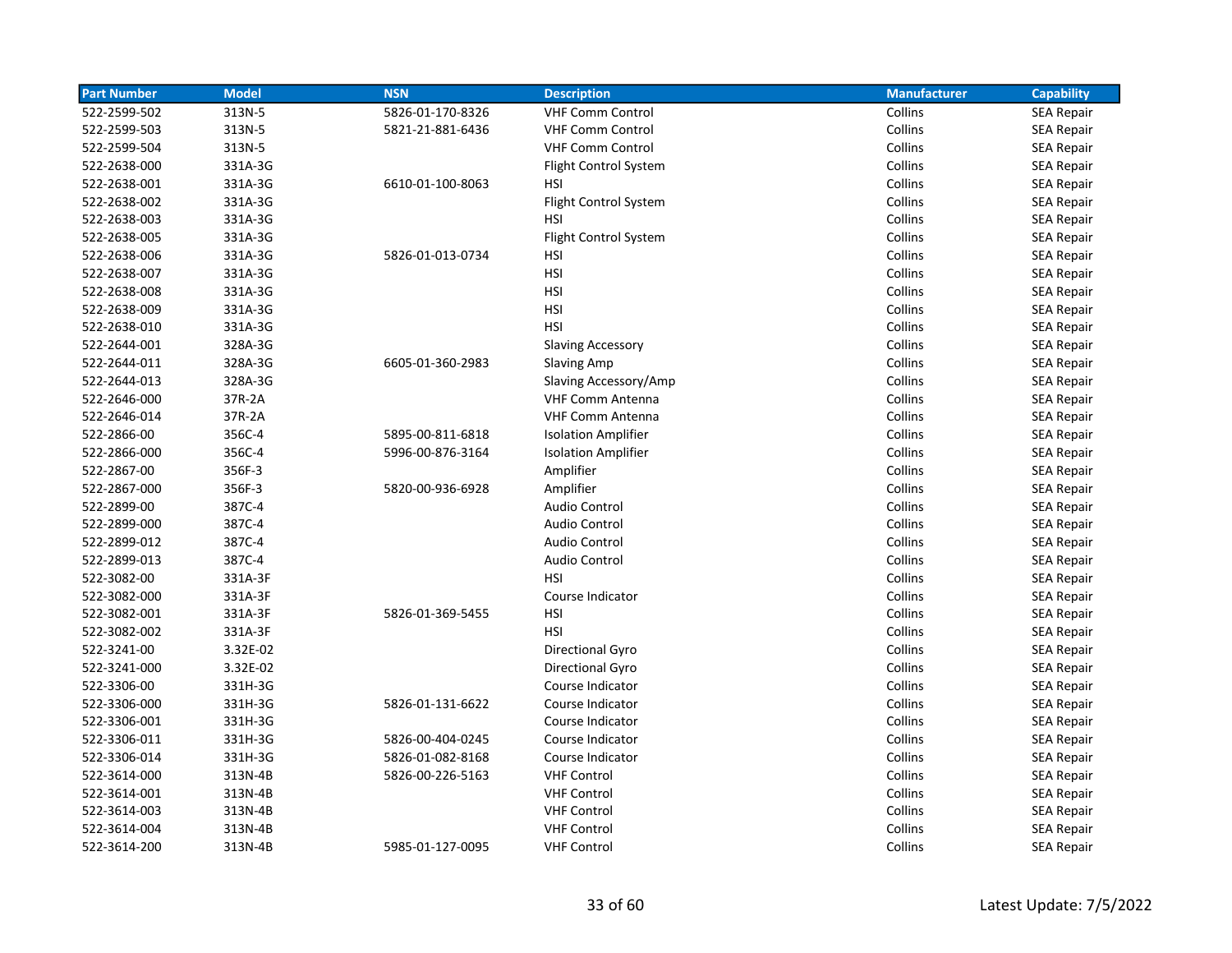| <b>Part Number</b> | <b>Model</b> | <b>NSN</b>       | <b>Description</b>        | <b>Manufacturer</b> | <b>Capability</b> |
|--------------------|--------------|------------------|---------------------------|---------------------|-------------------|
| 522-3614-203       | 313N-4B      | 5826-01-006-0983 | <b>VHF Control</b>        | Collins             | <b>SEA Repair</b> |
| 522-3614-205       | 313N-4B      |                  | <b>VHF Control</b>        | Collins             | <b>SEA Repair</b> |
| 522-3614-206       | 313N-4B      | 5826-01-136-7853 | <b>VHF Control</b>        | Collins             | <b>SEA Repair</b> |
| 522-3614-300       | 313N-4B      | 5826-00-346-7286 | <b>VHF Control</b>        | Collins             | <b>SEA Repair</b> |
| 522-3614-500       | 313N-4B      | 5895-01-252-5810 | Nav Control               | Collins             | <b>SEA Repair</b> |
| 522-3614-503       | 313N-4B      | 5826-01-212-2145 | Nav Control               | Collins             | <b>SEA Repair</b> |
| 522-3614-506       | 313N-4B      | 5826-01-136-7853 | Radio Control Set         | Collins             | <b>SEA Repair</b> |
| 522-3615-001       | 313N-4C      |                  | <b>VHF Control</b>        | Collins             | <b>SEA Repair</b> |
| 522-3615-002       | 313N-4C      |                  | <b>VHF Control</b>        | Collins             | <b>SEA Repair</b> |
| 522-3615-003       | 313N-4C      |                  | <b>VHF Control</b>        | Collins             | <b>SEA Repair</b> |
| 522-3615-005       | 313N-4C      |                  | <b>VHF Control</b>        | Collins             | <b>SEA Repair</b> |
| 522-3615-201       | 313N-4C      | 5820-01-129-6009 | <b>VHF Control</b>        | Collins             | <b>SEA Repair</b> |
| 522-3615-202       | 313N-4C      |                  | <b>VHF Control</b>        | Collins             | <b>SEA Repair</b> |
| 522-3615-205       | 313N-4C      |                  | <b>VHF Control</b>        | Collins             | <b>SEA Repair</b> |
| 522-3616-000       | 313N-4D      |                  | <b>VHF Control</b>        | Collins             | <b>SEA Repair</b> |
| 522-3616-200       | 313N-4D      |                  | <b>VHF Control</b>        | Collins             | <b>SEA Repair</b> |
| 522-3616-201       | 313N-4D      | 5820-01-129-6009 | <b>VHF Control</b>        | Collins             | <b>SEA Repair</b> |
| 522-3616-202       | 313N-4D      | 5895-01-422-0954 | <b>VHF Control</b>        | Collins             | <b>SEA Repair</b> |
| 522-3616-204       | 313N-4D      | 5826-01-214-3403 | <b>VHF Control</b>        | Collins             | <b>SEA Repair</b> |
| 522-3616-501       | 313N-4D      | 5820-01-548-2162 | Nav Control               | Collins             | <b>SEA Repair</b> |
| 522-3616-502       | 313N-4D      | 5895-01-422-0954 | Nav Control               | Collins             | <b>SEA Repair</b> |
| 522-3616-503       | 313N-4D      | 5826-01-494-9467 | Nav Control               | Collins             | <b>SEA Repair</b> |
| 522-3616-504       | 313N-4D      | 5826-01-384-4305 | Nav Control               | Collins             | <b>SEA Repair</b> |
| 522-3617-00        | 313N-5A      |                  | <b>VHF Comm Control</b>   | Collins             | <b>SEA Repair</b> |
| 522-3617-000       | 313N-5A      |                  | <b>VHF Comm Control</b>   | Collins             | <b>SEA Repair</b> |
| 522-3617-001       | 313N-5A      |                  | <b>VHF Comm Control</b>   | Collins             | <b>SEA Repair</b> |
| 522-3617-002       | 313N-5A      |                  | <b>VHF Comm Control</b>   | Collins             | <b>SEA Repair</b> |
| 522-3617-003       | 313N-5A      | 5895-01-152-0416 | <b>VHF Comm Control</b>   | Collins             | SEA Repair        |
| 522-3617-500       | 313N-5A      | 5826-01-146-5430 | <b>VHF Comm Control</b>   | Collins             | <b>SEA Repair</b> |
| 522-3763-001       | 346B-3       | 5895-01-013-0719 | <b>Audio Control</b>      | Collins             | <b>SEA Repair</b> |
| 522-3763-002       | 346B-3       | 5821-01-008-7445 | <b>Audio Control</b>      | Collins             | <b>SEA Repair</b> |
| 522-3763-003       | 346B-3       |                  | <b>Audio Control</b>      | Collins             | <b>SEA Repair</b> |
| 522-4114-002       | 339H-1       | 1680-01-481-5724 | Radio Altimeter Indicator | Collins             | <b>SEA Repair</b> |
| 522-4114-003       | 339H-1       | 5841-00-758-4547 | Radio Altimeter Indicator | Collins             | <b>SEA Repair</b> |
| 522-4114-004       | 339H-1       |                  | Radio Altimeter Indicator | Collins             | <b>SEA Repair</b> |
| 522-4114-006       | 339H-1       |                  | Radio Altimeter Indicator | Collins             | <b>SEA Repair</b> |
| 522-4114-008       | 339H-1       |                  | Radio Altimeter Indicator | Collins             | <b>SEA Repair</b> |
| 522-4114-010       | 339H-1       | 5841-00-134-5975 | Radio Altimeter Indicator | Collins             | <b>SEA Repair</b> |
| 522-4114-012       | 339H-1       | 5841-01-012-2184 | Radio Altimeter Indicator | Collins             | <b>SEA Repair</b> |
| 522-4140-001       | 437X-1       | 5985-00-758-4548 | Rad. Alt. Ant.            | Collins             | SEA Repair        |
| 522-4140-002       | 437X-1       |                  | Antenna                   | Collins             | <b>SEA Repair</b> |
| 522-4140-003       | 437X-1       |                  | Radio Altimeter Antenna   | Collins             | <b>SEA Repair</b> |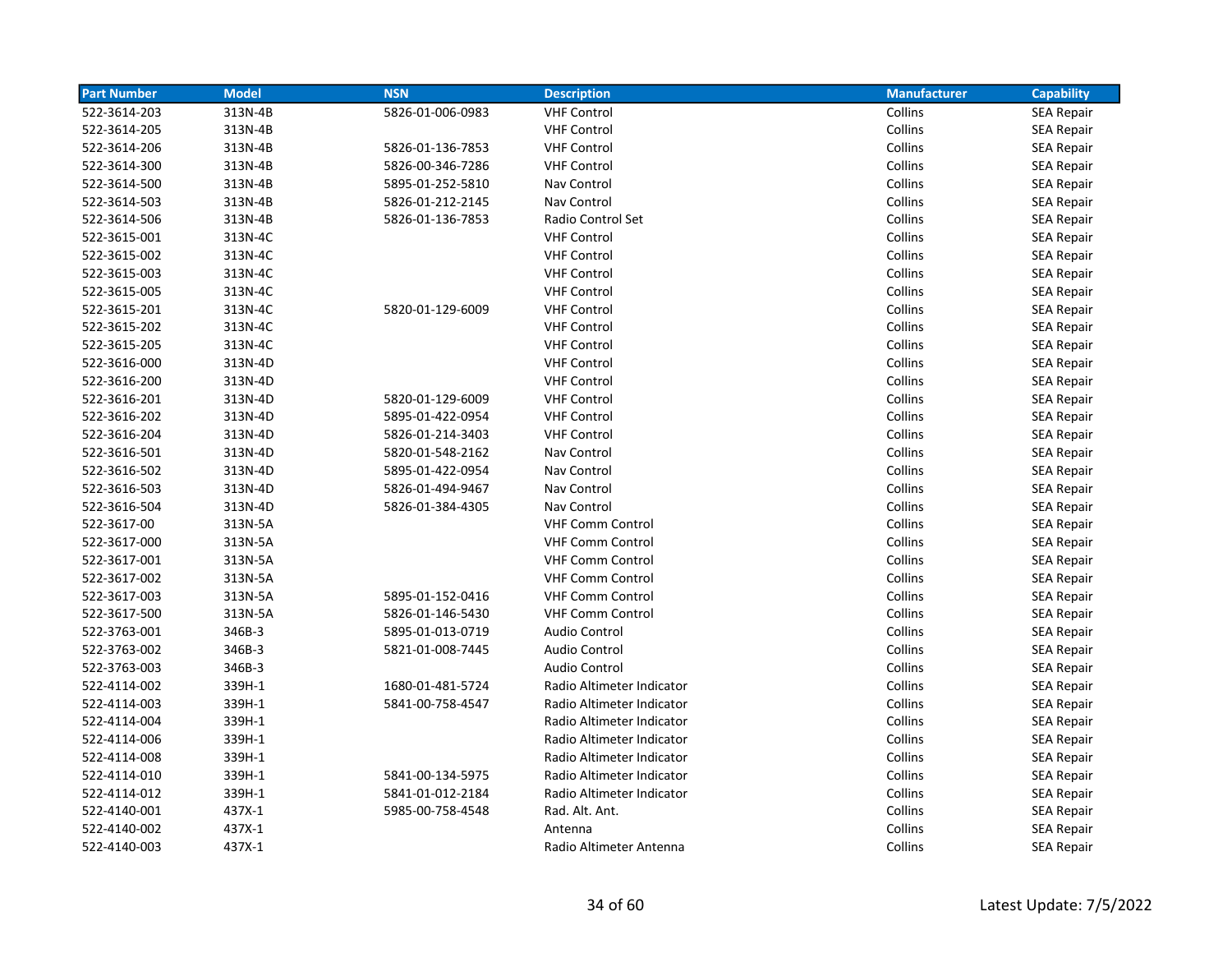| <b>Part Number</b> | <b>Model</b>   | <b>NSN</b>       | <b>Description</b>        | <b>Manufacturer</b> | <b>Capability</b> |
|--------------------|----------------|------------------|---------------------------|---------------------|-------------------|
| 522-4140-004       | 437X-1         |                  | Radio Altimeter Antenna   | Collins             | <b>SEA Repair</b> |
| 522-4140-005       | 437X-1         |                  | Radio Altimeter Antenna   | Collins             | <b>SEA Repair</b> |
| 522-4140-006       | 437X-1         | 5985-00-758-4548 | Radio Altimeter Antenna   | Collins             | <b>SEA Repair</b> |
| 522-4140-007       | 437X-1         |                  | Rad Alt Antenna           | Collins             | <b>SEA Repair</b> |
| 522-4255-001       | 437X-1A        | 5985-00-088-8562 | Radio Altimeter Antenna   | Collins             | <b>SEA Repair</b> |
| 522-4255-002       | 437X-1A        |                  | Radio Altimeter Antenna   | Collins             | <b>SEA Repair</b> |
| 522-4255-003       | 437X-1A        |                  | Radio Altimeter Antenna   | Collins             | <b>SEA Repair</b> |
| 522-4255-004       | 437X-1A        |                  | Radio Altimeter Antenna   | Collins             | <b>SEA Repair</b> |
| 522-4255-005       | 437X-1A        |                  | Radio Altimeter Antenna   | Collins             | <b>SEA Repair</b> |
| 522-4255-006       | 437X-1A        |                  | Radio Altimeter Antenna   | Collins             | <b>SEA Repair</b> |
| 522-4255-007       | 437X-1A        |                  | Radio Altimeter Antenna   | Collins             | <b>SEA Repair</b> |
| 522-4363-002       | 339H-1B        |                  | Radio Altimeter Indicator | Collins             | <b>SEA Repair</b> |
| 522-4363-004       | 339H-1B        |                  | Radio Altimeter Indicator | Collins             | <b>SEA Repair</b> |
| 522-4363-007       | 339H-1B        |                  | Radio Altimeter Indicator | Collins             | <b>SEA Repair</b> |
| 522-4625-001       | 339H-1D        |                  | Radio Altimeter Indicator | Collins             | <b>SEA Repair</b> |
| 522-4825-001       | 339H-2         |                  | Radio Altimeter Indicator | Collins             | SEA Repair        |
| 522-4825-002       | 339H-2         |                  | Radio Altimeter Indicator | Collins             | <b>SEA Repair</b> |
| 522-4825-004       | 339H-2         | 5826-01-197-9611 | Radio Altimeter Indicator | Collins             | <b>SEA Repair</b> |
| 522-4825-005       | 339H-2         |                  | Radio Altimeter Indicator | Collins             | <b>SEA Repair</b> |
| 522-4825-006       | 339H-2         |                  | Radio Altimeter Indicator | Collins             | <b>SEA Repair</b> |
| 522-4825-007       | 339H-2         |                  | Radio Altimeter Indicator | Collins             | <b>SEA Repair</b> |
| 522-4825-008       | 339H-2         |                  | Radio Altimeter Indicator | Collins             | <b>SEA Repair</b> |
| 522-4825-011       | 339H-2         |                  | Radio Altimeter Indicator | Collins             | <b>SEA Repair</b> |
| 522-4945-001       | 323A-2G        | 5895-01-013-0720 | <b>Flux Detector</b>      | Collins             | SEA Repair        |
| 622-0171-001       | 339H-3         |                  | Radio Altimeter Indicator | Collins             | SEA Repair        |
| 622-0171-002       | 339H-3         | 5841-01-306-8407 | Radio Altimeter Indicator | Collins             | SEA Repair        |
| 622-0555-001       | 332C-10        |                  | RMI                       | Collins             | <b>SEA Repair</b> |
| 622-0555-002       | 332C-10        |                  | RMI                       | Collins             | <b>SEA Repair</b> |
| 622-0555-003       | 332C-10        | 5820-01-111-5097 | RMI                       | Collins             | <b>SEA Repair</b> |
| 622-0555-004       | 332C-10        |                  | RMI                       | Collins             | <b>SEA Repair</b> |
| 622-0555-005       | 332C-10        |                  | RMI                       | Collins             | <b>SEA Repair</b> |
| 622-0555-006       | 332C-10        |                  | RMI                       | Collins             | <b>SEA Repair</b> |
| 622-0555-007       | 332C-10        |                  | RMI                       | Collins             | <b>SEA Repair</b> |
| 622-0555-008       | 332C-10        |                  | RMI                       | Collins             | <b>SEA Repair</b> |
| 622-0555-010       | 332C-10        |                  | RMI                       | Collins             | <b>SEA Repair</b> |
| 622-0555-011       | 332C-10        |                  | RMI                       | Collins             | <b>SEA Repair</b> |
| 622-0876-001       | <b>VIR-30A</b> | 5895-01-014-1704 | Nav Receiver              | Collins             | <b>SEA Repair</b> |
| 622-0876-002       | <b>VIR-30A</b> | 5895-01-162-9391 | Nav Receiver              | Collins             | <b>SEA Repair</b> |
| 622-0876-004       | <b>VIR-30A</b> | 5826-01-359-9930 | Nav Receiver              | Collins             | SEA Repair        |
| 622-0876-011       | <b>VIR-30A</b> | 5826-01-309-9786 | Nav Receiver              | Collins             | <b>SEA Repair</b> |
| 622-0876-012       | <b>VIR-30A</b> |                  | Nav Receiver              | Collins             | <b>SEA Repair</b> |
| 622-0876-013       | <b>VIR-30A</b> |                  | Nav Receiver              | Collins             | <b>SEA Repair</b> |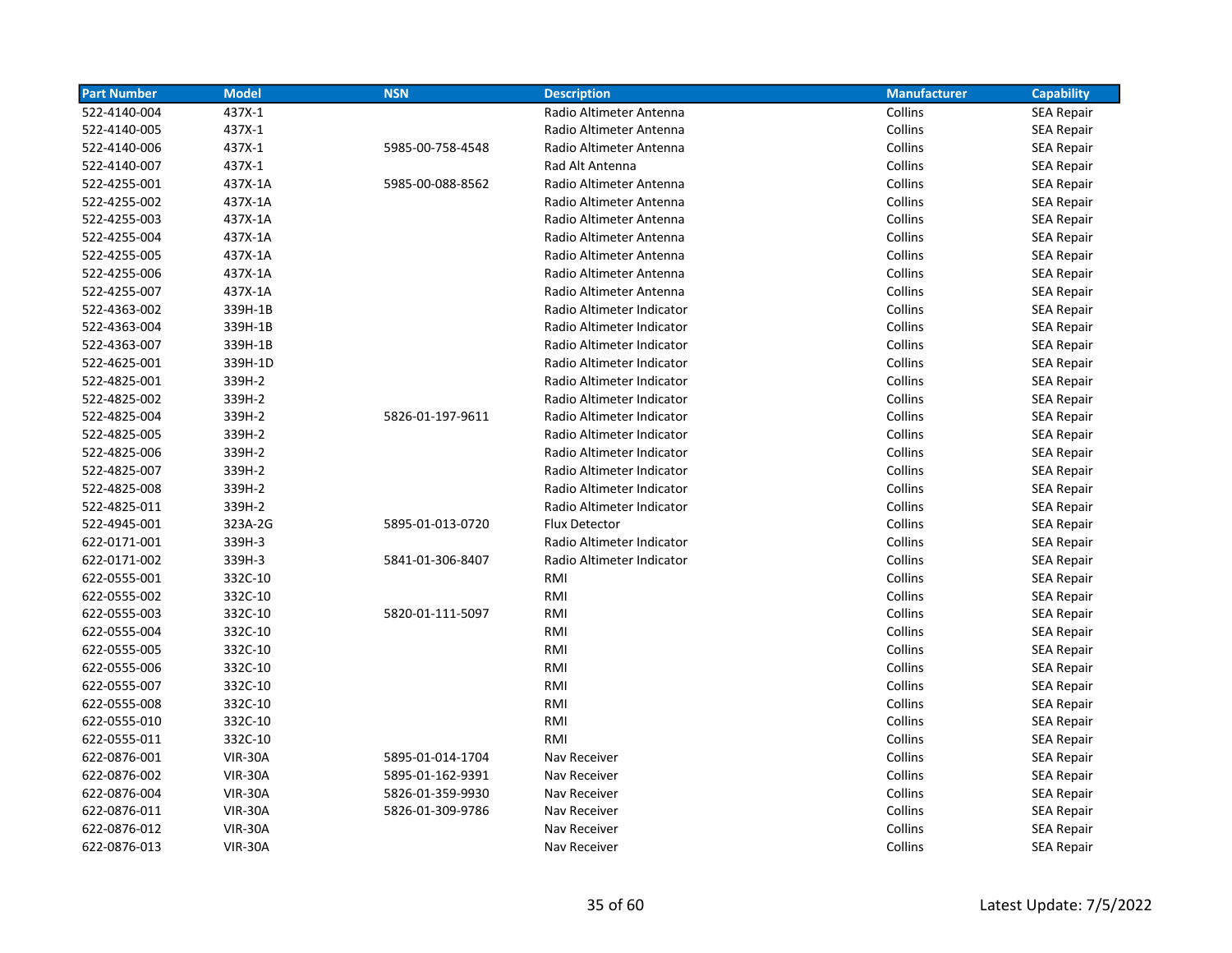| <b>Part Number</b> | <b>Model</b>   | <b>NSN</b>       | <b>Description</b>        | <b>Manufacturer</b> | <b>Capability</b> |
|--------------------|----------------|------------------|---------------------------|---------------------|-------------------|
| 622-0876-014       | <b>VIR-30A</b> |                  | Nav Receiver              | Collins             | <b>SEA Repair</b> |
| 622-0876-201       | <b>VIR-30A</b> |                  | Nav Receiver              | Collins             | <b>SEA Repair</b> |
| 622-0876-202       | <b>VIR-30A</b> |                  | Nav Receiver              | Collins             | SEA Repair        |
| 622-0876-204       | <b>VIR-30A</b> |                  | Nav Receiver              | Collins             | <b>SEA Repair</b> |
| 622-0876-211       | <b>VIR-30A</b> |                  | Nav Receiver              | Collins             | <b>SEA Repair</b> |
| 622-0876-212       | <b>VIR-30A</b> |                  | Nav Receiver              | Collins             | <b>SEA Repair</b> |
| 622-0876-214       | <b>VIR-30A</b> |                  | Nav Receiver              | Collins             | <b>SEA Repair</b> |
| 622-0877-001       | <b>VIR-30M</b> |                  | Nav Receiver              | Collins             | <b>SEA Repair</b> |
| 622-0877-002       | <b>VIR-30M</b> |                  | Nav Receiver              | Collins             | <b>SEA Repair</b> |
| 622-0877-004       | <b>VIR-30M</b> |                  | Nav Receiver              | Collins             | <b>SEA Repair</b> |
| 622-0877-201       | <b>VIR-30M</b> |                  | Nav Receiver              | Collins             | <b>SEA Repair</b> |
| 622-0954-001       | 437X-1B        | 5985-01-013-0721 | Radar Altimeter Antenna   | Collins             | <b>SEA Repair</b> |
| 622-0954-002       | 437X-1B        |                  | Radar Altimeter Antenna   | Collins             | <b>SEA Repair</b> |
| 622-1032-001       | 699Z-1         | 5826-01-081-8411 | RMI Adapter               | Collins             | SEA Repair        |
| 622-1204-001       | 339H-4         |                  | Radio Altimeter Indicator | Collins             | <b>SEA Repair</b> |
| 622-1204-002       | 339H-4         |                  | Radio Altimeter Indicator | Collins             | SEA Repair        |
| 622-1204-003       | 339H-4         | 5841-01-014-1674 | Radio Altimeter Indicator | Collins             | <b>SEA Repair</b> |
| 622-1204-004       | 339H-4         | 5841-01-481-4513 | Radio Altimeter Indicator | Collins             | <b>SEA Repair</b> |
| 622-1204-005       | 339H-4         |                  | Radar Altimeter Indicator | Collins             | <b>SEA Repair</b> |
| 622-1204-006       | 339H-4         |                  | Radar Altimeter Indicator | Collins             | <b>SEA Repair</b> |
| 622-1204-007       | 339H-4         |                  | Radio Altimeter Indicator | Collins             | <b>SEA Repair</b> |
| 622-1204-008       | 339H-4         | 5841-01-074-7165 | Radar Altimeter Indicator | Collins             | <b>SEA Repair</b> |
| 622-1204-010       | 339H-4         |                  | Radio Altimeter Indicator | Collins             | <b>SEA Repair</b> |
| 622-1205-001       | 339H-4A        |                  | Radio Altimeter Indicator | Collins             | <b>SEA Repair</b> |
| 622-1205-002       | 339H-4A        |                  | Radio Altimeter Indicator | Collins             | <b>SEA Repair</b> |
| 622-1205-003       | 339H-4A        | 5841-01-611-4506 | Radio Altimeter Indicator | Collins             | SEA Repair        |
| 622-1205-004       | 339H-4A        |                  | Radio Altimeter Indicator | Collins             | <b>SEA Repair</b> |
| 622-1205-005       | 339H-4A        |                  | Radio Altimeter Indicator | Collins             | <b>SEA Repair</b> |
| 622-1205-006       | 339H-4A        |                  | Radio Altimeter Indicator | Collins             | <b>SEA Repair</b> |
| 622-1233-001       | <b>DME-40</b>  | 5826-01-008-0927 | <b>DME Transceiver</b>    | Collins             | <b>SEA Repair</b> |
| 622-1234-001       | 339F-12        |                  | <b>DME</b> Indicator      | Collins             | <b>SEA Repair</b> |
| 622-1234-002       | 339F-12        | 5841-01-013-0820 | <b>DME</b> Indicator      | Collins             | <b>SEA Repair</b> |
| 622-1234-003       | 339F-12        |                  | <b>DME Indicator</b>      | Collins             | <b>SEA Repair</b> |
| 622-1234-004       | 339F-12        |                  | <b>DME</b> Indicator      | Collins             | <b>SEA Repair</b> |
| 622-1234-005       | 339F-12        |                  | <b>DME</b> Indicator      | Collins             | <b>SEA Repair</b> |
| 622-1234-007       | 339F-12        |                  | <b>DME</b> Indicator      | Collins             | SEA Repair        |
| 622-1234-012       | 339F-12        | 5841-01-093-6982 | <b>DME</b> Indicator      | Collins             | SEA Repair        |
| 622-1234-013       | 339F-12        | 5826-01-107-5511 | <b>DME</b> Indicator      | Collins             | <b>SEA Repair</b> |
| 622-1234-016       | 339F-12        |                  | <b>DME</b> Indicator      | Collins             | SEA Repair        |
| 622-1234-017       | 339F-12        |                  | <b>DME</b> Indicator      | Collins             | SEA Repair        |
| 622-1234-103       | 339F-12        |                  | <b>DME</b> Indicator      | Collins             | <b>SEA Repair</b> |
| 622-1234-113       | 339F-12        | 5826-01-416-6656 | <b>DME</b> Indicator      | Collins             | <b>SEA Repair</b> |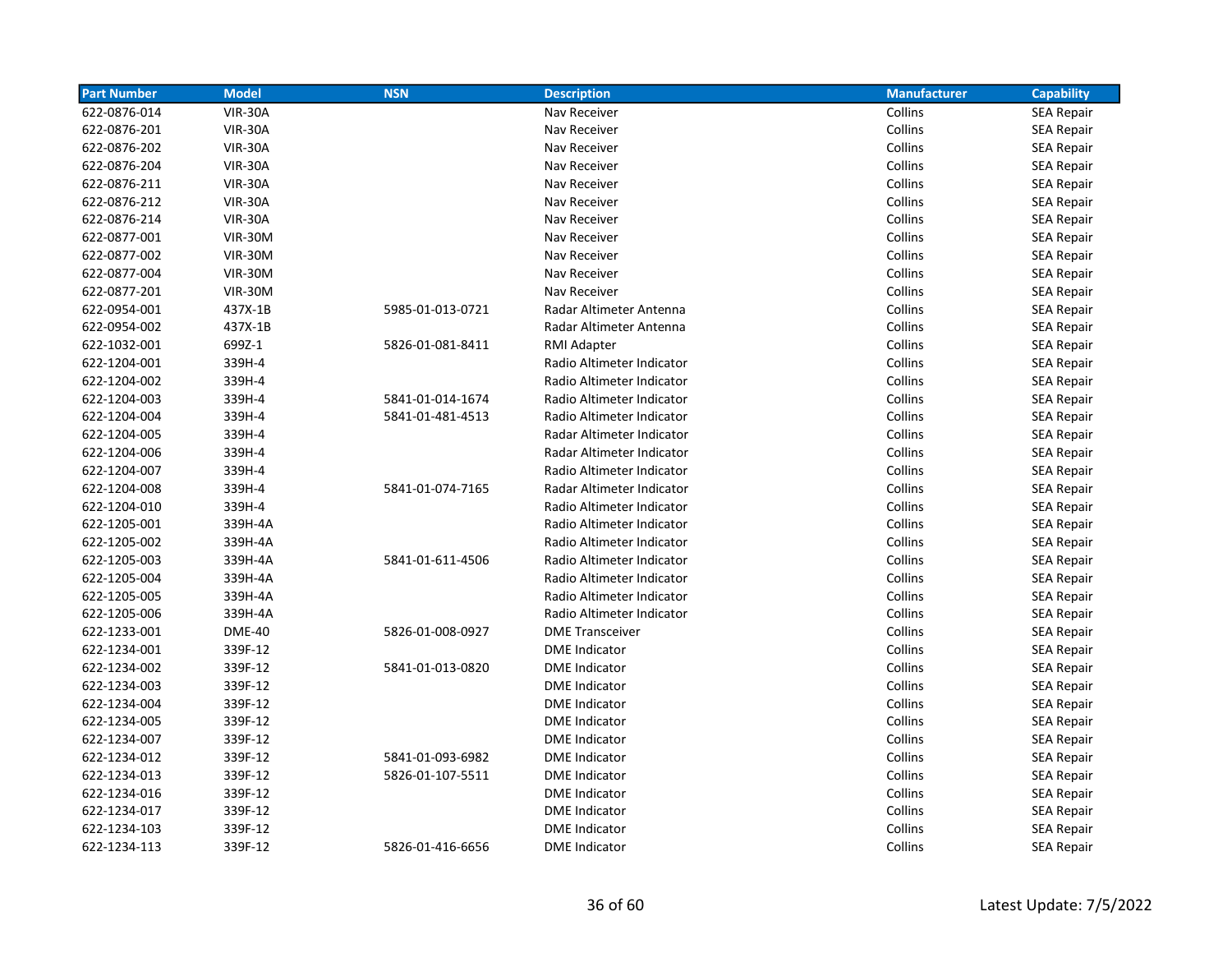| <b>Part Number</b> | <b>Model</b>   | <b>NSN</b>       | <b>Description</b>                   | <b>Manufacturer</b> | <b>Capability</b> |
|--------------------|----------------|------------------|--------------------------------------|---------------------|-------------------|
| 622-1234-207       | 339F-12        | 5826-01-422-5461 | <b>DME</b> Indicator                 | Collins             | <b>SEA Repair</b> |
| 622-1234-313       | 339F-12        |                  | <b>DME</b> Indicator                 | Collins             | <b>SEA Repair</b> |
| 622-1239-001       | <b>VIR-31A</b> | 5826-01-120-5991 | Nav Receiver w/ RMI                  | Collins             | SEA Repair        |
| 622-1239-002       | <b>VIR-31A</b> |                  | Nav Receiver                         | Collins             | <b>SEA Repair</b> |
| 622-1239-007       | <b>VIR-31A</b> | 5826-01-486-8271 | Nav Receiver                         | Collins             | <b>SEA Repair</b> |
| 622-1239-011       | <b>VIR-31A</b> | 5826-01-202-7420 | Nav Receiver                         | Collins             | <b>SEA Repair</b> |
| 622-1239-012       | <b>VIR-31A</b> | 5826-01-130-3162 | Nav Receiver                         | Collins             | <b>SEA Repair</b> |
| 622-1239-014       | <b>VIR-31A</b> |                  | Nav Receiver                         | Collins             | <b>SEA Repair</b> |
| 622-1239-201       | <b>VIR-31A</b> | 5826-01-482-4504 | Nav Receiver                         | Collins             | SEA Repair        |
| 622-1239-202       | <b>VIR-31A</b> |                  | Nav Receiver                         | Collins             | <b>SEA Repair</b> |
| 622-1239-211       | <b>VIR-31A</b> | 5826-01-482-4505 | Nav Receiver                         | Collins             | <b>SEA Repair</b> |
| 622-1270-001       | <b>TDR-90</b>  | 5895-01-015-3810 | ATC Transponder                      | Collins             | <b>SEA Repair</b> |
| 622-1334-001       | <b>VHF-20B</b> | 5821-01-056-7571 | VHF Comm (118-151 MHz / 8K Bandpass) | Collins             | <b>SEA Repair</b> |
| 622-1334-002       | <b>VHF-20B</b> |                  | VHF Comm (118-151 MHz / 15K Bandpass | Collins             | SEA Repair        |
| 622-1879-001       | <b>VHF-20A</b> | 5895-00-614-2754 | VHF Comm (118-135 MHz / 8K Bandpass) | Collins             | <b>SEA Repair</b> |
| 622-1879-002       | <b>VHF-20A</b> | 5895-00-614-2734 | VHF Comm (118-135 MHz / 15K Bandpass | Collins             | <b>SEA Repair</b> |
| 622-2012-011       | 339F-12A       | 5826-01-269-2206 | <b>DME</b> Indicator                 | Collins             | <b>SEA Repair</b> |
| 622-2012-012       | 339F-12A       | 5826-01-284-3240 | <b>DME</b> Indicator                 | Collins             | SEA Repair        |
| 622-2012-013       | 339F-12A       | 5826-01-641-7781 | <b>DME</b> Indicator                 | Collins             | SEA Repair        |
| 622-2012-201       | 339F-12A       |                  | <b>DME</b> Indicator                 | Collins             | SEA Repair        |
| 622-2084-001       | GLS-350        | 5826-01-060-9490 | Glideslope Receiver                  | Collins             | <b>SEA Repair</b> |
| 622-2093-001       | <b>PWC-150</b> | 5826-01-057-3513 | <b>Power Converter</b>               | Collins             | <b>SEA Repair</b> |
| 622-2175-001       | 339F-12B       |                  | <b>DME</b> Indicator                 | Collins             | <b>SEA Repair</b> |
| 622-2175-002       | 339F-12B       |                  | <b>DME</b> Indicator                 | Collins             | <b>SEA Repair</b> |
| 622-2175-003       | 339F-12B       |                  | <b>DME</b> Indicator                 | Collins             | <b>SEA Repair</b> |
| 622-2175-004       | 339F-12B       |                  | <b>DME</b> Indicator                 | Collins             | <b>SEA Repair</b> |
| 622-2175-201       | 339F-12B       |                  | <b>DME</b> Indicator                 | Collins             | <b>SEA Repair</b> |
| 622-2176-001       | 339F-12C       |                  | <b>DME Indicator</b>                 | Collins             | <b>SEA Repair</b> |
| 622-2176-002       | 339F-12C       | 5841-01-360-2958 | <b>DME</b> Indicator                 | Collins             | <b>SEA Repair</b> |
| 622-2176-201       | 339F-12C       |                  | <b>DME</b> Indicator                 | Collins             | <b>SEA Repair</b> |
| 622-2177-001       | 339F-12D       |                  | <b>DME Indicator</b>                 | Collins             | <b>SEA Repair</b> |
| 622-2362-001       | ADF-60A        | 5826-01-125-1023 | <b>ADF Receiver</b>                  | Collins             | <b>SEA Repair</b> |
| 622-2363-001       | ANT-60A        | 5985-01-112-8057 | <b>ADF Antenna</b>                   | Collins             | SEA Repair        |
| 622-2363-002       | ANT-60A        |                  | <b>ADF Antenna</b>                   | Collins             | <b>SEA Repair</b> |
| 622-2363-011       | ANT-60A        |                  | <b>ADF Antenna</b>                   | Collins             | <b>SEA Repair</b> |
| 622-2494-001       | <b>ANT-212</b> |                  | Radar Antenna (Bottom Fed)           | Collins             | SEA Repair        |
| 622-2494-002       | <b>ANT-212</b> |                  | Radar Antenna (Top Fed)              | Collins             | SEA Repair        |
| 622-2495-001       | <b>ANT-210</b> |                  | Radar Antenna                        | Collins             | SEA Repair        |
| 622-2495-002       | <b>ANT-210</b> |                  | Radar Antenna                        | Collins             | <b>SEA Repair</b> |
| 622-2501-001       | ANT-312        | 5985-01-548-3004 | Radar Antenna                        | Collins             | SEA Repair        |
| 622-2502-001       | ANT-310        |                  | Radar Antenna                        | Collins             | <b>SEA Repair</b> |
| 622-2504-001       | <b>ANT-318</b> | 5985-01-304-3741 | Radar Antenna                        | Collins             | <b>SEA Repair</b> |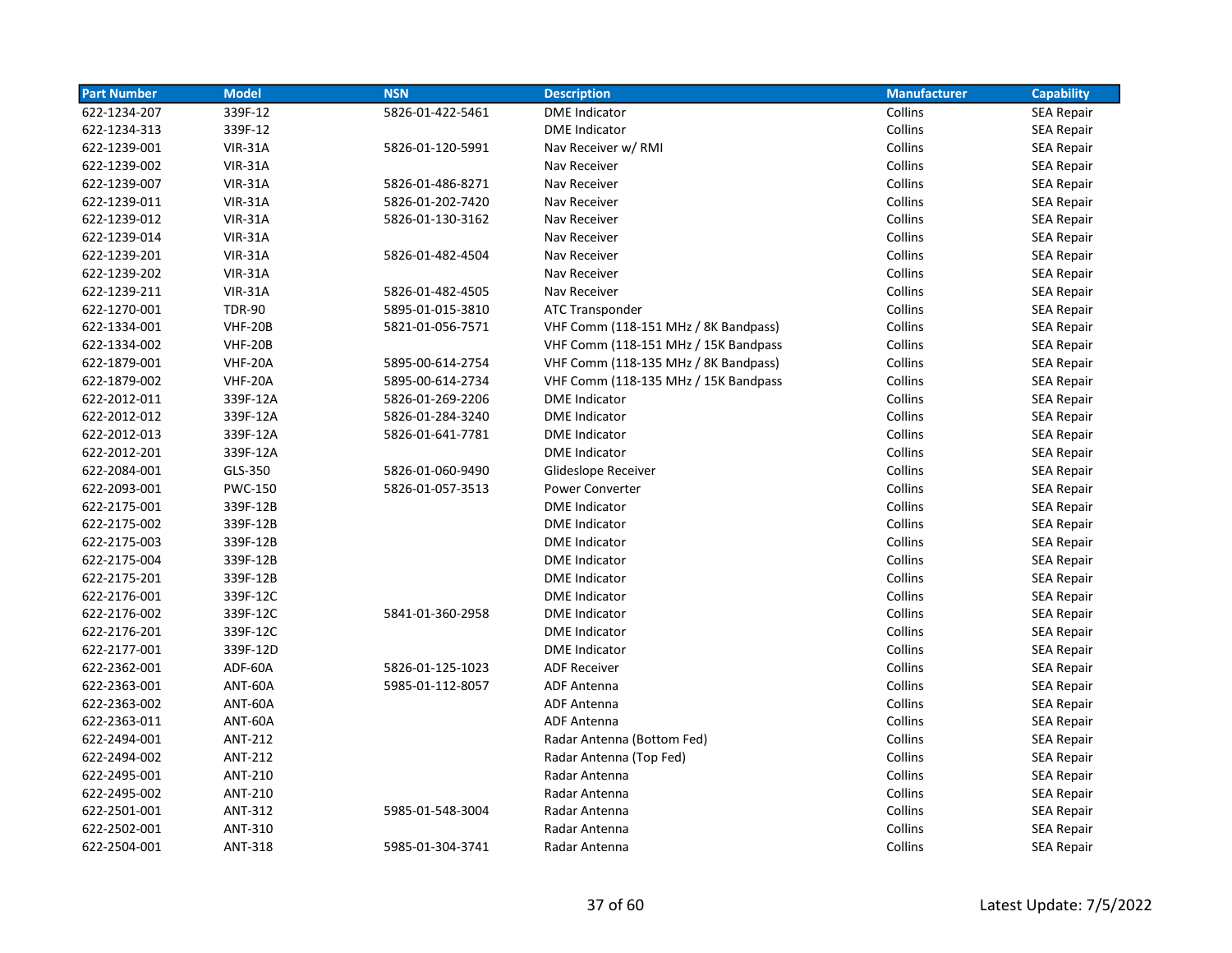| <b>Part Number</b> | <b>Model</b>   | <b>NSN</b>       | <b>Description</b>          | <b>Manufacturer</b> | <b>Capability</b> |
|--------------------|----------------|------------------|-----------------------------|---------------------|-------------------|
| 622-2506-001       | <b>RMI-36</b>  |                  | Radio Magnetic Indicator    | Collins             | SEA Repair        |
| 622-2506-002       | <b>RMI-36</b>  |                  | Radio Magnetic Indicator    | Collins             | <b>SEA Repair</b> |
| 622-2506-003       | <b>RMI-36</b>  | 5825-01-328-0196 | Radio Magnetic Indicator    | Collins             | <b>SEA Repair</b> |
| 622-2506-004       | <b>RMI-36</b>  | 5826-01-317-9871 | Radio Magnetic Indicator    | Collins             | <b>SEA Repair</b> |
| 622-2506-005       | <b>RMI-36</b>  |                  | Radio Magnetic Indicator    | Collins             | <b>SEA Repair</b> |
| 622-2506-006       | <b>RMI-36</b>  | 5826-01-317-9872 | Radio Magnetic Indicator    | Collins             | <b>SEA Repair</b> |
| 622-2506-007       | <b>RMI-36</b>  |                  | Radio Magnetic Indicator    | Collins             | SEA Repair        |
| 622-2506-008       | <b>RMI-36</b>  | 5826-01-304-3862 | Radio Magnetic Indicator    | Collins             | SEA Repair        |
| 622-2506-009       | <b>RMI-36</b>  |                  | Radio Magnetic Indicator    | Collins             | SEA Repair        |
| 622-2506-010       | <b>RMI-36</b>  |                  | Radio Magnetic Indicator    | Collins             | <b>SEA Repair</b> |
| 622-2506-011       | <b>RMI-36</b>  |                  | Radio Magnetic Indicator    | Collins             | <b>SEA Repair</b> |
| 622-2506-012       | <b>RMI-36</b>  |                  | RMI                         | Collins             | <b>SEA Repair</b> |
| 622-2506-013       | <b>RMI-36</b>  |                  | RMI                         | Collins             | <b>SEA Repair</b> |
| 622-2506-014       | <b>RMI-36</b>  |                  | Radio Magnetic Indicator    | Collins             | <b>SEA Repair</b> |
| 622-2506-101       | <b>RMI-36</b>  |                  | Radio Magnetic Indicator    | Collins             | SEA Repair        |
| 622-2506-102       | <b>RMI-36</b>  |                  | RMI                         | Collins             | SEA Repair        |
| 622-2506-103       | <b>RMI-36</b>  |                  | RMI                         | Collins             | <b>SEA Repair</b> |
| 622-2506-104       | <b>RMI-36</b>  |                  | RMI                         | Collins             | <b>SEA Repair</b> |
| 622-2506-105       | <b>RMI-36</b>  |                  | RMI                         | Collins             | <b>SEA Repair</b> |
| 622-2506-106       | <b>RMI-36</b>  |                  | RMI                         | Collins             | <b>SEA Repair</b> |
| 622-2506-107       | <b>RMI-36</b>  |                  | RMI                         | Collins             | <b>SEA Repair</b> |
| 622-2506-108       | <b>RMI-36</b>  |                  | RMI                         | Collins             | <b>SEA Repair</b> |
| 622-2506-109       | <b>RMI-36</b>  |                  | RMI                         | Collins             | <b>SEA Repair</b> |
| 622-2506-110       | <b>RMI-36</b>  |                  | RMI                         | Collins             | SEA Repair        |
| 622-2506-111       | <b>RMI-36</b>  |                  | RMI                         | Collins             | SEA Repair        |
| 622-2819-001       | <b>VIR-31H</b> | 5895-01-339-2471 | <b>Navigation Receiver</b>  | Collins             | <b>SEA Repair</b> |
| 622-2819-002       | <b>VIR-31H</b> |                  | <b>Navigation Receiver</b>  | Collins             | <b>SEA Repair</b> |
| 622-2819-003       | <b>VIR-31H</b> |                  | Navigation Receiver         | Collins             | <b>SEA Repair</b> |
| 622-2819-004       | $VIR-31H$      |                  | Navigation Receiver         | Collins             | <b>SEA Repair</b> |
| 622-2819-201       | <b>VIR-31H</b> | 5895-01-507-9558 | Navigation Receiver         | Collins             | <b>SEA Repair</b> |
| 622-2819-202       | <b>VIR-31H</b> |                  | Navigation Receiver         | Collins             | <b>SEA Repair</b> |
| 622-2819-203       | $VIR-31H$      |                  | <b>Navigation Receiver</b>  | Collins             | SEA Repair        |
| 622-2819-204       | $VIR-31H$      |                  | <b>Navigation Receiver</b>  | Collins             | SEA Repair        |
| 622-2855-001       | ALT-55B        | 5841-01-272-2715 | Radio Altimeter Transceiver | Collins             | <b>SEA Repair</b> |
| 622-2855-002       | ALT-55B        |                  | Radio Altimeter Transceiver | Collins             | <b>SEA Repair</b> |
| 622-2855-011       | <b>ALT-55B</b> | 5841-01-429-4799 | Radio Altimeter Transceiver | Collins             | <b>SEA Repair</b> |
| 622-2855-012       | ALT-55B        |                  | Radio Altimeter Transceiver | Collins             | <b>SEA Repair</b> |
| 622-2873-001       | ADF-60B        | 5825-01-335-5226 | <b>ADF Receiver</b>         | Collins             | SEA Repair        |
| 622-2883-001       | <b>PWR-200</b> |                  | HF Power Amplifier          | Collins             | SEA Repair        |
| 622-2884-001       | AAC-200        | 5985-01-304-3861 | <b>HF Antenna Coupler</b>   | Collins             | <b>SEA Repair</b> |
| 622-2884-003       | AAC-200        | 5985-01-327-1621 | Antenna Coupler             | Collins             | <b>SEA Repair</b> |
| 622-2884-004       | <b>AAC-200</b> |                  | <b>HF Antenna Coupler</b>   | Collins             | SEA Repair        |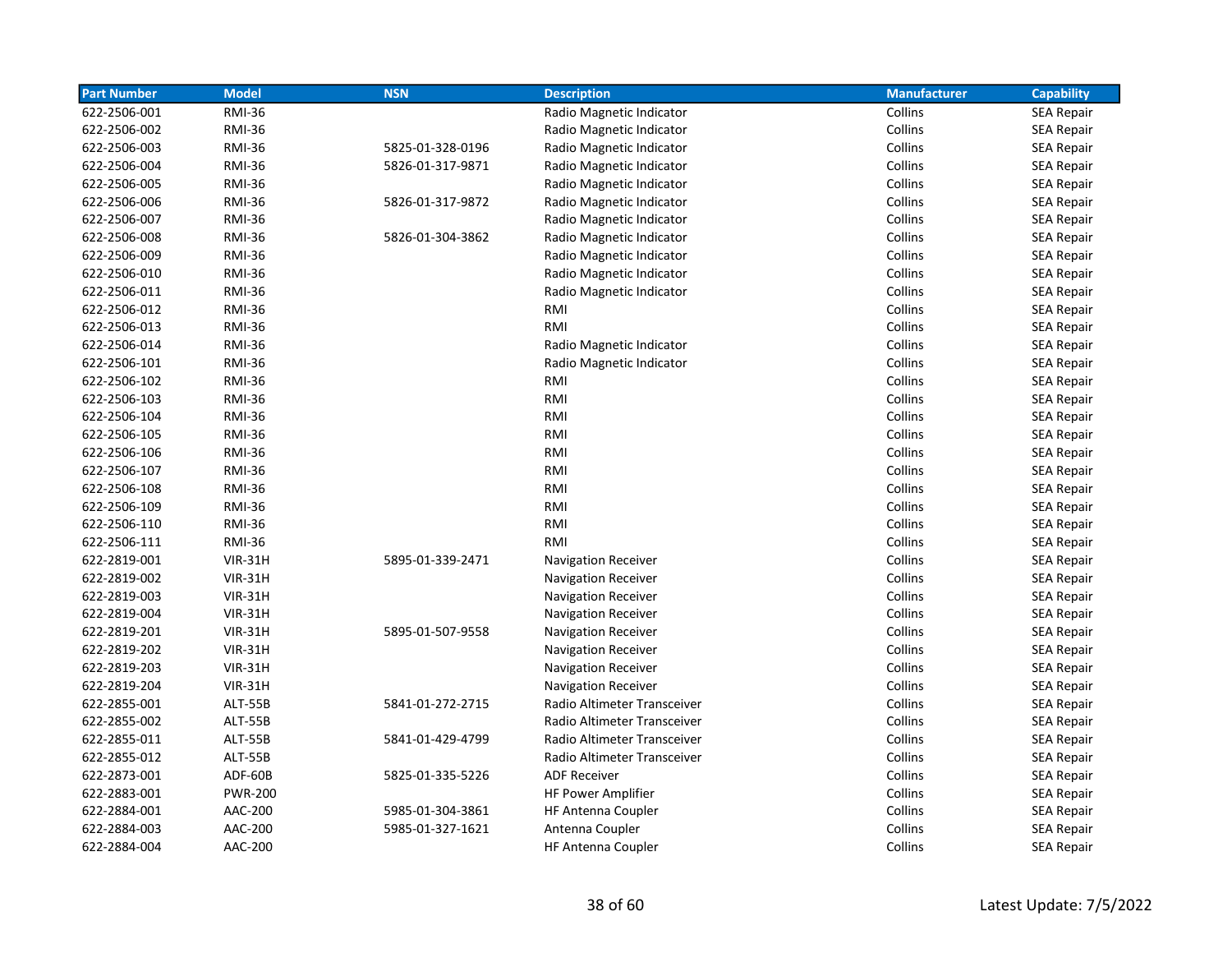| <b>Part Number</b> | <b>Model</b>   | <b>NSN</b>       | <b>Description</b>                  | <b>Manufacturer</b> | <b>Capability</b> |
|--------------------|----------------|------------------|-------------------------------------|---------------------|-------------------|
| 622-2884-005       | AAC-200        |                  | Antenna Coupler (Helicopter)        | Collins             | <b>SEA Repair</b> |
| 622-2885-001       | <b>CTL-200</b> |                  | <b>HF Control</b>                   | Collins             | <b>SEA Repair</b> |
| 622-2885-002       | <b>CTL-200</b> |                  | <b>HF Control</b>                   | Collins             | <b>SEA Repair</b> |
| 622-2885-003       | <b>CTL-200</b> |                  | <b>HF Control</b>                   | Collins             | <b>SEA Repair</b> |
| 622-2885-004       | <b>CTL-200</b> |                  | <b>HF Control</b>                   | Collins             | <b>SEA Repair</b> |
| 622-2885-005       | <b>CTL-200</b> |                  | <b>HF Control</b>                   | Collins             | <b>SEA Repair</b> |
| 622-2885-006       | <b>CTL-200</b> |                  | <b>HF Control</b>                   | Collins             | <b>SEA Repair</b> |
| 622-2885-011       | <b>CTL-200</b> |                  | <b>HF Control</b>                   | Collins             | <b>SEA Repair</b> |
| 622-2885-012       | CTL-200        |                  | <b>HF Control</b>                   | Collins             | SEA Repair        |
| 622-2885-013       | <b>CTL-200</b> |                  | <b>HF Control</b>                   | Collins             | <b>SEA Repair</b> |
| 622-2885-014       | <b>CTL-200</b> |                  | <b>HF Control</b>                   | Collins             | <b>SEA Repair</b> |
| 622-2885-015       | <b>CTL-200</b> |                  | <b>HF Control</b>                   | Collins             | <b>SEA Repair</b> |
| 622-2885-016       | <b>CTL-200</b> |                  | <b>HF Control</b>                   | Collins             | <b>SEA Repair</b> |
| 622-2937-001       | <b>ALI-55</b>  | 5841-01-307-1526 | Radio Altimeter Indicator           | Collins             | <b>SEA Repair</b> |
| 622-2937-002       | <b>ALI-55</b>  | 5841-01-125-5754 | Radio Altimeter Indicator           | Collins             | <b>SEA Repair</b> |
| 622-2937-003       | <b>ALI-55</b>  |                  | Radio Altimeter Indicator           | Collins             | <b>SEA Repair</b> |
| 622-2937-004       | <b>ALI-55</b>  | 5841-01-333-7901 | Radio Altimeter Indicator           | Collins             | <b>SEA Repair</b> |
| 622-2937-005       | <b>ALI-55</b>  | 5841-01-439-5464 | Radio Altimeter Indicator           | Collins             | <b>SEA Repair</b> |
| 622-2937-008       | <b>ALI-55</b>  |                  | Radio Altimeter Indicator           | Collins             | <b>SEA Repair</b> |
| 622-2937-009       | <b>ALI-55</b>  | 5841-01-495-5422 | Radio Altimeter Indicator           | Collins             | <b>SEA Repair</b> |
| 622-2938-001       | ALI-55A        | 5841-01-416-3841 | Radio Altimeter Indicator           | Collins             | <b>SEA Repair</b> |
| 622-2938-002       | ALI-55A        |                  | Radio Altimeter Indicator           | Collins             | <b>SEA Repair</b> |
| 622-2938-003       | ALI-55A        |                  | Radio Altimeter Indicator           | Collins             | <b>SEA Repair</b> |
| 622-2938-004       | ALI-55A        |                  | Radio Altimeter Indicator           | Collins             | <b>SEA Repair</b> |
| 622-3001-001       | 339F-12E       | 6625-01-166-8825 | <b>DME</b> Indicator                | Collins             | SEA Repair        |
| 622-3201-001       | ALT-50A        | 5826-01-284-3601 | Radio Altimeter Transceiver         | Collins             | SEA Repair        |
| 622-3201-002       | ALT-50A        | 5841-01-074-7161 | Radio Altimeter R/T (non adj trips) | Collins             | <b>SEA Repair</b> |
| 622-3201-011       | ALT-50A        |                  | Radio Altimeter Transceiver         | Collins             | <b>SEA Repair</b> |
| 622-3201-012       | ALT-50A        |                  | Radio Altimeter R/T (non adj trips) | Collins             | <b>SEA Repair</b> |
| 622-3338-001       | <b>WXT-250</b> |                  | Radar Transceiver                   | Collins             | <b>SEA Repair</b> |
| 622-3698-001       | <b>ANT-50A</b> |                  | Radio Altimeter Antenna             | Collins             | <b>SEA Repair</b> |
| 622-3702-001       | <b>BDI-36</b>  | 5826-01-346-8798 | Bearing Distance Indicator          | Collins             | <b>SEA Repair</b> |
| 622-3702-002       | <b>BDI-36</b>  |                  | <b>Bearing Distance Indicator</b>   | Collins             | SEA Repair        |
| 622-3702-003       | <b>BDI-36</b>  |                  | <b>Bearing Distance Indicator</b>   | Collins             | SEA Repair        |
| 622-3702-004       | <b>BDI-36</b>  |                  | <b>Bearing Distance Indicator</b>   | Collins             | <b>SEA Repair</b> |
| 622-3702-005       | <b>BDI-36</b>  |                  | <b>Bearing Distance Indicator</b>   | Collins             | <b>SEA Repair</b> |
| 622-3702-006       | <b>BDI-36</b>  |                  | <b>Bearing Distance Indicator</b>   | Collins             | <b>SEA Repair</b> |
| 622-3702-007       | <b>BDI-36</b>  |                  | <b>Bearing Distance Indicator</b>   | Collins             | <b>SEA Repair</b> |
| 622-3702-008       | <b>BDI-36</b>  |                  | <b>Bearing Distance Indicator</b>   | Collins             | <b>SEA Repair</b> |
| 622-3702-009       | <b>BDI-36</b>  |                  | <b>Bearing Distance Indicator</b>   | Collins             | <b>SEA Repair</b> |
| 622-3702-010       | <b>BDI-36</b>  |                  | <b>Bearing Distance Indicator</b>   | Collins             | <b>SEA Repair</b> |
| 622-3702-011       | <b>BDI-36</b>  | 5826-01-345-1261 | <b>Bearing Distance Indicator</b>   | Collins             | <b>SEA Repair</b> |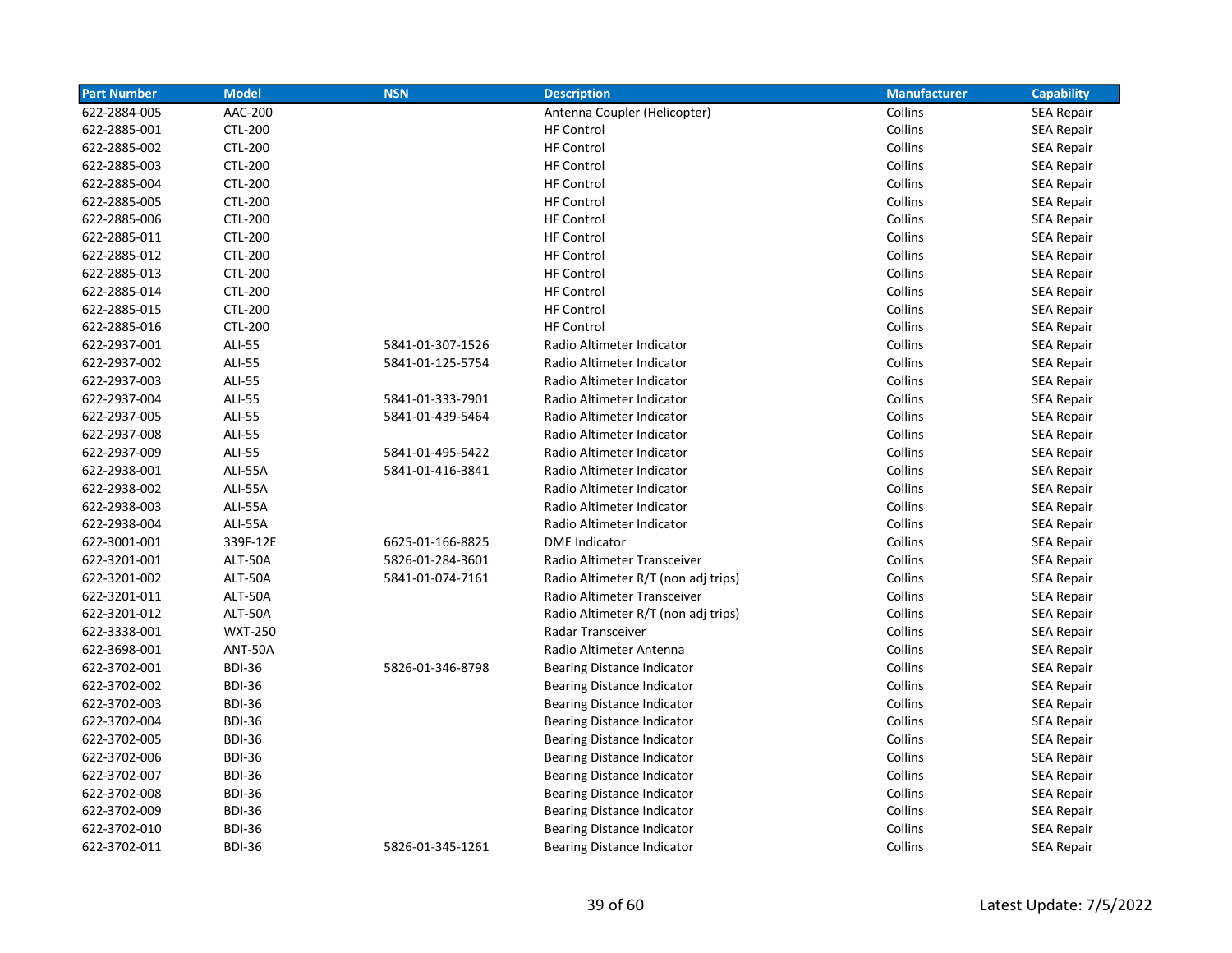| <b>Part Number</b> | <b>Model</b>         | <b>NSN</b>       | <b>Description</b>                    | <b>Manufacturer</b> | <b>Capability</b> |
|--------------------|----------------------|------------------|---------------------------------------|---------------------|-------------------|
| 622-3702-012       | <b>BDI-36</b>        |                  | <b>Bearing Distance Indicator</b>     | Collins             | <b>SEA Repair</b> |
| 622-3702-013       | <b>BDI-36</b>        |                  | <b>Bearing Distance Indicator</b>     | Collins             | <b>SEA Repair</b> |
| 622-3702-014       | <b>BDI-36</b>        | 5826-01-333-7911 | Bearing Distance Indicator            | Collins             | <b>SEA Repair</b> |
| 622-3702-015       | <b>BDI-36</b>        | 5826-01-074-7162 | <b>Bearing Distance Indicator</b>     | Collins             | <b>SEA Repair</b> |
| 622-3702-016       | <b>BDI-36</b>        | 5826-01-134-8901 | <b>Bearing Distance Indicator</b>     | Collins             | <b>SEA Repair</b> |
| 622-3710-001       | ANT-60B              | 5985-01-258-5646 | Dual ADF Antenna                      | Collins             | <b>SEA Repair</b> |
| 622-3881-001       | IND-40C              |                  | <b>DME</b> Indicator                  | Collins             | SEA Repair        |
| 622-3915-001       | <b>IND-40</b>        | 5840-01-188-4694 | <b>DME</b> Indicator                  | Collins             | <b>SEA Repair</b> |
| 622-3915-002       | <b>IND-40</b>        |                  | <b>DME</b> Indicator                  | Collins             | <b>SEA Repair</b> |
| 622-3916-001       | IND-40A              | 6605-01-350-7225 | <b>DME Indicator</b>                  | Collins             | <b>SEA Repair</b> |
| 622-3916-002       | IND-40A              |                  | <b>DME</b> Indicator                  | Collins             | SEA Repair        |
| 622-3917-001       | <b>IND-40B</b>       |                  | <b>DME</b> Indicator                  | Collins             | <b>SEA Repair</b> |
| 622-3917-002       | <b>IND-40B</b>       |                  | DME Indicator (Grey)                  | Collins             | <b>SEA Repair</b> |
| 622-3918-001       | <b>IND-41</b>        |                  | <b>DME</b> Indicator                  | Collins             | SEA Repair        |
| 622-3918-002       | <b>IND-41</b>        | 5841-01-126-6621 | <b>DME</b> Indicator                  | Collins             | <b>SEA Repair</b> |
| 622-3919-001       | IND-41A              | 5841-01-220-0659 | <b>DME Indicator</b>                  | Collins             | <b>SEA Repair</b> |
| 622-3919-002       | IND-41A              |                  | <b>DME</b> Indicator                  | Collins             | <b>SEA Repair</b> |
| 622-3920-001       | $IND-41B$            | 5826-01-422-5469 | <b>DME Indicator</b>                  | Collins             | <b>SEA Repair</b> |
| 622-3920-002       | $IND-41B$            |                  | <b>DME Indicator</b>                  | Collins             | SEA Repair        |
| 622-3921-001       | IND-41C              |                  | <b>DME</b> Indicator                  | Collins             | <b>SEA Repair</b> |
| 622-3921-002       | $IND-41C$            |                  | <b>DME</b> Indicator                  | Collins             | SEA Repair        |
| 622-4020-001       | <b>ANT-212D</b>      |                  | Radar Antenna                         | Collins             | <b>SEA Repair</b> |
| 622-4021-001       | <b>WXT-200A</b>      |                  | Radar Transceiver                     | Collins             | <b>SEA Repair</b> |
| 622-4022-001       | <b>WXT-250A</b>      | 5895-01-304-3879 | Radar Transceiver                     | Collins             | <b>SEA Repair</b> |
| 622-4023-001       | <b>IND-200A</b>      |                  | Radar Indicator                       | Collins             | <b>SEA Repair</b> |
| 622-4023-002       | <b>IND-200A</b>      |                  | Radar Indicator                       | Collins             | <b>SEA Repair</b> |
| 622-4037-001       | RT-1299(V)1/ARC-186V | 5821-01-068-7854 | Panel Mount VHF AM/FM R/T (Restricted | Collins             | <b>SEA Repair</b> |
| 622-4037-002       | RT-1299(V)2/ARC-186V | 5821-01-075-9419 | Panel Mount VHF AM/FM R/T             | Collins             | SEA Repair        |
| 622-4037-003       | RT-1299(V)3/ARC-186V |                  | Panel Mount VHF AM/FM R/T             | Collins             | <b>SEA Repair</b> |
| 622-4037-004       | RT-1299(V)4/ARC-186V | 5821-01-075-9421 | Panel Mount VHF AM/FM R/T             | Collins             | <b>SEA Repair</b> |
| 622-4037-005       | RT-1299(V)5/ARC-186V | 5821-01-075-9422 | Panel Mount VHF AM/FM R/T             | Collins             | <b>SEA Repair</b> |
| 622-4037-006       | RT-1299(V)6/ARC-186V | 5821-01-070-4720 | Panel Mount VHF AM/FM R/T             | Collins             | <b>SEA Repair</b> |
| 622-4037-007       | RT-1299(V)7/ARC-186V |                  | Panel Mount VHF AM/FM R/T             | Collins             | <b>SEA Repair</b> |
| 622-4038-001       | RT-1300/ARC-186      | 5821-01-062-1019 | VHF COMM AM/FM R/T                    | Collins             | <b>SEA Repair</b> |
| 622-4038-002       | RT-1300A/ARC-186(V)  | 5821-01-194-8160 | Remote Mount VHF AM/FM R/T            | Collins             | SEA Repair        |
| 622-4160-001       | <b>DRI-55</b>        |                  | Radio Altimeter Indicator             | Collins             | SEA Repair        |
| 622-4160-002       | <b>DRI-55</b>        |                  | Radio Altimeter Indicator             | Collins             | <b>SEA Repair</b> |
| 622-4160-003       | <b>DRI-55</b>        |                  | Radio Altimeter Indicator             | Collins             | <b>SEA Repair</b> |
| 622-4160-004       | <b>DRI-55</b>        |                  | Radio Altimeter Indicator             | Collins             | <b>SEA Repair</b> |
| 622-4160-005       | <b>DRI-55</b>        |                  | Radio Altimeter Indicator             | Collins             | <b>SEA Repair</b> |
| 622-4160-006       | <b>DRI-55</b>        |                  | Radio Altimeter Indicator             | Collins             | <b>SEA Repair</b> |
| 622-4160-007       | <b>DRI-55</b>        |                  | Radio Altimeter Indicator             | Collins             | SEA Repair        |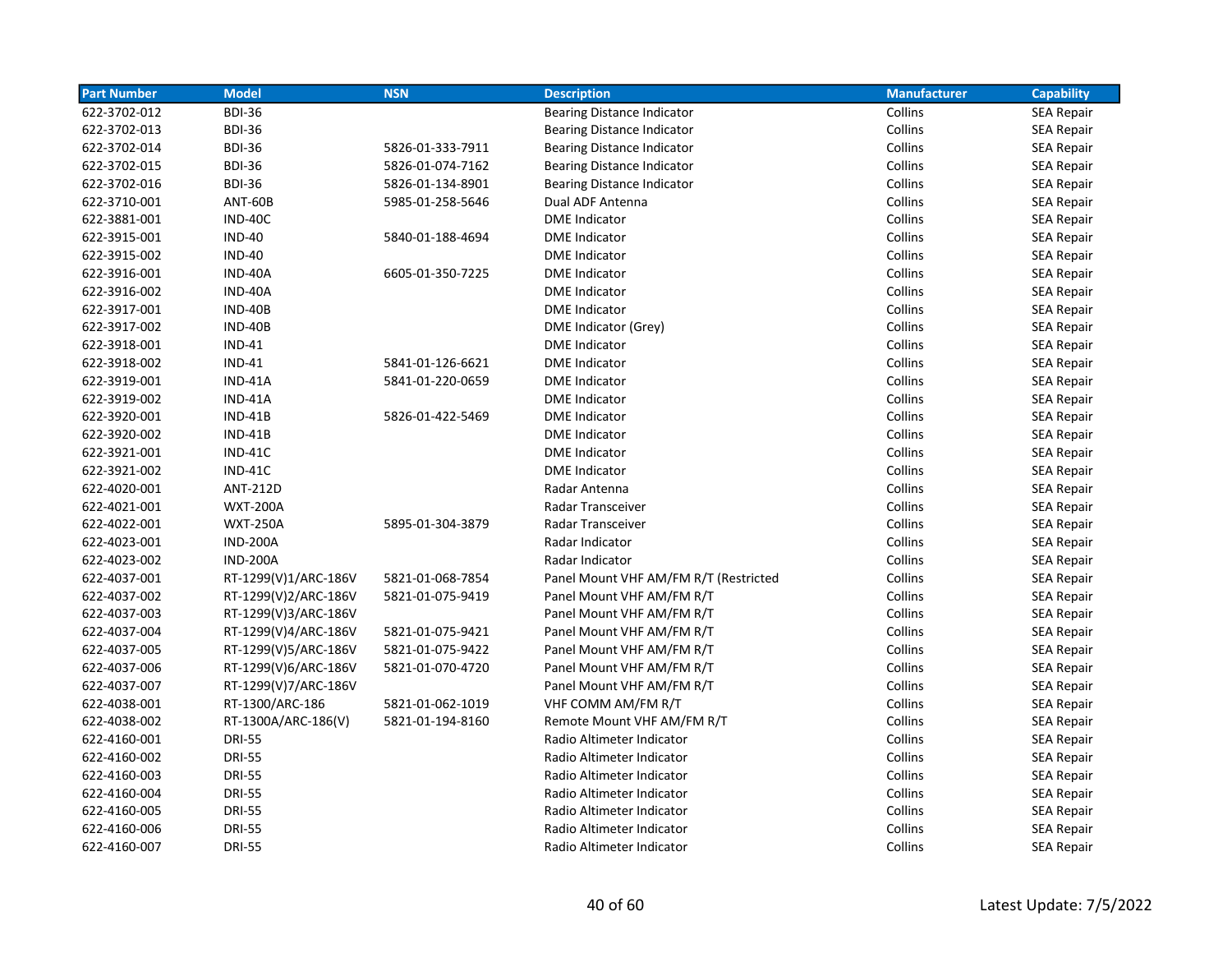| <b>Part Number</b> | <b>Model</b>    | <b>NSN</b>       | <b>Description</b>        | <b>Manufacturer</b> | <b>Capability</b> |
|--------------------|-----------------|------------------|---------------------------|---------------------|-------------------|
| 622-4160-008       | <b>DRI-55</b>   |                  | Radio Altimeter Indicator | Collins             | <b>SEA Repair</b> |
| 622-4160-009       | <b>DRI-55</b>   |                  | Radio Altimeter Indicator | Collins             | <b>SEA Repair</b> |
| 622-4160-010       | <b>DRI-55</b>   |                  | Radio Altimeter Indicator | Collins             | SEA Repair        |
| 622-4160-011       | <b>DRI-55</b>   |                  | Radio Altimeter Indicator | Collins             | <b>SEA Repair</b> |
| 622-4160-012       | <b>DRI-55</b>   |                  | Radio Altimeter Indicator | Collins             | <b>SEA Repair</b> |
| 622-4160-013       | <b>DRI-55</b>   |                  | Radio Altimeter Indicator | Collins             | <b>SEA Repair</b> |
| 622-4160-014       | <b>DRI-55</b>   |                  | Radio Altimeter Indicator | Collins             | <b>SEA Repair</b> |
| 622-4160-015       | <b>DRI-55</b>   | 5841-01-322-8892 | Radio Altimeter Indicator | Collins             | <b>SEA Repair</b> |
| 622-4160-016       | <b>DRI-55</b>   |                  | Radio Altimeter Indicator | Collins             | <b>SEA Repair</b> |
| 622-4160-017       | <b>DRI-55</b>   |                  | Radio Altimeter Indicator | Collins             | <b>SEA Repair</b> |
| 622-4160-018       | <b>DRI-55</b>   | 5841-01-421-7405 | Radio Altimeter Indicator | Collins             | <b>SEA Repair</b> |
| 622-4331-001       | <b>IND-300</b>  | 5841-01-300-2714 | Color Radar Indicator     | Collins             | <b>SEA Repair</b> |
| 622-4331-002       | <b>IND-300</b>  | 5998-01-307-2611 | Color Radar Indicator     | Collins             | <b>SEA Repair</b> |
| 622-4331-003       | <b>IND-300</b>  |                  | Color Radar Indicator     | Collins             | <b>SEA Repair</b> |
| 622-4471-001       | <b>CTL-201</b>  |                  | <b>HF CONTROL</b>         | Collins             | <b>SEA Repair</b> |
| 622-4483-001       | <b>IND-31C</b>  |                  | VOR/LOC/GS Nav Indicator  | Collins             | <b>SEA Repair</b> |
| 622-4483-002       | $IND-31C$       |                  | VOR/LOC/GS Nav Indicator  | Collins             | <b>SEA Repair</b> |
| 622-4483-003       | $IND-31C$       | 5220-01-393-1264 | VOR/LOC/GS Nav Indicator  | Collins             | <b>SEA Repair</b> |
| 622-4490-001       | <b>CTL-201A</b> |                  | <b>HF Control</b>         | Collins             | <b>SEA Repair</b> |
| 622-4490-002       | <b>CTL-201A</b> |                  | Control                   | Collins             | SEA Repair        |
| 622-4523-001       | <b>CTL-20</b>   |                  | Comm Control              | Collins             | SEA Repair        |
| 622-4523-002       | <b>CTL-20</b>   |                  | Comm Control              | Collins             | <b>SEA Repair</b> |
| 622-4523-003       | <b>CTL-20</b>   |                  | Comm Control              | Collins             | <b>SEA Repair</b> |
| 622-4523-004       | <b>CTL-20</b>   |                  | Comm Control              | Collins             | <b>SEA Repair</b> |
| 622-4523-005       | <b>CTL-20</b>   |                  | Comm Control              | Collins             | <b>SEA Repair</b> |
| 622-4523-006       | <b>CTL-20</b>   |                  | Comm Control              | Collins             | <b>SEA Repair</b> |
| 622-4523-007       | <b>CTL-20</b>   |                  | Comm Control              | Collins             | <b>SEA Repair</b> |
| 622-4523-008       | <b>CTL-20</b>   | 5999-01-410-6903 | Comm Control              | Collins             | <b>SEA Repair</b> |
| 622-4523-009       | <b>CTL-20</b>   |                  | Comm Control              | Collins             | <b>SEA Repair</b> |
| 622-4523-010       | <b>CTL-20</b>   |                  | Comm Control              | Collins             | <b>SEA Repair</b> |
| 622-4523-011       | <b>CTL-20</b>   |                  | Comm Control              | Collins             | <b>SEA Repair</b> |
| 622-4523-012       | <b>CTL-20</b>   |                  | Comm Control              | Collins             | SEA Repair        |
| 622-4523-013       | <b>CTL-20</b>   |                  | Comm Control              | Collins             | <b>SEA Repair</b> |
| 622-4523-014       | <b>CTL-20</b>   |                  | Comm Control              | Collins             | <b>SEA Repair</b> |
| 622-4523-015       | <b>CTL-20</b>   | 5826-01-309-9752 | Comm Control              | Collins             | SEA Repair        |
| 622-4523-016       | <b>CTL-20</b>   | 5826-01-448-0870 | Comm Control              | Collins             | SEA Repair        |
| 622-4523-017       | <b>CTL-20</b>   |                  | Comm Control              | Collins             | SEA Repair        |
| 622-4523-018       | <b>CTL-20</b>   |                  | Comm Control              | Collins             | <b>SEA Repair</b> |
| 622-4523-201       | <b>CTL-20</b>   |                  | Comm Control              | Collins             | <b>SEA Repair</b> |
| 622-4523-202       | <b>CTL-20</b>   |                  | Comm Control              | Collins             | SEA Repair        |
| 622-4523-203       | <b>CTL-20</b>   |                  | Comm Control              | Collins             | <b>SEA Repair</b> |
| 622-4523-204       | <b>CTL-20</b>   |                  | Comm Control              | Collins             | <b>SEA Repair</b> |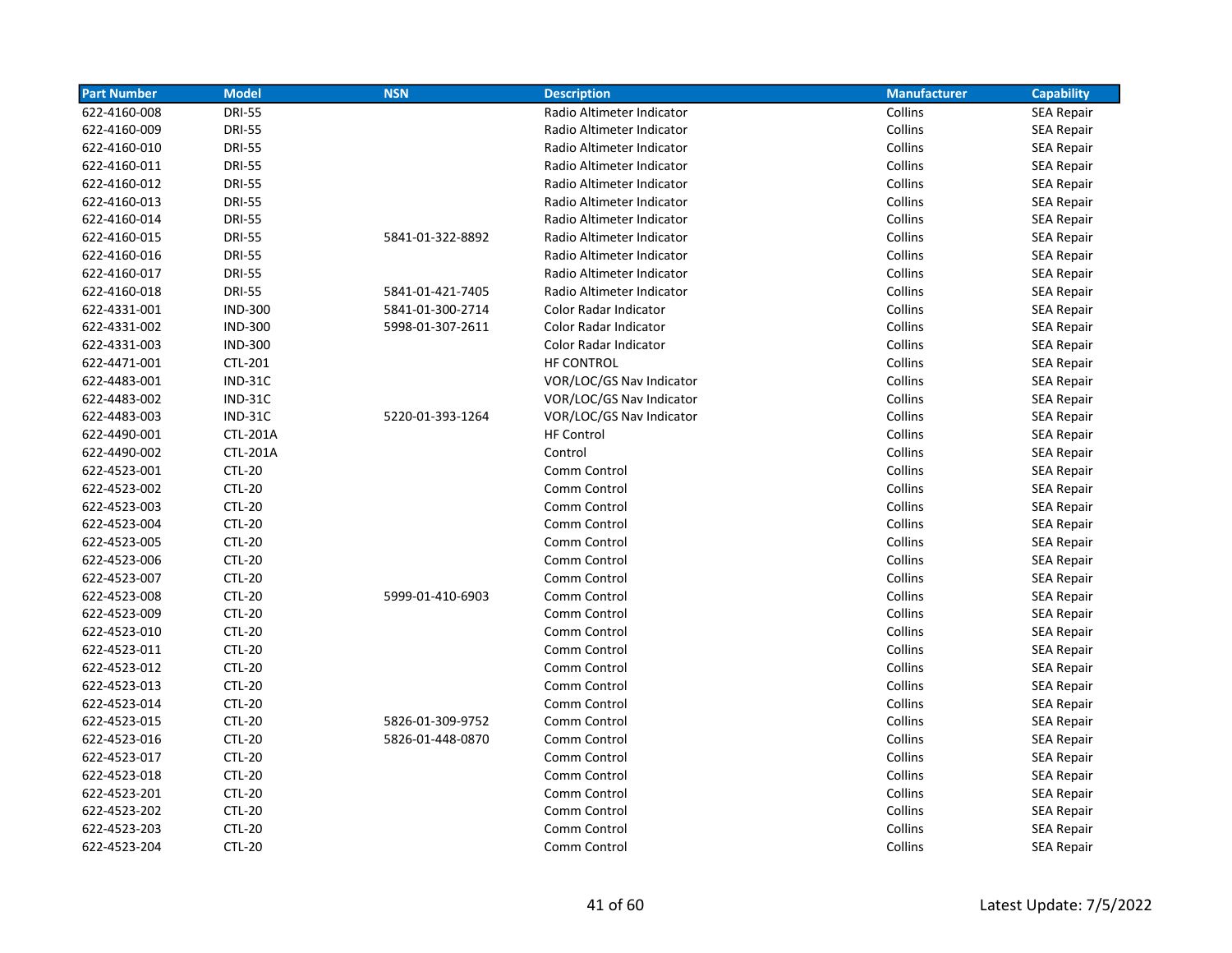| <b>Part Number</b> | <b>Model</b>  | <b>NSN</b> | <b>Description</b> | <b>Manufacturer</b> | <b>Capability</b> |
|--------------------|---------------|------------|--------------------|---------------------|-------------------|
| 622-4523-205       | <b>CTL-20</b> |            | Comm Control       | Collins             | <b>SEA Repair</b> |
| 622-4523-206       | <b>CTL-20</b> |            | Comm Control       | Collins             | <b>SEA Repair</b> |
| 622-4523-207       | <b>CTL-20</b> |            | Comm Control       | Collins             | <b>SEA Repair</b> |
| 622-4523-208       | <b>CTL-20</b> |            | Comm Control       | Collins             | <b>SEA Repair</b> |
| 622-4523-209       | <b>CTL-20</b> |            | Comm Control       | Collins             | <b>SEA Repair</b> |
| 622-4523-210       | <b>CTL-20</b> |            | Comm Control       | Collins             | <b>SEA Repair</b> |
| 622-4523-211       | <b>CTL-20</b> |            | Comm Control       | Collins             | <b>SEA Repair</b> |
| 622-4523-212       | <b>CTL-20</b> |            | Comm Control       | Collins             | <b>SEA Repair</b> |
| 622-4523-213       | <b>CTL-20</b> |            | Comm Control       | Collins             | <b>SEA Repair</b> |
| 622-4523-214       | <b>CTL-20</b> |            | Comm Control       | Collins             | <b>SEA Repair</b> |
| 622-4523-215       | <b>CTL-20</b> |            | Comm Control       | Collins             | <b>SEA Repair</b> |
| 622-4523-216       | <b>CTL-20</b> |            | Comm Control       | Collins             | <b>SEA Repair</b> |
| 622-4523-217       | <b>CTL-20</b> |            | Comm Control       | Collins             | <b>SEA Repair</b> |
| 622-4523-218       | <b>CTL-20</b> |            | Comm Control       | Collins             | <b>SEA Repair</b> |
| 622-4523-801       | <b>CTL-20</b> |            | Comm Control       | Collins             | <b>SEA Repair</b> |
| 622-4523-802       | <b>CTL-20</b> |            | Comm Control       | Collins             | <b>SEA Repair</b> |
| 622-4523-803       | <b>CTL-20</b> |            | Comm Control       | Collins             | <b>SEA Repair</b> |
| 622-4523-804       | <b>CTL-20</b> |            | Comm Control       | Collins             | <b>SEA Repair</b> |
| 622-4524-001       | <b>CTL-30</b> |            | Nav Control        | Collins             | <b>SEA Repair</b> |
| 622-4524-002       | <b>CTL-30</b> |            | Nav Control        | Collins             | <b>SEA Repair</b> |
| 622-4524-003       | <b>CTL-30</b> |            | Nav Control        | Collins             | <b>SEA Repair</b> |
| 622-4524-004       | <b>CTL-30</b> |            | Nav Control        | Collins             | <b>SEA Repair</b> |
| 622-4524-005       | <b>CTL-30</b> |            | Nav Control        | Collins             | <b>SEA Repair</b> |
| 622-4524-030       | <b>CTL-30</b> |            | Nav Control        | Collins             | <b>SEA Repair</b> |
| 622-4524-041       | <b>CTL-30</b> |            | Nav Control        | Collins             | <b>SEA Repair</b> |
| 622-4524-042       | CTL-30        |            | Nav Control        | Collins             | <b>SEA Repair</b> |
| 622-4524-043       | CTL-30        |            | Nav Control        | Collins             | <b>SEA Repair</b> |
| 622-4524-044       | <b>CTL-30</b> |            | Nav Control        | Collins             | <b>SEA Repair</b> |
| 622-4524-049       | <b>CTL-30</b> |            | Nav Control        | Collins             | <b>SEA Repair</b> |
| 622-4524-050       | <b>CTL-30</b> |            | Nav Control        | Collins             | <b>SEA Repair</b> |
| 622-4524-051       | <b>CTL-30</b> |            | Nav Control        | Collins             | <b>SEA Repair</b> |
| 622-4524-052       | <b>CTL-30</b> |            | Nav Control        | Collins             | <b>SEA Repair</b> |
| 622-4524-053       | <b>CTL-30</b> |            | Nav Control        | Collins             | <b>SEA Repair</b> |
| 622-4524-054       | CTL-30        |            | Nav Control        | Collins             | <b>SEA Repair</b> |
| 622-4524-055       | <b>CTL-30</b> |            | Nav Control        | Collins             | <b>SEA Repair</b> |
| 622-4524-056       | <b>CTL-30</b> |            | Nav Control        | Collins             | <b>SEA Repair</b> |
| 622-4524-057       | <b>CTL-30</b> |            | Nav Control        | Collins             | SEA Repair        |
| 622-4524-058       | <b>CTL-30</b> |            | Nav Control        | Collins             | <b>SEA Repair</b> |
| 622-4524-059       | <b>CTL-30</b> |            | Nav Control        | Collins             | <b>SEA Repair</b> |
| 622-4524-060       | <b>CTL-30</b> |            | Nav Control        | Collins             | <b>SEA Repair</b> |
| 622-4524-061       | <b>CTL-30</b> |            | Nav Control        | Collins             | <b>SEA Repair</b> |
| 622-4524-062       | <b>CTL-30</b> |            | Nav Control        | Collins             | <b>SEA Repair</b> |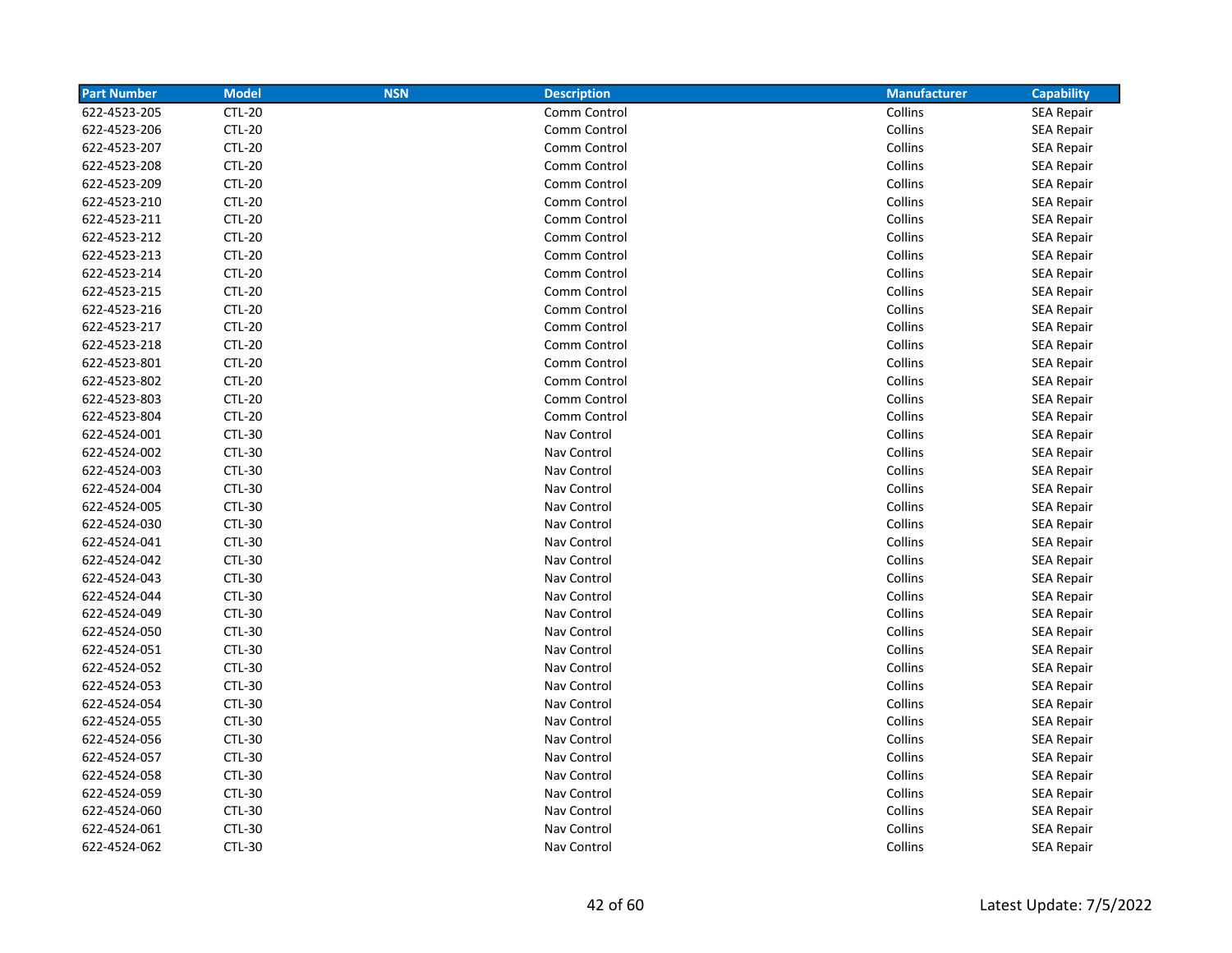| <b>Part Number</b> | <b>Model</b>  | <b>NSN</b>       | <b>Description</b> | <b>Manufacturer</b> | Capability        |
|--------------------|---------------|------------------|--------------------|---------------------|-------------------|
| 622-4524-063       | <b>CTL-30</b> | 5826-01-448-0869 | Nav Control        | Collins             | <b>SEA Repair</b> |
| 622-4524-064       | <b>CTL-30</b> |                  | Nav Control        | Collins             | <b>SEA Repair</b> |
| 622-4524-065       | <b>CTL-30</b> |                  | Nav Control        | Collins             | <b>SEA Repair</b> |
| 622-4524-066       | <b>CTL-30</b> |                  | Nav Control        | Collins             | <b>SEA Repair</b> |
| 622-4524-067       | <b>CTL-30</b> |                  | Nav Control        | Collins             | <b>SEA Repair</b> |
| 622-4524-068       | <b>CTL-30</b> |                  | Nav Control        | Collins             | <b>SEA Repair</b> |
| 622-4524-073       | <b>CTL-30</b> |                  | Nav Control        | Collins             | <b>SEA Repair</b> |
| 622-4524-074       | <b>CTL-30</b> |                  | Nav Control        | Collins             | <b>SEA Repair</b> |
| 622-4524-075       | <b>CTL-30</b> |                  | Nav Control        | Collins             | <b>SEA Repair</b> |
| 622-4524-076       | <b>CTL-30</b> |                  | Nav Control        | Collins             | <b>SEA Repair</b> |
| 622-4524-077       | <b>CTL-30</b> |                  | Nav Control        | Collins             | <b>SEA Repair</b> |
| 622-4524-078       | <b>CTL-30</b> |                  | Nav Control        | Collins             | <b>SEA Repair</b> |
| 622-4524-079       | <b>CTL-30</b> |                  | Nav Control        | Collins             | <b>SEA Repair</b> |
| 622-4524-080       | <b>CTL-30</b> |                  | Nav Control        | Collins             | <b>SEA Repair</b> |
| 622-4524-085       | <b>CTL-30</b> |                  | Nav Control        | Collins             | <b>SEA Repair</b> |
| 622-4524-086       | <b>CTL-30</b> |                  | Nav Control        | Collins             | <b>SEA Repair</b> |
| 622-4524-087       | <b>CTL-30</b> | 5826-01-309-9753 | Nav Control        | Collins             | <b>SEA Repair</b> |
| 622-4524-088       | <b>CTL-30</b> |                  | Nav Control        | Collins             | SEA Repair        |
| 622-4524-097       | CTL-30        |                  | Nav Control        | Collins             | SEA Repair        |
| 622-4524-098       | <b>CTL-30</b> |                  | Nav Control        | Collins             | SEA Repair        |
| 622-4524-099       | <b>CTL-30</b> |                  | Nav Control        | Collins             | <b>SEA Repair</b> |
| 622-4524-100       | <b>CTL-30</b> |                  | Nav Control        | Collins             | <b>SEA Repair</b> |
| 622-4524-101       | <b>CTL-30</b> |                  | Nav Control        | Collins             | <b>SEA Repair</b> |
| 622-4524-102       | <b>CTL-30</b> |                  | Nav Control        | Collins             | <b>SEA Repair</b> |
| 622-4524-103       | <b>CTL-30</b> |                  | Nav Control        | Collins             | <b>SEA Repair</b> |
| 622-4524-104       | <b>CTL-30</b> |                  | Nav Control        | Collins             | <b>SEA Repair</b> |
| 622-4524-105       | <b>CTL-30</b> |                  | Nav Control        | Collins             | <b>SEA Repair</b> |
| 622-4524-106       | <b>CTL-30</b> |                  | Nav Control        | Collins             | <b>SEA Repair</b> |
| 622-4524-107       | <b>CTL-30</b> |                  | Nav Control        | Collins             | <b>SEA Repair</b> |
| 622-4524-108       | <b>CTL-30</b> |                  | Nav Control        | Collins             | <b>SEA Repair</b> |
| 622-4524-109       | <b>CTL-30</b> |                  | Nav Control        | Collins             | <b>SEA Repair</b> |
| 622-4524-110       | <b>CTL-30</b> |                  | Nav Control        | Collins             | <b>SEA Repair</b> |
| 622-4524-111       | <b>CTL-30</b> |                  | Nav Control        | Collins             | <b>SEA Repair</b> |
| 622-4524-112       | <b>CTL-30</b> |                  | Nav Control        | Collins             | <b>SEA Repair</b> |
| 622-4524-277       | <b>CTL-30</b> |                  | Nav Control        | Collins             | SEA Repair        |
| 622-4524-278       | <b>CTL-30</b> |                  | Nav Control        | Collins             | <b>SEA Repair</b> |
| 622-4524-279       | <b>CTL-30</b> |                  | Nav Control        | Collins             | <b>SEA Repair</b> |
| 622-4524-814       | <b>CTL-30</b> |                  | Nav Control        | Collins             | SEA Repair        |
| 622-4524-815       | <b>CTL-30</b> |                  | Nav Control        | Collins             | <b>SEA Repair</b> |
| 622-4526-001       | <b>CTL-60</b> |                  | <b>ADF Control</b> | Collins             | <b>SEA Repair</b> |
| 622-4526-002       | <b>CTL-60</b> |                  | <b>ADF Control</b> | Collins             | <b>SEA Repair</b> |
| 622-4526-003       | CTL-60        |                  | <b>ADF Control</b> | Collins             | <b>SEA Repair</b> |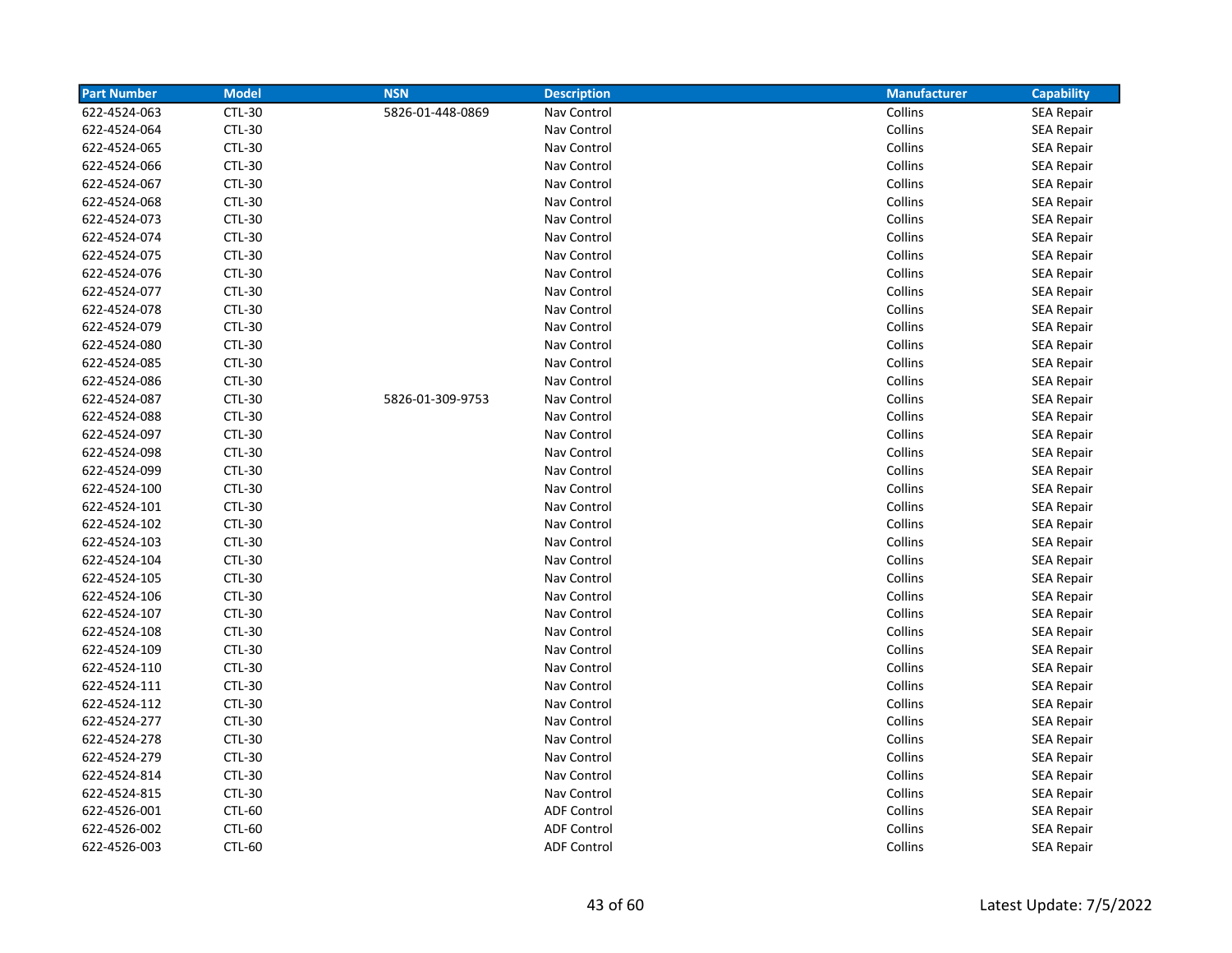| <b>Part Number</b> | <b>Model</b>  | <b>NSN</b>       | <b>Description</b>         | <b>Manufacturer</b> | <b>Capability</b> |
|--------------------|---------------|------------------|----------------------------|---------------------|-------------------|
| 622-4526-004       | <b>CTL-60</b> |                  | <b>ADF Control</b>         | Collins             | <b>SEA Repair</b> |
| 622-4526-005       | <b>CTL-60</b> |                  | <b>ADF Control</b>         | Collins             | <b>SEA Repair</b> |
| 622-4526-006       | <b>CTL-60</b> |                  | <b>ADF Control</b>         | Collins             | <b>SEA Repair</b> |
| 622-4526-007       | <b>CTL-60</b> |                  | <b>ADF Control</b>         | Collins             | <b>SEA Repair</b> |
| 622-4526-008       | CTL-60        | 5826-01-408-9326 | <b>ADF Control</b>         | Collins             | <b>SEA Repair</b> |
| 622-4526-009       | CTL-60        |                  | <b>ADF Control</b>         | Collins             | <b>SEA Repair</b> |
| 622-4526-010       | <b>CTL-60</b> |                  | <b>ADF Control</b>         | Collins             | SEA Repair        |
| 622-4526-011       | <b>CTL-60</b> |                  | <b>ADF Control</b>         | Collins             | <b>SEA Repair</b> |
| 622-4526-012       | <b>CTL-60</b> |                  | <b>ADF Control</b>         | Collins             | SEA Repair        |
| 622-4526-013       | <b>CTL-60</b> |                  | <b>ADF Control</b>         | Collins             | <b>SEA Repair</b> |
| 622-4526-014       | CTL-60        |                  | <b>ADF Control</b>         | Collins             | <b>SEA Repair</b> |
| 622-4526-015       | CTL-60        | 5826-01-309-9754 | <b>ADF Control</b>         | Collins             | <b>SEA Repair</b> |
| 622-4526-016       | CTL-60        |                  | <b>ADF Control</b>         | Collins             | <b>SEA Repair</b> |
| 622-4526-017       | CTL-60        |                  | <b>ADF Control</b>         | Collins             | <b>SEA Repair</b> |
| 622-4526-018       | <b>CTL-60</b> |                  | <b>ADF Control</b>         | Collins             | <b>SEA Repair</b> |
| 622-4526-019       | <b>CTL-60</b> |                  | <b>ADF Control</b>         | Collins             | <b>SEA Repair</b> |
| 622-4526-020       | <b>CTL-60</b> |                  | <b>ADF Control</b>         | Collins             | <b>SEA Repair</b> |
| 622-4526-021       | <b>CTL-60</b> |                  | <b>ADF Control</b>         | Collins             | <b>SEA Repair</b> |
| 622-4526-022       | CTL-60        |                  | <b>ADF Control</b>         | Collins             | <b>SEA Repair</b> |
| 622-4526-023       | <b>CTL-60</b> |                  | <b>ADF Control</b>         | Collins             | <b>SEA Repair</b> |
| 622-4526-024       | CTL-60        |                  | <b>ADF Control</b>         | Collins             | <b>SEA Repair</b> |
| 622-4526-025       | <b>CTL-60</b> |                  | <b>ADF Control</b>         | Collins             | <b>SEA Repair</b> |
| 622-4526-026       | CTL-60        |                  | <b>ADF Control</b>         | Collins             | <b>SEA Repair</b> |
| 622-4526-027       | <b>CTL-60</b> |                  | <b>ADF Control</b>         | Collins             | <b>SEA Repair</b> |
| 622-4526-028       | CTL-60        |                  | <b>ADF Control</b>         | Collins             | SEA Repair        |
| 622-4526-029       | <b>CTL-60</b> |                  | <b>ADF Control</b>         | Collins             | SEA Repair        |
| 622-4526-030       | <b>CTL-60</b> |                  | <b>ADF Control</b>         | Collins             | SEA Repair        |
| 622-4526-031       | CTL-60        |                  | <b>ADF Control</b>         | Collins             | <b>SEA Repair</b> |
| 622-4526-032       | CTL-60        |                  | <b>ADF Control</b>         | Collins             | <b>SEA Repair</b> |
| 622-4526-033       | <b>CTL-60</b> |                  | <b>ADF Control</b>         | Collins             | <b>SEA Repair</b> |
| 622-4526-034       | <b>CTL-60</b> |                  | <b>ADF Control</b>         | Collins             | <b>SEA Repair</b> |
| 622-4526-804       | <b>CTL-60</b> |                  | <b>ADF Control</b>         | Collins             | SEA Repair        |
| 622-4527-001       | CTL-90        |                  | <b>Transponder Control</b> | Collins             | <b>SEA Repair</b> |
| 622-4527-002       | <b>CTL-90</b> |                  | <b>Transponder Control</b> | Collins             | <b>SEA Repair</b> |
| 622-4527-003       | <b>CTL-90</b> |                  | <b>Transponder Control</b> | Collins             | <b>SEA Repair</b> |
| 622-4527-004       | <b>CTL-90</b> |                  | <b>Transponder Control</b> | Collins             | <b>SEA Repair</b> |
| 622-4527-005       | <b>CTL-90</b> |                  | <b>Transponder Control</b> | Collins             | <b>SEA Repair</b> |
| 622-4527-006       | <b>CTL-90</b> |                  | <b>Transponder Control</b> | Collins             | <b>SEA Repair</b> |
| 622-4527-007       | <b>CTL-90</b> |                  | <b>Transponder Control</b> | Collins             | <b>SEA Repair</b> |
| 622-4527-008       | <b>CTL-90</b> | 5826-01-408-9327 | <b>Transponder Control</b> | Collins             | <b>SEA Repair</b> |
| 622-4527-009       | <b>CTL-90</b> |                  | <b>Transponder Control</b> | Collins             | <b>SEA Repair</b> |
| 622-4527-010       | <b>CTL-90</b> |                  | <b>Transponder Control</b> | Collins             | <b>SEA Repair</b> |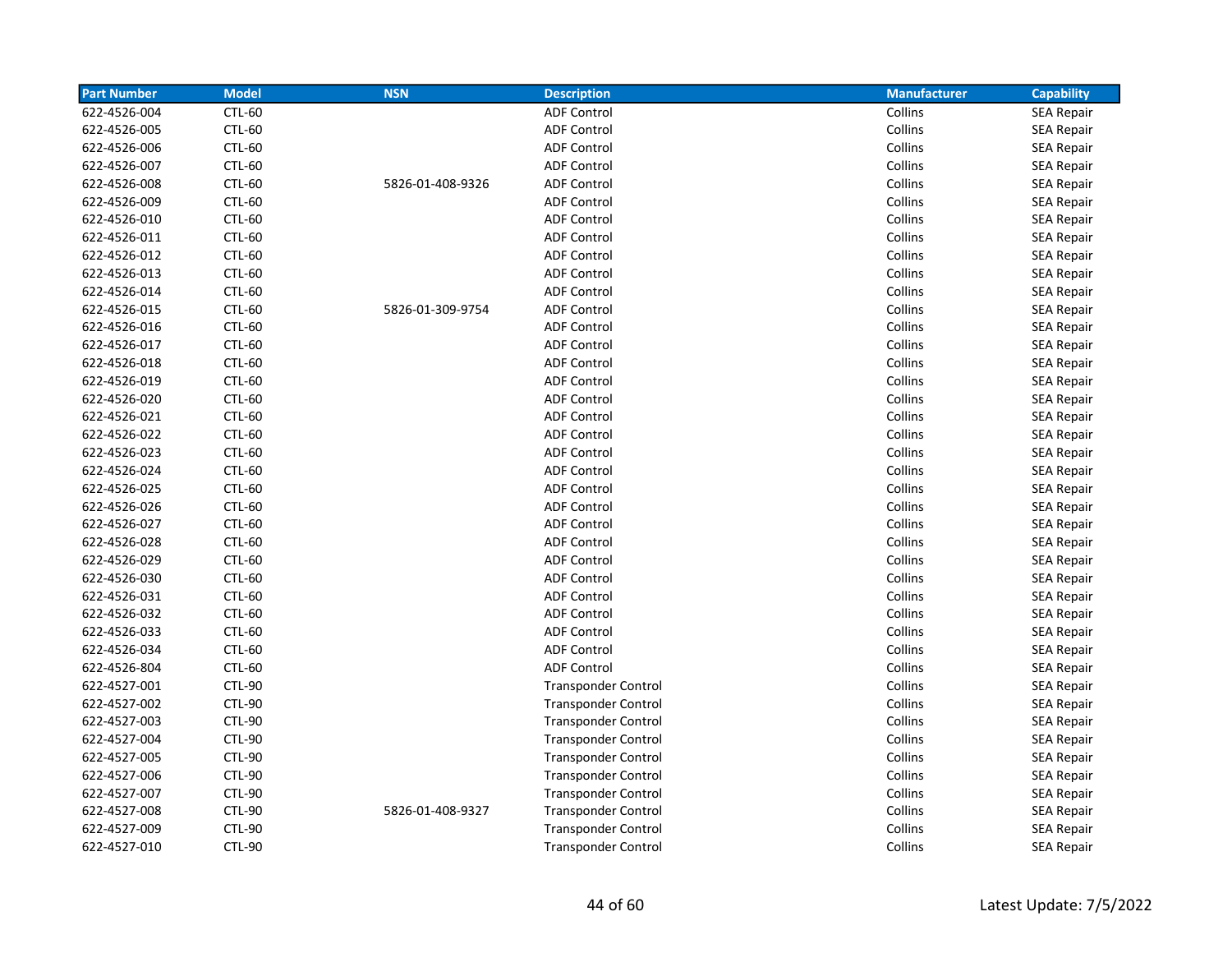| <b>Part Number</b> | <b>Model</b>   | <b>NSN</b>       | <b>Description</b>         | <b>Manufacturer</b> | <b>Capability</b> |
|--------------------|----------------|------------------|----------------------------|---------------------|-------------------|
| 622-4527-011       | <b>CTL-90</b>  |                  | <b>Transponder Control</b> | Collins             | <b>SEA Repair</b> |
| 622-4527-012       | <b>CTL-90</b>  |                  | <b>Transponder Control</b> | Collins             | <b>SEA Repair</b> |
| 622-4527-013       | <b>CTL-90</b>  |                  | <b>Transponder Control</b> | Collins             | SEA Repair        |
| 622-4527-014       | <b>CTL-90</b>  |                  | <b>Transponder Control</b> | Collins             | <b>SEA Repair</b> |
| 622-4527-015       | <b>CTL-90</b>  | 5826-01-309-9755 | <b>Transponder Control</b> | Collins             | <b>SEA Repair</b> |
| 622-4527-016       | <b>CTL-90</b>  |                  | <b>Transponder Control</b> | Collins             | <b>SEA Repair</b> |
| 622-4527-017       | <b>CTL-90</b>  |                  | <b>Transponder Control</b> | Collins             | <b>SEA Repair</b> |
| 622-4527-018       | <b>CTL-90</b>  |                  | <b>Transponder Control</b> | Collins             | <b>SEA Repair</b> |
| 622-4527-019       | <b>CTL-90</b>  |                  | <b>Transponder Control</b> | Collins             | <b>SEA Repair</b> |
| 622-4527-020       | <b>CTL-90</b>  |                  | <b>Transponder Control</b> | Collins             | <b>SEA Repair</b> |
| 622-4527-021       | <b>CTL-90</b>  |                  | <b>Transponder Control</b> | Collins             | <b>SEA Repair</b> |
| 622-4527-803       | <b>CTL-90</b>  |                  | <b>Transponder Control</b> | Collins             | <b>SEA Repair</b> |
| 622-4527-804       | <b>CTL-90</b>  |                  | <b>Transponder Control</b> | Collins             | <b>SEA Repair</b> |
| 622-4530-016       | $CTL-21$       |                  | Comm Control               | Collins             | <b>SEA Repair</b> |
| 622-4530-215       | $CTL-21$       |                  | Comm Control               | Collins             | <b>SEA Repair</b> |
| 622-4531-064       | CTL-31         |                  | Nav Control                | Collins             | <b>SEA Repair</b> |
| 622-4531-113       | CTL-31         |                  | Nav Control                | Collins             | <b>SEA Repair</b> |
| 622-4532-005       | CTL-61         |                  | <b>ADF Control</b>         | Collins             | <b>SEA Repair</b> |
| 622-4532-007       | CTL-61         |                  | <b>ADF Control</b>         | Collins             | <b>SEA Repair</b> |
| 622-4532-016       | CTL-61         |                  | <b>ADF Control</b>         | Collins             | <b>SEA Repair</b> |
| 622-4532-017       | CTL-61         |                  | <b>ADF Control</b>         | Collins             | SEA Repair        |
| 622-4533-005       | CTL-91         |                  | <b>Transponder Control</b> | Collins             | SEA Repair        |
| 622-4533-008       | CTL-91         |                  | <b>Transponder Control</b> | Collins             | <b>SEA Repair</b> |
| 622-4533-017       | CTL-91         |                  | <b>Transponder Control</b> | Collins             | <b>SEA Repair</b> |
| 622-4545-001       | <b>CTL-220</b> |                  | <b>HF Control</b>          | Collins             | <b>SEA Repair</b> |
| 622-4545-002       | <b>CTL-220</b> |                  | <b>HF Control</b>          | Collins             | <b>SEA Repair</b> |
| 622-4545-003       | <b>CTL-220</b> |                  | <b>HF Control</b>          | Collins             | <b>SEA Repair</b> |
| 622-4545-004       | <b>CTL-220</b> |                  | <b>HF Control</b>          | Collins             | <b>SEA Repair</b> |
| 622-4545-005       | <b>CTL-220</b> |                  | <b>HF Control</b>          | Collins             | <b>SEA Repair</b> |
| 622-4545-006       | <b>CTL-220</b> |                  | <b>HF Control</b>          | Collins             | <b>SEA Repair</b> |
| 622-4545-011       | <b>CTL-220</b> |                  | <b>HF Control</b>          | Collins             | <b>SEA Repair</b> |
| 622-4545-012       | CTL-220        |                  | <b>HF Control</b>          | Collins             | <b>SEA Repair</b> |
| 622-4545-013       | <b>CTL-220</b> |                  | <b>HF Control</b>          | Collins             | <b>SEA Repair</b> |
| 622-4545-014       | <b>CTL-220</b> |                  | <b>HF Control</b>          | Collins             | <b>SEA Repair</b> |
| 622-4545-015       | <b>CTL-220</b> |                  | <b>HF Control</b>          | Collins             | <b>SEA Repair</b> |
| 622-4545-016       | <b>CTL-220</b> |                  | <b>HF Control</b>          | Collins             | <b>SEA Repair</b> |
| 622-4545-021       | <b>CTL-220</b> |                  | <b>HF Control</b>          | Collins             | <b>SEA Repair</b> |
| 622-4545-022       | <b>CTL-220</b> |                  | <b>HF Control</b>          | Collins             | <b>SEA Repair</b> |
| 622-4545-023       | CTL-220        |                  | <b>HF Control</b>          | Collins             | <b>SEA Repair</b> |
| 622-4545-024       | <b>CTL-220</b> |                  | <b>HF Control</b>          | Collins             | <b>SEA Repair</b> |
| 622-4545-025       | <b>CTL-220</b> |                  | <b>HF Control</b>          | Collins             | <b>SEA Repair</b> |
| 622-4545-026       | <b>CTL-220</b> |                  | <b>HF Control</b>          | Collins             | <b>SEA Repair</b> |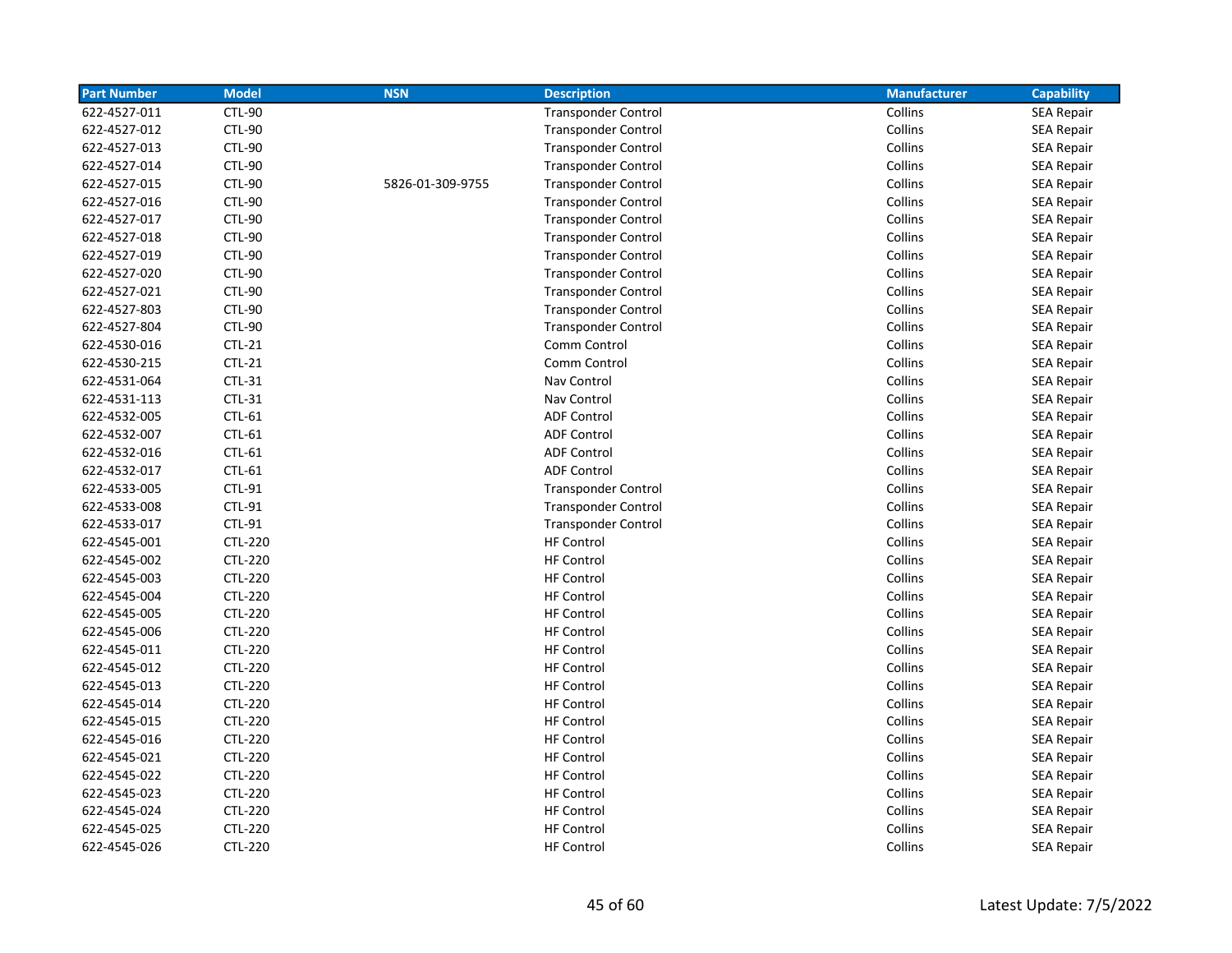| <b>Part Number</b> | <b>Model</b>       | <b>NSN</b>       | <b>Description</b>          | <b>Manufacturer</b> | <b>Capability</b> |
|--------------------|--------------------|------------------|-----------------------------|---------------------|-------------------|
| 622-4545-031       | <b>CTL-220</b>     |                  | <b>HF Control</b>           | Collins             | <b>SEA Repair</b> |
| 622-4545-032       | <b>CTL-220</b>     |                  | <b>HF Control</b>           | Collins             | <b>SEA Repair</b> |
| 622-4545-033       | <b>CTL-220</b>     |                  | <b>HF Control</b>           | Collins             | <b>SEA Repair</b> |
| 622-4545-034       | <b>CTL-220</b>     |                  | <b>HF Control</b>           | Collins             | <b>SEA Repair</b> |
| 622-4545-035       | <b>CTL-220</b>     |                  | <b>HF Control</b>           | Collins             | <b>SEA Repair</b> |
| 622-4545-036       | <b>CTL-220</b>     |                  | <b>HF Control</b>           | Collins             | <b>SEA Repair</b> |
| 622-4563-001       | 339H-6             |                  | Radio Altimeter Indicator   | Collins             | <b>SEA Repair</b> |
| 622-4563-004       | 339H-6             |                  | Radar Altimeter Indicator   | Collins             | <b>SEA Repair</b> |
| 622-4563-006       | 339H-6             |                  | Radio Altimeter Indicator   | Collins             | <b>SEA Repair</b> |
| 622-4563-008       | 339H-6             |                  | Radio Altimeter Indicator   | Collins             | <b>SEA Repair</b> |
| 622-4563-011       | 339H-6             |                  | Radio Altimeter Indicator   | Collins             | <b>SEA Repair</b> |
| 622-4938-001       | <b>RMI-30</b>      | 5826-01-296-3914 | Radio Magnetic Indicator    | Collins             | <b>SEA Repair</b> |
| 622-4938-002       | <b>RMI-30</b>      |                  | Radio Magnetic Indicator    | Collins             | <b>SEA Repair</b> |
| 622-4938-003       | <b>RMI-30</b>      |                  | Radio Magnetic Indicator    | Collins             | SEA Repair        |
| 622-4938-004       | <b>RMI-30</b>      |                  | Radio Magnetic Indicator    | Collins             | <b>SEA Repair</b> |
| 622-4938-006       | <b>RMI-30</b>      |                  | Radio Magnetic Indicator    | Collins             | <b>SEA Repair</b> |
| 622-4938-007       | <b>RMI-30</b>      | 5826-01-370-9328 | Radio Magnetic Indicator    | Collins             | <b>SEA Repair</b> |
| 622-4938-021       | <b>RMI-30</b>      |                  | RMI                         | Collins             | <b>SEA Repair</b> |
| 622-4938-022       | <b>RMI-30</b>      |                  | RMI                         | Collins             | <b>SEA Repair</b> |
| 622-4938-023       | <b>RMI-30</b>      |                  | RMI                         | Collins             | <b>SEA Repair</b> |
| 622-4938-024       | <b>RMI-30</b>      |                  | RMI                         | Collins             | <b>SEA Repair</b> |
| 622-4938-025       | <b>RMI-30</b>      |                  | RMI                         | Collins             | SEA Repair        |
| 622-4938-026       | <b>RMI-30</b>      |                  | RMI                         | Collins             | <b>SEA Repair</b> |
| 622-4938-027       | <b>RMI-30</b>      |                  | RMI                         | Collins             | <b>SEA Repair</b> |
| 622-5337-001       | <b>TCR-220</b>     | 5820-01-548-2149 | <b>HF Transceiver</b>       | Collins             | <b>SEA Repair</b> |
| 622-5337-002       | <b>TCR-220</b>     |                  | <b>HF Transceiver</b>       | Collins             | <b>SEA Repair</b> |
| 622-5367-001       | <b>ALI-55B</b>     |                  | Radio Altitude Indicator    | Collins             | <b>SEA Repair</b> |
| 622-5528-001       | RT-1354/ARC-186(V) | 5821-01-092-4907 | Panel Mount VHF AM/FM R/T   | Collins             | <b>SEA Repair</b> |
| 622-5812-001       | <b>FDU-70</b>      | 6605-01-345-1258 | Flux Detector Unit          | Collins             | <b>SEA Repair</b> |
| 622-5812-002       | <b>FDU-70</b>      | 6605-01-329-0833 | Flux Detector               | Collins             | <b>SEA Repair</b> |
| 622-5812-003       | <b>FDU-70</b>      |                  | Flux Detector Unit          | Collins             | <b>SEA Repair</b> |
| 622-5812-004       | <b>FDU-70</b>      |                  | Flux Detector Unit          | Collins             | SEA Repair        |
| 622-5812-005       | <b>FDU-70</b>      |                  | Flus Detector Unit          | Collins             | <b>SEA Repair</b> |
| 622-5812-006       | <b>FDU-70</b>      |                  | <b>Flux Detector Unit</b>   | Collins             | <b>SEA Repair</b> |
| 622-5940-001       | <b>IND-220</b>     |                  | Color Radar Indicator       | Collins             | <b>SEA Repair</b> |
| 622-5940-008       | <b>IND-220</b>     |                  | Color Radar Indicator       | Collins             | <b>SEA Repair</b> |
| 622-5941-001       | <b>IND-270</b>     |                  | Radar Indicator             | Collins             | <b>SEA Repair</b> |
| 622-6137-001       | <b>VIR-32</b>      | 5826-01-300-2715 | <b>Navigation Receiver</b>  | Collins             | <b>SEA Repair</b> |
| 622-6137-201       | <b>VIR-32</b>      | 5826-01-450-6351 | Nav Receiver w/ FM Immunity | Collins             | <b>SEA Repair</b> |
| 622-6152-001       | <b>VHF-22A</b>     | 5895-01-369-5448 | <b>VHF Comm</b>             | Collins             | <b>SEA Repair</b> |
| 622-6152-002       | <b>VHF-22A</b>     |                  | <b>VHF Comm</b>             | Collins             | <b>SEA Repair</b> |
| 622-6152-011       | VHF-22A            |                  | <b>VHF Comm</b>             | Collins             | <b>SEA Repair</b> |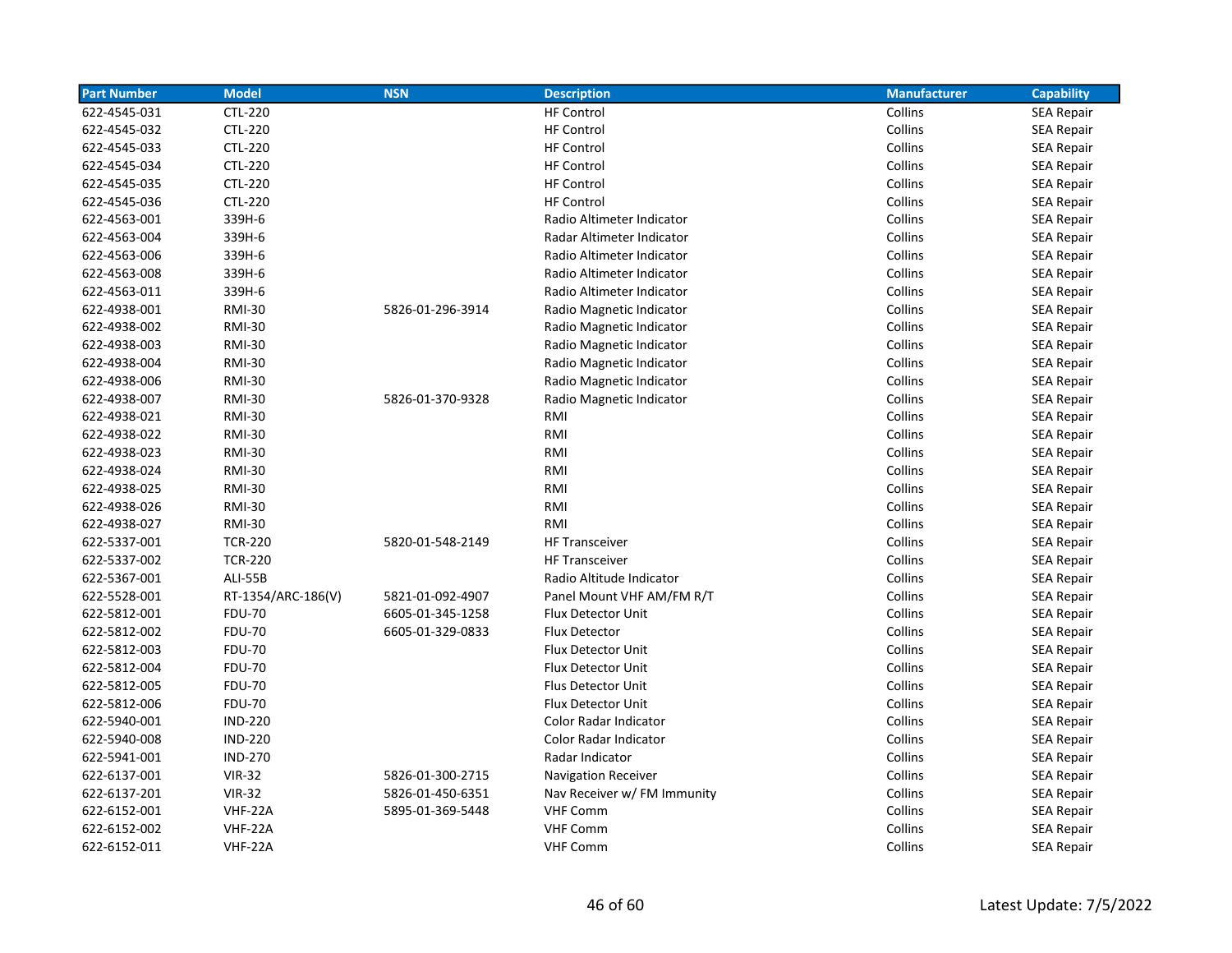| <b>Part Number</b> | <b>Model</b>        | <b>NSN</b>       | <b>Description</b>                    | <b>Manufacturer</b> | <b>Capability</b> |
|--------------------|---------------------|------------------|---------------------------------------|---------------------|-------------------|
| 622-6152-012       | VHF-22A             |                  | <b>VHF Comm</b>                       | Collins             | <b>SEA Repair</b> |
| 622-6152-021       | VHF-22A             |                  | <b>VHF Comm</b>                       | Collins             | <b>SEA Repair</b> |
| 622-6152-022       | VHF-22A             |                  | <b>VHF Comm</b>                       | Collins             | <b>SEA Repair</b> |
| 622-6152-023       | VHF-22A             |                  | <b>VHF Comm</b>                       | Collins             | <b>SEA Repair</b> |
| 622-6152-031       | <b>VHF-22A</b>      | 5821-01-640-9029 | <b>VHF Comm</b>                       | Collins             | <b>SEA Repair</b> |
| 622-6152-032       | VHF-22A             |                  | <b>VHF Comm</b>                       | Collins             | <b>SEA Repair</b> |
| 622-6152-033       | <b>VHF-22A</b>      |                  | <b>VHF Comm</b>                       | Collins             | <b>SEA Repair</b> |
| 622-6153-001       | <b>VHF-22B</b>      | 5820-01-328-1040 | <b>VHF Comm</b>                       | Collins             | <b>SEA Repair</b> |
| 622-6153-002       | <b>VHF-22B</b>      | 5820-01-423-9200 | <b>VHF Comm</b>                       | Collins             | <b>SEA Repair</b> |
| 622-6153-021       | <b>VHF-22B</b>      |                  | <b>VHF Comm</b>                       | Collins             | <b>SEA Repair</b> |
| 622-6153-022       | <b>VHF-22B</b>      |                  | <b>VHF Comm</b>                       | Collins             | <b>SEA Repair</b> |
| 622-6153-023       | <b>VHF-22B</b>      |                  | <b>VHF Comm</b>                       | Collins             | SEA Repair        |
| 622-6263-001       | <b>DME-42</b>       | 5895-01-304-3814 | <b>DME Transceiver</b>                | Collins             | <b>SEA Repair</b> |
| 622-6263-002       | <b>DME-42</b>       |                  | <b>DME Transceiver</b>                | Collins             | <b>SEA Repair</b> |
| 622-6263-003       | <b>DME-42</b>       | 5895-01-304-3814 | <b>DME Transceiver</b>                | Collins             | <b>SEA Repair</b> |
| 622-6347-001       | RT-1300B/ARC-186(V) | 5821-01-208-1093 | <b>VHF AM/FM Receiver Transmitter</b> | Collins             | <b>SEA Repair</b> |
| 622-6347-002       | RT-1300C/ARC-186(V) | 5821-01-213-3980 | <b>VHF AM/FM Receiver Transmitter</b> | Collins             | <b>SEA Repair</b> |
| 622-6389-001       | <b>VHF-21A</b>      |                  | <b>VHF Comm</b>                       | Collins             | SEA Repair        |
| 622-6389-002       | <b>VHF-21A</b>      |                  | <b>VHF Comm</b>                       | Collins             | SEA Repair        |
| 622-6389-011       | <b>VHF-21A</b>      | 5825-01-332-9175 | <b>VHF Comm</b>                       | Collins             | <b>SEA Repair</b> |
| 622-6389-012       | <b>VHF-21A</b>      |                  | <b>VHF Comm</b>                       | Collins             | SEA Repair        |
| 622-6390-001       | <b>VHF-21B</b>      | 5821-01-330-6120 | <b>VHF Comm</b>                       | Collins             | SEA Repair        |
| 622-6390-002       | <b>VHF-21B</b>      |                  | <b>VHF Comm</b>                       | Collins             | <b>SEA Repair</b> |
| 622-6471-001       | AAC-220P            |                  | <b>HF Antenna Coupler</b>             | Collins             | <b>SEA Repair</b> |
| 622-6471-002       | AAC-220P            |                  | Antenna Coupler                       | Collins             | <b>SEA Repair</b> |
| 622-6513-001       | <b>ANT-312A</b>     |                  | Radar Antenna                         | Collins             | <b>SEA Repair</b> |
| 622-6520-001       | $CTL-22$            |                  | <b>VHF Comm Control</b>               | Collins             | <b>SEA Repair</b> |
| 622-6520-002       | <b>CTL-22</b>       |                  | <b>VHF Comm Control</b>               | Collins             | SEA Repair        |
| 622-6520-003       | $CTL-22$            |                  | <b>VHF Comm Control</b>               | Collins             | <b>SEA Repair</b> |
| 622-6520-004       | $CTL-22$            | 5820-01-328-0802 | <b>VHF Comm Control</b>               | Collins             | <b>SEA Repair</b> |
| 622-6520-005       | $CTL-22$            | 5895-01-417-3012 | <b>VHF Comm Control</b>               | Collins             | <b>SEA Repair</b> |
| 622-6520-006       | $CTL-22$            |                  | <b>VHF Comm Control</b>               | Collins             | <b>SEA Repair</b> |
| 622-6520-007       | $CTL-22$            | 5985-01-304-3751 | <b>VHF Comm Control</b>               | Collins             | <b>SEA Repair</b> |
| 622-6520-008       | $CTL-22$            | 5826-01-305-9618 | <b>VHF Comm Control</b>               | Collins             | <b>SEA Repair</b> |
| 622-6520-009       | $CTL-22$            |                  | <b>VHF Comm Control</b>               | Collins             | <b>SEA Repair</b> |
| 622-6520-010       | $CTL-22$            |                  | <b>VHF Comm Control</b>               | Collins             | <b>SEA Repair</b> |
| 622-6520-011       | $CTL-22$            |                  | <b>VHF Comm Control</b>               | Collins             | <b>SEA Repair</b> |
| 622-6520-012       | $CTL-22$            |                  | <b>VHF Comm Control</b>               | Collins             | SEA Repair        |
| 622-6520-013       | $CTL-22$            |                  | <b>VHF Comm Control</b>               | Collins             | SEA Repair        |
| 622-6520-014       | $CTL-22$            |                  | <b>VHF Comm Control</b>               | Collins             | SEA Repair        |
| 622-6520-015       | $CTL-22$            |                  | <b>VHF Comm Control</b>               | Collins             | <b>SEA Repair</b> |
| 622-6520-016       | $CTL-22$            |                  | <b>VHF Comm Control</b>               | Collins             | SEA Repair        |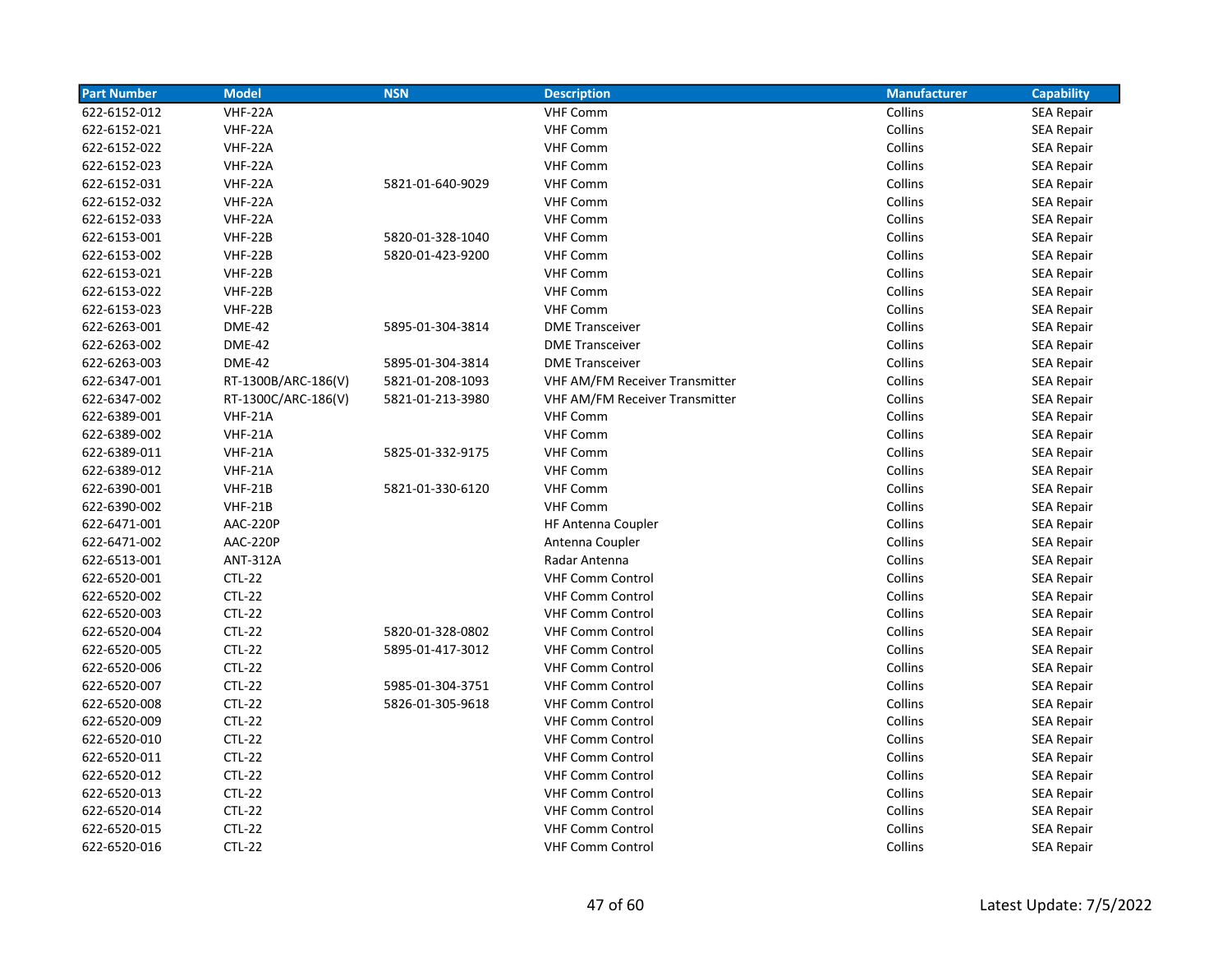| <b>Part Number</b> | <b>Model</b>  | <b>NSN</b>       | <b>Description</b>      | <b>Manufacturer</b> | <b>Capability</b> |
|--------------------|---------------|------------------|-------------------------|---------------------|-------------------|
| 622-6520-801       | $CTL-22$      |                  | <b>VHF Comm Control</b> | Collins             | <b>SEA Repair</b> |
| 622-6520-802       | $CTL-22$      |                  | <b>VHF Comm Control</b> | Collins             | <b>SEA Repair</b> |
| 622-6521-001       | <b>CTL-32</b> |                  | Nav Control             | Collins             | <b>SEA Repair</b> |
| 622-6521-002       | <b>CTL-32</b> |                  | Nav Control             | Collins             | <b>SEA Repair</b> |
| 622-6521-003       | <b>CTL-32</b> |                  | Nav Control             | Collins             | <b>SEA Repair</b> |
| 622-6521-004       | <b>CTL-32</b> |                  | Nav Control             | Collins             | <b>SEA Repair</b> |
| 622-6521-005       | <b>CTL-32</b> |                  | Nav Control             | Collins             | <b>SEA Repair</b> |
| 622-6521-006       | <b>CTL-32</b> |                  | Nav Control             | Collins             | <b>SEA Repair</b> |
| 622-6521-007       | <b>CTL-32</b> | 5895-01-344-7311 | Nav Control             | Collins             | <b>SEA Repair</b> |
| 622-6521-008       | <b>CTL-32</b> | 5895-01-301-0081 | Nav Control             | Collins             | <b>SEA Repair</b> |
| 622-6521-009       | $CTL-32$      |                  | Nav Control             | Collins             | <b>SEA Repair</b> |
| 622-6521-010       | $CTL-32$      |                  | Nav Control             | Collins             | SEA Repair        |
| 622-6521-011       | <b>CTL-32</b> | 5985-01-304-3752 | Nav Control             | Collins             | <b>SEA Repair</b> |
| 622-6521-012       | CTL-32        | 5985-01-314-9901 | Nav Control             | Collins             | <b>SEA Repair</b> |
| 622-6521-013       | <b>CTL-32</b> | 5821-01-333-9234 | Nav Control             | Collins             | <b>SEA Repair</b> |
| 622-6521-014       | <b>CTL-32</b> | 5836-01-450-6438 | Nav Control             | Collins             | <b>SEA Repair</b> |
| 622-6521-015       | <b>CTL-32</b> | 5895-01-493-3013 | Nav Control             | Collins             | <b>SEA Repair</b> |
| 622-6521-016       | <b>CTL-32</b> | 5821-01-249-6476 | Nav Control             | Collins             | SEA Repair        |
| 622-6521-025       | <b>CTL-32</b> |                  | Nav Control             | Collins             | <b>SEA Repair</b> |
| 622-6521-026       | <b>CTL-32</b> |                  | Nav Control             | Collins             | <b>SEA Repair</b> |
| 622-6521-027       | <b>CTL-32</b> |                  | Nav Control             | Collins             | <b>SEA Repair</b> |
| 622-6521-028       | $CTL-32$      |                  | Nav Control             | Collins             | <b>SEA Repair</b> |
| 622-6521-029       | $CTL-32$      |                  | Nav Control             | Collins             | <b>SEA Repair</b> |
| 622-6521-030       | <b>CTL-32</b> |                  | Nav Control             | Collins             | <b>SEA Repair</b> |
| 622-6521-031       | <b>CTL-32</b> |                  | Nav Control             | Collins             | <b>SEA Repair</b> |
| 622-6521-032       | <b>CTL-32</b> |                  | Nav Control             | Collins             | <b>SEA Repair</b> |
| 622-6522-001       | $CTL-62$      |                  | <b>ADF Control</b>      | Collins             | <b>SEA Repair</b> |
| 622-6522-002       | CTL-62        |                  | <b>ADF Control</b>      | Collins             | SEA Repair        |
| 622-6522-003       | CTL-62        | 5895-01-325-4789 | <b>ADF Control</b>      | Collins             | <b>SEA Repair</b> |
| 622-6522-004       | CTL-62        | 5985-01-316-6426 | <b>ADF Control</b>      | Collins             | <b>SEA Repair</b> |
| 622-6522-005       | CTL-62        | 5821-01-333-9235 | <b>ADF Control</b>      | Collins             | <b>SEA Repair</b> |
| 622-6522-006       | CTL-62        |                  | <b>ADF Control</b>      | Collins             | <b>SEA Repair</b> |
| 622-6522-007       | $CTL-62$      |                  | <b>ADF Control</b>      | Collins             | <b>SEA Repair</b> |
| 622-6522-008       | $CTL-62$      | 5985-01-327-9565 | <b>ADF Control</b>      | Collins             | <b>SEA Repair</b> |
| 622-6522-009       | CTL-62        |                  | <b>ADF Control</b>      | Collins             | <b>SEA Repair</b> |
| 622-6522-010       | CTL-62        |                  | <b>ADF Control</b>      | Collins             | <b>SEA Repair</b> |
| 622-6522-011       | $CTL-62$      |                  | <b>ADF Control</b>      | Collins             | <b>SEA Repair</b> |
| 622-6522-012       | CTL-62        |                  | <b>ADF Control</b>      | Collins             | <b>SEA Repair</b> |
| 622-6522-013       | CTL-62        |                  | <b>ADF Control</b>      | Collins             | <b>SEA Repair</b> |
| 622-6522-014       | CTL-62        |                  | <b>ADF Control</b>      | Collins             | <b>SEA Repair</b> |
| 622-6522-015       | CTL-62        |                  | <b>ADF Control</b>      | Collins             | <b>SEA Repair</b> |
| 622-6522-016       | CTL-62        |                  | <b>ADF Control</b>      | Collins             | <b>SEA Repair</b> |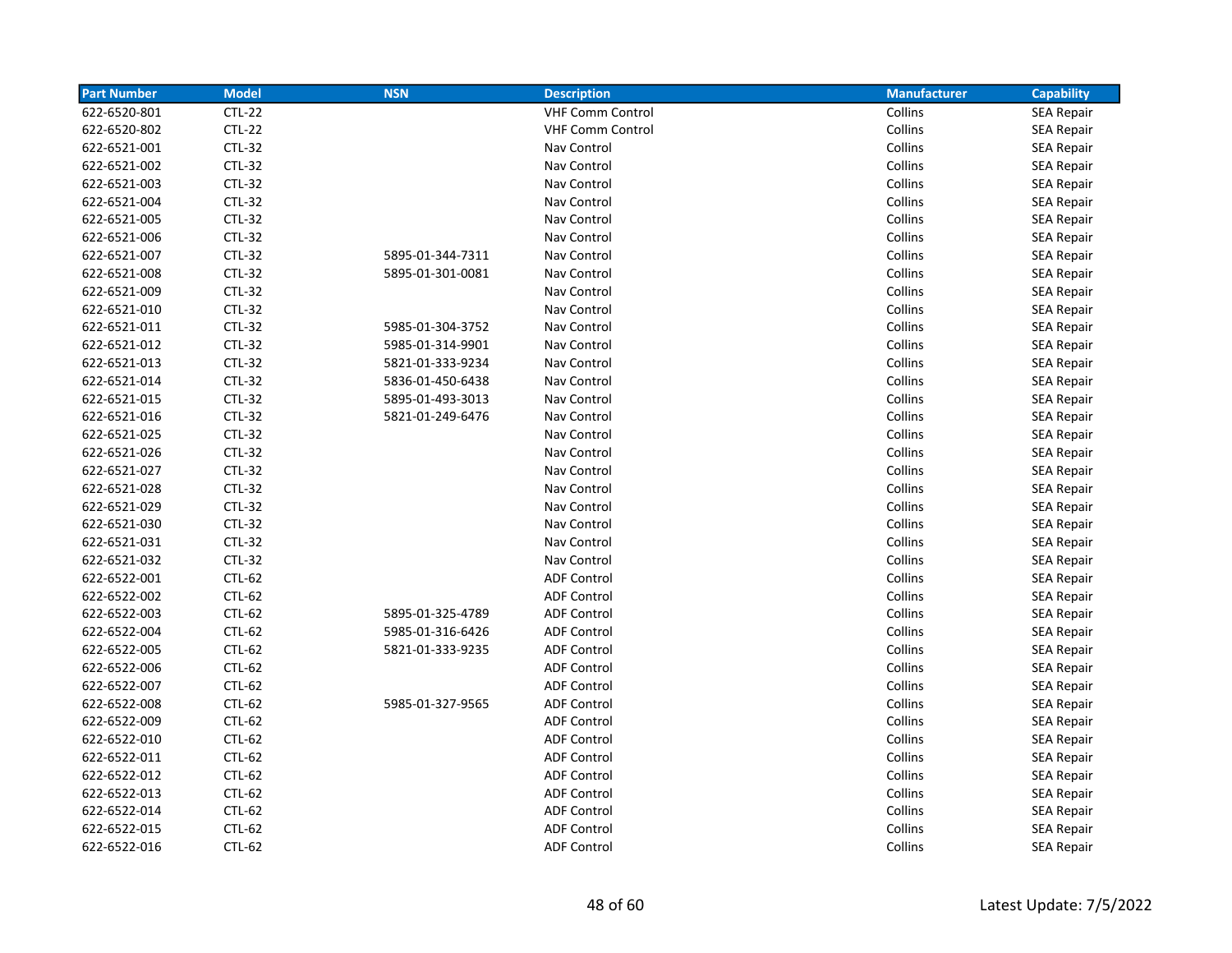| <b>Part Number</b> | <b>Model</b>  | <b>NSN</b>       | <b>Description</b>         | <b>Manufacturer</b> | <b>Capability</b> |
|--------------------|---------------|------------------|----------------------------|---------------------|-------------------|
| 622-6522-017       | CTL-62        |                  | <b>ADF Control</b>         | Collins             | <b>SEA Repair</b> |
| 622-6522-018       | CTL-62        |                  | <b>ADF Control</b>         | Collins             | <b>SEA Repair</b> |
| 622-6522-019       | CTL-62        |                  | <b>ADF Control</b>         | Collins             | SEA Repair        |
| 622-6522-020       | CTL-62        |                  | <b>ADF Control</b>         | Collins             | <b>SEA Repair</b> |
| 622-6522-021       | CTL-62        |                  | <b>ADF Control</b>         | Collins             | <b>SEA Repair</b> |
| 622-6522-022       | CTL-62        |                  | <b>ADF Control</b>         | Collins             | <b>SEA Repair</b> |
| 622-6522-023       | CTL-62        |                  | <b>ADF Control</b>         | Collins             | <b>SEA Repair</b> |
| 622-6522-024       | CTL-62        |                  | <b>ADF Control</b>         | Collins             | <b>SEA Repair</b> |
| 622-6522-025       | CTL-62        |                  | <b>ADF Control</b>         | Collins             | <b>SEA Repair</b> |
| 622-6522-026       | CTL-62        |                  | <b>ADF Control</b>         | Collins             | <b>SEA Repair</b> |
| 622-6522-027       | CTL-62        |                  | <b>ADF Control</b>         | Collins             | <b>SEA Repair</b> |
| 622-6522-028       | CTL-62        |                  | <b>ADF Control</b>         | Collins             | <b>SEA Repair</b> |
| 622-6522-029       | CTL-62        |                  | <b>ADF Control</b>         | Collins             | <b>SEA Repair</b> |
| 622-6522-030       | CTL-62        |                  | <b>ADF Control</b>         | Collins             | <b>SEA Repair</b> |
| 622-6522-031       | CTL-62        |                  | <b>ADF Control</b>         | Collins             | <b>SEA Repair</b> |
| 622-6522-032       | CTL-62        |                  | <b>ADF Control</b>         | Collins             | <b>SEA Repair</b> |
| 622-6522-801       | CTL-62        |                  | <b>ADF Control</b>         | Collins             | <b>SEA Repair</b> |
| 622-6522-802       | CTL-62        |                  | <b>ADF Control</b>         | Collins             | <b>SEA Repair</b> |
| 622-6522-803       | CTL-62        |                  | <b>ADF Control</b>         | Collins             | <b>SEA Repair</b> |
| 622-6522-804       | CTL-62        |                  | <b>ADF Control</b>         | Collins             | <b>SEA Repair</b> |
| 622-6523-001       | <b>CTL-92</b> | 1440-01-423-9207 | <b>Transponder Control</b> | Collins             | SEA Repair        |
| 622-6523-002       | <b>CTL-92</b> |                  | <b>Transponder Control</b> | Collins             | <b>SEA Repair</b> |
| 622-6523-003       | <b>CTL-92</b> | 5895-01-372-5176 | <b>Transponder Control</b> | Collins             | <b>SEA Repair</b> |
| 622-6523-004       | <b>CTL-92</b> | 1440-01-316-6427 | <b>Transponder Control</b> | Collins             | <b>SEA Repair</b> |
| 622-6523-005       | <b>CTL-92</b> | 5821-01-333-9236 | <b>Transponder Control</b> | Collins             | <b>SEA Repair</b> |
| 622-6523-006       | <b>CTL-92</b> |                  | <b>Transponder Control</b> | Collins             | <b>SEA Repair</b> |
| 622-6523-007       | <b>CTL-92</b> | 5985-01-304-3754 | <b>Transponder Control</b> | Collins             | <b>SEA Repair</b> |
| 622-6523-008       | <b>CTL-92</b> | 5895-01-370-4296 | <b>Transponder Control</b> | Collins             | <b>SEA Repair</b> |
| 622-6523-009       | <b>CTL-92</b> |                  | <b>Transponder Control</b> | Collins             | <b>SEA Repair</b> |
| 622-6523-010       | <b>CTL-92</b> |                  | <b>Transponder Control</b> | Collins             | <b>SEA Repair</b> |
| 622-6523-011       | <b>CTL-92</b> |                  | <b>Transponder Control</b> | Collins             | <b>SEA Repair</b> |
| 622-6523-012       | <b>CTL-92</b> |                  | <b>Transponder Control</b> | Collins             | <b>SEA Repair</b> |
| 622-6523-013       | <b>CTL-92</b> |                  | <b>Transponder Control</b> | Collins             | <b>SEA Repair</b> |
| 622-6523-014       | <b>CTL-92</b> |                  | <b>Transponder Control</b> | Collins             | <b>SEA Repair</b> |
| 622-6523-015       | <b>CTL-92</b> |                  | <b>Transponder Control</b> | Collins             | <b>SEA Repair</b> |
| 622-6523-016       | <b>CTL-92</b> |                  | <b>Transponder Control</b> | Collins             | <b>SEA Repair</b> |
| 622-6523-201       | <b>CTL-92</b> |                  | <b>Transponder Control</b> | Collins             | <b>SEA Repair</b> |
| 622-6523-202       | <b>CTL-92</b> | 5895-01-424-3790 | <b>Transponder Control</b> | Collins             | <b>SEA Repair</b> |
| 622-6523-203       | <b>CTL-92</b> |                  | <b>Transponder Control</b> | Collins             | <b>SEA Repair</b> |
| 622-6523-204       | <b>CTL-92</b> |                  | <b>Transponder Control</b> | Collins             | <b>SEA Repair</b> |
| 622-6523-205       | <b>CTL-92</b> | 5895-01-498-5233 | <b>Transponder Control</b> | Collins             | <b>SEA Repair</b> |
| 622-6523-206       | <b>CTL-92</b> |                  | <b>Transponder Control</b> | Collins             | <b>SEA Repair</b> |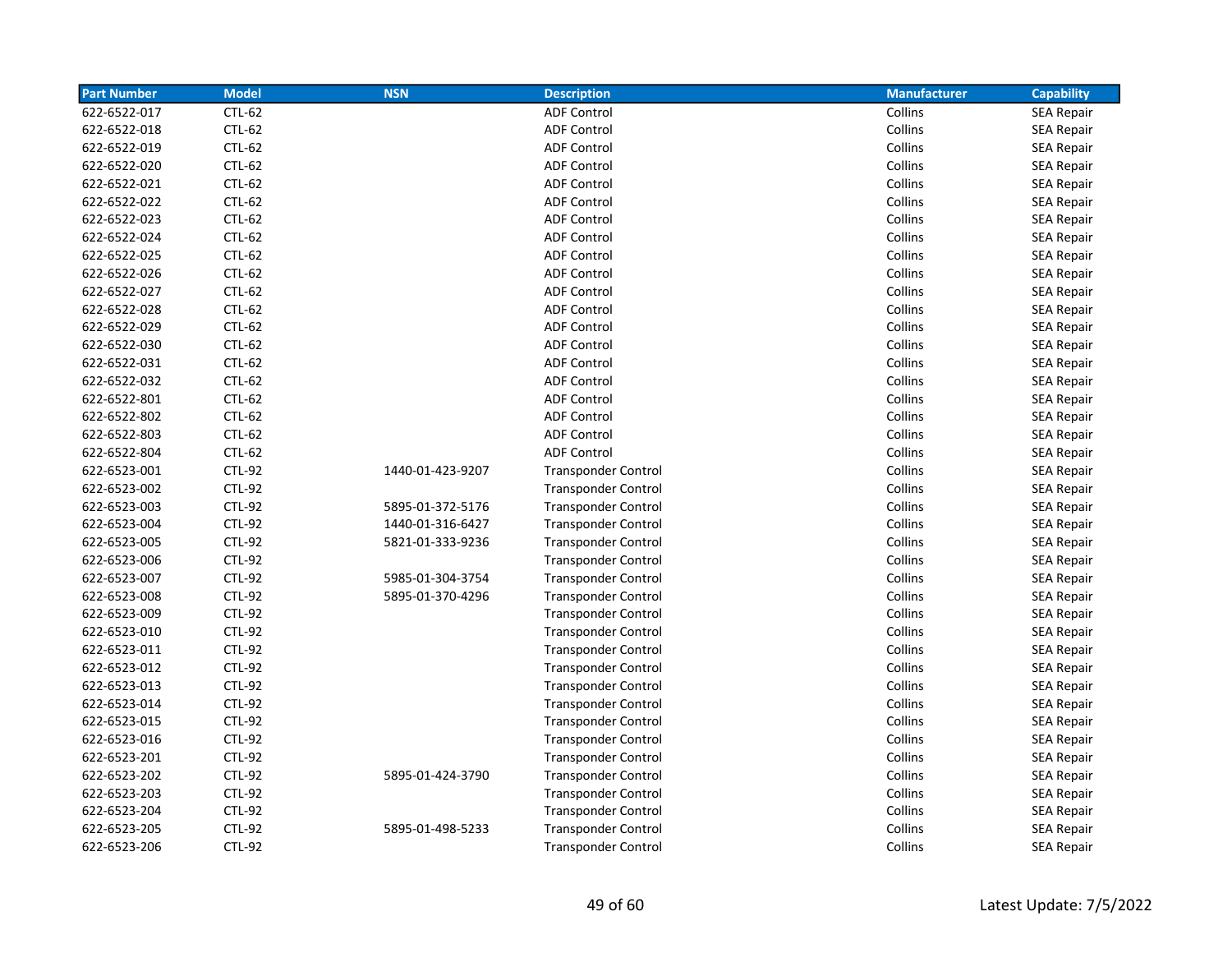| <b>Part Number</b> | <b>Model</b>   | <b>NSN</b>       | <b>Description</b>                      | <b>Manufacturer</b> | <b>Capability</b> |
|--------------------|----------------|------------------|-----------------------------------------|---------------------|-------------------|
| 622-6523-207       | <b>CTL-92</b>  | 5895-01-497-8158 | <b>Transponder Control</b>              | Collins             | <b>SEA Repair</b> |
| 622-6523-208       | <b>CTL-92</b>  |                  | <b>Transponder Control</b>              | Collins             | <b>SEA Repair</b> |
| 622-6523-209       | <b>CTL-92</b>  |                  | <b>Transponder Control</b>              | Collins             | <b>SEA Repair</b> |
| 622-6523-210       | <b>CTL-92</b>  |                  | <b>Transponder Control</b>              | Collins             | <b>SEA Repair</b> |
| 622-6523-211       | <b>CTL-92</b>  |                  | <b>Transponder Control</b>              | Collins             | SEA Repair        |
| 622-6523-212       | <b>CTL-92</b>  |                  | <b>Transponder Control</b>              | Collins             | <b>SEA Repair</b> |
| 622-6523-213       | <b>CTL-92</b>  |                  | <b>Transponder Control</b>              | Collins             | <b>SEA Repair</b> |
| 622-6523-214       | <b>CTL-92</b>  |                  | <b>Transponder Control</b>              | Collins             | <b>SEA Repair</b> |
| 622-6523-215       | <b>CTL-92</b>  |                  | <b>Transponder Control</b>              | Collins             | <b>SEA Repair</b> |
| 622-6523-305       | <b>CTL-92</b>  |                  | <b>Transponder Control</b>              | Collins             | <b>SEA Repair</b> |
| 622-6523-306       | <b>CTL-92</b>  |                  | <b>Transponder Control</b>              | Collins             | <b>SEA Repair</b> |
| 622-6523-307       | <b>CTL-92</b>  |                  | <b>Transponder Control</b>              | Collins             | <b>SEA Repair</b> |
| 622-6523-308       | <b>CTL-92</b>  |                  | <b>Transponder Control</b>              | Collins             | <b>SEA Repair</b> |
| 622-6523-313       | <b>CTL-92</b>  |                  | <b>Transponder Control</b>              | Collins             | <b>SEA Repair</b> |
| 622-6523-314       | <b>CTL-92</b>  |                  | <b>Transponder Control</b>              | Collins             | <b>SEA Repair</b> |
| 622-6523-315       | <b>CTL-92</b>  |                  | <b>Transponder Control</b>              | Collins             | <b>SEA Repair</b> |
| 622-6523-316       | <b>CTL-92</b>  |                  | <b>Transponder Control</b>              | Collins             | <b>SEA Repair</b> |
| 622-6524-001       | IND-42A        | 5826-01-249-6477 | <b>DME</b> Indicator                    | Collins             | <b>SEA Repair</b> |
| 622-6524-002       | IND-42A        |                  | <b>DME</b> Indicator                    | Collins             | <b>SEA Repair</b> |
| 622-6524-003       | IND-42A        | 5826-01-439-5461 | <b>DME</b> Indicator                    | Collins             | <b>SEA Repair</b> |
| 622-6524-004       | IND-42A        | 5826-01-314-9992 | <b>DME</b> Indicator                    | Collins             | <b>SEA Repair</b> |
| 622-6557-001       | <b>TCR-230</b> | 5820-01-304-3884 | <b>HF Transceiver</b>                   | Collins             | <b>SEA Repair</b> |
| 622-6557-002       | <b>TCR-230</b> |                  | TRANSCEIVER                             | Collins             | <b>SEA Repair</b> |
| 622-6557-003       | <b>TCR-230</b> |                  | HF Transceiver w/ Constant Audio Output | Collins             | <b>SEA Repair</b> |
| 622-6557-011       | <b>TCR-230</b> | 5895-01-560-2804 | <b>HF Transceiver</b>                   | Collins             | <b>SEA Repair</b> |
| 622-6557-013       | <b>TCR-230</b> |                  | <b>HF Transceiver</b>                   | Collins             | <b>SEA Repair</b> |
| 622-6590-001       | <b>CAD-62</b>  | 7050-01-306-4536 | Control Adapter                         | Collins             | <b>SEA Repair</b> |
| 622-6590-002       | <b>CAD-62</b>  | 7050-01-526-3268 | ADF/Transponder Adapter                 | Collins             | <b>SEA Repair</b> |
| 622-6614-001       | CTL-230        | 5985-01-306-4533 | <b>HF Control</b>                       | Collins             | <b>SEA Repair</b> |
| 622-6614-002       | CTL-230        |                  | <b>HF Control</b>                       | Collins             | <b>SEA Repair</b> |
| 622-6614-003       | CTL-230        |                  | <b>HF Control</b>                       | Collins             | <b>SEA Repair</b> |
| 622-6614-004       | CTL-230        |                  | <b>HF Control</b>                       | Collins             | <b>SEA Repair</b> |
| 622-6614-005       | CTL-230        |                  | <b>HF Control</b>                       | Collins             | <b>SEA Repair</b> |
| 622-6614-006       | CTL-230        |                  | <b>HF Control</b>                       | Collins             | <b>SEA Repair</b> |
| 622-6614-007       | CTL-230        |                  | <b>HF Control</b>                       | Collins             | <b>SEA Repair</b> |
| 622-6614-008       | CTL-230        |                  | <b>HF Control</b>                       | Collins             | <b>SEA Repair</b> |
| 622-6614-021       | CTL-230        |                  | <b>HF Control</b>                       | Collins             | <b>SEA Repair</b> |
| 622-6614-022       | CTL-230        | 5895-01-560-5110 | <b>HF Control</b>                       | Collins             | <b>SEA Repair</b> |
| 622-6614-023       | CTL-230        | 5821-01-641-7772 | <b>HF Control</b>                       | Collins             | <b>SEA Repair</b> |
| 622-6614-024       | CTL-230        |                  | <b>HF Control</b>                       | Collins             | <b>SEA Repair</b> |
| 622-6614-025       | CTL-230        |                  | <b>HF Control</b>                       | Collins             | <b>SEA Repair</b> |
| 622-6614-026       | CTL-230        |                  | <b>HF Control</b>                       | Collins             | <b>SEA Repair</b> |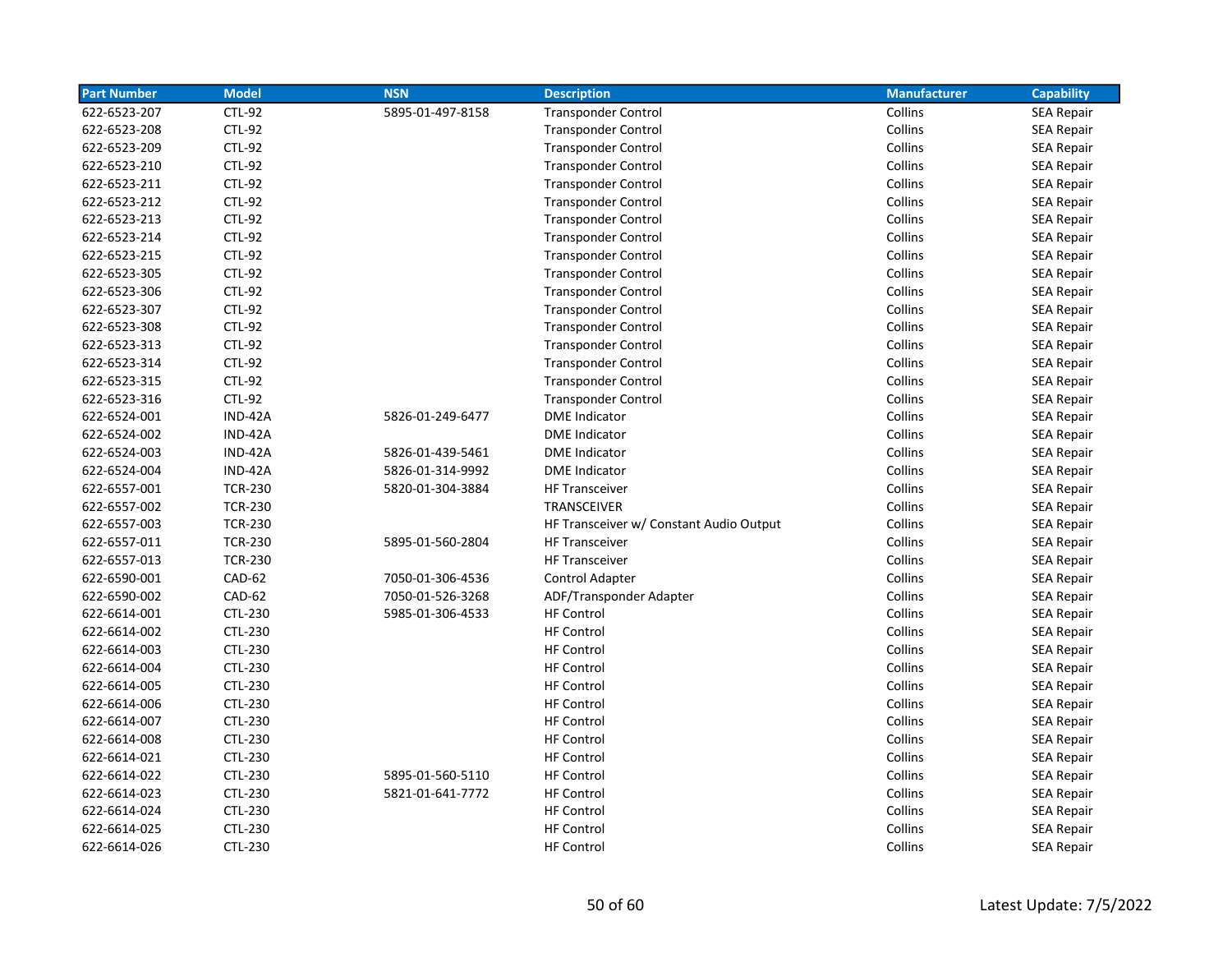| <b>Part Number</b> | <b>Model</b>    | <b>NSN</b>       | <b>Description</b>      | <b>Manufacturer</b> | <b>Capability</b> |
|--------------------|-----------------|------------------|-------------------------|---------------------|-------------------|
| 622-6614-027       | CTL-230         |                  | <b>HF Control</b>       | Collins             | <b>SEA Repair</b> |
| 622-6614-028       | CTL-230         |                  | <b>HF Control</b>       | Collins             | <b>SEA Repair</b> |
| 622-6633-001       | <b>ANT-318A</b> |                  | Radar Antenna           | Collins             | SEA Repair        |
| 622-6667-001       | <b>PWR-230</b>  | 5895-01-306-4529 | HF Power Amplifier      | Collins             | <b>SEA Repair</b> |
| 622-6793-001       | <b>ANT-52</b>   | 5985-01-416-2520 | Radio Altimeter Antenna | Collins             | SEA Repair        |
| 622-7194-001       | <b>VIR-432</b>  |                  | Nav Receiver            | Collins             | <b>SEA Repair</b> |
| 622-7194-011       | <b>VIR-432</b>  |                  | Nav Receiver            | Collins             | <b>SEA Repair</b> |
| 622-7194-101       | <b>VIR-432</b>  |                  | Nav Receiver            | Collins             | <b>SEA Repair</b> |
| 622-7194-201       | <b>VIR-432</b>  | 5826-01-432-2044 | Nav Receiver            | Collins             | SEA Repair        |
| 622-7292-001       | <b>VHF-422A</b> |                  | <b>VHF Comm</b>         | Collins             | <b>SEA Repair</b> |
| 622-7292-101       | <b>VHF-422A</b> |                  | <b>VHF Comm</b>         | Collins             | <b>SEA Repair</b> |
| 622-7292-121       | <b>VHF-422A</b> |                  | <b>VHF Comm</b>         | Collins             | <b>SEA Repair</b> |
| 622-7292-123       | <b>VHF-422A</b> |                  | <b>VHF Comm</b>         | Collins             | <b>SEA Repair</b> |
| 622-7293-001       | <b>VHF-422B</b> |                  | <b>VHF Comm</b>         | Collins             | <b>SEA Repair</b> |
| 622-7293-002       | <b>VHF-422B</b> |                  | <b>VHF Comm</b>         | Collins             | <b>SEA Repair</b> |
| 622-7293-101       | <b>VHF-422B</b> | 5821-01-442-4176 | <b>VHF Comm</b>         | Collins             | <b>SEA Repair</b> |
| 622-7293-102       | <b>VHF-422B</b> |                  | <b>VHF Comm</b>         | Collins             | <b>SEA Repair</b> |
| 622-7293-121       | <b>VHF-422B</b> |                  | <b>VHF Comm</b>         | Collins             | SEA Repair        |
| 622-7293-122       | <b>VHF-422B</b> |                  | <b>VHF Comm</b>         | Collins             | <b>SEA Repair</b> |
| 622-7293-123       | <b>VHF-422B</b> |                  | <b>VHF Comm</b>         | Collins             | <b>SEA Repair</b> |
| 622-7309-001       | <b>DME-442</b>  |                  | <b>DME Transceiver</b>  | Collins             | <b>SEA Repair</b> |
| 622-7309-101       | <b>DME-442</b>  | 5895-01-459-8627 | <b>DME Transceiver</b>  | Collins             | <b>SEA Repair</b> |
| 622-7318-001       | IND-42C         | 6695-01-333-9237 | <b>DME</b> Indicator    | Collins             | <b>SEA Repair</b> |
| 622-7318-002       | IND-42C         |                  | <b>DME</b> Indicator    | Collins             | <b>SEA Repair</b> |
| 622-7318-003       | IND-42C         | 5826-01-439-5463 | <b>DME</b> Indicator    | Collins             | SEA Repair        |
| 622-7318-004       | IND-42C         | 5826-01-547-5136 | <b>DME</b> Indicator    | Collins             | SEA Repair        |
| 622-7337-001       | <b>WXT-250B</b> | 5841-01-315-0645 | Radar Transceiver       | Collins             | <b>SEA Repair</b> |
| 622-7382-001       | ADF-462         |                  | <b>ADF Receiver</b>     | Collins             | SEA Repair        |
| 622-7382-101       | ADF-462         | 5821-01-327-9610 | <b>ADF Receiver</b>     | Collins             | SEA Repair        |
| 622-7382-111       | ADF-462         |                  | <b>ADF Receiver</b>     | Collins             | SEA Repair        |
| 622-7383-001       | <b>ANT-462A</b> | 5985-01-328-9812 | <b>ADF Antenna</b>      | Collins             | <b>SEA Repair</b> |
| 622-7384-001       | <b>ANT-462B</b> | 5985-01-493-3461 | Dual ADF Antenna        | Collins             | SEA Repair        |
| 622-7444-001       | <b>ANT-310A</b> |                  | Radar Antenna           | Collins             | <b>SEA Repair</b> |
| 622-8332-001       | CAD-31          | 6625-01-329-0815 | <b>Control Adapter</b>  | Collins             | <b>SEA Repair</b> |
| 622-8332-002       | CAD-31          | 6625-01-546-0880 | Nav Adapter             | Collins             | <b>SEA Repair</b> |
| 622-8738-001       | CTL-32A         |                  | Nav Control             | Collins             | <b>SEA Repair</b> |
| 622-8738-002       | CTL-32A         |                  | Nav Control             | Collins             | <b>SEA Repair</b> |
| 622-8738-003       | CTL-32A         |                  | Nav Control             | Collins             | <b>SEA Repair</b> |
| 622-8738-004       | CTL-32A         |                  | Nav Control             | Collins             | <b>SEA Repair</b> |
| 622-8738-005       | CTL-32A         |                  | Nav Control             | Collins             | SEA Repair        |
| 622-8738-006       | CTL-32A         |                  | Nav Control             | Collins             | <b>SEA Repair</b> |
| 622-8738-007       | CTL-32A         |                  | Nav Control             | Collins             | <b>SEA Repair</b> |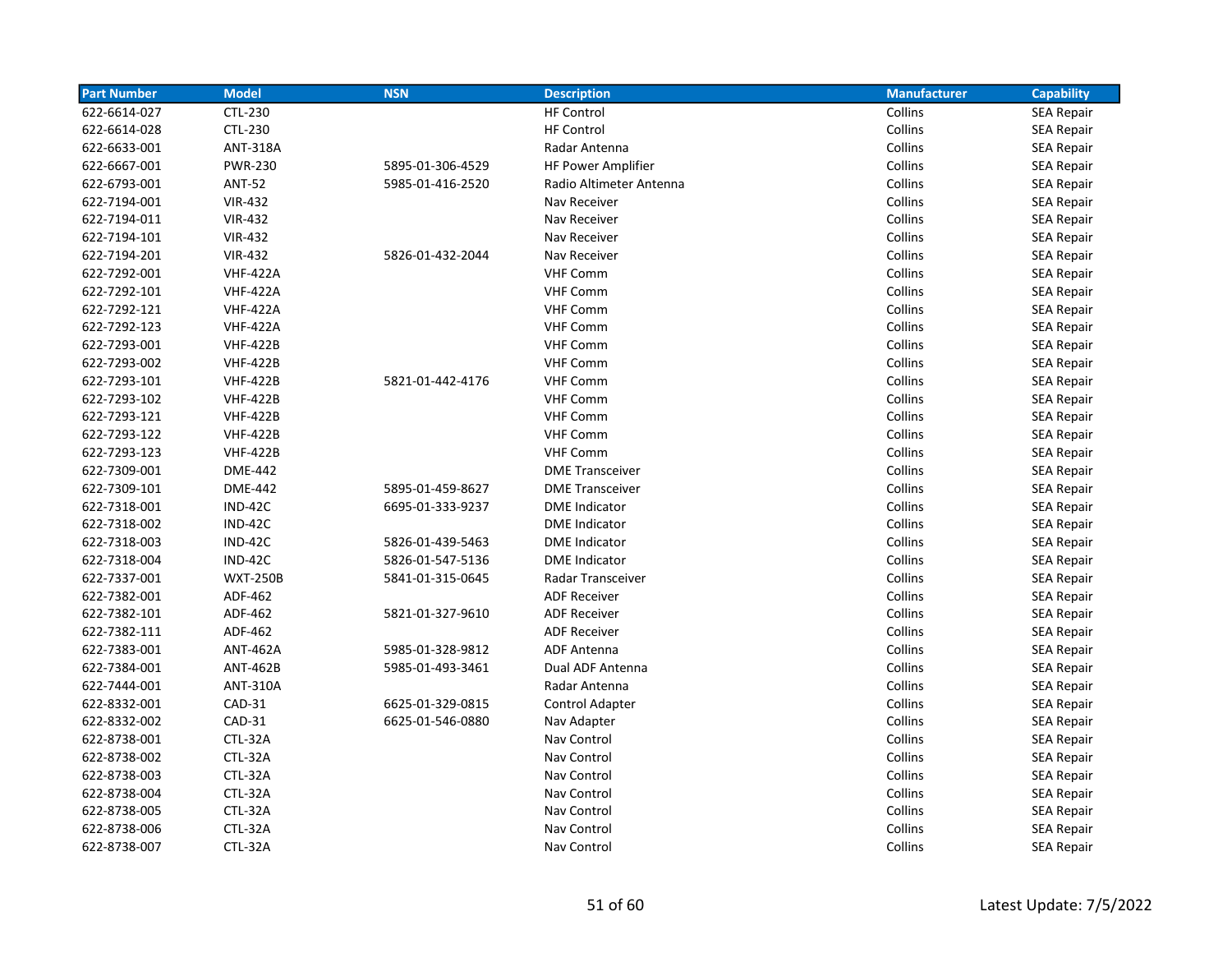| <b>Part Number</b> | <b>Model</b>   | <b>NSN</b>       | <b>Description</b>  | <b>Manufacturer</b> | <b>Capability</b> |
|--------------------|----------------|------------------|---------------------|---------------------|-------------------|
| 622-8738-008       | CTL-32A        |                  | Nav Control         | Collins             | <b>SEA Repair</b> |
| 622-8738-009       | CTL-32A        |                  | Nav Control         | Collins             | <b>SEA Repair</b> |
| 622-8738-010       | CTL-32A        |                  | Nav Control         | Collins             | <b>SEA Repair</b> |
| 622-8738-011       | CTL-32A        |                  | Nav Control         | Collins             | <b>SEA Repair</b> |
| 622-8738-012       | CTL-32A        |                  | Nav Control         | Collins             | <b>SEA Repair</b> |
| 622-8738-013       | CTL-32A        |                  | Nav Control         | Collins             | <b>SEA Repair</b> |
| 622-8738-014       | CTL-32A        |                  | Nav Control         | Collins             | <b>SEA Repair</b> |
| 622-8738-015       | CTL-32A        |                  | Nav Control         | Collins             | <b>SEA Repair</b> |
| 622-8738-016       | CTL-32A        |                  | Nav Control         | Collins             | <b>SEA Repair</b> |
| 622-8738-025       | CTL-32A        |                  | Nav Control         | Collins             | <b>SEA Repair</b> |
| 622-8738-026       | CTL-32A        |                  | Nav Control         | Collins             | <b>SEA Repair</b> |
| 622-8738-027       | CTL-32A        |                  | Nav Control         | Collins             | <b>SEA Repair</b> |
| 622-8738-028       | CTL-32A        |                  | Nav Control         | Collins             | <b>SEA Repair</b> |
| 622-8738-029       | CTL-32A        |                  | Nav Control         | Collins             | <b>SEA Repair</b> |
| 622-8738-030       | CTL-32A        |                  | Nav Control         | Collins             | <b>SEA Repair</b> |
| 622-8738-031       | CTL-32A        |                  | Nav Control         | Collins             | <b>SEA Repair</b> |
| 622-8738-032       | CTL-32A        |                  | Nav Control         | Collins             | <b>SEA Repair</b> |
| 622-8738-801       | CTL-32A        |                  | Nav Control         | Collins             | <b>SEA Repair</b> |
| 622-8738-802       | CTL-32A        |                  | Nav Control         | Collins             | <b>SEA Repair</b> |
| 622-8738-803       | CTL-32A        |                  | Nav Control         | Collins             | SEA Repair        |
| 622-8738-804       | CTL-32A        |                  | Nav Control         | Collins             | <b>SEA Repair</b> |
| 622-9210-001       | <b>TDR-94D</b> |                  | Mode S Transponder  | Collins             | <b>SEA Repair</b> |
| 622-9210-002       | <b>TDR-94D</b> |                  | Mode S Transponder  | Collins             | <b>SEA Repair</b> |
| 622-9210-003       | <b>TDR-94D</b> | 5895-01-424-3785 | Mode S Transponder  | Collins             | <b>SEA Repair</b> |
| 622-9352-001       | <b>TDR-94</b>  |                  | Mode S Transponder  | Collins             | <b>SEA Repair</b> |
| 622-9352-002       | <b>TDR-94</b>  |                  | Mode S Transponder  | Collins             | <b>SEA Repair</b> |
| 622-9352-003       | <b>TDR-94</b>  |                  | Mode S Transponder  | Collins             | <b>SEA Repair</b> |
| 622-9614-001       | CTL-92T        |                  | <b>TCAS Control</b> | Collins             | <b>SEA Repair</b> |
| 622-9614-002       | CTL-92T        |                  | <b>TCAS Control</b> | Collins             | <b>SEA Repair</b> |
| 622-9614-003       | CTL-92T        |                  | <b>TCAS Control</b> | Collins             | <b>SEA Repair</b> |
| 622-9614-004       | CTL-92T        |                  | <b>TCAS Control</b> | Collins             | <b>SEA Repair</b> |
| 622-9614-005       | CTL-92T        |                  | <b>TCAS Control</b> | Collins             | <b>SEA Repair</b> |
| 622-9614-006       | CTL-92T        |                  | <b>TCAS Control</b> | Collins             | <b>SEA Repair</b> |
| 622-9614-007       | CTL-92T        |                  | <b>TCAS Control</b> | Collins             | <b>SEA Repair</b> |
| 622-9614-008       | CTL-92T        |                  | <b>TCAS Control</b> | Collins             | <b>SEA Repair</b> |
| 622-9614-009       | CTL-92T        |                  | <b>TCAS Control</b> | Collins             | <b>SEA Repair</b> |
| 622-9614-010       | CTL-92T        |                  | <b>TCAS Control</b> | Collins             | SEA Repair        |
| 622-9614-011       | CTL-92T        |                  | <b>TCAS Control</b> | Collins             | <b>SEA Repair</b> |
| 622-9614-012       | CTL-92T        |                  | <b>TCAS Control</b> | Collins             | <b>SEA Repair</b> |
| 622-9614-013       | CTL-92T        |                  | <b>TCAS Control</b> | Collins             | SEA Repair        |
| 622-9614-014       | CTL-92T        |                  | <b>TCAS Control</b> | Collins             | <b>SEA Repair</b> |
| 622-9614-015       | CTL-92T        |                  | <b>TCAS Control</b> | Collins             | <b>SEA Repair</b> |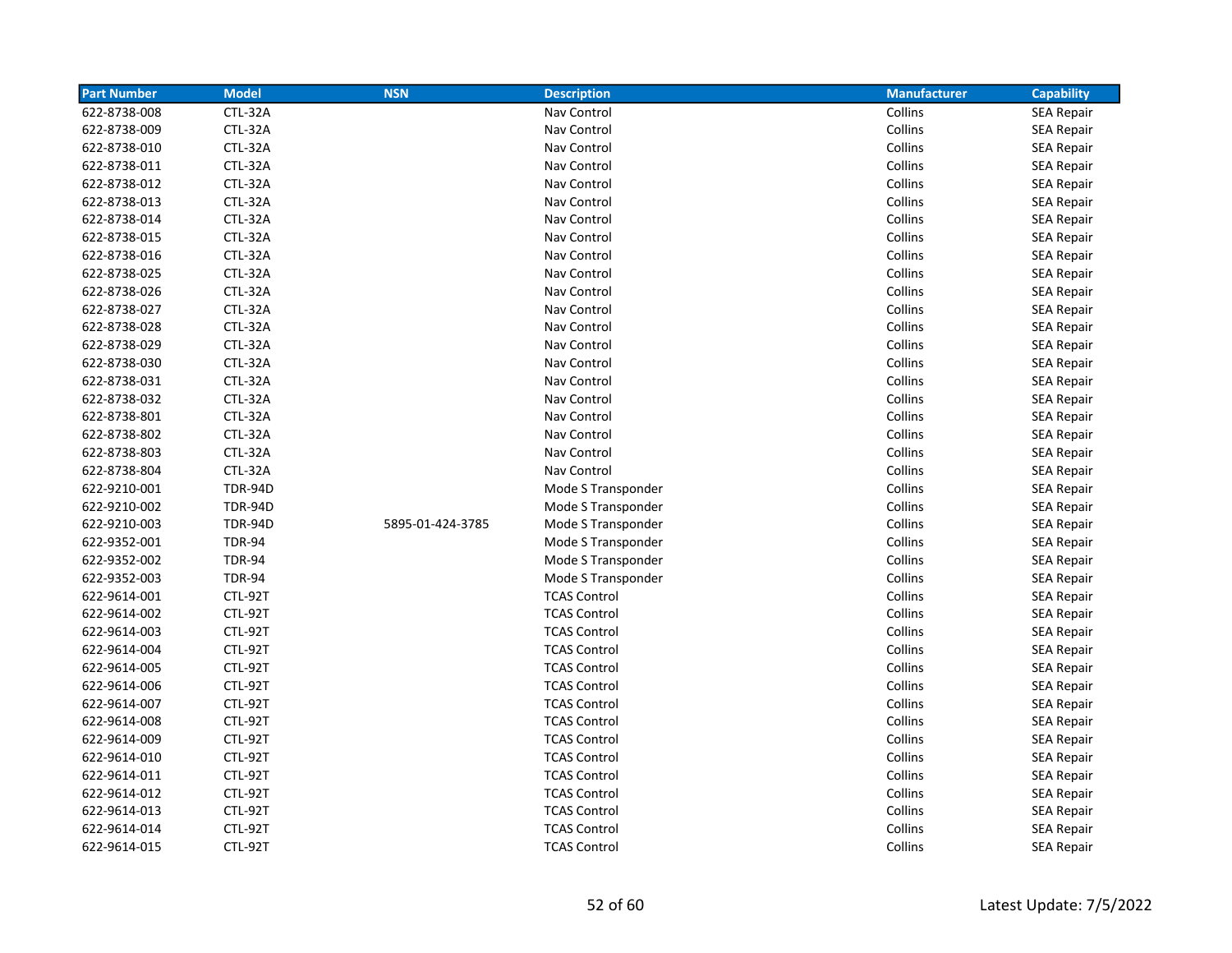| <b>Part Number</b> | <b>Model</b> | <b>NSN</b>       | <b>Description</b>          | <b>Manufacturer</b> | <b>Capability</b> |
|--------------------|--------------|------------------|-----------------------------|---------------------|-------------------|
| 622-9614-016       | CTL-92T      |                  | <b>TCAS Control</b>         | Collins             | <b>SEA Repair</b> |
| 622-9614-101       | CTL-92T      | 6605-01-504-8453 | <b>TCAS Control</b>         | Collins             | <b>SEA Repair</b> |
| 622-9614-102       | CTL-92T      |                  | <b>TCAS Control</b>         | Collins             | <b>SEA Repair</b> |
| 622-9614-103       | CTL-92T      |                  | <b>TCAS Control</b>         | Collins             | <b>SEA Repair</b> |
| 622-9614-104       | CTL-92T      |                  | <b>TCAS Control</b>         | Collins             | <b>SEA Repair</b> |
| 622-9614-105       | CTL-92T      |                  | <b>TCAS Control</b>         | Collins             | <b>SEA Repair</b> |
| 622-9614-106       | CTL-92T      |                  | <b>TCAS Control</b>         | Collins             | <b>SEA Repair</b> |
| 622-9614-107       | CTL-92T      |                  | <b>TCAS Control</b>         | Collins             | <b>SEA Repair</b> |
| 622-9614-108       | CTL-92T      |                  | <b>TCAS Control</b>         | Collins             | <b>SEA Repair</b> |
| 622-9614-109       | CTL-92T      | 5895-01-498-5232 | <b>TCAS Control</b>         | Collins             | <b>SEA Repair</b> |
| 622-9614-110       | CTL-92T      |                  | <b>TCAS Control</b>         | Collins             | <b>SEA Repair</b> |
| 622-9614-111       | CTL-92T      |                  | <b>TCAS Control</b>         | Collins             | <b>SEA Repair</b> |
| 622-9614-112       | CTL-92T      | 5895-01-588-0995 | <b>TCAS Control</b>         | Collins             | <b>SEA Repair</b> |
| 622-9614-113       | CTL-92T      | 5895-01-498-5232 | <b>TCAS Control</b>         | Collins             | <b>SEA Repair</b> |
| 622-9614-114       | CTL-92T      |                  | <b>TCAS Control</b>         | Collins             | <b>SEA Repair</b> |
| 622-9614-115       | CTL-92T      | 5895-01-497-8161 | <b>TCAS Control</b>         | Collins             | <b>SEA Repair</b> |
| 622-9614-116       | CTL-92T      |                  | <b>TCAS Control</b>         | Collins             | <b>SEA Repair</b> |
| 7001840-901        | RT-300       | 5841-01-003-1964 | Radio Altimeter Transceiver | Honeywell           | <b>SEA Repair</b> |
| 7001840-902        | RT-300       | 5841-01-003-1964 | Radio Altimeter Transceiver | Honeywell           | <b>SEA Repair</b> |
| 7001840-903        | RT-300       | 5840-01-256-6113 | Radio Altimeter Transceiver | Honeywell           | <b>SEA Repair</b> |
| 7001840-905        | RT-300       |                  | Radio Altimeter Transceiver | Honeywell           | SEA Repair        |
| 7001840-906        | RT-300       |                  | Radio Altimeter Transceiver | Honeywell           | <b>SEA Repair</b> |
| 7001840-911        | RT-300       |                  | Radio Altimeter Transceiver | Honeywell           | <b>SEA Repair</b> |
| 7001840-912        | RT-300       |                  | Radio Altimeter Transceiver | Honeywell           | SEA Repair        |
| 7001840-913        | RT-300       | 5840-01-480-2290 | Radio Altimeter Transceiver | Honeywell           | <b>SEA Repair</b> |
| 7001840-915        | RT-300       |                  | Radio Altimeter Transceiver | Honeywell           | <b>SEA Repair</b> |
| 7001840-916        | RT-300       |                  | Radio Altimeter Transceiver | Honeywell           | <b>SEA Repair</b> |
| 7001840-917        | RT-300       | 5841-01-003-1964 | Radio Altimeter Transceiver | Honeywell           | <b>SEA Repair</b> |
| 7001840-918        | RT-300       | 5841-01-483-1843 | Radio Altimeter Transceiver | Honeywell           | <b>SEA Repair</b> |
| 7001840-922        | RT-300       | 5841-01-423-9247 | Radio Altimeter Transceiver | Honeywell           | <b>SEA Repair</b> |
| 7001840-924        | RT-300       |                  | Radio Altimeter Transceiver | Honeywell           | <b>SEA Repair</b> |
| 7001840-926        | RT-300       |                  | Radio Altimeter Transceiver | Honeywell           | <b>SEA Repair</b> |
| 7001840-928        | RT-300       |                  | Radio Altimeter Transceiver | Honeywell           | <b>SEA Repair</b> |
| 7001840-931        | RT-300       |                  | Radio Altimeter Transceiver | Honeywell           | <b>SEA Repair</b> |
| 7001840-932        | RT-300       | 5821-01-610-1611 | Radio Altimeter Transceiver | Honeywell           | <b>SEA Repair</b> |
| 7001840-934        | RT-300       |                  | Radio Altimeter Transceiver | Honeywell           | <b>SEA Repair</b> |
| 7001840-936        | RT-300       |                  | Radio Altimeter Transceiver | Honeywell           | <b>SEA Repair</b> |
| 7001840-937        | RT-300       |                  | Radio Altimeter Transceiver | Honeywell           | <b>SEA Repair</b> |
| 777-1493-001       | 614L-11      | 5826-01-124-2598 | <b>ADF Control</b>          | Collins             | <b>SEA Repair</b> |
| 777-1493-002       | 614L-11      |                  | <b>ADF Control</b>          | Collins             | <b>SEA Repair</b> |
| 777-1493-003       | 614L-11      | 5826-01-051-2577 | <b>ADF Control</b>          | Collins             | <b>SEA Repair</b> |
| 777-1493-004       | 614L-11      | 4920-01-439-7376 | <b>ADF Control</b>          | Collins             | <b>SEA Repair</b> |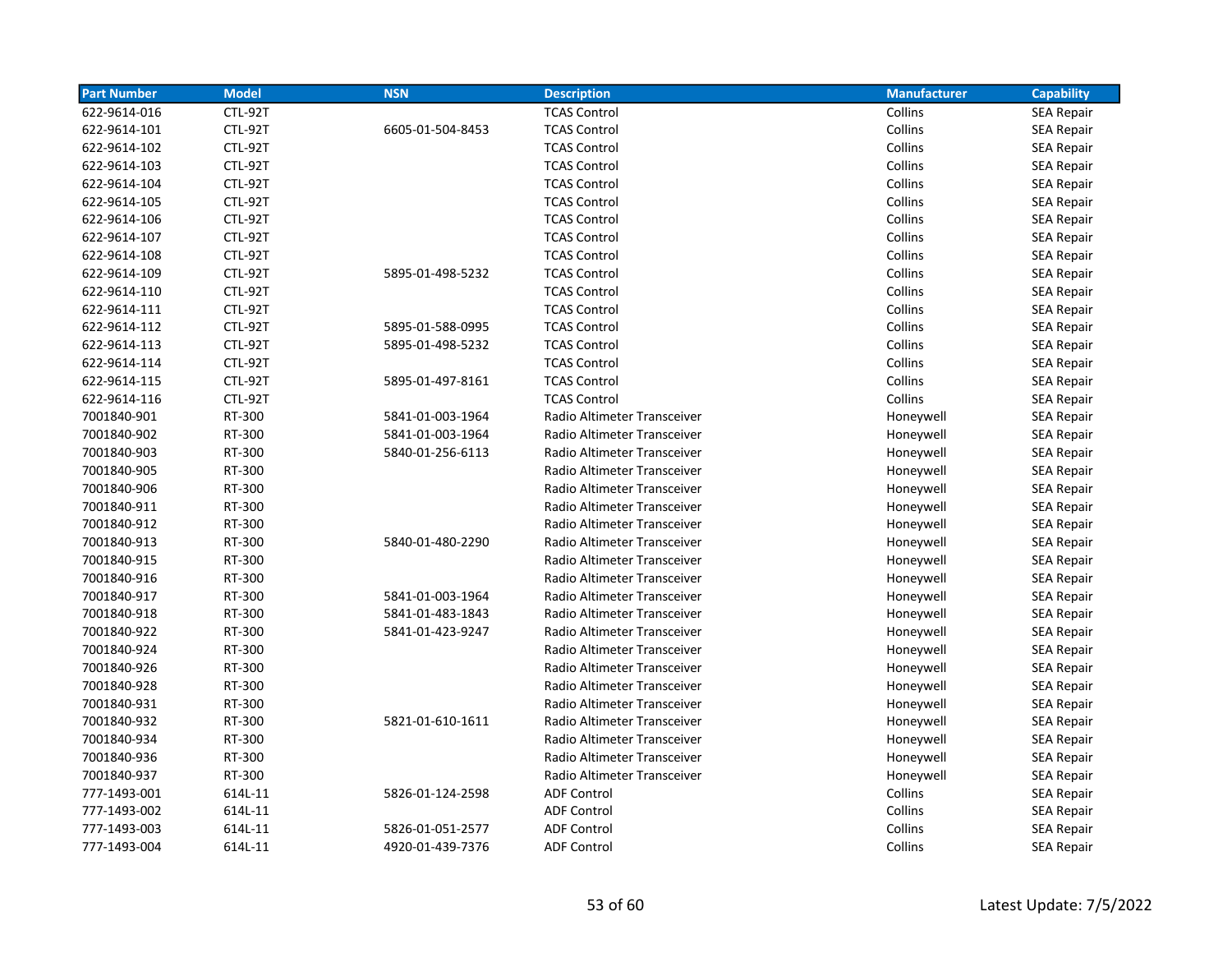| <b>Part Number</b> | <b>Model</b>    | <b>NSN</b>       | <b>Description</b>    | <b>Manufacturer</b> | <b>Capability</b> |
|--------------------|-----------------|------------------|-----------------------|---------------------|-------------------|
| 777-1493-005       | 614L-11         |                  | <b>ADF Control</b>    | Collins             | <b>SEA Repair</b> |
| 777-1493-006       | 614L-11         | 5826-00-269-5362 | <b>ADF Control</b>    | Collins             | <b>SEA Repair</b> |
| 777-1493-007       | 614L-11         | 5826-01-367-2530 | <b>ADF Control</b>    | Collins             | SEA Repair        |
| 777-1493-008       | 614L-11         |                  | <b>ADF Control</b>    | Collins             | <b>SEA Repair</b> |
| 777-1493-009       | 614L-11         |                  | <b>ADF Control</b>    | Collins             | <b>SEA Repair</b> |
| 777-1493-010       | 614L-11         |                  | <b>ADF Control</b>    | Collins             | <b>SEA Repair</b> |
| 787-6366-001       | 614L-12         |                  | <b>ADF Control</b>    | Collins             | <b>SEA Repair</b> |
| 787-6366-002       | 614L-12         |                  | <b>ADF Control</b>    | Collins             | <b>SEA Repair</b> |
| 787-6366-003       | 614L-12         |                  | <b>ADF Control</b>    | Collins             | <b>SEA Repair</b> |
| 787-6366-004       | 614L-12         |                  | <b>ADF Control</b>    | Collins             | <b>SEA Repair</b> |
| 787-6366-005       | 614L-12         |                  | <b>ADF Control</b>    | Collins             | <b>SEA Repair</b> |
| 787-6366-006       | 614L-12         |                  | <b>ADF Control</b>    | Collins             | <b>SEA Repair</b> |
| 787-6366-007       | 614L-12         |                  | <b>ADF Control</b>    | Collins             | <b>SEA Repair</b> |
| 787-6366-008       | 614L-12         |                  | <b>ADF Control</b>    | Collins             | SEA Repair        |
| 787-6366-009       | 614L-12         |                  | <b>ADF Control</b>    | Collins             | <b>SEA Repair</b> |
| 787-6366-010       | 614L-12         |                  | <b>ADF Control</b>    | Collins             | <b>SEA Repair</b> |
| 787-6366-011       | 614L-12         |                  | <b>ADF Control</b>    | Collins             | <b>SEA Repair</b> |
| 787-6366-012       | 614L-12         |                  | <b>ADF Control</b>    | Collins             | <b>SEA Repair</b> |
| 792-6275-001       | 614L-13         |                  | <b>ADF Control</b>    | Collins             | <b>SEA Repair</b> |
| 792-6275-002       | 614L-13         | 5826-01-065-1759 | <b>ADF Control</b>    | Collins             | <b>SEA Repair</b> |
| 792-6275-003       | 614L-13         |                  | <b>ADF Control</b>    | Collins             | <b>SEA Repair</b> |
| 792-6275-004       | 614L-13         |                  | <b>ADF Control</b>    | Collins             | <b>SEA Repair</b> |
| 792-6275-005       | 614L-13         |                  | <b>ADF Control</b>    | Collins             | <b>SEA Repair</b> |
| 792-6275-006       | 614L-13         |                  | <b>ADF Control</b>    | Collins             | SEA Repair        |
| 792-6275-007       | 614L-13         | 5825-01-020-3865 | <b>ADF Control</b>    | Collins             | <b>SEA Repair</b> |
| 792-6275-008       | 614L-13         |                  | <b>ADF Control</b>    | Collins             | <b>SEA Repair</b> |
| 792-6657-001       | <b>VHF-20</b>   | 5821-01-041-2708 | <b>VHF Comm</b>       | Collins             | <b>SEA Repair</b> |
| 792-6657-002       | <b>VHF-20</b>   |                  | <b>VHF Comm</b>       | Collins             | <b>SEA Repair</b> |
| 792-6657-003       | <b>VHF-20</b>   | 5821-01-332-0386 | <b>VHF Comm</b>       | Collins             | <b>SEA Repair</b> |
| 792-6657-004       | <b>VHF-20</b>   |                  | <b>VHF Comm</b>       | Collins             | <b>SEA Repair</b> |
| 792-6686-001       | 37R-2W          |                  | UHF/VHF Antenna       | Collins             | <b>SEA Repair</b> |
| 8095536-8101       | <b>RS-811A</b>  |                  | Radar Sensor          | Honeywell           | <b>SEA Repair</b> |
| 8095537-8101       | <b>IN-812A</b>  |                  | Radar Indicator       | Honeywell           | <b>SEA Repair</b> |
| 8095537-8102       | <b>IN-812A</b>  |                  | Radar Indicator       | Honeywell           | SEA Repair        |
| 822-0416-001       | <b>IND-270A</b> |                  | Color Radar Indicator | Collins             | <b>SEA Repair</b> |
| 822-1113-001       | <b>VHF-22C</b>  | 5821-01-587-6175 | 8.33 VHF Comm         | Collins             | SEA Repair        |
| 822-1113-021       | <b>VHF-22C</b>  |                  | 8.33 VHF Comm         | Collins             | <b>SEA Repair</b> |
| 822-1113-023       | <b>VHF-22C</b>  |                  | 8.33 VHF Comm         | Collins             | <b>SEA Repair</b> |
| 822-1114-001       | <b>VHF-22D</b>  | 5821-01-467-8793 | 8.33 VHF Comm         | Collins             | <b>SEA Repair</b> |
| 822-1114-021       | <b>VHF-22D</b>  | 5821-01-484-2068 | 8.33 VHF Comm         | Collins             | <b>SEA Repair</b> |
| 822-1114-023       | <b>VHF-22D</b>  |                  | 8.33 VHF Comm         | Collins             | <b>SEA Repair</b> |
| 822-1115-001       | <b>VHF-422C</b> | 5821-01-506-6991 | 8.33 VHF Comm         | Collins             | <b>SEA Repair</b> |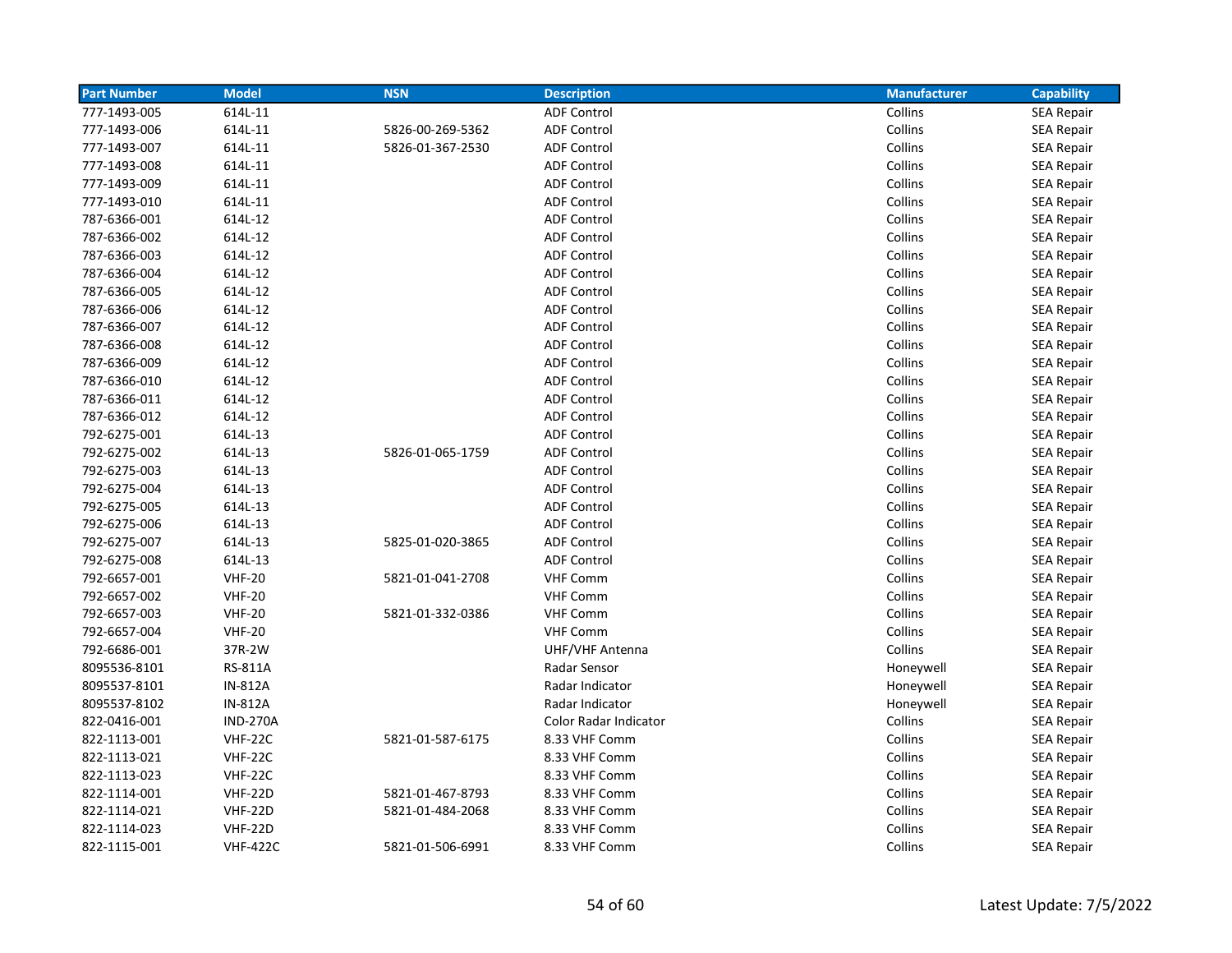| <b>Part Number</b> | <b>Model</b>    | <b>NSN</b>       | <b>Description</b> | <b>Manufacturer</b> | <b>Capability</b> |
|--------------------|-----------------|------------------|--------------------|---------------------|-------------------|
| 822-1115-021       | <b>VHF-422C</b> |                  | 8.33 VHF Comm      | Collins             | <b>SEA Repair</b> |
| 822-1115-023       | <b>VHF-422C</b> |                  | 8.33 VHF Comm      | Collins             | <b>SEA Repair</b> |
| 822-1116-001       | <b>VHF-422D</b> | 5821-01-468-7785 | 8.33 VHF Comm      | Collins             | <b>SEA Repair</b> |
| 822-1116-021       | <b>VHF-422D</b> | 5821-01-564-9215 | 8.33 VHF Comm      | Collins             | <b>SEA Repair</b> |
| 822-1116-023       | <b>VHF-422D</b> |                  | 8.33 VHF Comm      | Collins             | <b>SEA Repair</b> |
| 822-1120-001       | CTL-22C         |                  | 8.33 Comm Control  | Collins             | <b>SEA Repair</b> |
| 822-1120-002       | CTL-22C         |                  | 8.33 Comm Control  | Collins             | <b>SEA Repair</b> |
| 822-1120-003       | CTL-22C         |                  | 8.33 Comm Control  | Collins             | <b>SEA Repair</b> |
| 822-1120-004       | CTL-22C         |                  | 8.33 Comm Control  | Collins             | <b>SEA Repair</b> |
| 822-1120-005       | CTL-22C         | 5821-01-467-8794 | 8.33 Comm Control  | Collins             | <b>SEA Repair</b> |
| 822-1120-006       | CTL-22C         |                  | 8.33 Comm Control  | Collins             | <b>SEA Repair</b> |
| 822-1120-007       | CTL-22C         | 5895-01-484-2102 | 8.33 Comm Control  | Collins             | <b>SEA Repair</b> |
| 822-1120-008       | CTL-22C         | 5826-01-471-8067 | 8.33 Comm Control  | Collins             | <b>SEA Repair</b> |
| 822-1120-009       | CTL-22C         |                  | 8.33 Comm Control  | Collins             | <b>SEA Repair</b> |
| 822-1120-010       | CTL-22C         |                  | 8.33 Comm Control  | Collins             | <b>SEA Repair</b> |
| 822-2175-001       | CTL-22D         |                  | 8.33 Comm Control  | Collins             | <b>SEA Repair</b> |
| 822-2175-003       | CTL-22D         | 5821-01-564-9216 | 8.33 Comm Control  | Collins             | <b>SEA Repair</b> |
| 822-2175-005       | CTL-22D         |                  | 8.33 Comm Control  | Collins             | SEA Repair        |
| 822-2175-007       | CTL-22D         | 5821-01-564-9213 | 8.33 Comm Control  | Collins             | <b>SEA Repair</b> |
| 822-2175-009       | CTL-22D         |                  | 8.33 Comm Control  | Collins             | <b>SEA Repair</b> |
| 822-2176-001       | <b>CTL-22G</b>  |                  | Comm Control       | Collins             | <b>SEA Repair</b> |
| 822-2176-003       | <b>CTL-22G</b>  |                  | Comm Control       | Collins             | <b>SEA Repair</b> |
| 822-2176-005       | <b>CTL-22G</b>  |                  | Comm Control       | Collins             | <b>SEA Repair</b> |
| 822-2176-007       | <b>CTL-22G</b>  |                  | Comm Control       | Collins             | <b>SEA Repair</b> |
| 822-2176-009       | CTL-22G         |                  | Comm Control       | Collins             | <b>SEA Repair</b> |
| 822-2179-001       | <b>CTL-32G</b>  |                  | Nav Control        | Collins             | <b>SEA Repair</b> |
| 822-2179-005       | <b>CTL-32G</b>  |                  | Nav Control        | Collins             | <b>SEA Repair</b> |
| 822-2179-007       | <b>CTL-32G</b>  |                  | Nav Control        | Collins             | <b>SEA Repair</b> |
| 822-2179-009       | <b>CTL-32G</b>  |                  | Nav Control        | Collins             | <b>SEA Repair</b> |
| 822-2179-011       | <b>CTL-32G</b>  | 6605-01-572-8686 | Nav Control        | Collins             | <b>SEA Repair</b> |
| 822-2179-013       | CTL-32G         |                  | Nav Control        | Collins             | <b>SEA Repair</b> |
| 822-2179-015       | <b>CTL-32G</b>  | 6605-01-562-4242 | Nav Control        | Collins             | SEA Repair        |
| 822-2179-025       | <b>CTL-32G</b>  |                  | Nav Control        | Collins             | <b>SEA Repair</b> |
| 822-2180-001       | <b>CTL-62G</b>  |                  | <b>ADF Control</b> | Collins             | <b>SEA Repair</b> |
| 822-2180-003       | <b>CTL-62G</b>  | 6605-01-550-6152 | <b>ADF Control</b> | Collins             | SEA Repair        |
| 822-2180-005       | <b>CTL-62G</b>  |                  | <b>ADF Control</b> | Collins             | SEA Repair        |
| 822-2180-007       | <b>CTL-62G</b>  | 6605-01-562-4243 | <b>ADF Control</b> | Collins             | SEA Repair        |
| 822-2180-009       | <b>CTL-62G</b>  |                  | <b>ADF Control</b> | Collins             | <b>SEA Repair</b> |
| 822-2180-011       | CTL-62G         |                  | <b>ADF Control</b> | Collins             | <b>SEA Repair</b> |
| 822-2180-013       | CTL-62G         |                  | <b>ADF Control</b> | Collins             | <b>SEA Repair</b> |
| 822-2180-015       | CTL-62G         |                  | <b>ADF Control</b> | Collins             | <b>SEA Repair</b> |
| 822-2180-017       | CTL-62G         |                  | <b>ADF Control</b> | Collins             | <b>SEA Repair</b> |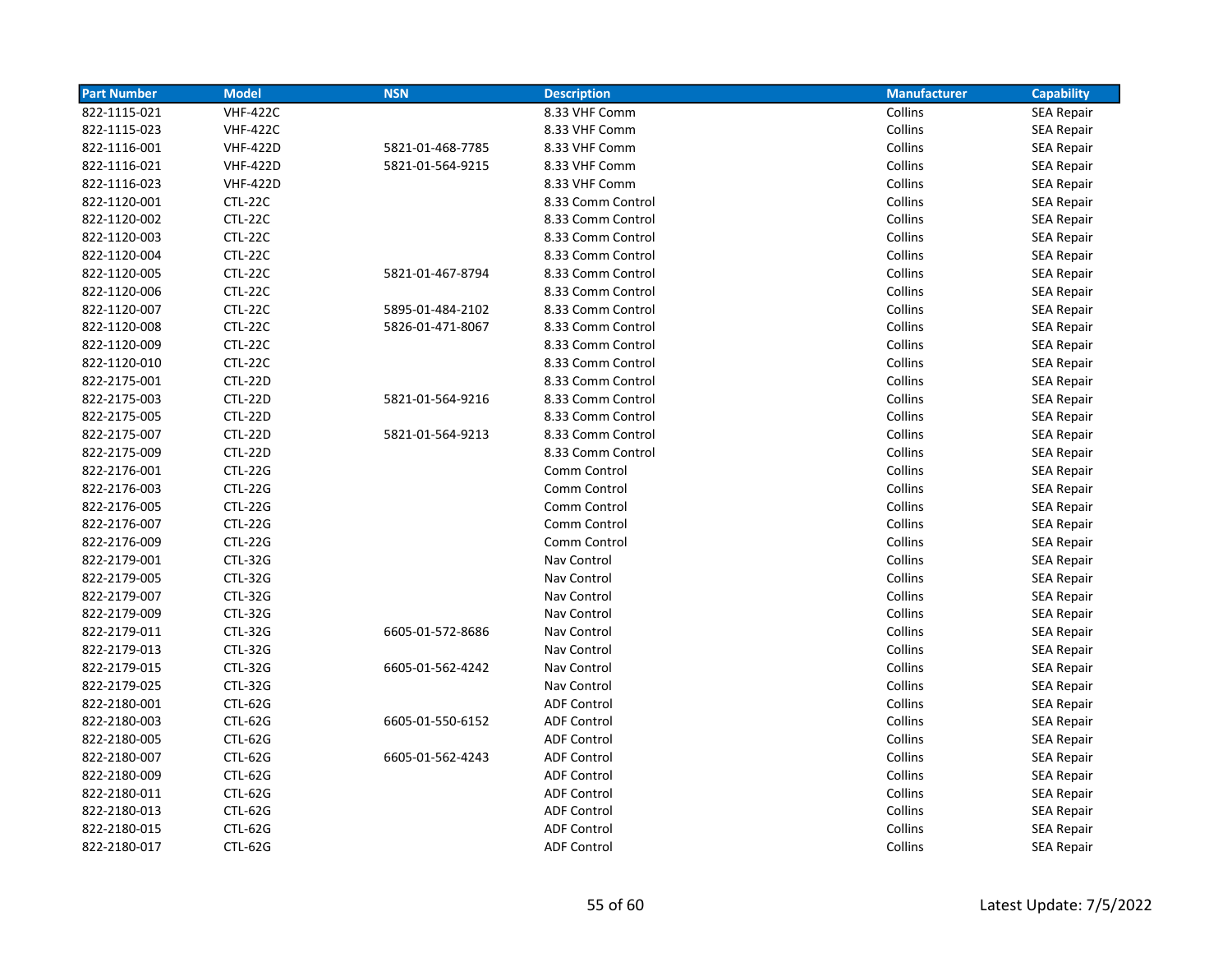| <b>Part Number</b> | <b>Model</b>    | <b>NSN</b>       | <b>Description</b>                            | <b>Manufacturer</b> | <b>Capability</b> |
|--------------------|-----------------|------------------|-----------------------------------------------|---------------------|-------------------|
| 822-2181-201       | <b>CTL-92G</b>  |                  | <b>Transponder Control</b>                    | Collins             | <b>SEA Repair</b> |
| 822-2181-203       | <b>CTL-92G</b>  | 6605-01-572-8731 | <b>Transponder Control</b>                    | Collins             | <b>SEA Repair</b> |
| 822-2181-205       | <b>CTL-92G</b>  |                  | <b>Transponder Control</b>                    | Collins             | <b>SEA Repair</b> |
| 822-2181-207       | CTL-92G         |                  | <b>Transponder Control</b>                    | Collins             | <b>SEA Repair</b> |
| 822-2181-213       | CTL-92G         |                  | <b>Transponder Control</b>                    | Collins             | <b>SEA Repair</b> |
| 921012-1           | <b>TFM-138</b>  |                  | VHF FM Transceiver - 138 - 174 MHz            | Technisonic         | <b>SEA Repair</b> |
| 921012-1           | <b>TFM-138B</b> |                  | VHF FM Transceiver - 138 - 174 MHz - Option B | Technisonic         | <b>SEA Repair</b> |
| 921012-1 (5V)      | <b>TFM-138</b>  |                  | VHF FM Transceiver - 138 - 174 MHz            | Technisonic         | <b>SEA Repair</b> |
| 921012-1 (5V)      | <b>TFM-138B</b> |                  | VHF FM Transceiver - 138 - 174 MHz - Option B | Technisonic         | <b>SEA Repair</b> |
| 921012-2           | <b>TFM-138</b>  |                  | VHF FM Transceiver - 138 - 174 MHz            | Technisonic         | <b>SEA Repair</b> |
| 921012-2           | <b>TFM-138B</b> |                  | VHF FM Transceiver - 138 - 174 MHz - Option B | Technisonic         | <b>SEA Repair</b> |
| 921012-2 (5V)      | <b>TFM-138</b>  |                  | VHF FM Transceiver - 138 - 174 MHz            | Technisonic         | <b>SEA Repair</b> |
| 921012-2 (5V)      | <b>TFM-138B</b> |                  | VHF FM Transceiver - 138 - 174 MHz - Option B | Technisonic         | <b>SEA Repair</b> |
| 93A055-03          | A55B            |                  | <b>CVR Microphone</b>                         | L3 Communications   | <b>SEA Repair</b> |
| 93A055-04          | A55B            | 5965-01-130-0762 | <b>CVR Microphone</b>                         | L3 Communications   | <b>SEA Repair</b> |
| 93A055-30          | A55B            |                  | <b>CVR Microphone</b>                         | L3 Communications   | <b>SEA Repair</b> |
| 93A055-40          | A55B            | 5965-01-227-3689 | <b>CVR Microphone</b>                         | L3 Communications   | <b>SEA Repair</b> |
| 93A055-60          | A55B            |                  | <b>CVR Microphone</b>                         | L3 Communications   | <b>SEA Repair</b> |
| 93A055-67          | A55B            | 5965-01-422-7638 | <b>CVR Microphone</b>                         | L3 Communications   | <b>SEA Repair</b> |
| 93A055-95          | A55B            |                  | <b>CVR Microphone</b>                         | L3 Communications   | <b>SEA Repair</b> |
| 93A151-20          | A151B           | 5895-01-234-5862 | <b>CVR Control</b>                            | L3 Communications   | <b>SEA Repair</b> |
| 93A151-30          | A151B           | 5895-01-122-2751 | <b>CVR Control</b>                            | L3 Communications   | <b>SEA Repair</b> |
| 93A151-40          | A151B           |                  | <b>CVR Control</b>                            | L3 Communications   | <b>SEA Repair</b> |
| 93A152-00          | $A-152$         | 5835-00-019-1816 | <b>CVR Control Unit</b>                       | L3 Communications   | <b>SEA Repair</b> |
| 93A152-04          | A152            |                  | <b>CVR Control</b>                            | L3 Communications   | <b>SEA Repair</b> |
| 93A152-20          | A152B           | 5835-01-601-3416 | CVR Control w/ Microphone                     | L3 Communications   | <b>SEA Repair</b> |
| 93A152-25          | A152B           |                  | <b>CVR Control</b>                            | L3 Communications   | <b>SEA Repair</b> |
| 93A152-30          | A152B           |                  | CVR Control w/ Microphone                     | L3 Communications   | <b>SEA Repair</b> |
| 93A152-40          | A152B           |                  | CVR Control w/ Microphone                     | Honeywell           | <b>SEA Repair</b> |
| 93A152-60          | A152B           |                  | CVR Control w/ Microphone                     | L3 Communications   | <b>SEA Repair</b> |
| 93A152-70          | A152B           |                  | CVR Control w/ Microphone                     | L3 Communications   | <b>SEA Repair</b> |
| 941059-1           | TFM-403         |                  | UHF/FM Transceiver - 403 - 512 MHz            | Technisonic         | <b>SEA Repair</b> |
| 941059-1 (5V)      | <b>TFM-403</b>  |                  | UHF/FM Transceiver - 403 - 512 MHz            | Technisonic         | <b>SEA Repair</b> |
| 941059-2           | <b>TFM-403</b>  |                  | UHF/FM Transceiver - 403 - 512 MHz            | Technisonic         | SEA Repair        |
| 941059-2 (5V)      | <b>TFM-403</b>  |                  | UHF/FM Transceiver - 403 - 512 MHz            | Technisonic         | <b>SEA Repair</b> |
| 961082-1           | <b>TFM-30</b>   |                  | FM Low Band Transceiver - 30 - 50 MHz         | Technisonic         | <b>SEA Repair</b> |
| 961082-1 (5V)      | <b>TFM-30</b>   |                  | FM Low Band Transceiver - 30 - 50 MHz         | Technisonic         | <b>SEA Repair</b> |
| 961082-2           | <b>TFM-30</b>   |                  | FM Low Band Transceiver - 30 - 50 MHz         | Technisonic         | <b>SEA Repair</b> |
| 961082-2 (5V)      | <b>TFM-30</b>   |                  | FM Low Band Transceiver - 30 - 50 MHz         | Technisonic         | <b>SEA Repair</b> |
| 990-3138-000       | M1090           |                  | <b>CVR Adapter/Mixer</b>                      | Honeywell           | <b>SEA Repair</b> |
| 991095-1           | <b>TFM-550</b>  |                  | <b>VHF/UHF Transceiver</b>                    | Technisonic         | <b>SEA Repair</b> |
| 991095-1 (5V)      | <b>TFM-550</b>  |                  | <b>VHF/UHF Transceiver</b>                    | Technisonic         | <b>SEA Repair</b> |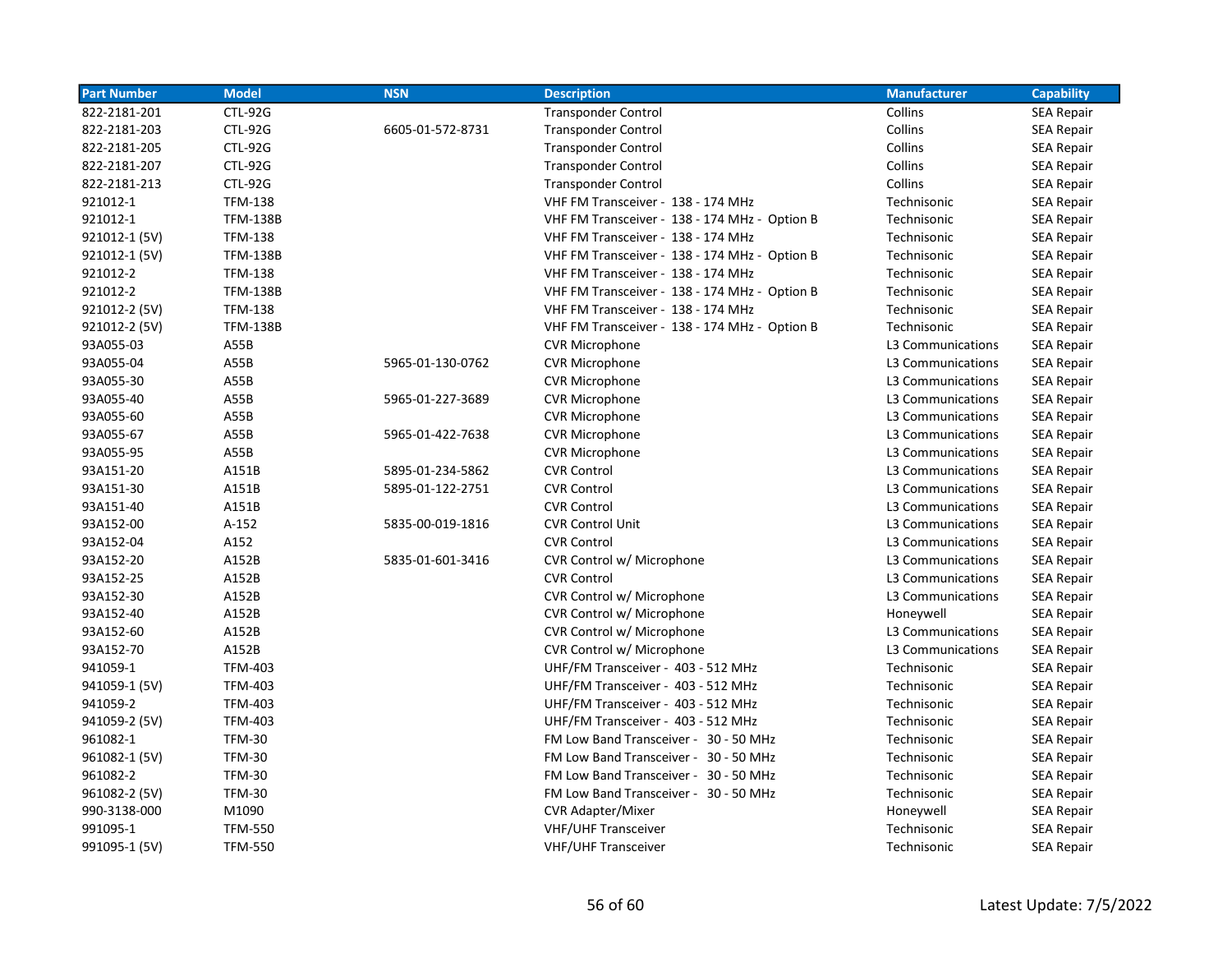| <b>Part Number</b> | <b>Model</b>   | <b>NSN</b>       | <b>Description</b>         | <b>Manufacturer</b> | <b>Capability</b> |
|--------------------|----------------|------------------|----------------------------|---------------------|-------------------|
| 991095-2           | <b>TFM-550</b> |                  | <b>VHF/UHF Transceiver</b> | Technisonic         | SEA Repair        |
| 991095-2 (5V)      | <b>TFM-550</b> |                  | <b>VHF/UHF Transceiver</b> | Technisonic         | <b>SEA Repair</b> |
| A301-1BG           | A3011BG        |                  | <b>Audio Control</b>       | Andrea              | <b>SEA Repair</b> |
| A301-6W            | A3016W         | 5831-01-477-6896 | <b>Audio Control</b>       | Andrea              | <b>SEA Repair</b> |
| A301-6W-1          | A3016W1        |                  | <b>Audio Control</b>       | Andrea              | <b>SEA Repair</b> |
| A301-6WCR          | A3016WCR       |                  | <b>Audio Control</b>       | Andrea              | <b>SEA Repair</b> |
| A301-61A           | A30161A        | 5895-01-422-3263 | <b>Audio Control</b>       | Andrea              | <b>SEA Repair</b> |
| G7622-001          | CTL-22D        |                  | 8.33 Comm Control          | Collins             | <b>SEA Repair</b> |
| G7622-101          | <b>CTL-22G</b> |                  | 8.33 Comm Control          | Collins             | <b>SEA Repair</b> |
| G7622-102          | <b>CTL-22G</b> |                  | 8.33 Comm Control          | Collins             | <b>SEA Repair</b> |
| G7622-103          | <b>CTL-22G</b> |                  | 8.33 Comm Control          | Collins             | <b>SEA Repair</b> |
| G7622-104          | <b>CTL-22G</b> |                  | 8.33 Comm Control          | Collins             | <b>SEA Repair</b> |
| G7622-105          | <b>CTL-22G</b> |                  | 8.33 Comm Control          | Collins             | <b>SEA Repair</b> |
| G7622-112          | CTL-22D        |                  | 8.33 Comm Control          | Collins             | SEA Repair        |
| G7622-113          | CTL-22D        |                  | 8.33 Comm Control          | Collins             | <b>SEA Repair</b> |
| G7622-114          | CTL-22D        |                  | 8.33 Comm Control          | Collins             | SEA Repair        |
| G7622-115          | CTL-22D        |                  | 8.33 Comm Control          | Collins             | SEA Repair        |
| G7632-101          | <b>CTL-32G</b> |                  | Nav Control                | Collins             | <b>SEA Repair</b> |
| G7632-103          | <b>CTL-32G</b> |                  | Nav Control                | Collins             | <b>SEA Repair</b> |
| G7632-104          | <b>CTL-32G</b> |                  | Nav Control                | Collins             | <b>SEA Repair</b> |
| G7632-105          | <b>CTL-32G</b> |                  | Nav Control                | Collins             | <b>SEA Repair</b> |
| G7632-106          | <b>CTL-32G</b> |                  | Nav Control                | Collins             | <b>SEA Repair</b> |
| G7632-107          | <b>CTL-32G</b> |                  | Nav Control                | Collins             | <b>SEA Repair</b> |
| G7632-108          | <b>CTL-32G</b> |                  | Nav Control                | Collins             | <b>SEA Repair</b> |
| G7632-115          | <b>CTL-32G</b> |                  | Nav Control                | Collins             | <b>SEA Repair</b> |
| G7662-101          | CTL-62G        |                  | <b>ADF Control</b>         | Collins             | <b>SEA Repair</b> |
| G7662-102          | CTL-62G        |                  | <b>ADF Control</b>         | Collins             | <b>SEA Repair</b> |
| G7662-103          | CTL-62G        |                  | <b>ADF Control</b>         | Collins             | <b>SEA Repair</b> |
| G7662-104          | CTL-62G        |                  | <b>ADF Control</b>         | Collins             | <b>SEA Repair</b> |
| G7662-105          | <b>CTL-62G</b> |                  | <b>ADF Control</b>         | Collins             | <b>SEA Repair</b> |
| G7662-106          | CTL-62G        |                  | <b>ADF Control</b>         | Collins             | <b>SEA Repair</b> |
| G7662-107          | <b>CTL-62G</b> |                  | <b>ADF Control</b>         | Collins             | SEA Repair        |
| G7662-108          | <b>CTL-62G</b> |                  | <b>ADF Control</b>         | Collins             | <b>SEA Repair</b> |
| G7662-111          | CTL-62G        |                  | <b>ADF Control</b>         | Collins             | <b>SEA Repair</b> |
| G7692-121          | <b>CTL-92G</b> |                  | <b>Transponder Control</b> | Collins             | <b>SEA Repair</b> |
| G7692-122          | <b>CTL-92G</b> |                  | <b>Transponder Control</b> | Collins             | <b>SEA Repair</b> |
| G7692-123          | <b>CTL-92G</b> |                  | <b>Transponder Control</b> | Collins             | <b>SEA Repair</b> |
| G7692-124          | <b>CTL-92G</b> |                  | <b>Transponder Control</b> | Collins             | <b>SEA Repair</b> |
| G7692-127          | CTL-92G        |                  | <b>Transponder Control</b> | Collins             | <b>SEA Repair</b> |
| MI-585200          | RT-4001        |                  | Radar Transceiver          | Honeywell           | SEA Repair        |
| MI-585200-1        | RT-4001        |                  | Radar Transceiver          | Honeywell           | <b>SEA Repair</b> |
| MI-585201          | DI-4001        |                  | Radar Indicator            | Honeywell           | <b>SEA Repair</b> |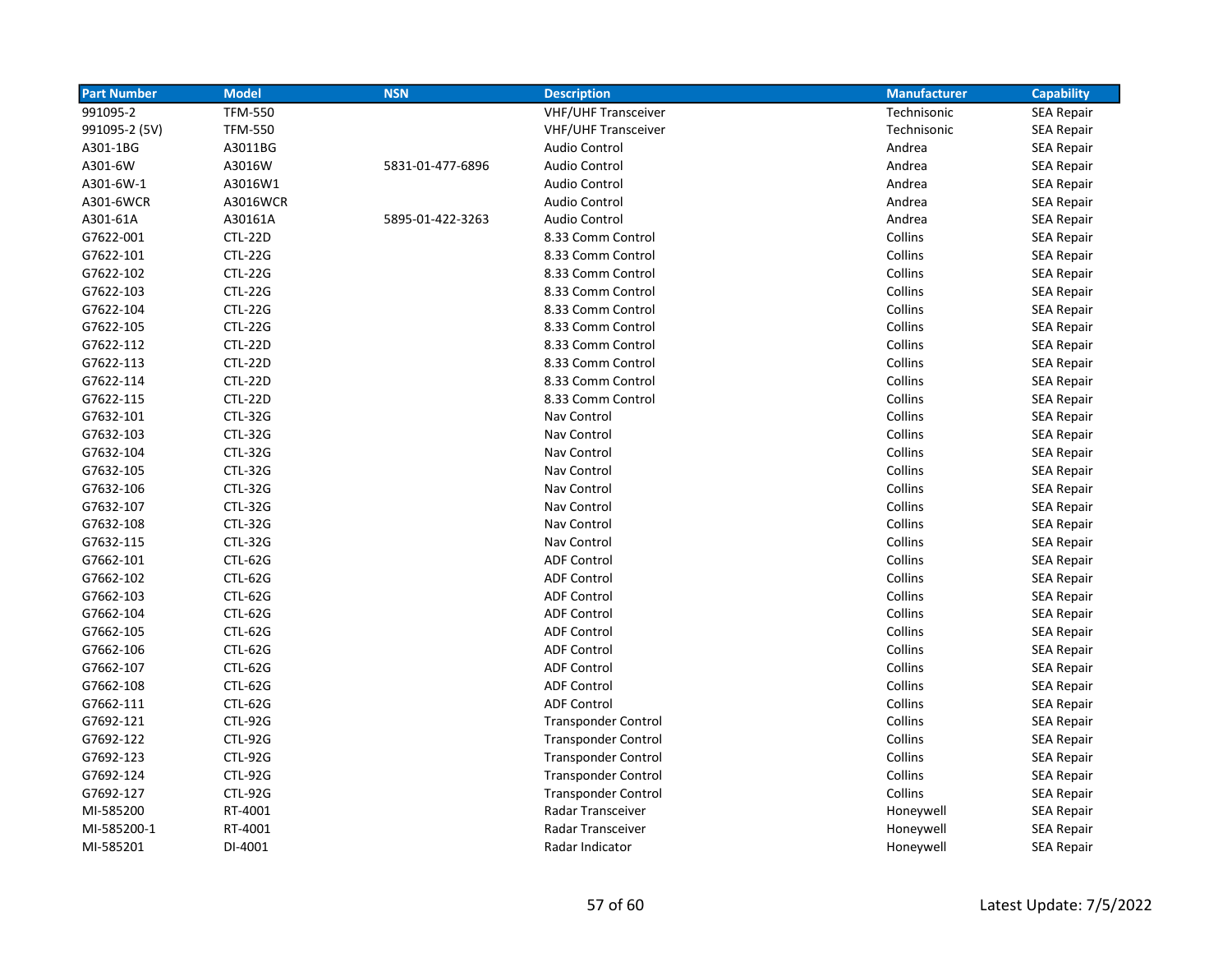| <b>Part Number</b> | <b>Model</b>  | <b>NSN</b>       | <b>Description</b>       | <b>Manufacturer</b> | <b>Capability</b> |
|--------------------|---------------|------------------|--------------------------|---------------------|-------------------|
| MI-585201-1        | DI-4001       |                  | Radar Indicator          | Honeywell           | <b>SEA Repair</b> |
| MI-585201-3        | DI-4001       |                  | Radar Indicator          | Honeywell           | <b>SEA Repair</b> |
| MI-585202          | AP-4001       | 5985-01-432-7739 | Radar Antenna            | Honeywell           | <b>SEA Repair</b> |
| MI-585202-1        | AP-4001       |                  | Radar Antenna            | Honeywell           | <b>SEA Repair</b> |
| MI-585222-1        | RT-3002       |                  | Radar Transceiver        | Honeywell           | <b>SEA Repair</b> |
| MI-585224          | AP-3001       |                  | Radar Antenna            | Honeywell           | <b>SEA Repair</b> |
| MI-585224-1        | AP-3001       |                  | Radar Antenna            | Honeywell           | <b>SEA Repair</b> |
| MI-585224-2        | AP-3001       |                  | Radar Antenna (P300)     | Honeywell           | <b>SEA Repair</b> |
| MI-585224-3        | AP-3001       |                  | Radar Antenna (P300)     | Honeywell           | <b>SEA Repair</b> |
| MI-585228          | DI-3003       |                  | Radar Indicator          | Honeywell           | SEA Repair        |
| MI-585228-1        | DI-3003       |                  | Radar Indicator          | Honeywell           | <b>SEA Repair</b> |
| MI-585228-2        | DI-3003       |                  | Radar Indicator          | Honeywell           | <b>SEA Repair</b> |
| MI-585228-3        | DI-3003       |                  | Radar Indicator          | Honeywell           | <b>SEA Repair</b> |
| MI-585277          | DI-2007       |                  | Radar Indicator          | Honeywell           | <b>SEA Repair</b> |
| MI-585277-1        | DI-2007       |                  | Radar Indicator          | Honeywell           | <b>SEA Repair</b> |
| MI-585277-2        | DI-2008       |                  | Radar Indicator          | Honeywell           | <b>SEA Repair</b> |
| MI-585277-3        | DI-2008       |                  | Radar Indicator          | Honeywell           | <b>SEA Repair</b> |
| MI-585277-4        | DI-2007       |                  | Radar Indicator          | Honeywell           | <b>SEA Repair</b> |
| MI-585277-5        | DI-2007       |                  | Radar Indicator          | Honeywell           | <b>SEA Repair</b> |
| MI-585300          | RT-5001       |                  | Radar Transceiver        | Honeywell           | <b>SEA Repair</b> |
| MI-585300-1        | RT-5001       |                  | Radar Transceiver        | Honeywell           | <b>SEA Repair</b> |
| MI-585300-4        | RT-5001       |                  | <b>Radar Transceiver</b> | Honeywell           | <b>SEA Repair</b> |
| MI-585301          | DI-5001       |                  | Radar Indicator          | Honeywell           | <b>SEA Repair</b> |
| MI-585301-1        | DI-5001       |                  | Radar Indicator          | Honeywell           | <b>SEA Repair</b> |
| MI-585301-2        | DI-5001       |                  | Radar Indicator          | Honeywell           | <b>SEA Repair</b> |
| MI-585301-3        | DI-5001       |                  | Radar Indicator          | Honeywell           | <b>SEA Repair</b> |
| MI-585302          | AP-5001       |                  | Radar Antenna            | Honeywell           | <b>SEA Repair</b> |
| MI-585302-1        | AP-5001       |                  | Radar Antenna            | Honeywell           | <b>SEA Repair</b> |
| MI-585343          | DI-4002       |                  | Radar Indicator (Gray)   | Honeywell           | <b>SEA Repair</b> |
| MI-585343-1        | DI-4002       |                  | Radar Indicator (Black)  | Honeywell           | <b>SEA Repair</b> |
| $P-20$             | $P-20$        |                  | Inverter                 | L3 Communications   | <b>SEA Repair</b> |
| PC-125             | PC125         | 8415-00-634-5278 | <b>Static Inverter</b>   | Marathon            | <b>SEA Repair</b> |
| PC-14              | PC-14         | 6130-00-085-2960 | <b>Static Inverter</b>   | Marathon            | <b>SEA Repair</b> |
| <b>PC-14A</b>      | <b>PC-14A</b> |                  | <b>Static Inverter</b>   | Marathon            | <b>SEA Repair</b> |
| <b>PC-14C</b>      | <b>PC14C</b>  | 6130-01-450-5293 | <b>Static Inverter</b>   | Marathon            | <b>SEA Repair</b> |
| <b>PC-14D</b>      | <b>PC14D</b>  |                  | <b>Static Inverter</b>   | Marathon            | <b>SEA Repair</b> |
| <b>PC-15B</b>      | <b>PC-15B</b> | 6130-01-005-3827 | <b>Static Inverter</b>   | Marathon            | <b>SEA Repair</b> |
| PC-15BC            | PC15BC        |                  | <b>Static Inverter</b>   | Marathon            | <b>SEA Repair</b> |
| $PC-15BC(D)$       | $PC-15BC(D)$  |                  | <b>Static Inverter</b>   | Marathon            | <b>SEA Repair</b> |
| <b>PC-15H</b>      | <b>PC-15H</b> |                  | <b>Static Inverter</b>   | Marathon            | <b>SEA Repair</b> |
| PC-15H(F)          | $PC-15H(F)$   |                  | <b>Static Inverter</b>   | Marathon            | <b>SEA Repair</b> |
| PC-16              | PC16          | 5310-00-983-8485 | <b>Static Inverter</b>   | Marathon            | <b>SEA Repair</b> |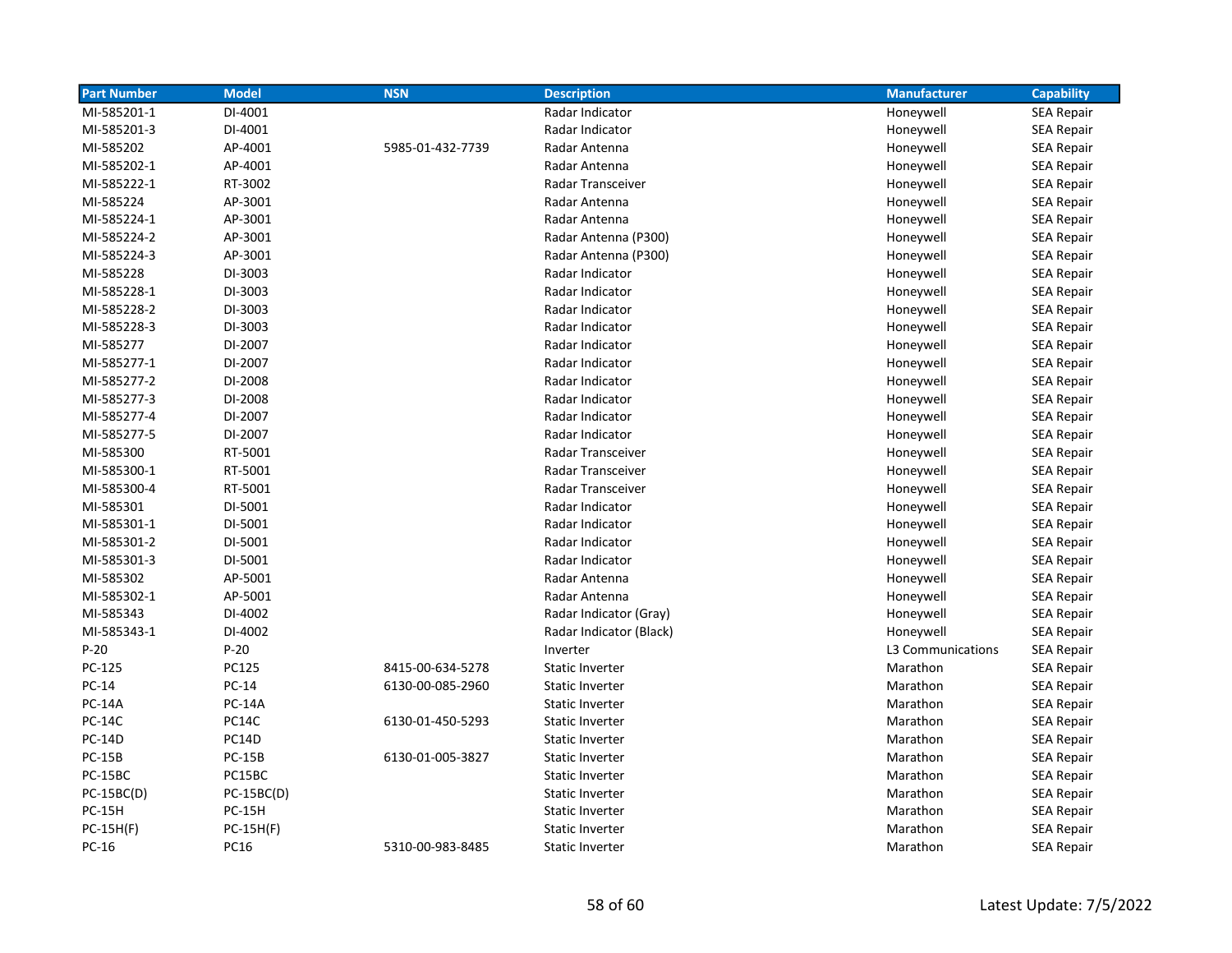| <b>Part Number</b> | <b>Model</b> | <b>NSN</b>       | <b>Description</b>             | <b>Manufacturer</b> | <b>Capability</b> |
|--------------------|--------------|------------------|--------------------------------|---------------------|-------------------|
| $PC-16-2$          | $PC-16-2$    | 6130-01-202-4587 | <b>Static Inverter</b>         | Marathon            | SEA Repair        |
| $PC-16-3$          | $PC-16-3$    |                  | <b>Static Inverter</b>         | Marathon            | <b>SEA Repair</b> |
| PC-17              | <b>PC17</b>  | 4810-00-149-0815 | <b>Static Inverter</b>         | Marathon            | SEA Repair        |
| PC-17-3            | PC17-3       | 5999-01-082-0403 | <b>Static Inverter</b>         | Marathon            | <b>SEA Repair</b> |
| <b>PC-17A</b>      | PC17A        | 6130-01-020-3951 | Static Inverter                | Marathon            | <b>SEA Repair</b> |
| PC-250             | PC-250       | 3020-00-204-2828 | Static Inverter                | Marathon            | <b>SEA Repair</b> |
| PC-251             | PC251        | 2930-00-043-2339 | Static Inverter                | Marathon            | <b>SEA Repair</b> |
| PC-350             | PC350        | 2930-00-848-0522 | Static Inverter                | Marathon            | <b>SEA Repair</b> |
| PC-6               | PC-6         | 6210-00-163-3593 | Static Inverter                | Marathon            | <b>SEA Repair</b> |
| PC-6B              | PC6B         |                  | Dc to DC Converter 12V to 24V  | Marathon            | <b>SEA Repair</b> |
| S055-0030-00       | S055         |                  | Remote Microphone Module       | L3 Communications   | <b>SEA Repair</b> |
| S055-0065-00       | S055         | 5965-01-526-4758 | Remote Microphone Module       | L3 Communications   | <b>SEA Repair</b> |
| S055-0066-00       | S055         |                  | Remote Microphone Module       | L3 Communications   | <b>SEA Repair</b> |
| S055-0067-00       | S055         | 5965-01-520-3772 | Remote Microphone Module       | L3 Communications   | <b>SEA Repair</b> |
| S055-0067-01       | S055         |                  | Remote Microphone Module       | L3 Communications   | <b>SEA Repair</b> |
| S055-0068-00       | S055         |                  | Remote Microphone Module       | L3 Communications   | <b>SEA Repair</b> |
| S056-0030-00       | S056         | 5965-01-520-9623 | Remote Microphone Module       | L3 Communications   | <b>SEA Repair</b> |
| S056-0047-00       | S056         |                  | Remote Microphone Module       | L3 Communications   | SEA Repair        |
| S056-0048-00       | S056         |                  | Remote Microphone Module       | L3 Communications   | <b>SEA Repair</b> |
| S056-0048-10       | S056         | 5965-01-593-9931 | Remote Microphone Module       | L3 Communications   | <b>SEA Repair</b> |
| S056-0048-15       | S056         |                  | Remote Microphone Module       | L3 Communications   | <b>SEA Repair</b> |
| S056-0049-00       | S056         |                  | Remote Microphone Module       | L3 Communications   | <b>SEA Repair</b> |
| S056-0050-00       | S056         |                  | Remote Microphone Module       | L3 Communications   | <b>SEA Repair</b> |
| S056-0051-00       | S056         |                  | Remote Microphone Module       | L3 Communications   | <b>SEA Repair</b> |
| S056-1048-00       | S056         | 5965-01-535-4571 | Remote Microphone Module       | L3 Communications   | <b>SEA Repair</b> |
| S058-0048-00       | S058         |                  | Remote Microphone Module       | L3 Communications   | <b>SEA Repair</b> |
| S058-0048-01       | S058         |                  | Remote Microphone Module       | L3 Communications   | <b>SEA Repair</b> |
| S058-0148-10       | <b>SO58</b>  |                  | Remote Microphone Module       | L3 Communications   | <b>SEA Repair</b> |
| S100-0080-00       | A100S        | 5835-01-459-8659 | Solid State CVR                | L3 Communications   | <b>SEA Repair</b> |
| S100-0080-01       | A100S        | 5930-01-207-9528 | Solid State CVR                | L3 Communications   | <b>SEA Repair</b> |
| S150-0020-00       | <b>S150</b>  | 5895-01-432-3148 | Microphone Preamplifier Module | L3 Communications   | <b>SEA Repair</b> |
| S151-0020-00       | S151         | 1680-01-525-8838 | <b>SSCVR Control Unit</b>      | L3 Communications   | <b>SEA Repair</b> |
| S151-0030-00       | S151         | 5821-01-595-1545 | <b>SSCVR Control Unit</b>      | L3 Communications   | <b>SEA Repair</b> |
| S151-0040-00       | S151         | 1680-01-652-8667 | <b>SSCVR Control Unit</b>      | L3 Communications   | <b>SEA Repair</b> |
| S151-0050-00       | S151         |                  | <b>SSCVR Control Unit</b>      | L3 Communications   | SEA Repair        |
| S151-0060-00       | S151         |                  | <b>SSCVR Control Unit</b>      | L3 Communications   | SEA Repair        |
| S152-0020-00       | S152         | 6110-01-552-8870 | <b>SSCVR Control Unit</b>      | L3 Communications   | SEA Repair        |
| S152-0020-01       | S152         | 5965-01-633-7662 | <b>SSCVR Control Unit</b>      | L3 Communications   | <b>SEA Repair</b> |
| S152-0030-00       | S152         | 5835-01-560-6516 | <b>SSCVR Control Unit</b>      | L3 Communications   | <b>SEA Repair</b> |
| S152-0030-01       | S152         |                  | <b>SSCVR Control Unit</b>      | L3 Communications   | <b>SEA Repair</b> |
| S152-0040-00       | S152         |                  | <b>SSCVR Control Unit</b>      | L3 Communications   | <b>SEA Repair</b> |
| S160-0020-00       | S160         |                  | Microphone Preamplifier Module | L3 Communications   | <b>SEA Repair</b> |